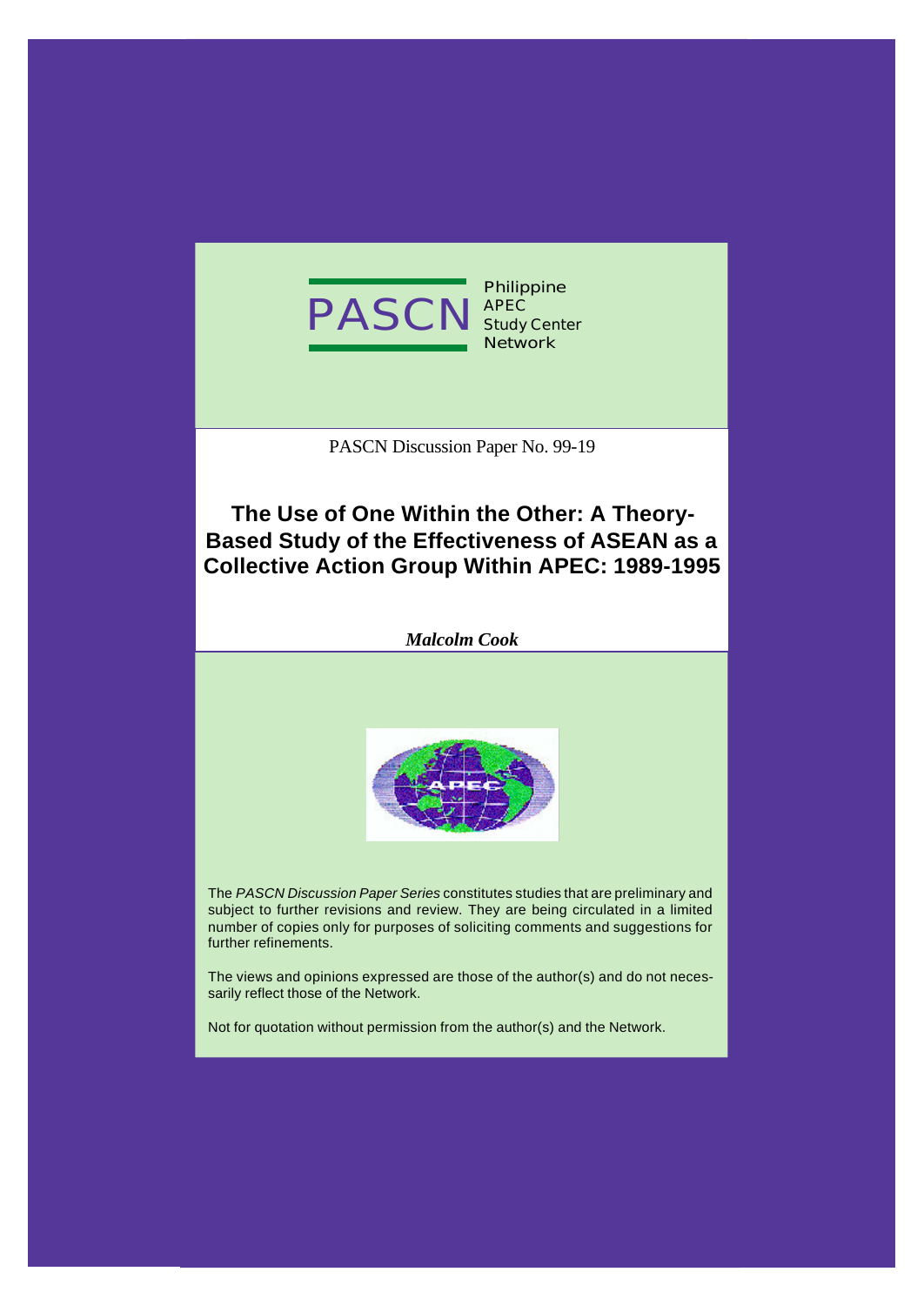

**PHILIPPINE** S TUDY C ENTER **NETWORK** 

PASCN Discussion Paper No. 99-19

# **The Use of One Within the Other: A Theory-Based Study of the Effectiveness of ASEAN as a Collective Action Group Within APEC: 1989-1995**

## *Malcolm Cook*

Ateneo de Manila University

September 1999

The *PASCN Discussion Paper Series* constitutes studies that are preliminary and subject to further revisions and review. They are being circulated in a limited number of copies only for purposes of soliciting comments and suggestions for further refinements.

The views and opinions expressed are those of the author(s) and do not necessarily reflect those of the Network.

Not for quotation without permission from the author(s) and the Network.

| For comments, suggestions or further inquiries, please contact: |
|-----------------------------------------------------------------|
| <b>The PASCN Secretariat</b>                                    |
| Philippine Institute for Development Studies                    |
| NEDA sa Makati Building, 106 Amorsolo Street                    |
| Legaspi Village, Makati City, Philippines                       |

Tel. Nos. 893-9588 and 892-5817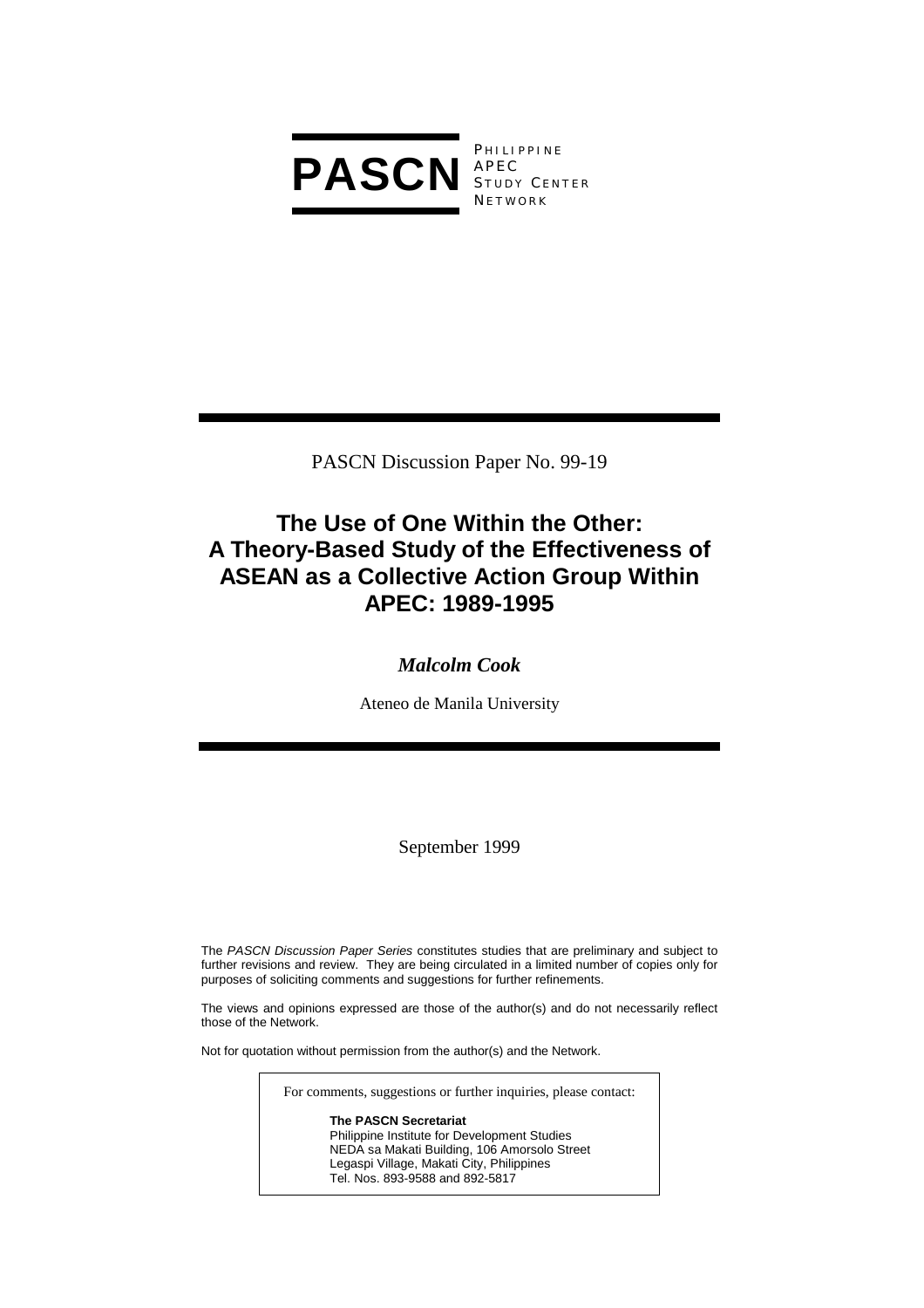## **Executive Summary**

**Research Problem:** Drawing from the interlocking social science theories of collective action, economic regionalization, regime maintenance, and bargaining, this study evaluates; 1)the rationale for the ASEAN states to join the wider APEC regime collectively, and 2) the strength and limitations of the ASEAN states as a group within APEC.

**Limitations of the Study:** This study only looks at the formative stages of the APEC regime from the public airing of the idea of APEC by Australian PM Hawke in Seoul in 1989 to the Osaka Action Agenda of 1995 where the nature and modalities of APEC as an economic regime were laid out at the end of the APEC Leaders Meeting in Osaka.

As well, the focus of this study does not anlyse the effectiveness of the APEC regime itself in fulfilling its stated goals or the supplementary expectations of interested parties. Rather, the focus is on how well ASEAN as a regime has performed in pursuing its states' common interests within APEC, during the key formative stages of APEC.

### **ASEAN States Interests in the Formation of APEC**

- Strengthen/regularize ties with states of the largest sources of ASEAN-bound foreign direct investment, portfolio investment, and foreign loans (Japan, NIEs, USA, etc.)
- Enhance ASEAN's "global voice" and relevance, and that of its individual states
- \_ Guarantee US state and firms' interest in East and Southeast Asia after the successful formation of NAFTA and ASEAN fears of its investment and trade diversion potential
- Add further impetus to a successful conclusion to the Uruguay Round of GATT through APEC collective action within GATT and the threat of potential alternation from the GATT modality to an APEC one
- Guarantee the new APEC regime does not "overwhelm" ASEAN and lead either to its dissolution or growing irrelevance in addressing regional economic issues
- Broaden APEC's concerns from solely market access issues favoured by the "Western" states to one that also addresses issues of human resource development and technical assistance for APEC's "Southern" states and economies

## **Limitations of ASEAN States and ASEAN as a Regime within APEC Negotiations**

- \_ Origin of the APEC concept and much of the preparatory work not developed within ASEAN or by ASEAN states but by the states of Australia and Japan
- \_ Individual ASEAN states lack bargaining leverage to pursue interests when in conflict with those of more powerful states or groups of states
- \_ Limited bureaucratic resources of most ASEAN states undermine their ability to fully participate in all of ASEAN's and APEC's fora of negotiations
- \_ ASEAN, as a group of states, lacks bargaining leverage vis-à-vis powerful APEC states (USA, Japan) when faced with a conflict or non-convergence of interests
- Differing levels of economic development and forms of market structures amongst ASEAN states limits issues of common concern; and thus effective collective action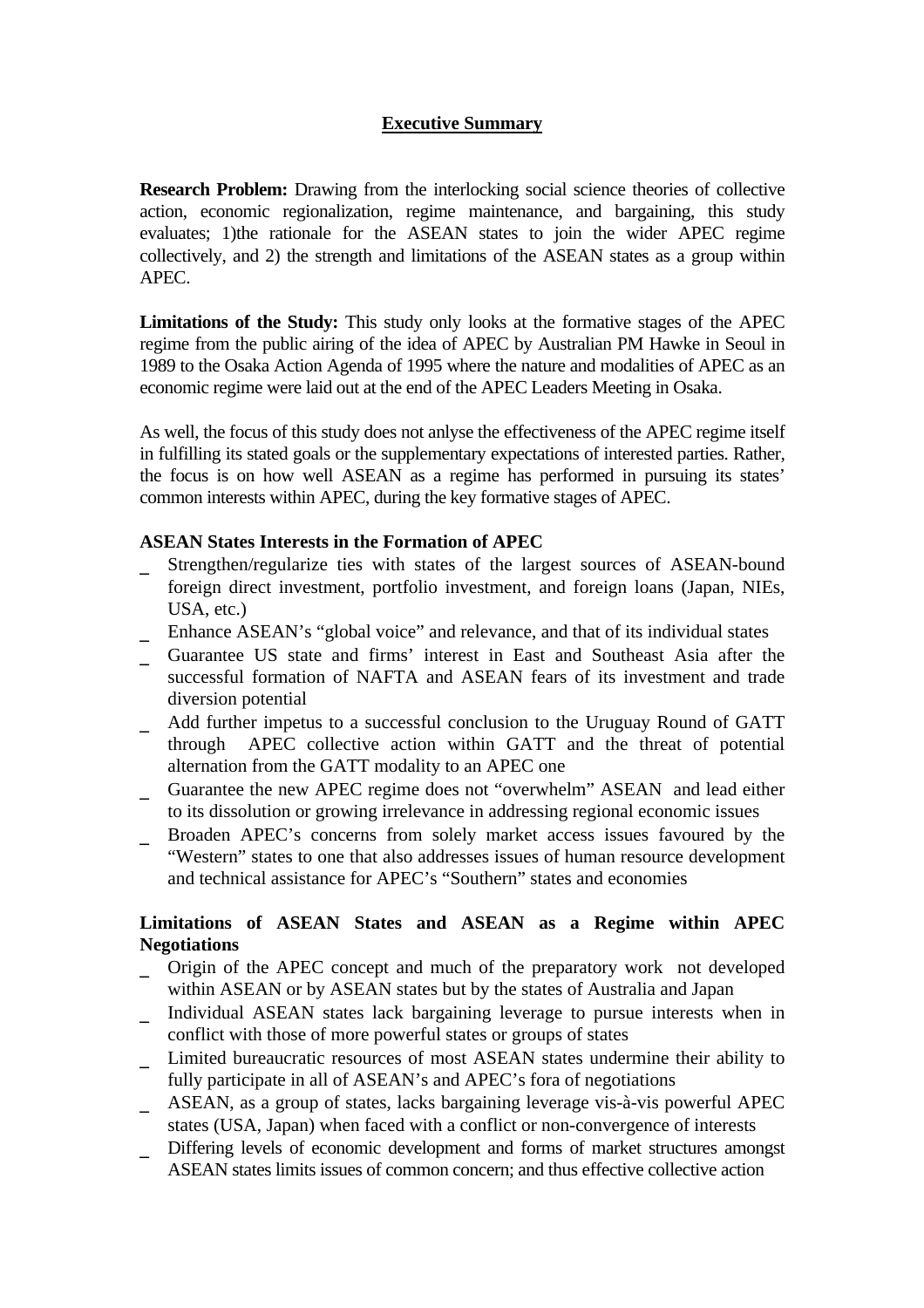- Differing interpretations of the effect of the formation of APEC on ASEAN as a regime amongst ASEAN state leaders undermines ASEAN cohesiveness and assertiveness within APEC (i,e, PM Mahatir's EAEC agenda and non-attendance at 1993 Seattle Summit)
- \_ .Full consensus-requirement of intra-ASEAN negotiations, and ASEAN communication limits issues within APEC where ASEAN can effectively act as a group
- Slow nature of intra-ASEAN discussions limited ASEAN assertiveness and agenda-setting abilities within APEC

### **ASEAN Regime's Gains within APEC**

- ASEAN regime's past success in representing the region diplomatically and the economic dynamism of the ASEAN region led both the Japanese and Australian states to see ASEAN membership in APEC as necessary for APEC's success
- Longevity of the ASEAN regime and its ability to institutionalize co-operative relations amongst diverse states at a low cost and level of bureaucratization led it's loose organizational structure to be the blueprint for APEC's
- Able to have custom adopted that every second annual APEC leaders' meeting would be held by an ASEAN state, providing said state with control of preparatory work and agenda-setting power
- Effective in expanding APEC's stated goals to include those of technical assistance and human resource development
- \_ Able to slow down institutionalization of APEC process and development of a rule/target based modality, as desired by "Western" states
- Strengthened ASEAN states and regime's co-operative ties with major powers, especially Japan and PRC
- Spurred EU interest in co-operative ties with East Asia and helped lead to ASEAN initiated Asia-Europe Meeting (ASEM) regime.

### **Prescriptions for ASEAN Collective Action within APEC**

- ASEAN states should continue to increase efforts to make concrete APEC's goals of human resource development efforts and technical assistance for developing states and economies
- \_ Institutionalize pre-APEC Summit ASEAN fora amongst relevant bureaucratic leaders to develop common bargaining positions and strategies for ASEAN states
- Further strengthen co-operative ties with PRC and Japan on economic issues as both these states have similar APEC-related interests and have superior bargaining leverage
- Consider "softening" the absolute consensus requirement of intra-ASEAN negotiations and ASEAN communication to limit hindrance of the differing economic interests and perspectives of ASEAN-APEC ties that divide ASEAN states
- \_ Consider pooling of bureaucratic resources of ASEAN states within APEC to reduce the demands individual state bureaucracies as is practices within ASEAN itself.
- Further integrate ties amongst ASEAN, APEC, ASEM, and the WTO to allow the individually trade dependent and "weak" states of ASEAN to maximize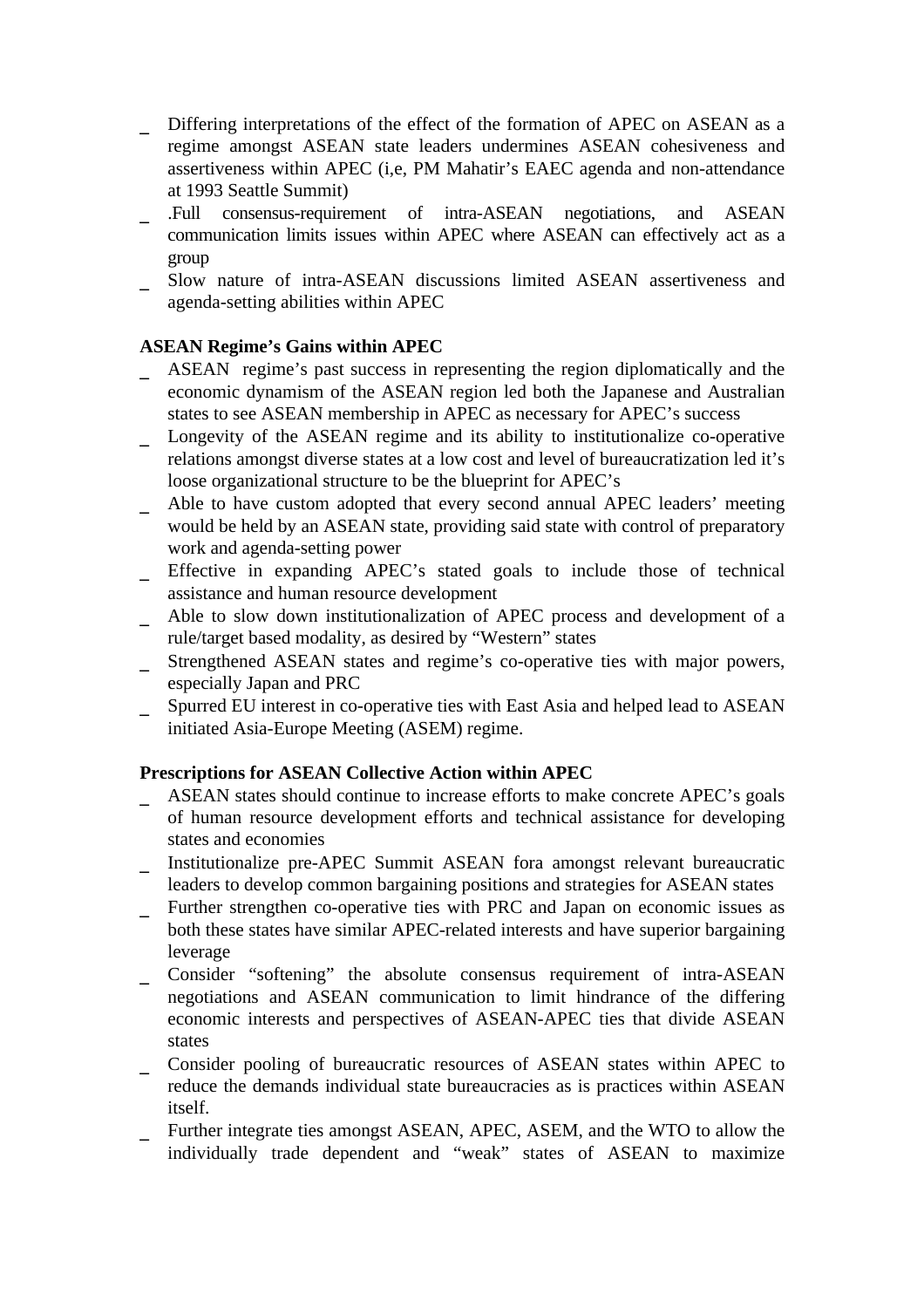bargaining leverage within all of these regimes, especially the most substantive and broadest one, the WTO.

## **Table of Contents**

| <b>Executive Summary</b>                       | $\mathbf i$             |
|------------------------------------------------|-------------------------|
| <b>Abstract/Introduction</b>                   | $\mathbf 1$             |
| <b>Conceptual Section</b>                      | $\overline{\mathbf{3}}$ |
| <b>Clarification of Terms</b>                  | 3                       |
| Theoretical Insights                           | 7                       |
| <b>Collective Action Theory</b>                | 7                       |
| <b>Regionalization Theory</b>                  | 13                      |
| Regime Theory                                  | 15                      |
| <b>Bargaining Theory</b>                       | 19                      |
| <b>ASEAN within APEC</b>                       | 28                      |
| Regionalization and the Formation of APEC      | 29                      |
| <b>ASEAN</b> as an Economic Regime             | 37                      |
| ASEAN as a Collective Action Group within APEC | 47                      |
| APEC Membership's Effect on the ASEAN Regime   | 56                      |
| <b>Conclusions and Prescriptions</b>           | 58                      |
| <b>Endnotes</b>                                | 62                      |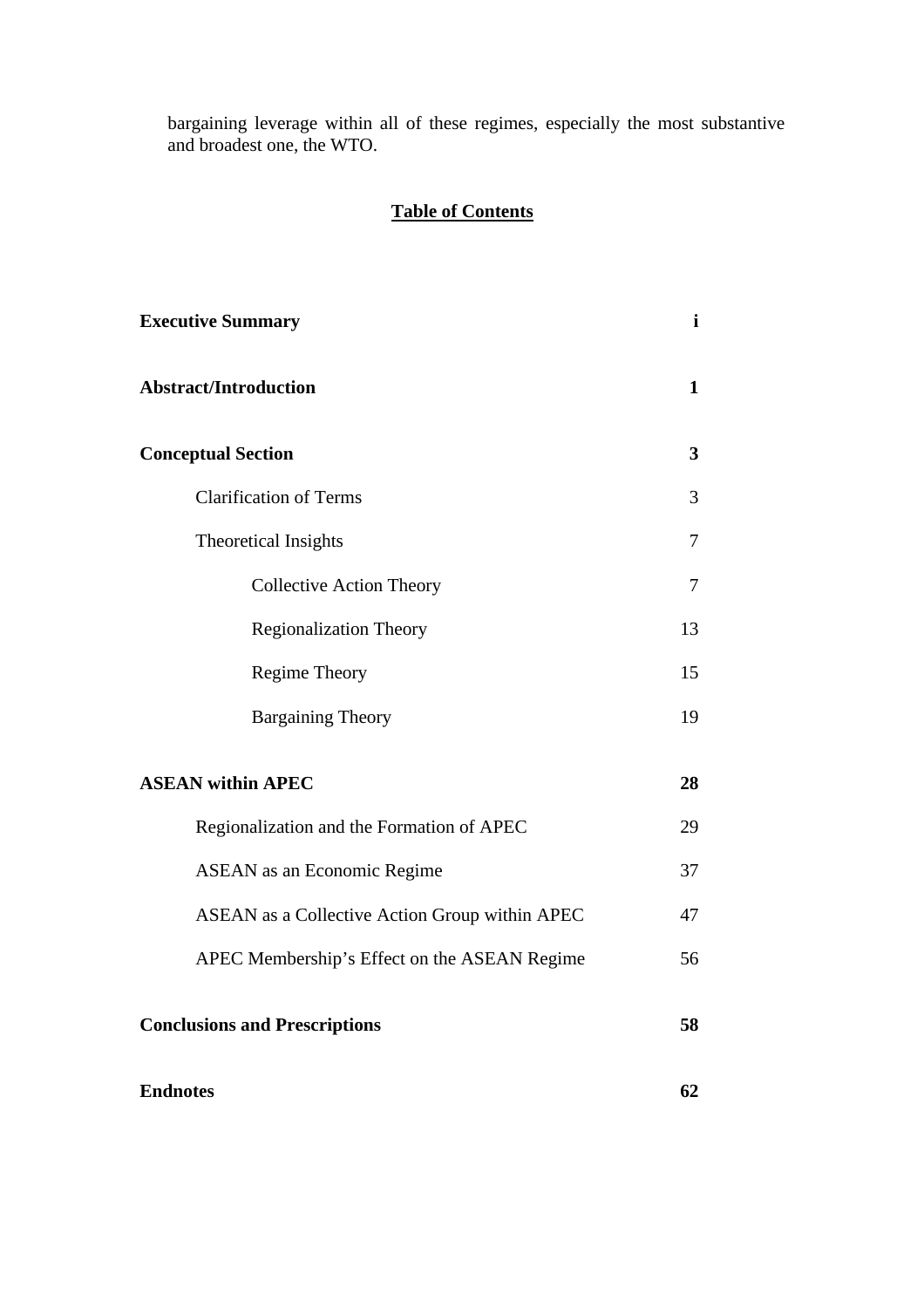## **The Use of One within the Other: A Study of the Effectiveness of ASEAN as a Collective Bargaining Group within APEC<sup>1</sup>**

### Malcolm Cook **Ateneo de Manila University**

Abstract: This paper, through the further fusion of formal bargaining and collective action theories with the more inductive theories of regionalization and regimes, will attempt to gain a fuller understanding of the roots and the level of the impact the ASEAN regime has had on the shaping of the larger APEC regime's agenda, institutional makeup, and actions on certain substantive issues. The paper will begin with a theoretical section in which the sociological theories of bargaining and collective action will be integrated with the theories most often used by economists and international relations scholars to analyze economic regionalization and its inter-state groupings such as ASEAN and APEC; regionalization and regime theories. After this integrated framework has been set out and shown to be useful, it will be used to address the interface between the ASEAN economic regime and the larger and fully encompassing APEC economic regime to evaluate the effectiveness of the ASEAN regime in achieving its stated and assumed interests during the formative stages of the APEC regime (1989-1995). To arrive at this, the paper will address the strengths and weaknesses of the ASEAN grouping as a collective action group within the economic regime of APEC, the nature of the bargaining situation and structures within APEC, and finally the influence of the ASEAN regime participation within the APEC regime on the ASEAN regime itself. From a definitional standpoint, this paper will delineate conceptually between ASEAN and APEC as economic regions and economic regimes, and as political regimes and bureaucratic regimes to help clarify the nature and different usages of the terms ASEAN and APEC.

For all observers, analysts, and internationally focussed state officials of the Asia-Pacific region and its sub-regions, one of the most fascinating and necessary to contend with trends over the last two decades has been the explosion in number, depth, complexity, and overlaps of economic and political relations amongst regional actors and the consequent institutionalization of these sets of relations into regime structures. While much has been written on the reasons behind the timing and magnitude of this explosion and its impact of on the international economy and interstate system, as well as predictions for the future of this newly-coined region and its particular inter-state institutions, relatively less has been written on a most important and complex issue; that of the existence within the region of independently created but interacting institutions that overlap in terms of shared membership and shared or similar institutional goals.

This paper will attempt to look at a specific institutional overlapping of membership and foci of great salience to Philippine, among others, foreign policy and its interest attainment; that of the relations between the ASEAN regime and its

 $\overline{a}$ 

 $<sup>1</sup>$  This study is part of the research project, "Coalition Building and APEC", funded in whole by the</sup> Philippine APEC Study Center Network (PASCN). The author would like to thank PASCN for its support and Dr Ponciano Intal and Dr. Bil Hansen for their useful insights.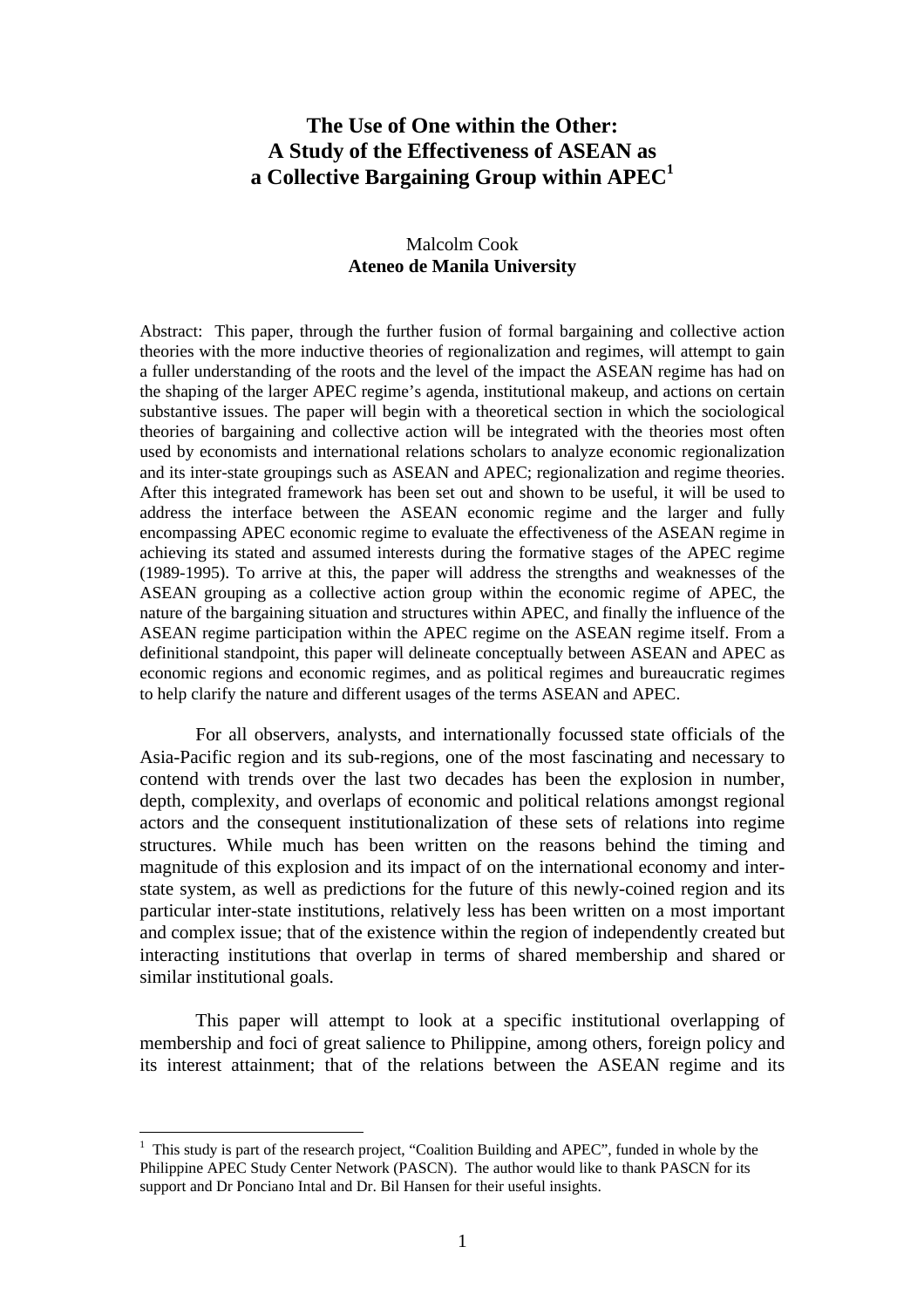## **The Use of One within the Other: A Theory-Based Study of the Effectiveness of ASEAN as a Collective Action Group within APEC; 1989-1995<sup>2</sup>**

### Malcolm Cook **Ateneo de Manila University**

Abstract: This paper, through the further fusion of formal bargaining and collective action theories with the more inductive theories of regionalization and regimes, will attempt to gain a fuller understanding of the roots and the level of the impact the ASEAN regime has had on the shaping of the larger APEC regime's agenda, institutional makeup, and actions on certain substantive issues. The paper will begin with a theoretical section in which the sociological theories of bargaining and collective action will be integrated with the theories most often used by economists and international relations scholars to analyze economic regionalization and its inter-state groupings such as ASEAN and APEC; regionalization and regime theories. After this integrated framework has been set out and shown to be useful, it will be used to address the interface between the ASEAN economic regime and the larger and fully encompassing APEC economic regime to evaluate the effectiveness of the ASEAN regime in achieving its stated and assumed interests during the formative stages of the APEC regime (1989-1995). To arrive at this, the paper will address the strengths and weaknesses of the ASEAN grouping as a collective action group within the economic regime of APEC, the nature of the bargaining situation and structures within APEC, and finally the influence of the ASEAN regime participation within the APEC regime on the ASEAN regime itself. From a definitional standpoint, this paper will delineate conceptually between ASEAN and APEC as economic regions and economic regimes, and as political regimes and bureaucratic regimes to help clarify the nature and different usages of the terms ASEAN and APEC.

For all observers, analysts, and internationally focussed state officials of the Asia-Pacific region and its sub-regions, one of the most fascinating and necessary to contend with trends over the last two decades has been the explosion in number, depth, complexity, and overlaps of economic and political relations amongst regional actors and the consequent institutionalization of these sets of relations into regime structures. While much has been written on the reasons behind the timing and magnitude of this explosion and its impact of on the international economy and interstate system, as well as predictions for the future of this newly-coined region and its particular inter-state institutions, relatively less has been written on a most important and complex issue; that of the existence within the region of independently created but interacting institutions that overlap in terms of shared membership and shared or similar institutional goals.

This paper will attempt to look at a specific institutional overlapping of membership and foci of great salience to Philippine, among others, foreign policy and its interest attainment; that of the relations between the ASEAN regime and its

 $\overline{a}$ 

<sup>&</sup>lt;sup>2</sup> This study is part of the research project, "Coalition Building and APEC", funded in whole by the Philippine APEC Study Center Network (PASCN). The study is originally titled "The Use of One Within the Other: A Study of the Effectiveness of ASEAN as a Collective Bargaining Group Within APEC. The author would like to thank PASCN for its support and Dr Ponciano Intal and Dr. Bil Hansen for their useful insights.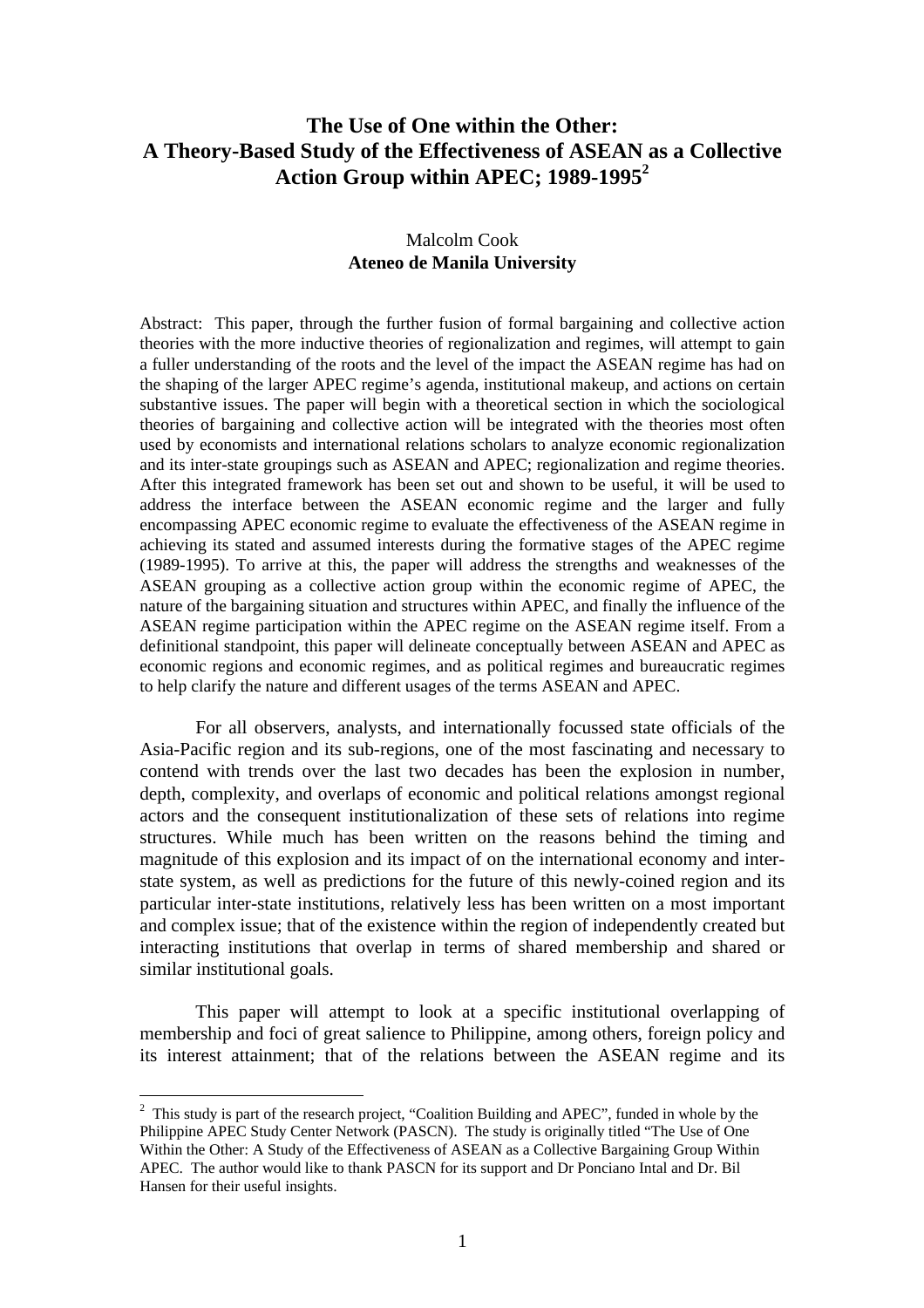economic efforts and the larger and more diverse grouping known as the APEC economic regime. This case is especially interesting given the fact that until 1995 (the end point of this study) all members of ASEAN were also members of APEC, making the membership overlap complete. As well, to further the strong links amongst ASEAN member-states and their appreciation of ASEAN as an effective regime, the ASEAN members agreed to become members of the APEC fold not as individual states, but as a collective group<sup>i</sup>, hinting that the ASEAN member-states saw it to be in their advantages to act as collective body within APEC. As well, during the preparatory stages for the formation of APEC, the key planners in Australia and Japan saw that APEC would consist of 4 legs; 1) The United States of America, 2) Japan, 3) People's Republic of China, and 4)  $ASEAN$ ,<sup>ii</sup> with the other three being single states and ASEAN the only inter-state regime. These latter two facts both suggest that others saw ASEAN as a single collective actor and ASEAN member-states saw themselves to some extent as part of a greater whole within APEC.

In contrast to these impressive overlaps between APEC as a regime and ASEAN as one, there are numerous differences between the two groupings which suggest that this overlapping isn't complete and that important differences in regime characteristics and areas of concern make their interaction more complex and in some senses conflictual. In terms of the regime characteristics, the first difference is that the formation of the ASEAN grouping preceded that of APEC by over a quarter of a century, iii meaning that the history and development of ASEAN as an inter-state organization has been much greater than that of APEC.

As well, while ASEAN preceded APEC by such a long span of time and became so institutionalized that it was treated as a single unit by APEC planners, the stated and assumed purposes behind the member-states agreement to form ASEAN were much larger and fundamentally different in scope than those of the memberstates of APEC. APEC is largely seen to be an economically-focussed mechanism developed to help support the reburgeoning<sup>iv</sup> of market-based, mutually beneficial economic ties amongst actors within its member-states' legal boundaries and to help support the global economic system during the tensions of the Uruguay Round. On the other hand, ASEAN's stated and assumed prerogatives, especially at the time of formation, were more focussed on intra-ASEAN conflict resolution, against the encroachment of Communism, and support for economic development of its memberstates as an aid to regional stability and security. On top of these original securityoriented concerns, ASEAN over its long life has been seen to take on the role of helping its member-states gain larger voices for themselves in the inter-state system and become more economically integrated. A third and most noticeable difference is in the size of each grouping's membership and the diversity of interests contained within these memberships.

To better understand how these differences between the two groupings interact with the noted overlaps between and fusion of ASEAN within APEC to affect ASEAN's role in APEC and the ASEAN member-states' use of ASEAN membership within the larger APEC arena, a good integrated understanding of the theory behind regionalization and regimes is called for. As well, given the fact that ASEAN is encompassed by APEC in terms of membership, for the time frame of this paper, and that ASEAN treats itself and is often treated by other APEC members as a single unit,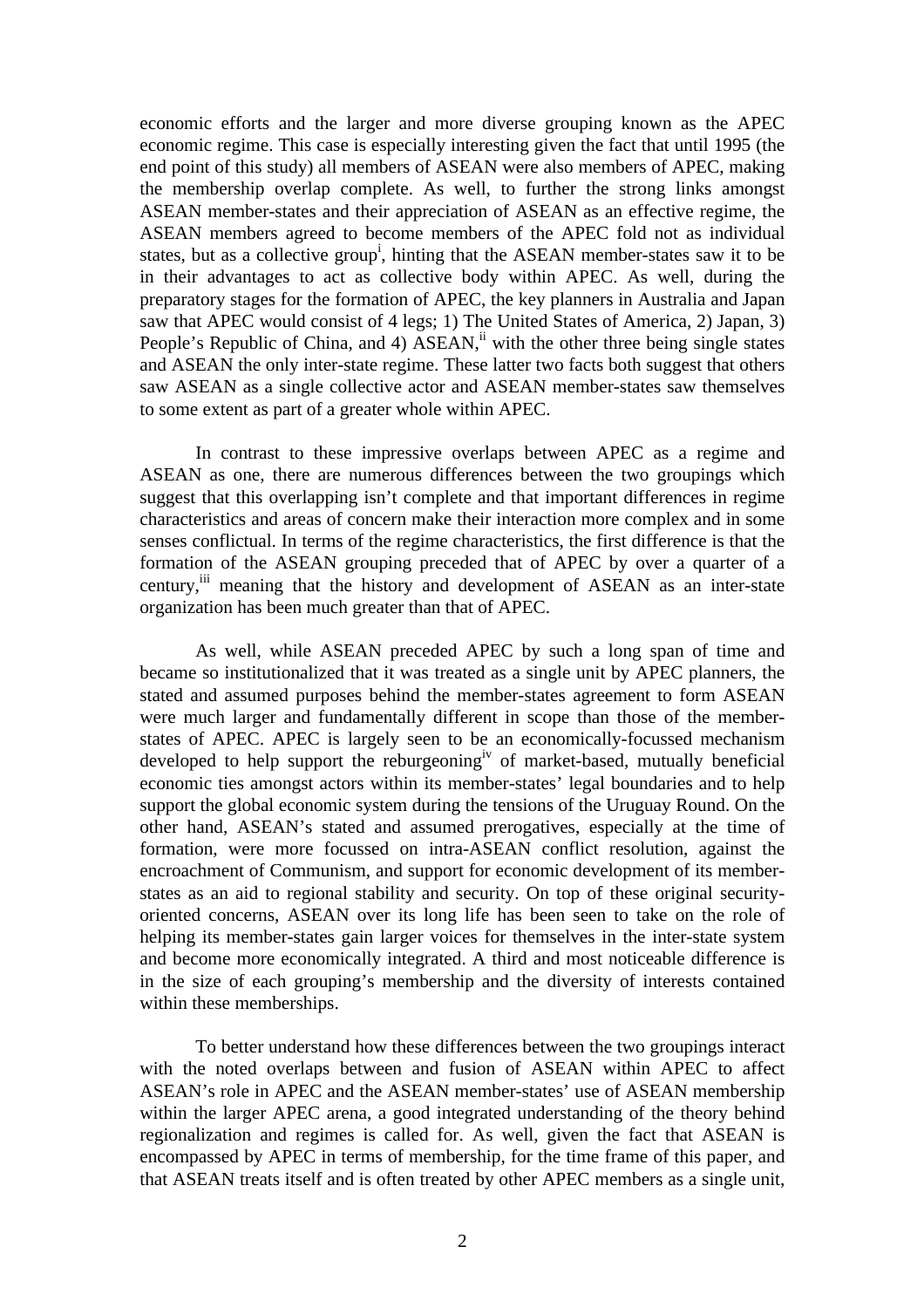a glimpse into collective action theory is necessary. Finally, as certain APEC-based interests of certain ASEAN member-states are not held by other ASEAN memberstates and some shared interests of the ASEAN grouping within APEC are not fully shared, but rather opposed, by other members of APEC, bargaining theory will also be looked into so as to provide a solid theoretical basis from which to evaluate the effectiveness of ASEAN as a cohesive unit within APEC and the effectiveness of said unit in achieving its interests.

The coverage of each of these 4 theoretical areas will not be comprehensive but rather strictly limited to those points that are seen to be relevant to the research topic and to those points which help integrate these 4 interlinked theories into one conceptual framework. While this endeavour is certainly neither simple nor parsimonious in focus, it is felt that much of the present literature on the institutionalization of the Asia-Pacific region has suffered from either being simply descriptive in tone or from adopting an ideal form of regionalization and regime theories that ignores the important explanatory nuances that collective action and bargaining theory add to regime theory and its ontologically preceding and macrolevel theory of regionalization.

#### **I CONCEPTUAL SECTION**

#### **Clarification of Terms:**

One indication of the need for more theoretical depth and of the superficial use of regionalization and regime theories to analyze the Asia-Pacific region and the formation and dynamics of both ASEAN and APEC is that, often, the terms economic region and economic regime are used interchangeably when, though closely related, there is a crucial difference between the two. The most noticeable and potentially problematic interchanging of these two terms is when an acronym for an inter-state regime<sup>v</sup> (i.e. ASEAN or APEC) is used to describe the region (i.e. Southeast Asia or the Asia-Pacific) or even the unilateral actions of actors within these regions. Such interchangeability infers that these actions are regime-based when in fact they may have little of nothing to do with the regime and the actor's reasons for being a member of said regime.

Roughly put, an economic region is an area within which geographical proximity, and other factors such as cultural similarity, historical closeness and/or depth or relations, harmonization of relevant state policies, etc.  $\mathbf{v}^i$  work to lower both the objective and subjective transaction costs of economic relations amongst regional actors leading to or are assumed will lead to a high level of inter-actor economic activity. Thus, an economic region is defined and is delineated by the high level of economic activity that takes place amongst the actors within its space and how the mutually shared and harmonizing characteristics of these actors help explain this level of activity. Whether a geographical area is an economic region is thus determinable by the level of economic activity within it and what characteristics are shared by all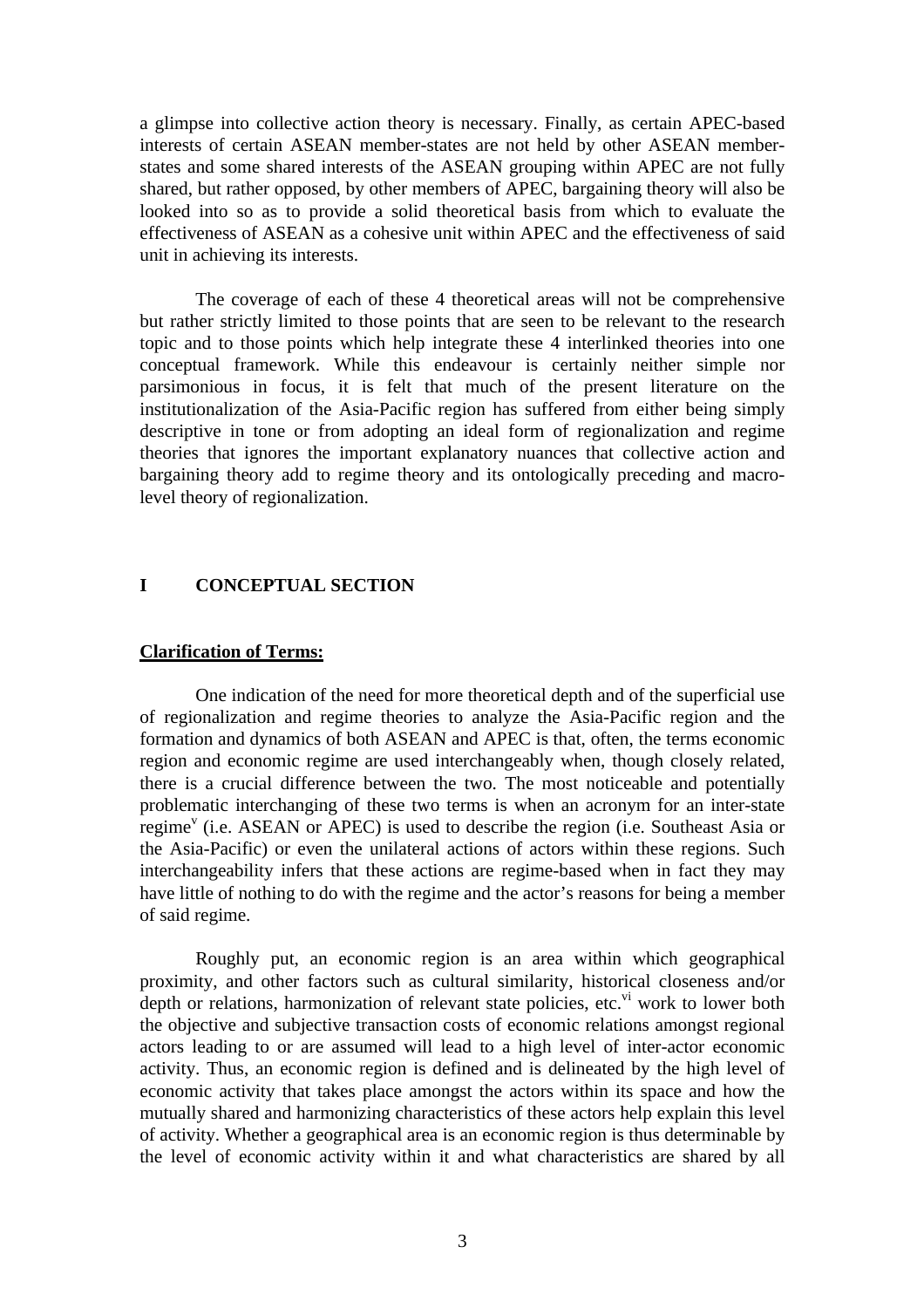actors within the region that lead to this level of activity; i.e. the level of inter-actor activity and the reasons for this level define the region.

In counterpoise, Aggarwal defines regimes as, "arrangements that regulate the imposition of unilateral controls and the negotiations of bilateral accords," with economic regimes being focussed on arrangements dealing with intra-member and extra-member economic issues. Krasner argues that actors choose to form regimes and submit to these limitations on unilateral action as regimes help increase information flows, facilitate the monitoring of relations and the arrangements concerning them, and create valuable reputations for each actor and of the other actors; ideally leading regime membership to become a virtuous circle for each member.<sup>viii</sup> Regimes are seen to draw their member-actors closer together through explicit rules or by unwritten but universally understood rules or customs that bind all actors to organize their shared relations in certain ways. All regimes are assumed to have been purposively created and maintained by the member-actors to help organize their shared relationships and to help assure that they are mutually beneficial and predictable. An economic regime is thus a group of economic actors or their representatives that purposively come together to organize their existing and future relations in a more predictable way through the adoption of rules and or universal customs; i.e. the actions of actors defines the regime, making it fundamentally different from an economic region.

While conceptually quite different, it is a common and well-supported assumption that when actors identify themselves as being in an economic region and/or strive to increase the level of activity amongst themselves, they often try to organize themselves into regimes thus creating a practical causal linkage between the two terms. However, it is equally possible for externally or internally defined economic regions to have no corresponding economic regimes, especially ones that are inter-state in nature,<sup>ix</sup> or for areas that would be difficult to define as economic regions to have economically focussed regime structures.

Another important difference between these terms is that, even if a region is also bounded completely by the areas of jurisdiction of the members of a regime organized to facilitate economic activity in the region, the term regime, or its official acronym, should only be used when referring to the actions of this organization and not for all that takes place between actors or by actors within the region. Thus, the region in this sense is a conceptually greater entity than the regime and the regime should be treated only as an entity within the region. Hence, it is possible for the region to witness an increase or decrease in economic activity ( i.e. in its "regionalism" ) independent of regime actions and/or for the regime to become more institutionalized or less irrespective of changes in the level of economic integration amongst regional actors.

This clarification is of more than academic interest for this work as it focusses not on economic regions and, thus, regional overlap, but on economic regimes and regime overlap. A support for the differentiation between these two terms and their relationship is already found in the literature on ASEAN and APEC as it is widely understood that the formation of the APEC regime stemmed from the internally developed definition of the Asia-Pacific region as an economic region in need of an inter-state regime to help support this regional character.<sup>x</sup> On the other hand, in 1967,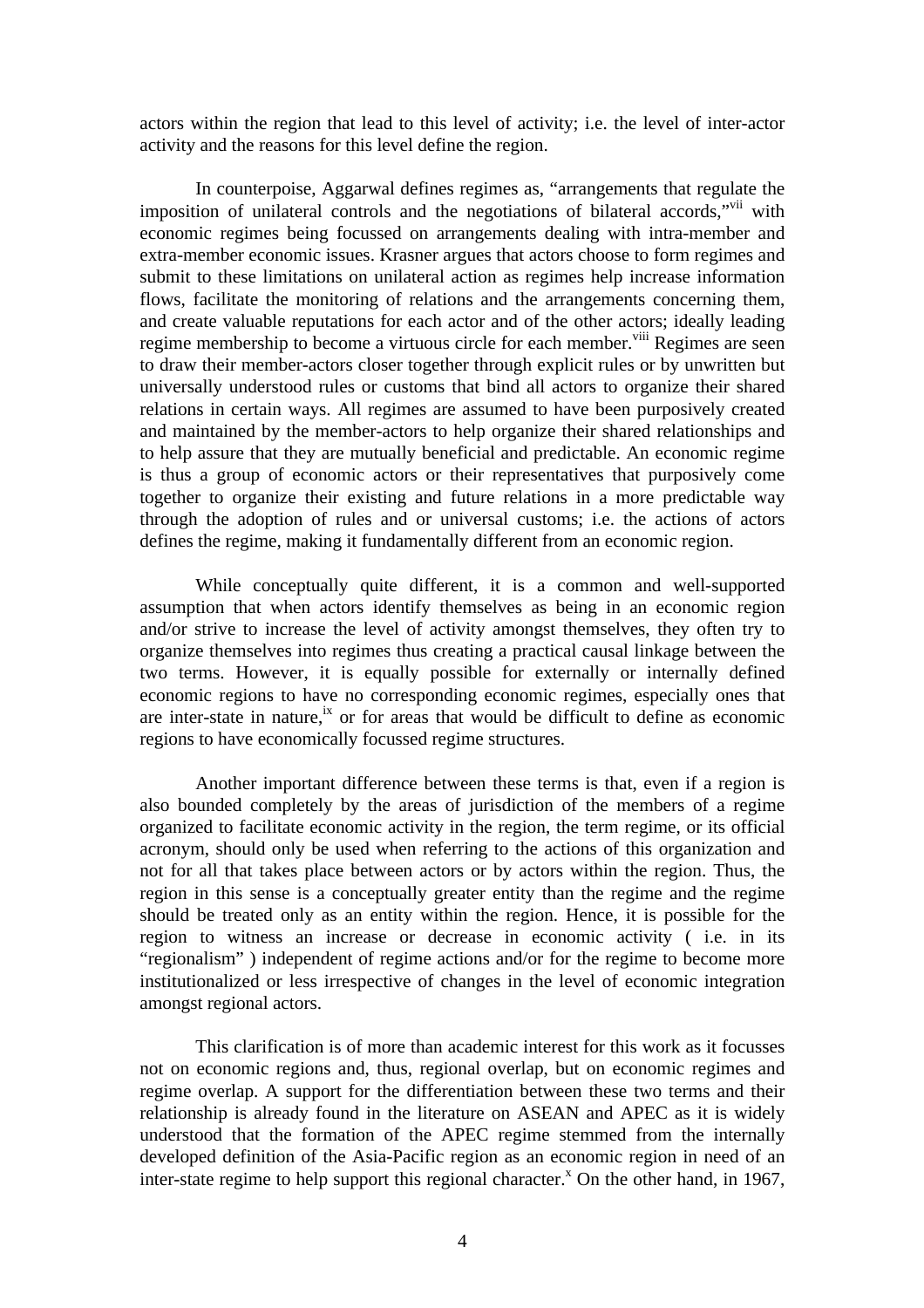it would have been difficult to see geographical area bounded by the original 5 member-states of the ASEAN regime as an economic region or to see that the development of the ASEAN regime and its rules as stemming from the member-states definition of the region as an economic region. $\overline{x}$  Simply put, for APEC the economic region came before the economic regime, while for ASEAN, the regime with its economic component and rules came before the region..

A further term that is intimately connected to but separate from both region and regime is the collective action group. The theory behind the term collective action group is most often seen to have stemmed from Olson's work The Logic of Collective Action<sup> $xii$ </sup> in which Olson tries to determine why some of these groups fail to achieve their organizational goals while others obtain them. Olson assumes that each member of the collective action group is a self-interested actor that chooses to join and remain in the group only as long as it suits said member's interests and the other members allow said member to remain within the group (a set of assumptions shared by this paper). Collective action groups are argued to be formed when it is in the interest of a group of actors to provide a collective good that is not in the interest or capability of any member-actor or smaller grouping of member-actors to supply this collective good unilaterally.<sup>xiii</sup>

What is necessary for a collective action group to form and be maintained is the identification by potential members that they share a collective action issue and that enough of them agree on how to distribute amongst themselves the costs of the creation of the collective good desired by all. As one can easily view the noted increase in intra-group information flows etc. that regimes offer their members as a collective good, then certain actions taken by economic regimes can be treated as forms of collective action and the regime itself as a collective action group. This fusing of terms and the conceptualization of economic regimes as collective action groups is already established within the literature on regionalization and regimes if not well developed yet.<sup>xiv</sup> This elaboration, though, may allow observers of economic regimes to use the more refined quantitative and qualitative tools of the sociological research on collective action to better analyze regime dynamics and outcomes.

One caveat pertaining to this paper to note is that in most of the sociological works perused, the study of collective action groups dynamics has been internally focussed where the group and its collective goods created are treated as a closed system within which the goods can be actualized fully within the group. However, the collective action group (ASEAN) and its desired goods cannot be treated in isolation but rather must be seen in relation to other actors within the larger collective action group, APEC. This different approach is necessary as the key collective action good sought by ASEAN members within APEC is the incorporation by the larger collective action group of APEC of ASEAN interests in terms of APEC's organizational nature and its treatment of issues; a collective good that cannot be achieved solely within the smaller group of ASEAN but that can only be achieved through dynamic interaction with the non-ASEAN members of the APEC collective action group. Further clarification of this changed focus for collective action and its ramifications on the use of collective action theory will follow in the theory section.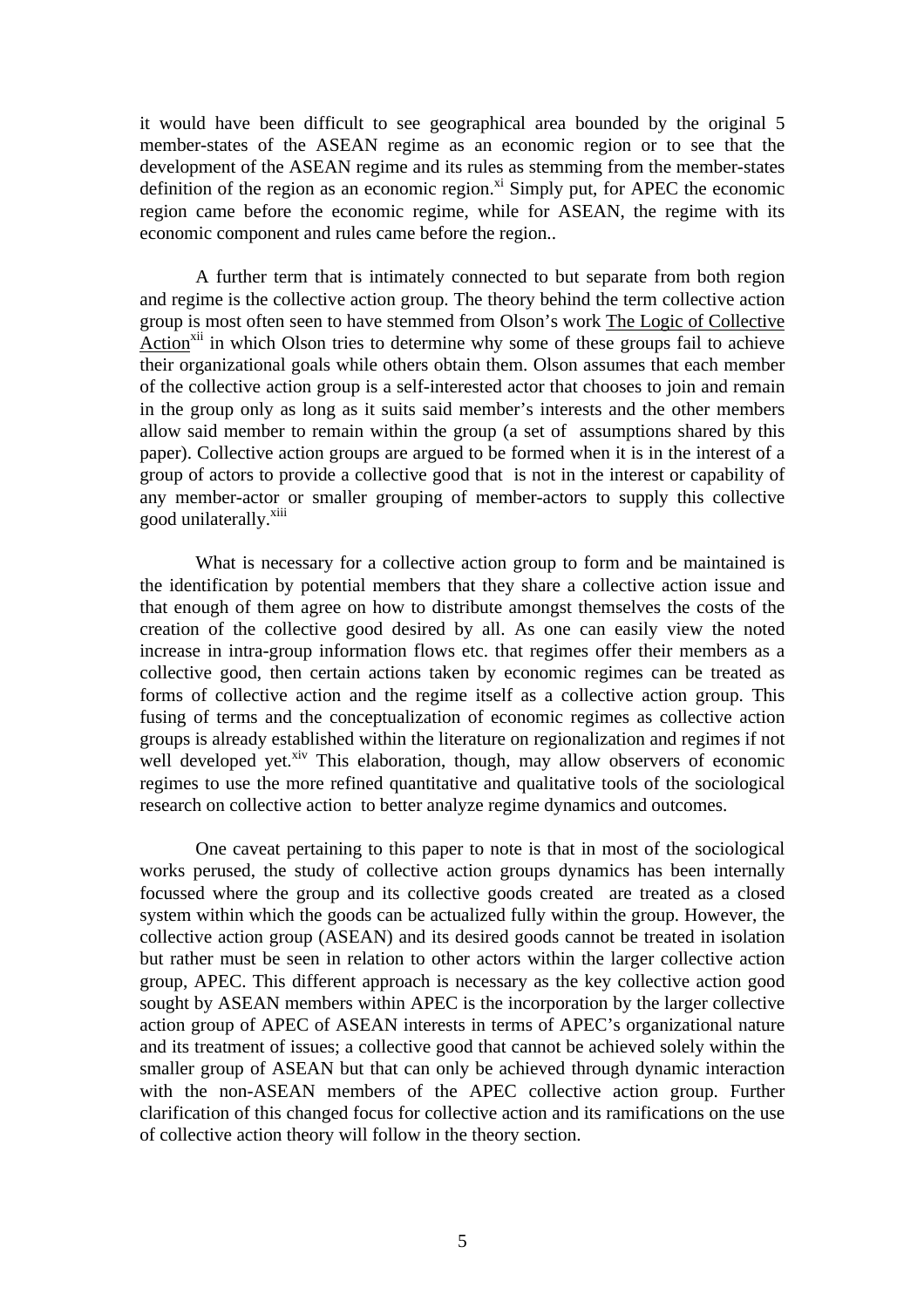A final term to be operationally clarified before outlining the theoretical framework of analysis, is that of the state. This is necessary as there is no consensus definition of the state in any field of study, but rather a plethora of definitions that are often contradictory and/or that conceptualize the state at different levels of abstraction and in reference to different issues exists. As the two economic regimes to be dealt with in this paper are largely inter-state in nature and much of the dynamics of each regime and between them stem from this inter-statal nature, such a clarification is key. The state here will be defined as the set of authoritative bodies which collectively have recognized legal monopoly over a bounded territory and is tasked to represent the members of this bounded society in inter-state relations with other bounded communities' authoritative bodies. It will not be defined as said bounded society or as all of actors identified with that society. As well, the definition of the state here will not be limited to the nonelected executive bodies and their actors but incorporate both the legislative and executive actors of this set of authoritative bodies.

To further refine this definition, the state will not be treated as a single unitary actor with a full, internally-developed understanding of the interests it is to pursue in different inter-state fora, but rather the state and the interests of its bodies will be divided between political state actors and bodies and bureaucratic state actors and bodies where the elected or appointed legislative leaders of the state will be termed political state actors and those non-elected leaders who are appointed by the political state leaders to head the executive bodies will be treated as the bureaucratic state actors. It is important not to assume that the legislative and bureaucratic state actors are fully united in purpose or even share the same definition of state interests in interstate relations but rather that the member-states of the two regimes have both political and bureaucratic actors involved in the regimes with the political level and its leaders having the final say over state actions vis-à-vis the regimes. Thus, while the term inter-state regime infers negotiations ands relations amongst states, the term state itself infers a set of negotiations and relations amongst the political and bureaucratic actors of the state.

For this paper's definition, the state will also be seen as the nexus for the set of relations between political and/or executive bodies of the state delegated to deal with state interests in a specific issue area and influential non-statal groups within the state's bounded society with interests, often in opposition to each other, in the same issue area. This definitional complexity stems from the assumption that the state, while having legal monopoly over its bounded society, its bodies do respond to social demands on itself and state policy meaning that state interests in any issue area are partially defined by the articulated interests of influential non-statal social groups. Thus, the state, as a member of an inter-state regime, is involved in at least three key levels of relations that work together to define both what a state's interests are within the regime as well as how effective said state will be at achieving them; 1) relations between the relevant state bodies and key non-statal social groups ( state-society level), 2) relations between the political and bureaucratic bodies of the state (intrastate level), and 3) relations with other member-states (inter-state level, the one most often analysed in regime studies). It is further assumed that at all three levels, relations are most often relations of negotiation and that a clear determination of which level of state negotiation is being dealt with at which time is analytically necessary as well as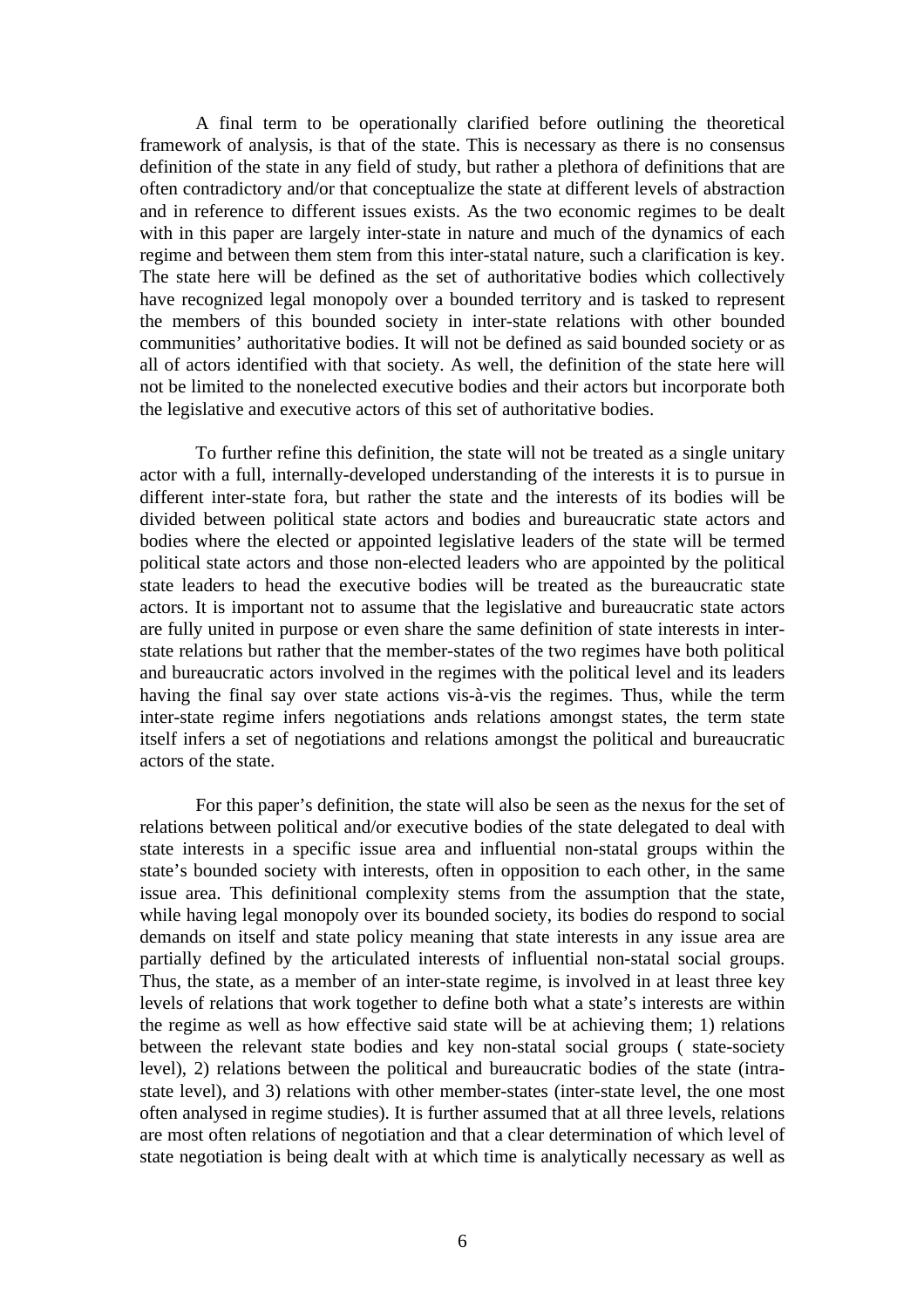the understanding of how one level of negotiations affects the state's relations at the other levels and the state's overall ability to maximize its interests within a regime.

To integrate this complex disaggregation of the state as an inter-state regime member with the research problem, both the ASEAN and APEC regimes have both bureaucratic fora where personnel from each member-state's relevant bureaucratic bodies meet to negotiate amongst each other and political fora where the political leaders of member-states also negotiate. As well, both regimes include purposively institutionalized channels of communication and influence for non-statal groups with interests that are either national or international in scope; thus, each of the regimes dealt with also systematically incorporate the three levels of negotiations identified with the state as integral parts of the regime itself. Therefore, if one looks at a single member-state of ASEAN and its individual interest definition and maximization efforts within the APEC regime there are four levels of negotiations or sets of relations it is involved with; 1) between relevant bodies of the state and relevant, influential non-state social groups in reference to the definition of state interests, 2) between the bureaucratic and political aspects of the state in reference to the definition and operationalization of these interests into policy with the political one being seen to be in control of the bureaucratic aspect, 3) between the state and other members of the ASEAN regime in reference to using ASEAN as a collective action group within the larger APEC regime, and 4) between the state as a member of this ASEAN collective action group and non-ASEAN members of APEC in reference to the nature and actions of the APEC regime.

#### **Theoretical Insights:**

To best set out the rationale behind the usefulness of treating regimes as collective action groups and how such an approach may lead to a better understanding of both how ASEAN and APEC function as individual regimes and the effectiveness of ASEAN as a regime within APEC, the overarching theory of collective action will be integrated with the two most common approaches to regime studies, regionalization and regime theory. After this tripartite fusion, the final theoretical stage will highlight how both regime theory and collective action theory assume intragroup bargaining as a variable and how the insights of formal bargaining theory are thus also useful for the study of regimes. Again, it must be noted that the treatment of each theory will not be exhaustive or attempt to break new ground, but rather will focus on the integrative elements of all four in the hope of presenting a more nuanced approach to the study of regimes and regime interaction.

#### **Collective Action Theory:**

Collective action theory's main concern is to arrive at generalizable explanations both for why individual actors choose to or choose not to form or join voluntary groups and why certain of these voluntarily formed groups are able to achieve their stated or assumed goals while other groups fail to. In many senses, the origins of collective action theory started from a pessimistic basis as Olson's seminal work's conclusion, according to Hardin, is that large groups will always fail while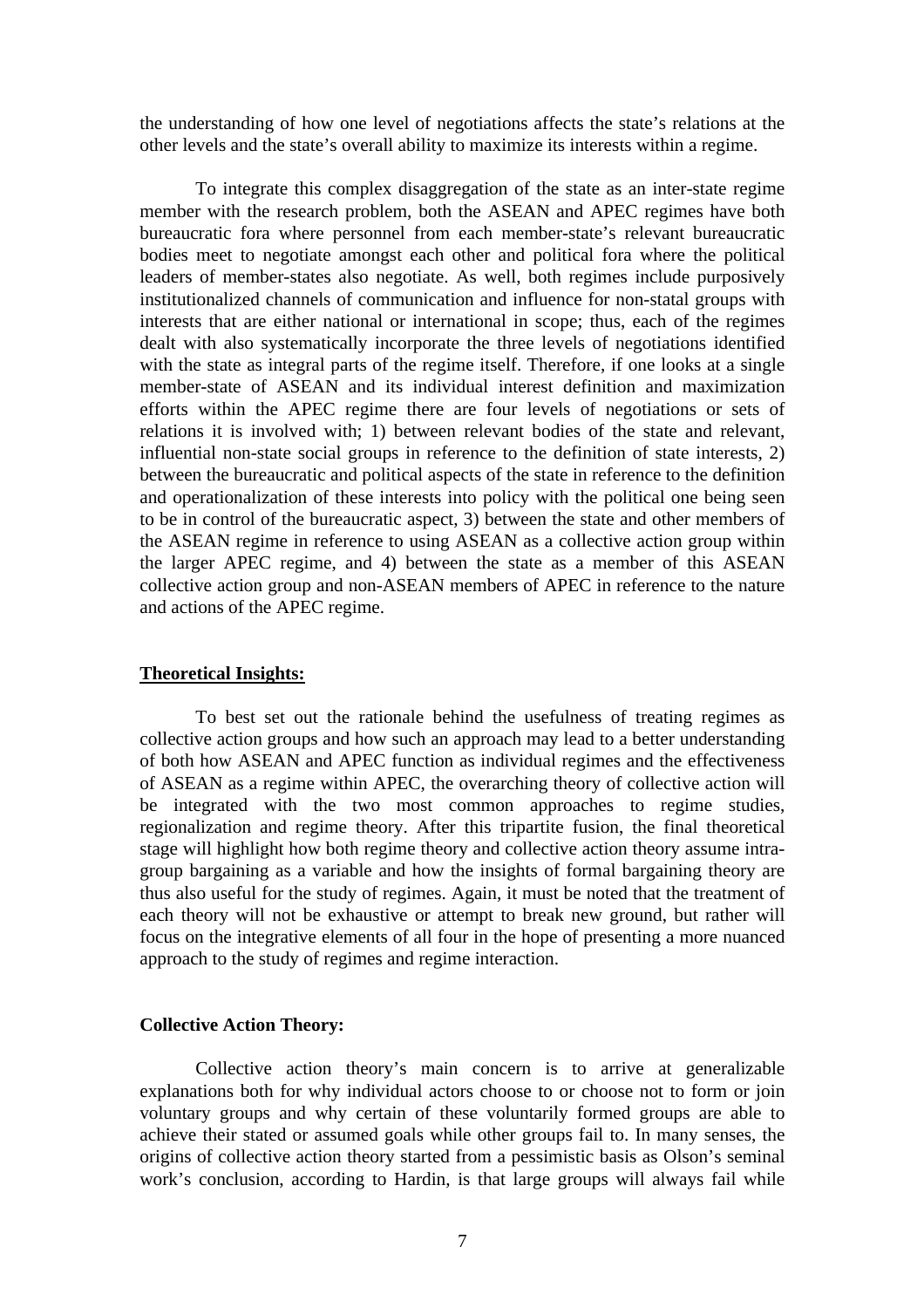small groups may succeed, $^{xy}$  suggesting that failure is more likely than success and that success is dependent on the convergence of numerous factors. While not directly in line with the focus of this work, such a conclusion would seem to cast doubt on APEC's long-term success as a collective action group given its large number of member-states and organizations and their diversity of origin and interests.

This seemingly negative conclusion of Olson's stems from the key assumption of collective action theory, which is common to most social science approaches, that each individual actor in an arena of action controls only limited resources and allocates them to try to maximize self-interest. Hence, an actor will only continue an action or set of relations if that actor perceives it or them to be in its own overall interest. This assumption means that all groups are assumed to be derivative entities with the shape and success of any group dependent on its ability to insure that all or enough members perceive that they gain absolutely from their involvement and that others within or without of the group do not act to reduce said actor's overall interest due to the actor's membership in the group. Olson's assumption of absolute selfinterest led him to the strong conclusion that the collective goods provided by collective action groups are merely inadvertent by-products of each actor's drive to maximize its consumption of selective incentives available due to membership and to minimize the cost to itself of offering these to other members of the group.<sup> $xi$ </sup> This assumption of self-interest and its consequent assumption that group members attempt to maximize the benefit to themselves of group membership while minimizing the outlay of resources necessary to attain these gain<sup>xvii</sup>, suggests that collective action groups can be best seen as negotiating structures and ones where the relative power of members is a key explanatory variable of group dynamics.

Sociologists in the area of collective action theory (many of them not so "negative" about the potential for successful collective action as Olson) have isolated certain conditions which help explain why self-interested actors meld into voluntary groups in the first place. One key determinant is whether or not potential group members are involved in pre-existing and harmonious social networks that link them together. The existence of these networks aid potential group members to identify shared interests in voluntary cooperation as well as providing potential members with an understanding of the other members and a basis from which to predict their potential actions and reactions vis-à-vis each other and the identified collective action interests. Thus, such networks are key both for the process of identifying shared interest and in fostering a sense of predictability for each potential member concerning the actions of other members and consequently group results as well. The essential nature of this condition for the formation of collective action groups leads to the counterintuitive argument that even failed attempts at collective action have "silver linings" as they can help set the stage for similar groups being successful in the future by providing each potential group member with lines of communication with and information about the other s.<sup>xviii</sup>

A second determinant of collective action group formation and group size is that such groups only form if no potential member or outside actor is willing and/or able to supply the collective good unilaterally and, thus, said good can only be provided through voluntary cooperation. As a corollary, the creation of this collective good cannot be opposed by relatively powerful non-members as this would raise the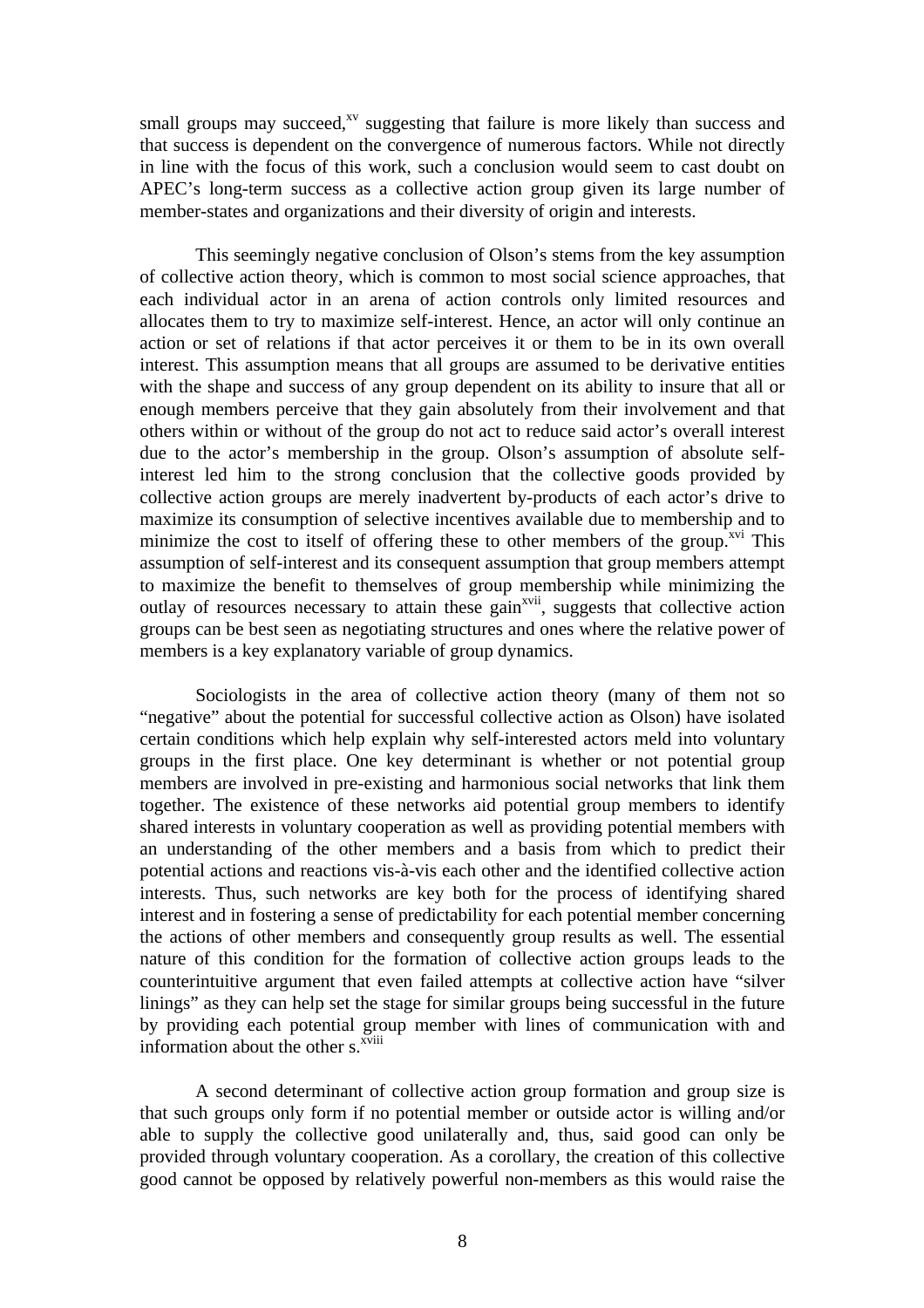potential negative spill-over effects for individual group members of membership by threatening other interests and their resource allocations that are tied into to relations with this powerful non-member. The minimum size of the actual group is seen to be largely correlated to the smallest number of self-interested actors necessary for the provision of the mutually desired collective good and the maximum number of members it would take to maximize the individual member gains from its provision at the lowest individual member cost. It must be remembered that the efforts to relate with each other within a collective action group is a cost itself and the larger the number and/or diversity of members the higher this particular cost may become.

Apart from these initial conditions for the formation of groups, collective action theorists have identified certain group and collective good characteristics that impact upon the maintenance of group unity and its success in achieving its collective goals. In terms of group-based characteristics, one key one is that a sub-section of the potential or actual group members choose to act as promoters and strong supporters of the specific set of collective actions by working to lower the costs and/or increase the gains of membership for others. Some examples of said efforts are the building of solidarity amongst group members, advertising to others the present gains and potential future gains from collective actions, helping organize structures which link members together, and structuring them to maximize harmony while minimizing opportunities for friction or disharmony<sup>xix</sup>. In line with the assumption of self-interest, these "promoters" expend their resources to promote collective action to others either because they have a narrower margin of acceptance between potential interest attainment and its opportunity cost when deciding on an action or their perception of their individual gains from the particular collective action or sets of actions is greater than that of others. This "promotion group" concept of collective action theory dovetails very closely with a concept often used in regime formation theory, that of an "epistemic community,"xx again exemplifying the integration possibilities between these two theories and their respective academic fields of study.

Another key group-based characteristic that is seen to be instrumental in determining the lasting potential of a collective action group and its ability to harness individual member self-interest for the attainment of collective goals is that of the presence and credibility of collective sanctions; i.e. ability and willingness of all other group members to sanction group member/s who act against the interests of the group as a whole. Good examples of contra-group selfish behaviours are "free riding" and acting so as to turn the outside environment against the group. These group-based sanctions can either be informal, but universally understood, or regulated by express agreement and codification by the group. The importance of these sanctions again highlight the assumption of self-interest and its ramifications for the group as well as the potential costs for each member of joining any group.

Heckathorn thinks that said sanctions are of such importance to the group's ability to achieve the desired collective goods that he sees them as a second-level collective good of the group itself.<sup>xxi</sup> To add depth to this insight, Heckathorn elaborates that peer approval, a fundamental aspect of any group, is a very easy to administer and materially costless form of positive sanction with the threat of expulsion from the group being very effective form of negative sanction.<sup>xxii</sup> Both of these sanctions are of course often informal in nature and inherent components of any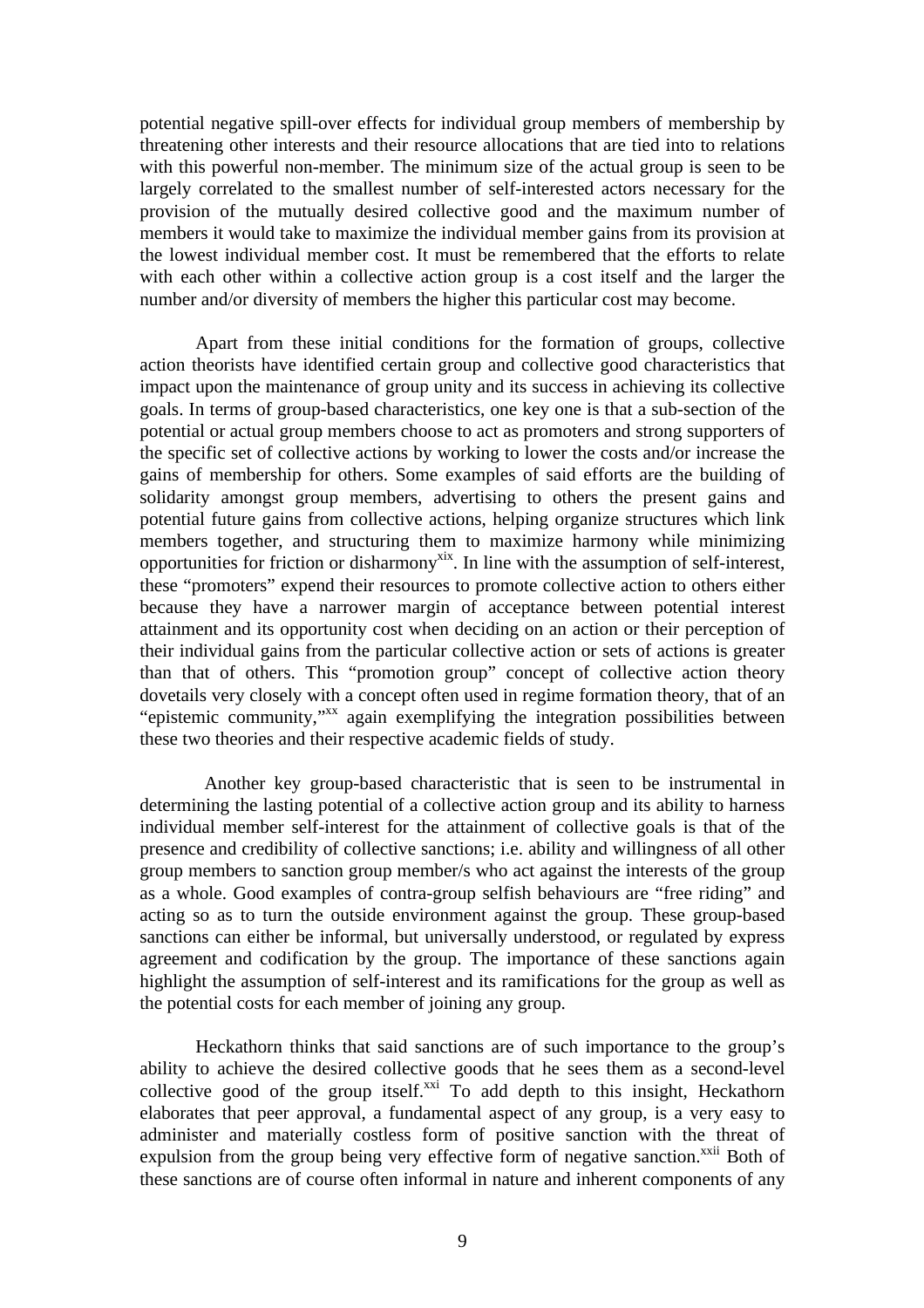group, suggesting that groups wield certain powerful sanctions even without direct discussions concerning sanctions amongst members.

A third group-based characteristic of note is the level of interdependence amongst the group members and whether or not the interdependence is tied to the issue on which the collective action is being pursued or is present amongst the members but outside the focus of group action. It is argued that high levels of interdependence amongst members, especially when related to the concerns of the collective action, is beneficial as this condition of interdependence may lead to situations where a gain or reward attained by one member positively affects others leading to the development of an altruistic orientation of the group and its internal relations.<sup>xxiii</sup> This argument concerning interdependence connects very well with much of regionalization theory and its contention that national economies and their actors are growing increasingly interdependent which spurs them to develop closer and more harmonious relations amongst themselves. This interdependence argument can also be integrated with the social network point above by arguing that the condition of interdependence encourages mutual communication which aids the development of strong social networks and thus increases the potential for collective action amongst these socially networked interdependent actors. Consequently, the presence of interdependent relations can be seen both as a characteristic supporting the creation of collective action groups and their maintenance.

A final group-based characteristic developed by Kim and Bearman that is germane to the research problem is that the interests of individuals members are variable over time on two levels. Firstly, at any time in the collective action group's existence, different members have differing interests and/or levels of interest in the collective good being provided as well as differing levels of malleable resources to contribute to the group; leading to intra-group heterogeneity and a need for the group to be able to redefine relative contributions to maintain group unity. As well, member interests in the group and the goods themselves may be altered by members' dynamic interaction with each other in pursuit of said good/s. When this process of interaction leads to a harmonizing of interests and/or behaviors amongst interactors, it is said to create a situation of "frame alignment" amongst the interacting members.<sup>xxiv</sup> These insights means that there is a key temporal element to actors' definition of grouprelated self-interest with the nature of the group's interaction mechanisms being of prime importance for a group's longevity and success.

The first three group-based characteristics all help support the group and its effectiveness while this last one suggests a large potential for problems of heterogeneity, especially over time. The impact of this last factor leads Kim and Bearman to conclude that there are only a limited number of group structures that aid group longevity by sustaining dynamic inter-member discussions and actions which yield new and/or increased shared interests, thus helping to strengthen the group<sup>xxv</sup>

In terms of the good-oriented characteristics, there are three main characteristics with one supporting the maintenance of the group while the presence of the others makes maintenance more problematic. Goods which have either pure or partial jointedness of supply are seen to be particularly suitable goods for collective action groups to cooperate on. Pure jointedness of supply refers to goods whose cost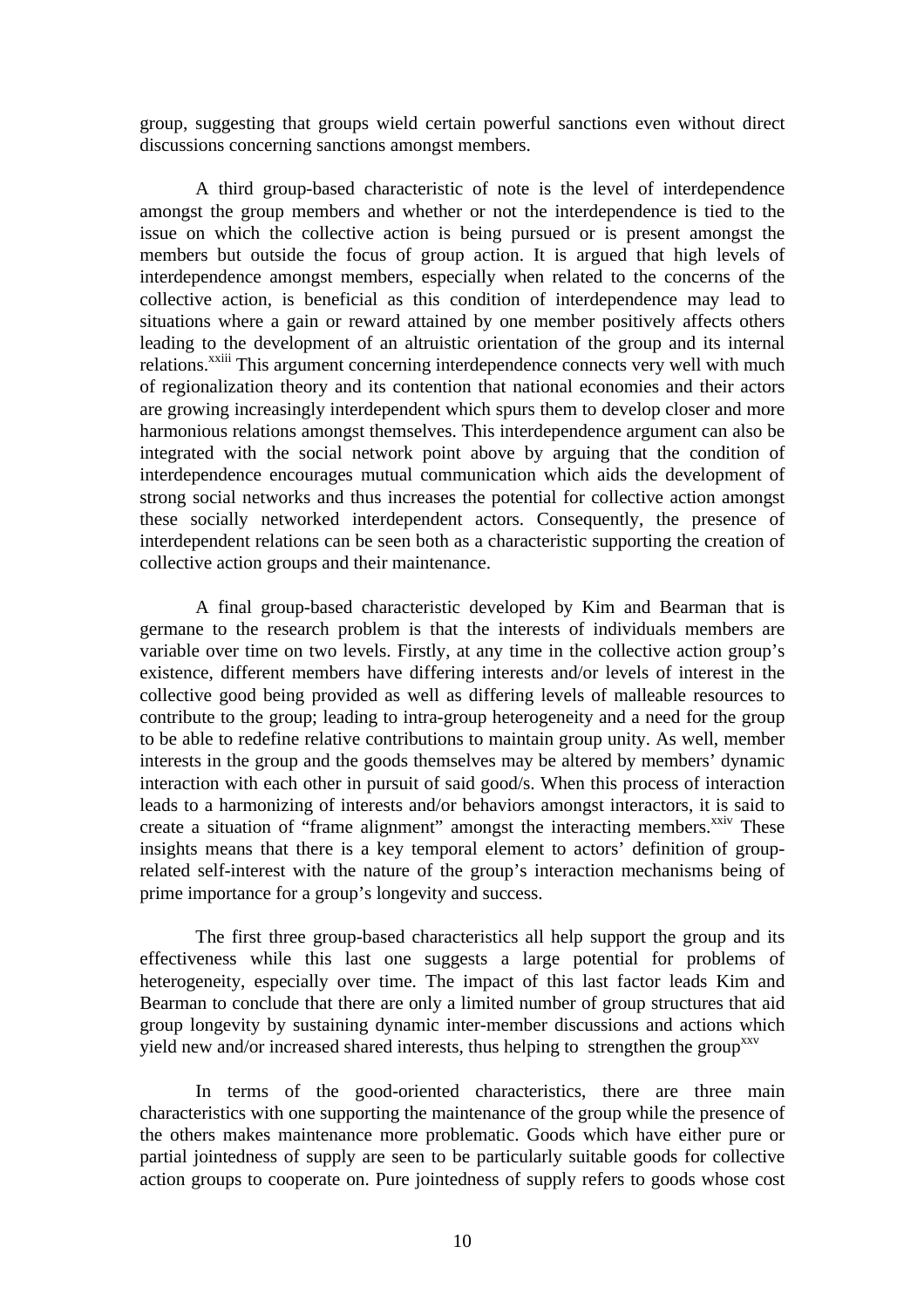of supply does not increase at all with an increase in the number of users of the good (i.e. all costs are fixed, and none are variable) while partial jointedness refers to goods where the cost rises less than proportionately with an increase in the number of users.<sup>xxvi</sup> These goods are seen to be supportive of collective action efforts as the costs are all or mostly fixed and thus easier to measure for each individual member and an increase in the number of members leads to a reduction in the individual cost of the good for each member while not risking their level of benefit from said good. This facet of the good thus calls for larger groups by lowering individual member cost thus working to counterbalance the rise in cost in terms of relational complexity and interest heterogeneity amongst members associated with increases in group size.

The second good-related characteristic deals with its changing nature vis-à-vis the interests of the group members over time. Heckathorn, in his definition of collective action efforts as production functions,<sup>xxvii</sup> notes that the nature of the good being provided by the group changes its nature to the members' individual interests over time as the curve of the returns versus cost relations for each member of the production and consumption of the collective goes through 3 stages; 1) period of acceleration with increasing marginal returns as start-up costs are absorbed, 2) marginal return becomes the same for all contributors regardless of when they joined the group, and 3) decreasing marginal returns when all potential returns from the good have been realized.<sup>xxviii</sup> Thus the benefit of the provision of the good changes over time for each member and is often assumed to decline after a particular time.

While the nature of a collective action good may not always lend itself to being categorized in such a manner (especially if the good is not concrete in nature but purely intangible and thus may have no problem of depreciation or certainly a different less quantifiable one), Heckathorn's 3-level division is useful as it highlights that the good itself and its usefulness to individual members may not be same over time as the returns from the good may change. As a corollary to this, it is common that at the beginning of any endeavour, endeavour participants may be more willing to endure higher costs or receive lower actual gains in the hope of future potential gains which may not be fully knowable or quantifiable. However, once a group and its actions has achieved "normalcy," this enthusiasm may rapidly diminish and once all the members believe that they have a full understanding of the good's benefits and costs may disappear all together. This changing nature of the members' interpretation of a good and its relationship to member interest calculations again suggests the need for a group ability to redefine its structures over time.

The third and final characteristic of the collective good to be dealt with may be both the most complex to use analytically as well as the most influential to the success or failure of collective action groups. While much of the discussion and theoretical elaboration of collective action assumes that a predetermined single good or set of goods is produced by the group for the use of all its members equally, this by no means is a "truth" of collective action. Olson delves into the situation where a collective action group may be formed to supply a range of collective goods some of which may not be accessible or in the interest of all actors to access in his discussions on selective incentives. Selective incentives, while being part of the group's overall production of goods, by definition, are only usable or used by certain of its members. Such a complex situation would mean that members' individual gain calculations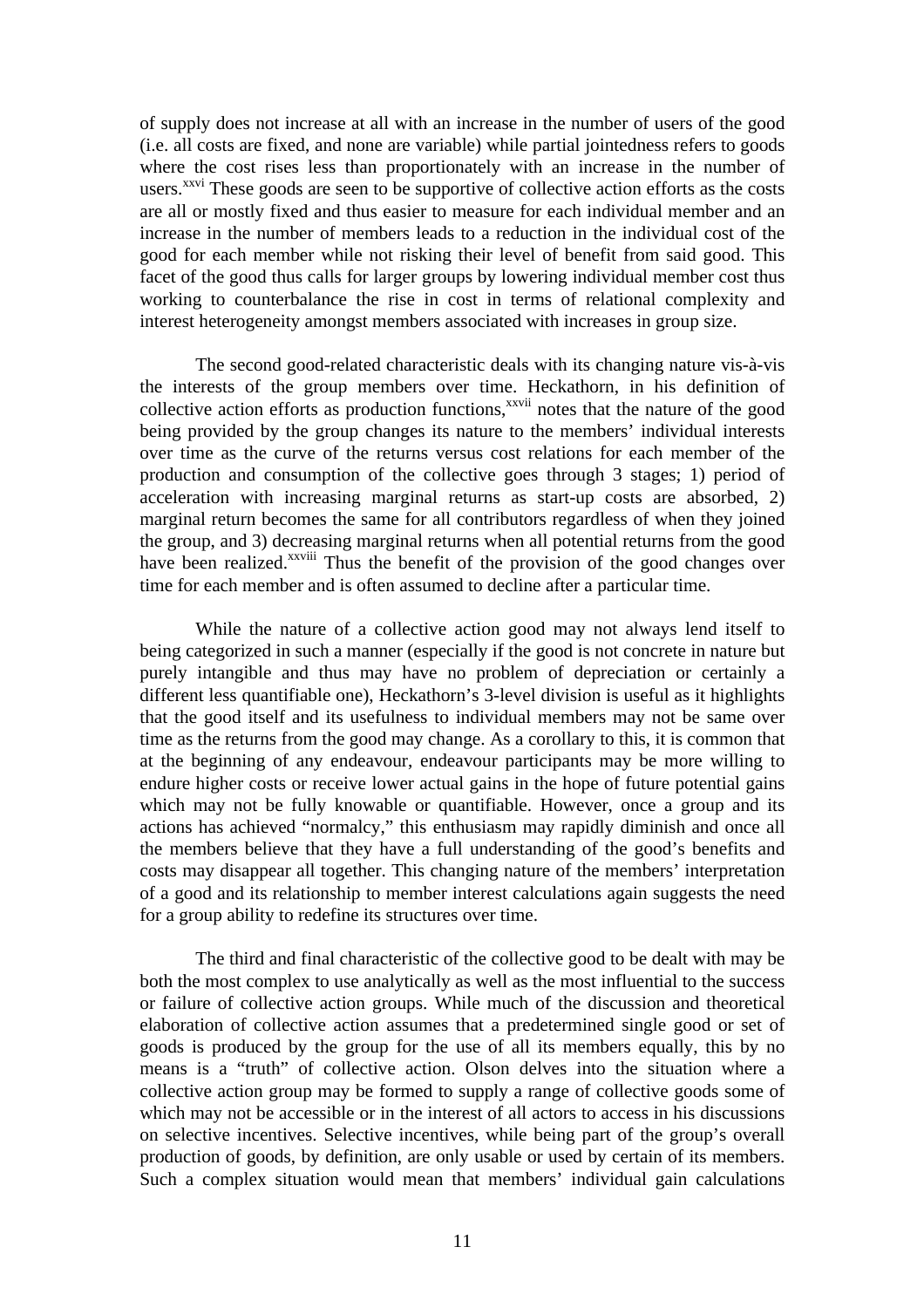would rest on which collective goods they can extract gain from and how much gain is attainable from each. Logically, a similar calculation of costs would be necessary where each member must determine which goods they must contribute to and to what extent. Needless to say this significantly clouds the analytical picture and puts a much greater strain on each members' interest definition and their collective action cost/benefit calculation skills (a cost of collective action in itself).

This brief list of some of the identified conditions necessary for the creation of collective action groups and of certain of the characteristics or variables that affect formed groups' longevity and success has hopefully clarified at least two interlinked aspects of collective action groups that must be appreciated to analyse them properly. Firstly the very nature of the fusion of self-interested actors into a group to work together collectively toward a common good or set of goods is a potentially volatile one. As mentioned, the process of interaction between members may lead to a change in a member's or members' definition of their interest in the group endeavour and the *quid pro quo* necessary for it or them to continue contributing to the group. This variability is further increased by the fact that, while the collective action group itself is treated as a closed system (this assumption itself may not be a practically tenable one itself), its members are actors within a larger system and thus their definition of their individual interests may change over time given changes within the member itself or in its relations with non-group actors.

A final contributor to this noted variability is that the nature and number of good or goods provided to each member by means of its membership may also change over time. This suggests that the study of collective action groups is a complex matter and it demands observation over a long period of time. Secondly, given this high potential for variability of member interest in the group, regular and structured negotiations amongst group members - especially if the group provides more than one good and the contributions of each member and/or usage of the provided goods are not equal, - over contribution levels, addition or reduction of goods provided, and the focus of the group's efforts would seem to be necessary. The necessity of regular member interaction and interaction which may change the quality of relations amongst members and toward the group as a whole would further suggest that the nature of the group's structures and channels of communication is of key concern. However, as the self-interest assumption determines that any member of a collective action group has concluded (for the span of its membership) that membership suits its overall interest, these forces of heterogeneity and variability are only active within a larger condition of constancy.

As noted before, this paper's case study is a particularly complex one as the collective action group being studied is being looked at as a member within a larger collective action group. Thus, the closed system assumption has been discarded and the focus is rather on the effectiveness of the collective action group in a particular set of relations with actors from its external environment and the changes this set of relations causes within the smaller group itself. This focus will hope to add to the depth and applicability of collective action theory and is seen as important as few if any active groups are perfectly autonomous from their external environment or desire to be. As well, foreshadowing regime theory, most regimes studied are ones who form both to attain intra-group goals and goals which call for the group to attempt to alter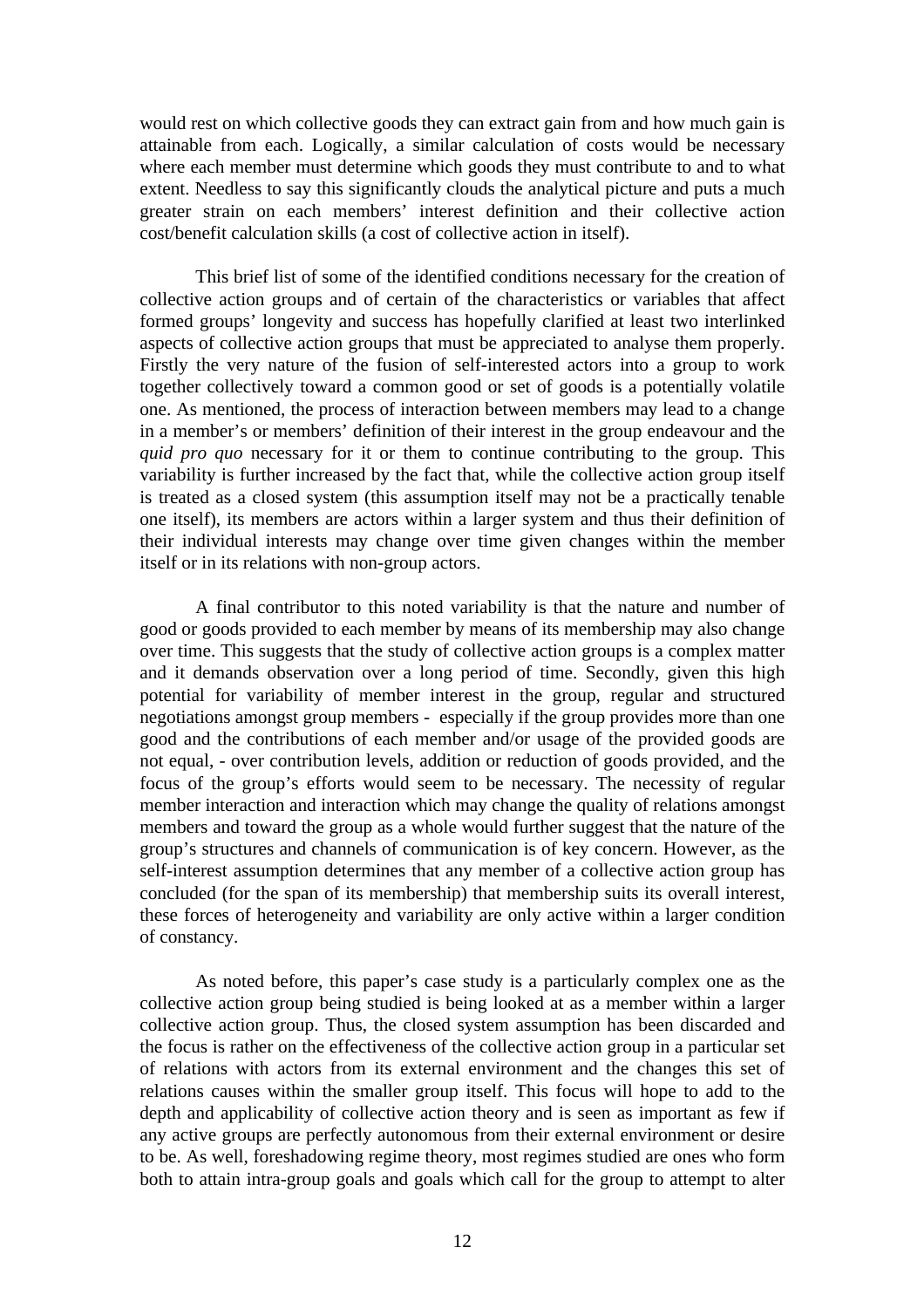the dynamics of the external environment which encompasses the collective action group of concern and all of its individual members.

#### **Regionalization Theory:**

To further the modeling of regimes in general and ASEAN in particular as collective action groups, an understanding of the relationship between regionalization and regime theory with the subsequent melding of both into collective action theory is called for. Tying regime and regionalization theories, together, in the study of the formation of economic regimes and their maintenance, it is a commonly held contention that the processes of international economic change recently have spurred sovereign states within loosely defined regions to organize amongst themselves interstate structures to help regularize and enhance relations amongst economic actors.<sup>xxix</sup> A strong indication of the spread of regionally organized economic regimes is that from 1990-4, 33 new regional trading agreements (RTAs) were recognized by GATT with most GATT members, excluding some trading powers like Japan and South Korea, being a member in at least one and often more of these arrangements or ones previously formed.<sup>xxx</sup>

 The explosive increase in the number of regionally bounded (as different from bounded by a single state or a majority of the world) trading arrangements is seen to have been partially due to some fundamental shifts both within the international economy and inter-state system in the W.W.II period. In terms of the international economy, under the generic rubric of "globalization," scholars and policy-makers argue that the growing internationalization of capital and production networks has undermined the effectiveness of solely national-level policy tools and forced states to seek regional policy mechanisms to replace or supplement said weakening national policy tools.<sup>xxxi</sup> This is especially true in the area of international credit transfers as while the volume and diversity of these flows have exploded recently, there is a distinct lack of mechanisms linking capital importers and exporters or even tested formulae for forming them.<sup>xxxii</sup>

In terms of states choosing to join RTAs instead of focussing their efforts on the development of global-based policy tools through multilateral institutions like the IMF or GATT/WTO, it is widely argued that states and commercial actors tend to choose the regional option as geographical proximity (often paralleled by cultural proximity) substantially lessens the cognitive barriers to the organization of such mechanisms/regimes. Noticeably, historical trade and service provision patterns<sup>xxxiii</sup> have tended to concentrate themselves amongst geographically contiguous political entities. Through these pre-existing harmonious ties, these contiguous actors have developed well-established social networks and lines of communications which ease the development amongst themselves of shared institutions to deal with the new forces in the international economy. This point of historical ties amongst geographically proximate entities as a key support of regionalization mirrors the collective action theory argument of the importance of pre-existing social networks for the formation of collective action groups; exemplifying the integration of these two theories.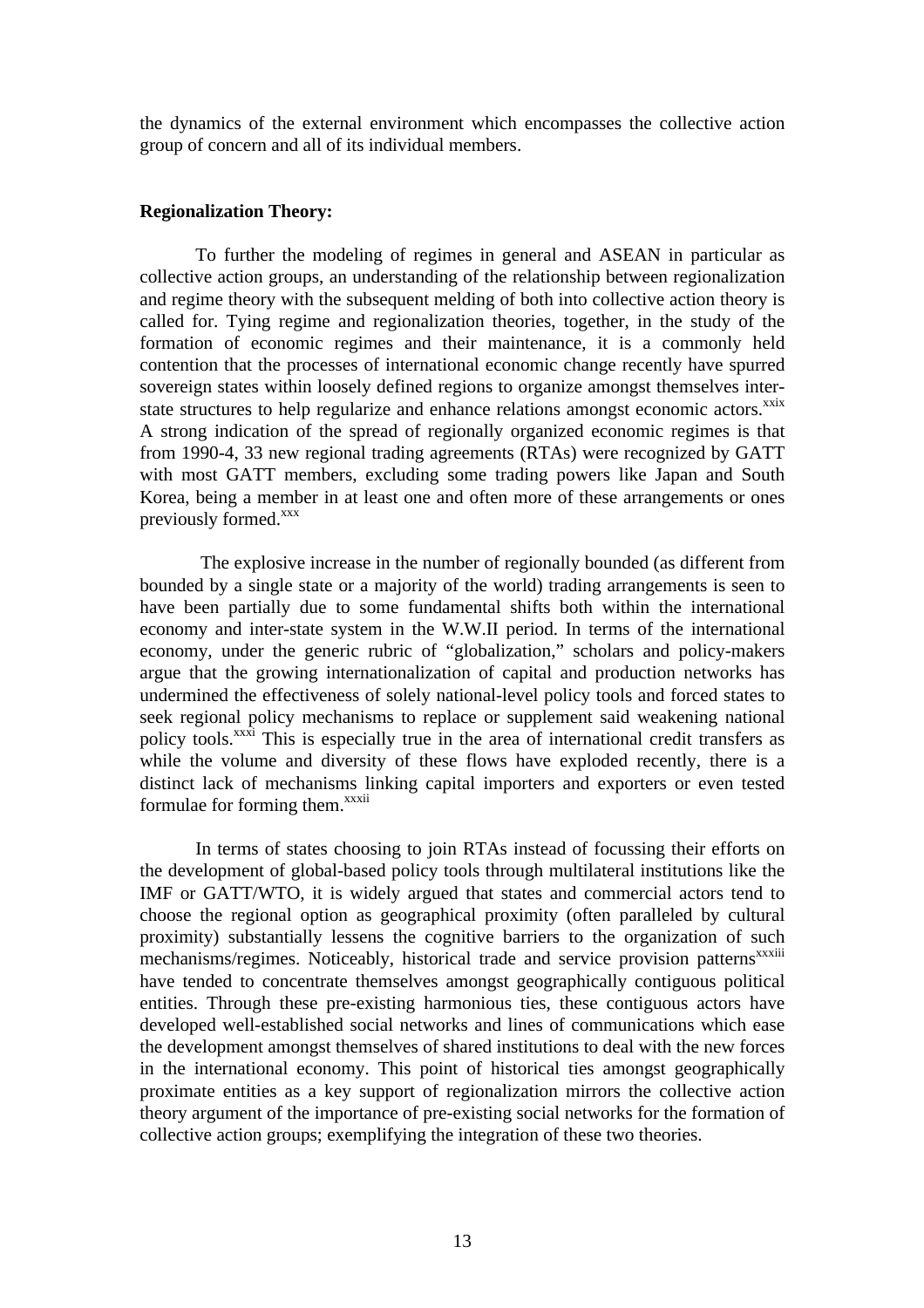Supplementing these international economic forces pushing for regional interstate institutionalization and the movement away from sovereign insularity, certain changes in the inter-state system of late are seen to have encouraged regionalization as well. Amongst Realist International Relations scholars, the perceived decline of American hegemony worldwide and in the Asia-Pacific region specifically is seen to be a key explanatory variable for the process of regionalization. It is posited that with this decline, the provision of systemic and/or regional public goods such as a liberal trading order can no longer be credibly guaranteed solely by the self-interest of the hegemon but rather that groups of cooperating states must provide them.<sup>xxxiv</sup> Along with this lack of hegemon-supplied systemic or regional goods, with the hegemon's asymmetrical surplus of power vis-à-vis other states declining, the interest of the hegemon to partake in inter-state institutions instead of relying on unilateralism is seen to have increased.<sup>xxxv</sup>

This structuralist argument is most germane to the Asia-Pacific region as it has been long accepted that, excluding short spans of time, in the last 30 years the relative economic and political power of the national political economies of Japan and more recently of the People's Republic of China have increased vis-à-vis the United States with the United States' state's hegemonic interests in the region having consequently declined as well. This view of hegemonic decline as a key variable in explaining the spread of inter-state regional organizations again shares a strong conceptual similarity to the collective action argument that self-interested actors will only voluntarily work together if no single actor is able or willing to provide these actors what voluntary cooperation will. As well, it echoes perfectly the collective action argument that groups will only form if no powerful actor in the extra-group environment strongly opposes the formation of the group.

A final inter-state level factor that is seen as a spur to regionalism and as a good partial explanation for the explosion of RTAs in recent years is the perpetual problems of supra-regional inter-state bodies in delivering promised reforms (collective goods) to the international economy and inter-state system. Given the coordination and collaboration problems of these multilateral institutions, it is argued that regionalism and its regional institutions are an important aid to multilateralism as they eases the formation of bargaining coalitions (collective action groups) for multilateral bargaining,<sup>xxxvi</sup> while also being good "laboratories" for new approaches to achieving reform that may be transferable to the multilateral level. While the complexity of the multilateral level and its problems of coordination are seen as a "negative" support for regionalization, the multilateral level and its organizations like the UN, IMF, IBRD, and GATT/WTO also play a "positive" role in regionalism. It is a noted fact that all RTAs have asked to be officially recognized by GATT/WTO while almost all regional economic institutions also swear to be true to the spirit of the relevant multilateral institution while often forming formal linkages with them.

One reason such linkages and recognition is sought is that multilateral institutions can and do play the role of a 3rd party monitor and mentor to the smaller and often enclosed regional grouping.<sup>xxxvii</sup> This "institutional nesting" is important as without it the regional groupings would only be self-regulating according to their ability to monitor member actions and their possession of effective sanctions. Such a necessity for comprehensive self-regulation would certainly raise the costs of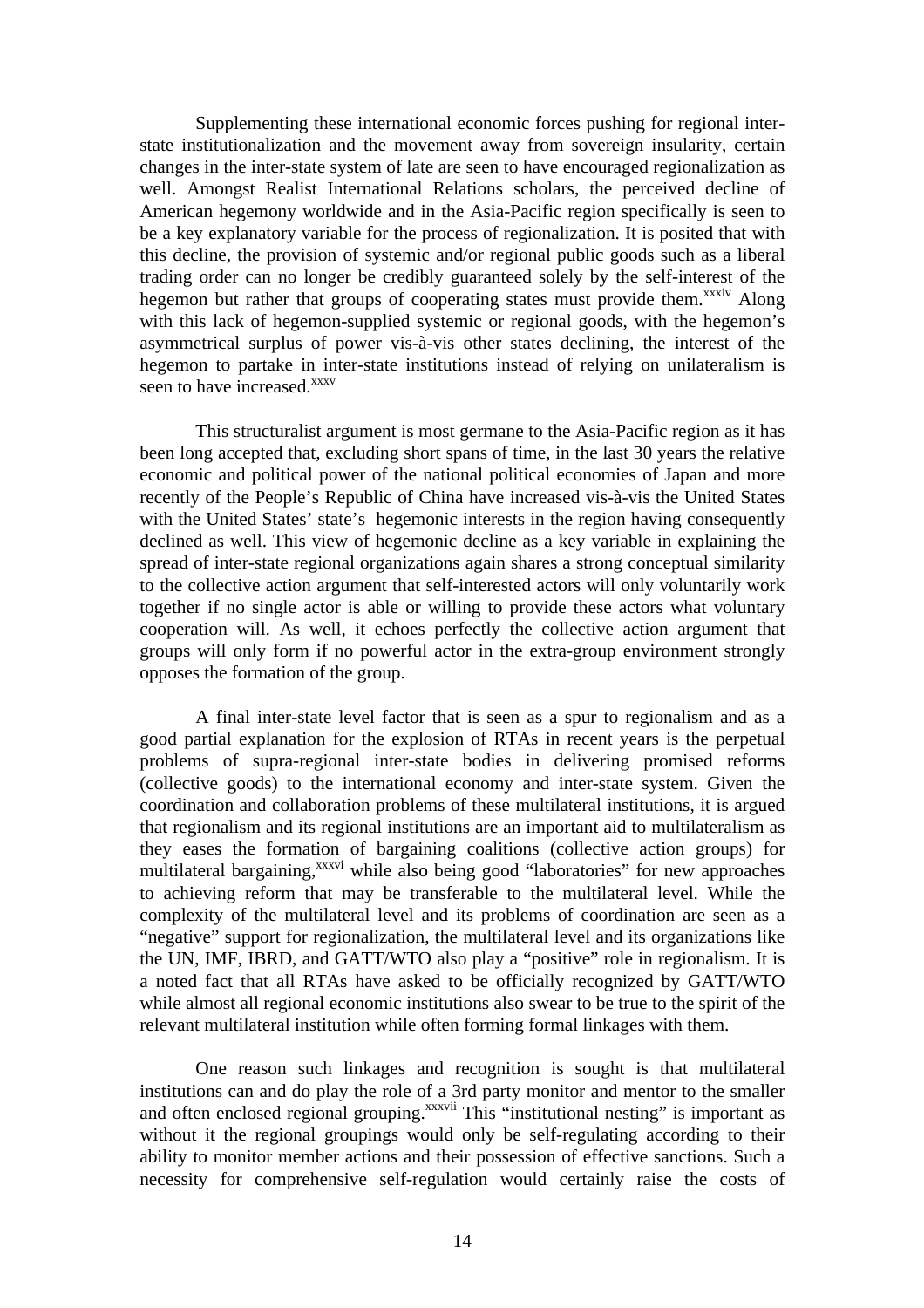membership for each member and create a greater chance of friction within these regional groupings, thus hindering group formation and group longevity. This point concerning 3rd party monitoring may also be usefully incorporated into collective action theory, even if it is somewhat undermining of the closed system assumption of some of its theorists.

Thus, regionalism posits numerous interlocking reasons for why states choose to organize themselves into voluntary regional organizations and shift their resources and interest attainment strategies away from the national and/or multilateral levels to the regional one. In terms of individual states expanding their scope from the national level to the regional one, the international economic changes, most often packaged under the term "globalization," are seen as economically determinant with the perceived decline of a hegemon-dominated inter-state system also playing a key role. In terms of the choice of region over globe, the positive and negative supports of multilateral institutions for regional institutionalization and the cohesive power of geographical proximity work together to again favour regionalism as the approach for self-interested state action. This brief description of regionalization theory fits well into collective action theory as it explains why regional organizations are formed and how the shape of and number of participants in them is arrived at while being true to the assumption that all voluntarily cooperating actors are self-interested.

#### **Regime Theory:**

While regionalism theory is quite powerful in terms of explaining, at the macro-level, why states and other actors choose to create regional institutions to pursue their interests, regime theory allows us to look inside these formed institutions and evaluate how actors, most often states, choose to work together and how their individual self-interest is molded to pursue collective action. To frame this within the overarching theory of collective action, while regionalism explains why groups are formed (i.e. conditions of creation), regime theory, which stems partially from regionalization theory itself, explains how these groups are structured, and provides insights into which ones are or may be successful and why (i.e. variables of longevity and success).

Regime theory presents three benefits for self-interested actors in setting up regimes as well as some insights into which issues or foci of concern are most supportive of regimes and which ones may prove more problematic. The first noted benefit is that upon agreement by the actors to work together in a structured and nontemporary manner, this act creates within the group a mitigation of zero-sum modes of defining self-interest for the issues to be dealt with by the group by developing within each actor a vested interest in the regime itself, and its longevity and success.<sup>xxxviii</sup> Thus, through the institutionalization of a regime, each member-actor's definition of self-interest has an added dimension and one in which said actor must take into consideration the effects of its actions on the others in the regime and their own determinations of self-interest.

The salience of this vested interest in the regime (i.e. in pursuing a form of "enlightened self-interest," in which the externalities of an actor's actions are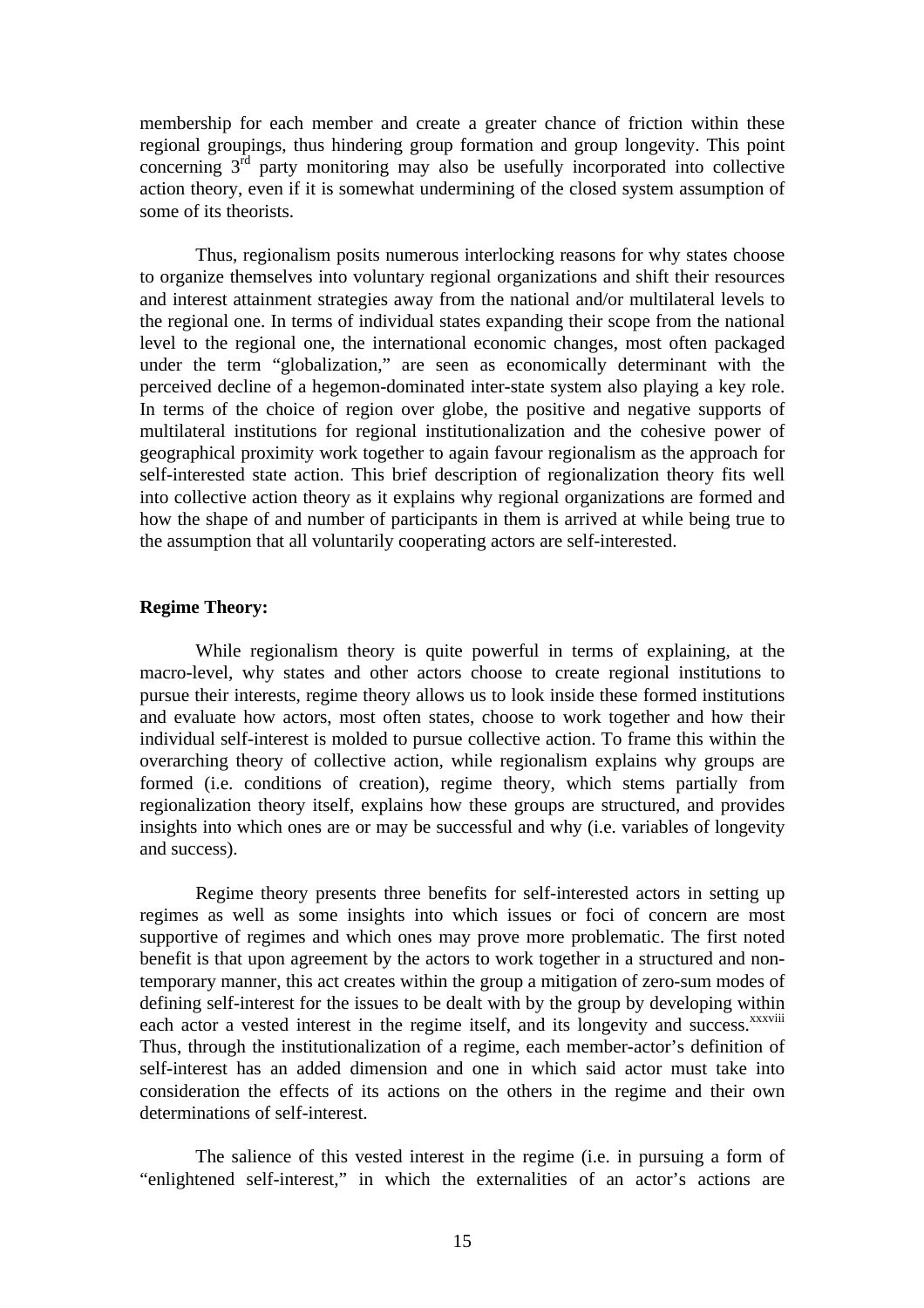considered as relevant to the interests of said actor) may be increased if one sees each actor and institution as active parts of a larger environment. With the commitment of any actor to participate in a regime, the perception of that actor by other regime members and non-members will be partially based on their perception of the success of said regime and the role the actor played or plays in the success or lack of success of the regime. The force of this factor is further enhanced by the fact that this altered perception by other actors of the regime member will become part and parcel of every other relation of said member as the perception of an actor held by others partially defines the nature of present and future relations they will pursue with said actor.

Stemming from the assumed condition of each regime member having a vested interest in the success of the regime and in their contribution to this success is the second benefit of regimes for each self-interested actor. It is argued that regimes lessen the potential for volatility within relations amongst group members, thus decreasing tension and bargaining difficulties, due to the fact that the political costs for each actor of a regime collapse or its failure to achieve stated goals of these relations are much higher than if these relations amongst the same actors collapsed when no regime existed. $x$ <sup>xxxix</sup>

Adding significance to this point, the threat of expulsion from the regime of a member or members whose actions are seen to work against the interests of the regime as a whole by the other regime members is seen to carry a very heavy political cost for those expelled. If this is true, then all members (especially if they gain much from the regime, have many other relations with the expelling regime members, and/or can find no replacement regime to join to provide the gains of the regime they were expelled from), in their regime-based self-interest attainment strategies will be constrained from actions that either objectively hurt the interests of other members or more ambiguously may be perceived by other actors as being against their interests. Thus with the benefit for each actor of setting up a regime and not relying on unilateral approaches or non-institutionalized relations with others, each actor's selfinterest and the strategies for attainment becomes "enlightened" and the benefits of pursuing zero-sum based games are reduced. This second one reflects very closely the contention of formal collective action theory concerning the necessity and power of intra-regime sanctions as a check on group-damaging manifestations of member selfinterest.

The final benefit of regimes and their maintenance is only relevant if the regime is one that does not provide a single uni-purpose collective good, but rather provides multiple goods or a good that has different uses for different members. Again to fully grasp the import of this benefit, one must appreciate that, without regimes, actors must either follow unilateral strategies or pursue non-structured less predictable sets of relations with the other actors. Fearon argues that regime formation and maintenance allows for the institutionalized clustering of issues with its subsequent increase in the ability to offer side payments and selective incentives to specific actors to encourage them to maintain and/or enhance mutually beneficial relations with other regime members. $x_i$ <sup>I</sup> This side-payment benefit harks back to Olson's definition of collective action groups and the derivative nature of collective goods. Taking this point to its logical extreme, it is possible to posit that regimes may only offer the collective good of the creation and maintenance of a predictable forum in which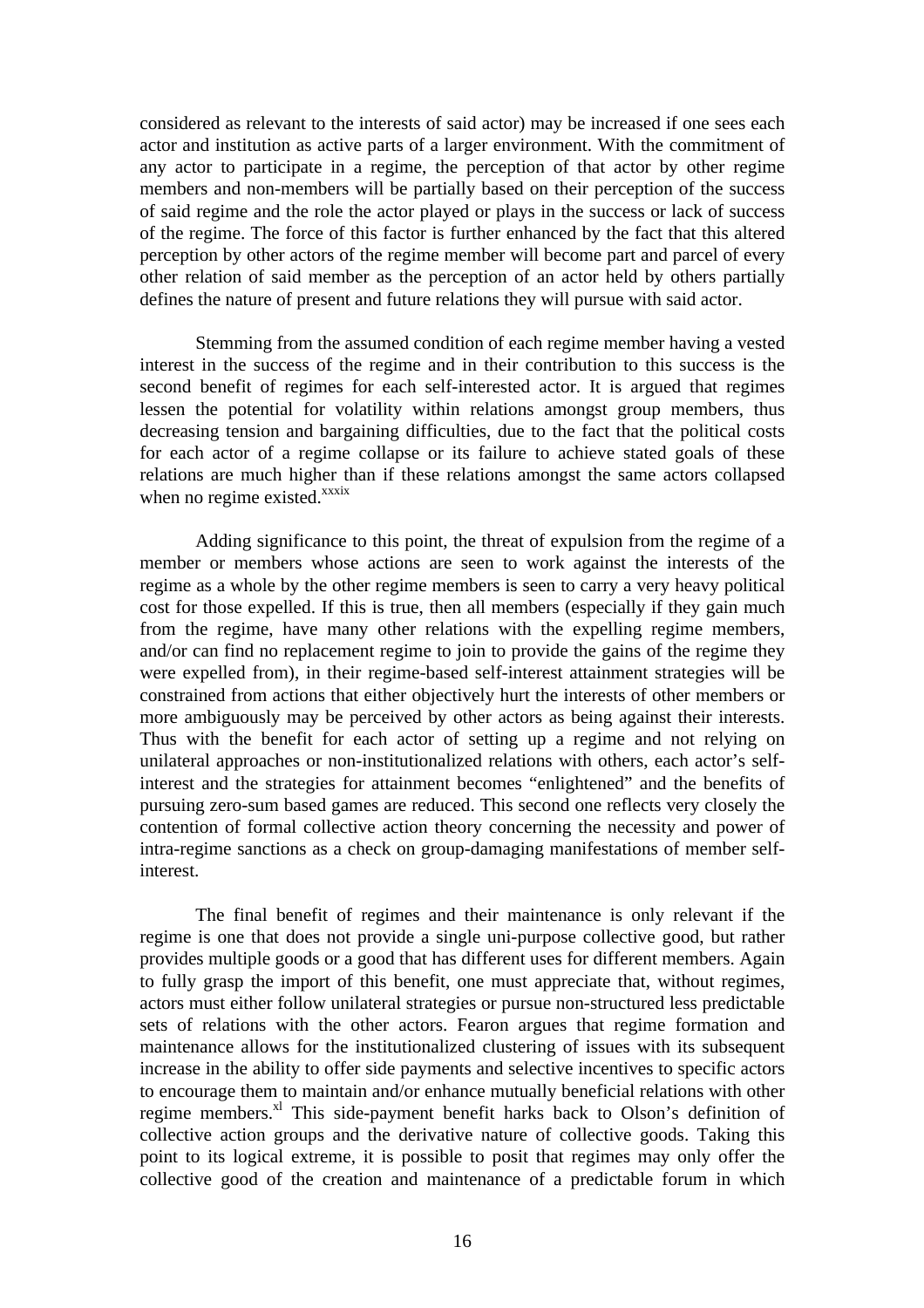selective incentives are distributed and pursued by the various members; i.e. a single good defined by its multiplicity of uses for group members.

Integrated with these three noted benefits of regime membership are two observations on which kinds of regimes and/or issues around which regimes may be formed add to the potential longevity and success of a regime itself. In terms of the kind of regime, scholars have divided the regimes identified in today's international economy and inter-state system into two distinct categories; 1) explicit or rule-based regimes, and 2) implicit or policy-based regimes.<sup>xli</sup> Explicit regimes are differentiated from implicit regimes by the existence of either externally or internally developed sets of codified rules with reinforcing sanctions, the presence of effective monitoring bodies with the power of rule enforcement, and by the fact that the regime-based actions of the members are bound and shaped by said rules. While it may be that such regimes are more difficult to create as they would demand a greater loss of "independence" for each actor and thus demand a greater intensity of shared interest, it is argued that these rules and their enforcement credibility cause within the regime the propensity to develop and entrench focal principles and these principles' "enlightening" force over member actions of such principles. <sup>xlii</sup>

Extrapolating from this point, such focal principles and their purported force aid regime maintenance by; 1) enhancing in the eyes of members and non-members the credibility of the regime while clarifying for all the scope and limitations of regime action, 2) providing the regime a codified and relatively fixed benchmarking system to identify which individual member or sub-group actions are tolerable for the membership and which would call for expulsion, and 3) Stemming from 1&2, increasing the political/reputational costs of expulsion for erring members given this clarity of rules and reasons for expulsion. These assumed benefits of explicitness and strictness of rules reflects well the collective action argument that well understood and effective sanctions are, in the long-run, strongly conducive for group success. However, if this assumption is granted, then once again the relevance of negotiation and bargaining, especially during regime formation, and the need for an understanding of the factors involved in successful bargaining results is strongly highlighted.

In terms of which issues may be best suited for regime longevity and regime success, Stein and Snidal divide all regimes into those that focus on problems/issues of coordination and those of collaboration.<sup>xliii</sup> Examples of coordination regimes would be ones formed to harmonize standardization and measurement methods amongst actors to lower the costs of trade and sharing of research. This kind of regime good can be seen to possess high levels of even a purity of jointedness of supply as once the harmonization is agreed upon by even two members, the cost for those original members of others joining would be few if any while the benefits for each would increase with each new member. These regimes would thus easily allow for or even encourage large numbers of members and may reduce the need for strong sanctions, and thus inter-member bargaining. As well, given the lack of large variable cots, the problems of "free-riding" and the potential for decline in member interest in the third stage of the production function are often precluded or at least minimized. This lack of a need for contentious bargaining over allocation of differentiated benefits and costs amongst its members and over the development of sanctions and monitoring mechanisms is a good explanatory variable for the large number of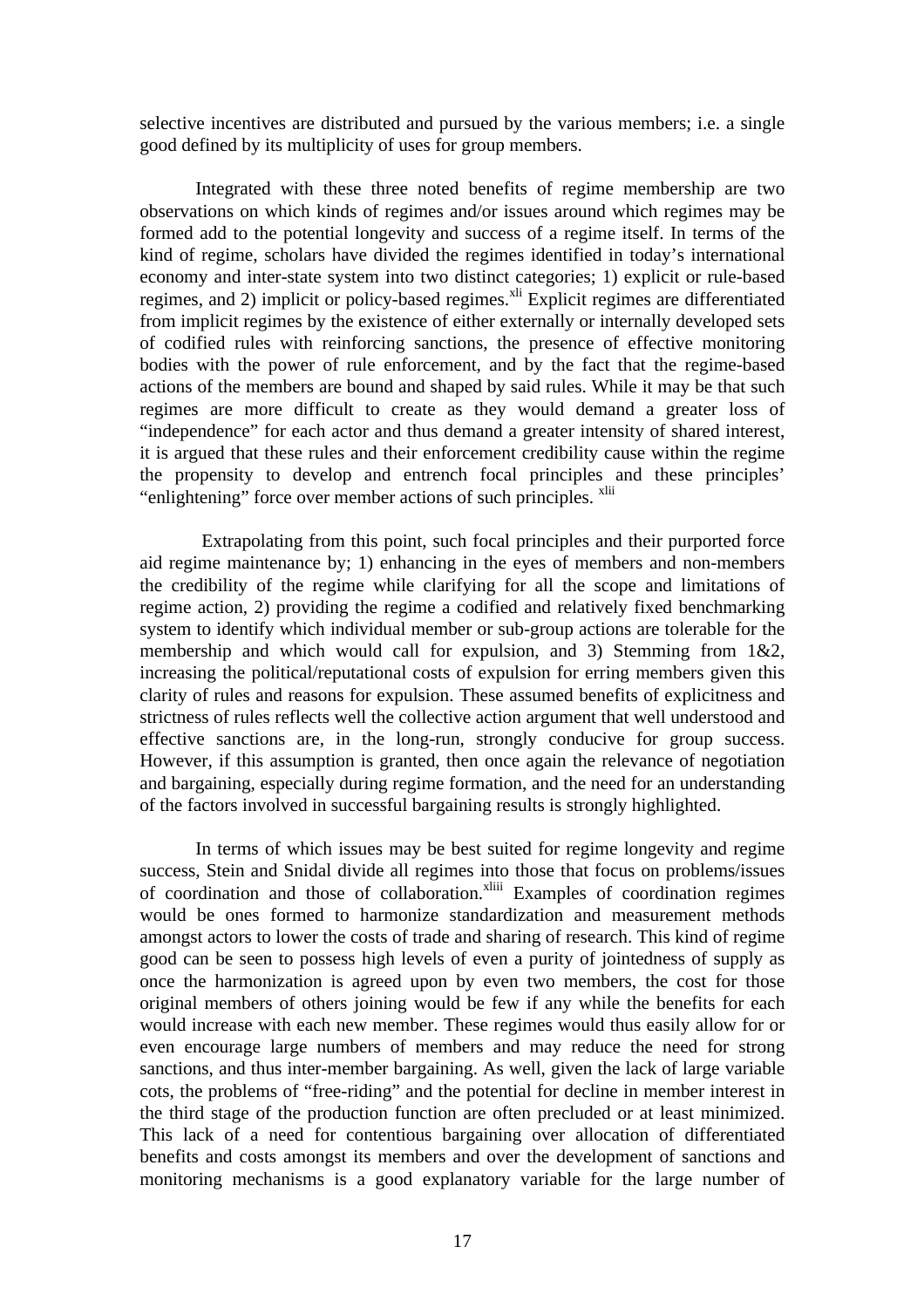coordination regimes and their longevity. This non-conflictual nature also leads such regimes often to be treated as "technical' rather than political institutions eventhough they are often formed by states. This lack of a distributive element also often leads to these regimes being solely under the purview of bureaucratic state bodies and rarely if ever involving, in a more than ceremonial manner, the political state.

For scholars who study the political side of the state and/or international relations, the regimes most often studied by them are what Stein and Snidal call collaboration regimes. Examples of these regimes would redistributive regimes (such as the UNCTAD originated NIEO,<sup>xliv</sup> weapons reduction agreements, cartels etc.). The goods and the costs associated with the provision of them are not necessarily equal for all members and the usage of the goods may be of a much different nature than the costs associated with them and differentiated amongst the members. This differentiation amongst members in terms of usage and cost of the good or goods along with their redistributive nature means that there is a lack of jointedness of supply with the consequent need for more intense and regular bargaining amongst members to form the regime and to maintain it. As may be obvious by the examples of arms reduction regimes and cartels, these regimes often require high levels of intragroup monitoring and sanctioning of "free-riders," while suffering more from thirdstage interest erosion than the above cooperative regimes.<sup>xlv</sup> The importance of anti-"free-rider" sanctions and the problems of monitoring the faithfulness to the regime of other members in collaboration regimes has led them to be analysed as "Prisoner's Dilemma" games. Such a framing and its call for treating the success of these regimes as intra-group enforcement based depicts well the tension within in each member and thus the regime as a whole between support for mutually integrated action and zerosum defined self-interest, as noted by Olson.<sup>xlvi</sup>

Combining this with the above point on kinds of regimes, it is logical to postulate that collaboration-based goods, due to their lack of jointedness of supply and the need for more intrusive monitoring by regime members of other members, would benefit to a greater extent from an explicit regime and suffer more with an implicit one than coordination good-based ones. As well, collaboration regimes would discourage large numbers of members as well as low barriers to entry given the complexity of determining relative cost/benefit allocations and the monitoring of said allocations when members are added. Collaboration regimes, thus, present more opportunity for intensive "zero-sum" game like bargaining, more need for effective sanctioning, and less chance for longevity and survival. These three characteristics also provide a good explanation for why they are the focus of more academic study and discussion amongst member-state political leaders or member-organization heads.

While most regimes are seen to be either coordination ones or collaboration ones thus encompassing all the characteristics of their type of regime and excluding those of the other, this analytical delineation may not be that practical. Often, especially for inter-state ones, regimes may bind members together not solely for prescripted sets of goals and a strict adherence to action only on these goals but rather are formed with members promising only to adhere to a vague set of common principles to guide their shared relations and/or attempt to address a wide set of overlapping issues. The first condition, formation around vague principles, can be seen as partially the cause of the second as principles are used to shape interactions between actors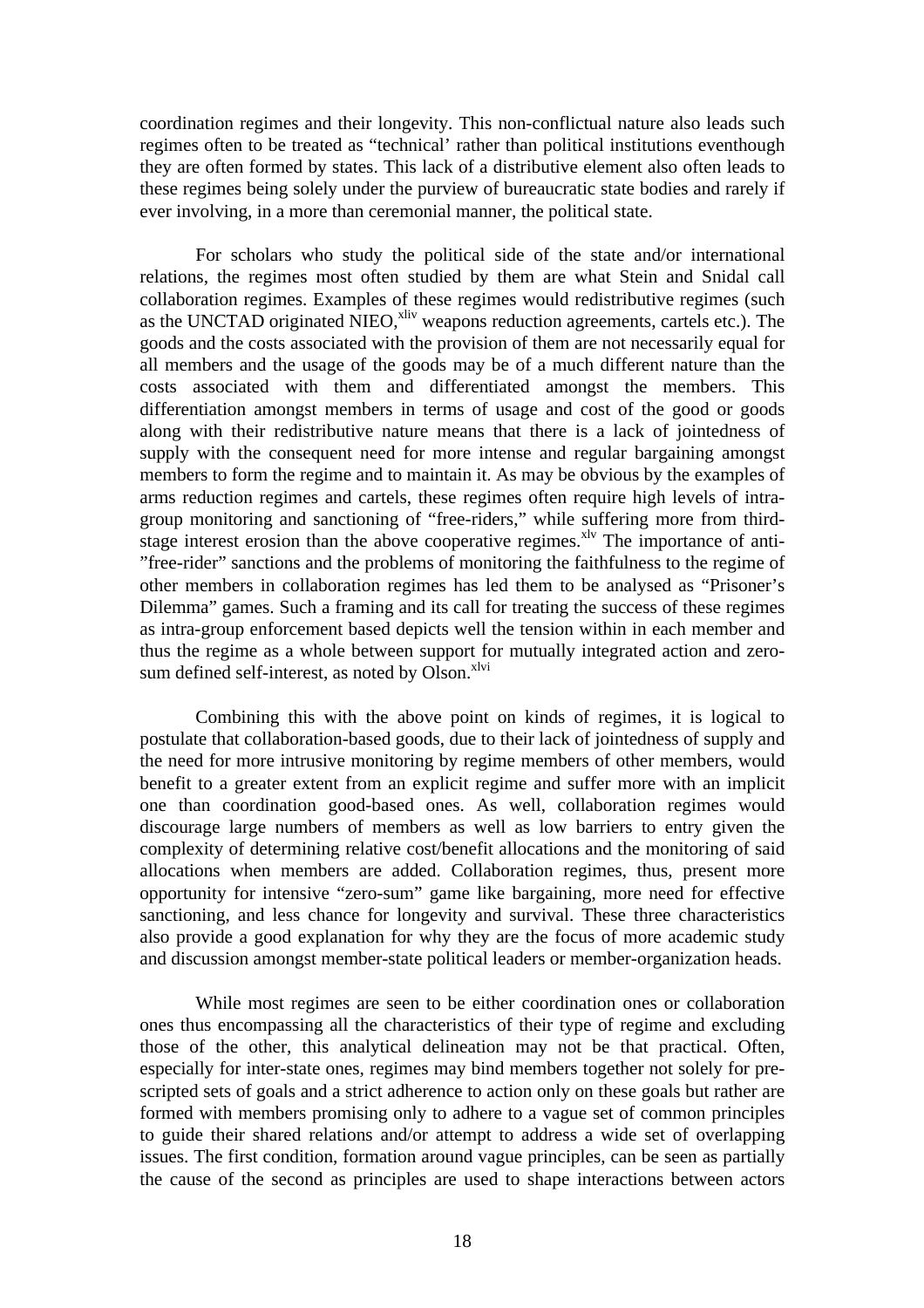concerning various issues, some which may be coordination ones in nature, while others call for collaboration. As well, regimes often add new issues to their agendas over time and expand the repertoire of issues being dealt with by the regime and the collective goods it offers. This noted expansion of the scope of regimes over time may also stem from the fact that actors are not perfectly rational and thus mutually beneficial collective action in one area may suggest new paths of collective action in other areas which were not deliberated on at the formation of the regime. This temporal change factor again demands that, for a full understanding of the success of a regime and even the very nature of it, study over a long period of time is necessary; assuming the regime under study lasts for more than a short time or is not stillborn.

While it is quite easy to tie regime theory to collective action theory, as in many ways regime theory is a political-science based application of aspects of collective action theory, and to identify the sequential relationship between regionalization and regime theory in the areas of international economics, the brief description above of all three theories suggest a need to delve into formal bargaining theory. Such a need is especially noticeable for inter-state collaboration based regimes and ones which are not bounded by a common cultural space. In terms of culture, a common culture is supposed to ease relations by creating "frame alignment" amongst actors in terms of how issues are defined and in *a priori* priority lists, while cultural dissimilarity is often seen to lead to "frame unalignment" in these areas. Regimes themselves, at the very least, call for bargaining amongst potential members and later actual members over which good or goods to supply, how many members to allow, what kinds of entrance criteria to be applied to applications for membership, how to structure mutually integrated actions to make them predictable and optimal for the attainment of the good, etc.

As well, given the predilection of inter-state regimes to be formed on incomplete and/or vague foundations, they necessitate negotiations over the practical operationalization of these principles, which policy issues should fall under them and how and when new issues and/or collective goods should be added. In terms of collaboration regimes, the redistributive nature of them again suggest intense bargaining given the assumption of member self-interest and member commitment to the group being based solely on individual cost/benefit calculations. As the subject collective action group of this paper and the larger collective action group within which it will be analysed are inter-state regimes encompassing both coordination and collaboration regimes, the analytical tools of formal bargaining theory would be of great use.

#### **Bargaining Theory:**

As with the integration of regionalization and regime theory into collective action theory, the integration of regime theory with bargaining theory is not done in the belief that this is new theoretical ground but rather with the full understanding that the exact opposite is true. What is hoped to be achieved again is just a selective sampling of these past efforts and to add some more depth and precision to these integration efforts. As is well, understood, bargaining amongst any two or more actors (much of bargaining theory unfortunately assumes a 2 player-game framework)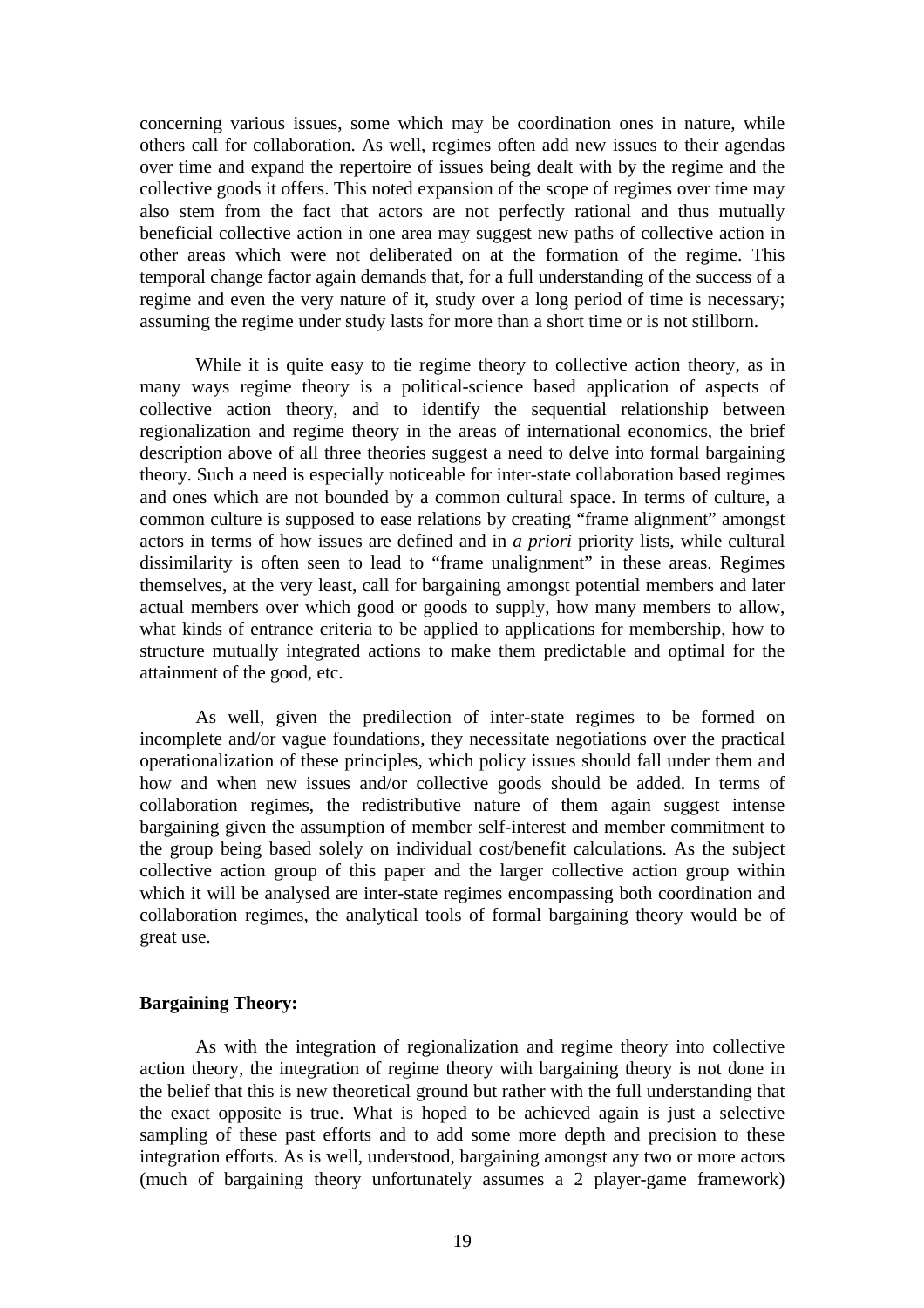requires both that the actors involved share some commonality and/or convergence of interests while not being in perfect agreement. Nash and Schelling thus define bargaining games as "situations where there are multiple self-enforcing agreements or outcomes that two or more parties would all prefer to no agreement, but the parties disagree in their ranking of mutually preferable agreements."<sup>Xlvii</sup>

In a very similar manner, Sebenius argues that the traditional analysis of negotiation<sup>xlviii</sup> assumes three interlocking constants; 1) a given set of parties, 2) a given set of issues, and 3) the parties' fixed value or preference orderings for different possible settlements.<sup>xlix</sup> From these very sparse definitions it is clear that collective action groups can be seen largely as structures of bargaining, and the subset of interstate collaborative regimes even more so. Such a view of collective action group both goes back to Olson's argument of selective incentives as the core of these groups while suggesting our previous study of collective action groups and regimes may already have presented some insights into bargaining itself.

To start off, the third constant of Sebenius' description of the common approach to negotiation analysis(one which he himself does not abide by) seems to be a very static one and not particularly applicable to the study of inter-state regimes. As noted in the regime theory section, regimes, after formation, often choose to address new issues and attempt to provide new uses of existing collective goods and/or new goods, suggesting that their rationally bounded members did not have a strictly fixed set of priorities at the formation stage that was the only guide to their actions thereafter within the regime. Furthering this criticism, as noted by Heckathorn, the nature of collective goods and their value to different group members alters over time which would again seem to challenge this assumption of permanence unless said members, at the stage of regime formation, were able to properly decipher the changing value of regime membership over time and integrate this into their original preference orderings . As well, for the case of regimes (especially explicit ones), it is argued that the creation of these regimes create focal principles which work to enhance and/or reshape individual member interest in the regime while developing a vested interest for each member in the longevity of the regime itself suggesting that upon the decision to form a regime, the interests of each member are altered.

These altered interest calculations of each member caused by the existence of the regime logically create a strong likelihood that such a change may impact on these actors' preference orderings by lessening the preference of the withdrawal from the group option. While one may argue that the Heckathorn nuance of declining interest in membership over time may counterbalance the membership interest amelioration of the other two, all three show that regimes' dynamics and the interests of actors and their attainment strategies are not static or fixed except at a single point of time.

Apart from the group-based aspects of collective action groups, certain actor based aspects of group membership may also add depth and complexity to the this simple definition of bargaining/negotiation. Drawing from the section on regime theory, it is noted how each regime member and its self-interest maximizing interactions with others are not isolated to regime-based interactions but that this set of relations is often only a small subset of every members' relations with others, members and non-members. Given this open-system nature of actor interest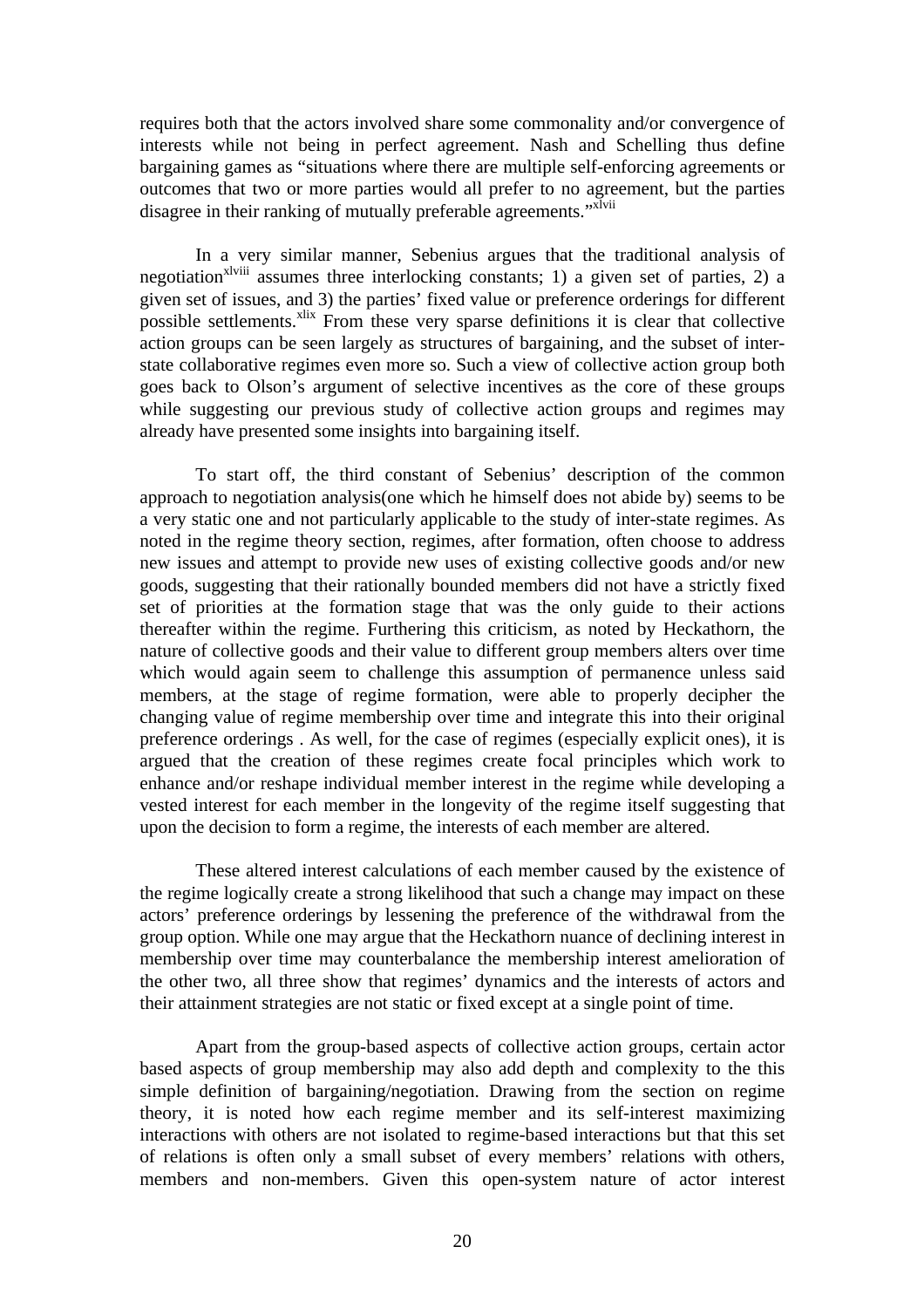calculation, regime membership often can be seen to replace for each actor preexisting non-regime based sets of relations aimed at the same or similar goals as those of the regime. In the similar case of an actor shifting from one regime to another regime that offers similar collective goods, it should be clear how such a shift would both alter this actor's relations with ex-regime members and its relations with new regime members.

Taking this a step further, as the preference orderings of any actor within any set of relations is partially defined by the effect of these relations on its other relations and their preference orderings, with any change in relations, such as the joining of a regime or leaving regime, all relations affected by this action and their related preference orderings may be altered. This interconnected volatility of preference orderings of each actor and the effect on them of joining a regime is well noted by the arguments of the high political cost of expulsion and the importance of the credibility of the regime for each actor, and the "frame alignment" argument of collective action theory.

On a less abstract level, the presence or non-presence of a group of "promoters" may also be seen to affect the preference ordering of parties as well as the intensity of their previously noted willingness to join the "game" in the first place. As these promoters act to ease the relations amongst themselves and other group members and amongst all group members, this lowers the costs of the negotiation for all non-promoters, thus logically changing non-promoter calculations of the cost/benefits of group actions and thus, potentially, their preference ordering as some preferences may be come less costly and thus more preferable.<sup>1</sup> These "promoters" also actively disseminate information, often in a biased manner, so as to encourage members to join and after membership to work together more intensively. As preference orderings are lists of interests and the acceptable costs for attaining them, assuming the actor is rational, they must based on analysis of available information, and the "promoters" work to add to the body of information available and in a way that may not be balanced.

These points act to suggest two insights into bargaining theory and its relation to regimes. Firstly, the dynamic nature of regime and the purposes they serve for members suggest that formal bargaining theory at its simplest level suffers in terms of explanatory power from its static assumptions as actor preference orderings in general and for any sub-set of its overall set of relations cannot be conceived as permanent or fixed. Such assumptions may be only useful for studying regimes at a single point in time and thus rather limiting. As well, these points further strengthen the validity of seeing regimes as institutional settings that serve to alter the bargaining game amongst its members and in such a way as to ease the "transaction costs" of bargaining while raising the costs of non-bargaining strategies vis-à-vis regime concerns for each regime member.

Before laying out some of the useful aspects of formal bargaining theory, it should be noted that not all bargaining games or fora are "serious" in nature. The concept of non-serious bargaining is a particular concept tied to the general phenomenon of the presence of gaps between actor rhetoric and practice. While almost all actors involved in bargaining situations and those organizing the bargaining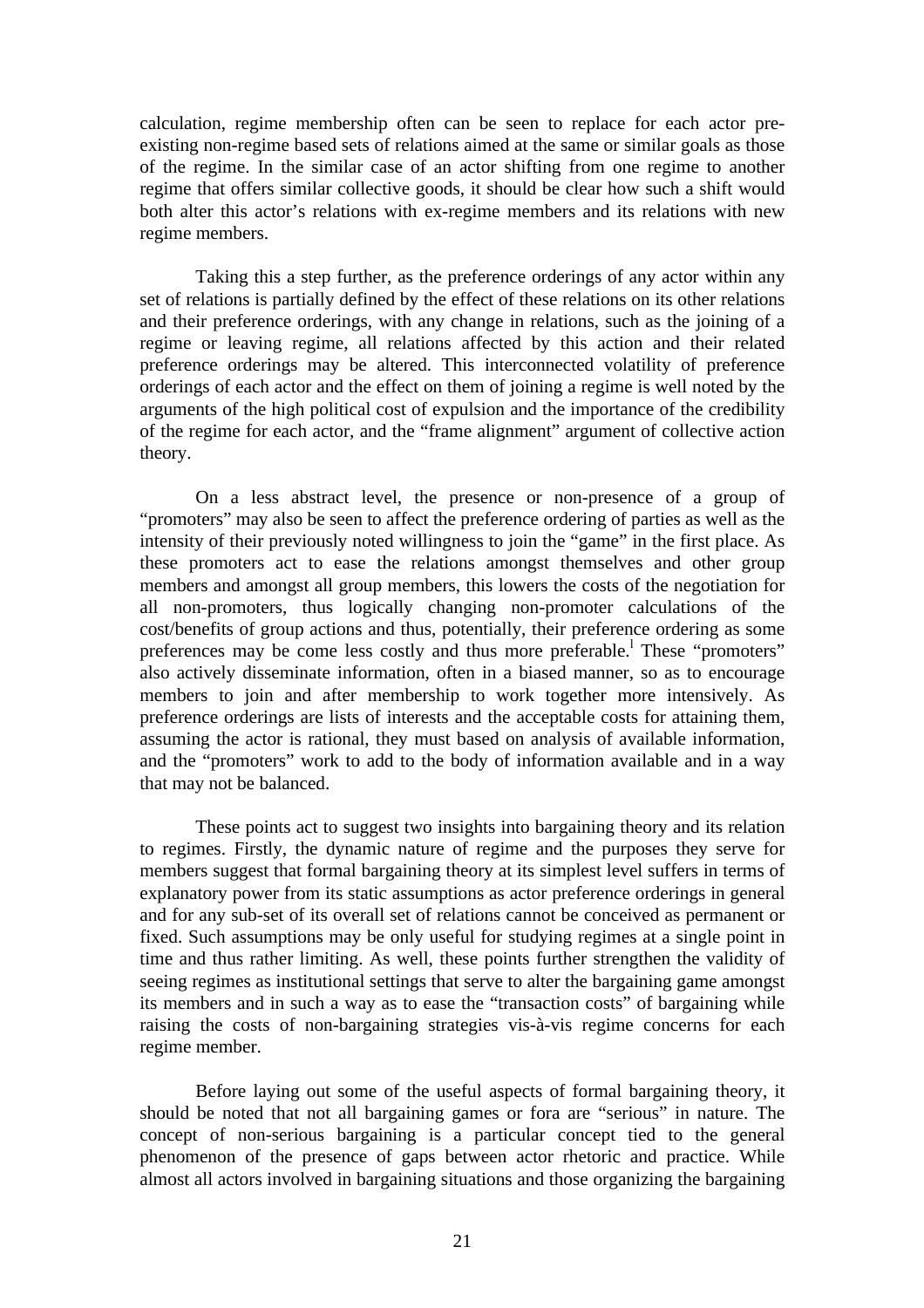situations themselves claim that they are negotiating in good faith with the desired end being an agreement, it is possible for actors in bargaining situations not to want an agreement as the end or for them to stick to such intransigently held, divergent preference orderings that no agreement is feasible. Thus, while on the surface it seems that real bargaining is taking place, in reality no actions or proposals focussed on feasible, mutual agreement are proposed. This "non-serious" element to bargaining theory links back well to Olson's argument that many collective action groups fail as non-serious bargaining, while on the surface indicates a functioning game and thus a group, in reality, signifies failure to achieve the goals set out by the interacting group.

This gap between rhetoric and action in certain bargaining situation and its contrary nature to the essence of bargaining itself is transferable to regimes in four ways. If regimes are focussed on a single set of issues and the desire to produce a single collective good and no substantive progress is made toward the settling of the set of issues and the production of the good with no corresponding disbanding of the regime, this regime could be seen as a non-serious one. If a regime addresses more than one issue of common concern and seeks to provide one or more collective goods and no substantive progress is made in any of the relations based on the issues and collective goods then this would be a non-serious regime.<sup>li</sup> Thirdly, if in some stated issues and production of collective goods substantial progress is made while in others none is, then the areas of non-progress could be called non-serious aspects of the regime. Finally, reflecting back to possible changes over time within regimes, if after a particular point of time no further progress is made in regime relations while the goals of the regime remain not fully achieved, then after said point in time, the regime may be treated as no longer a serious one. Again, it should be noted that the settling of issues of concern within a regime may be seen as a regime provided collective good itself assuming that without a regime structure, the members could not address these same issues as successfully. This concept of non-serious bargaining, and its corollary non-serious regimes, suggest that any analysis of a regime or regimes must first determine whether it is a serious one or not and if so on which issues is it serious.

In terms of the tools of bargaining theory that may be of use to the treatment of regimes, they are best seen as variables that affect bargaining outcomes for the bargaining group as a whole and for each member. The type of issue under negotiation is seen to be a key variable and, in the case of the "selection effect," a hard to identify one. The "selection effect" concept originates from the observation that different issues may have different strategic structures (ways in which they can be dealt with) and that this difference may lead to only issues with particular strategic structures to be bargained over in a serious manner.<sup>lii</sup> This ties in well with the delineation between coordination and collaboration regimes and the observation that coordination issues are more likely to spawn successful regimes than those of collaboration.

Another issue-based variable tied to the "selection effect" and the assumption of actor self-interest is the differences of depth of commitment and expenditure of resources by bargaining parties amongst the issues being negotiated over within a game. This difference of level of commitment and effort to an issue is seen to be caused by the calculation of each member of the ability to enforce the terms of agreement with the greater the perception of enforceability being, the deeper the commitment to bargaining.<sup>liii</sup> Thus, non-serious bargaining by an actor or actors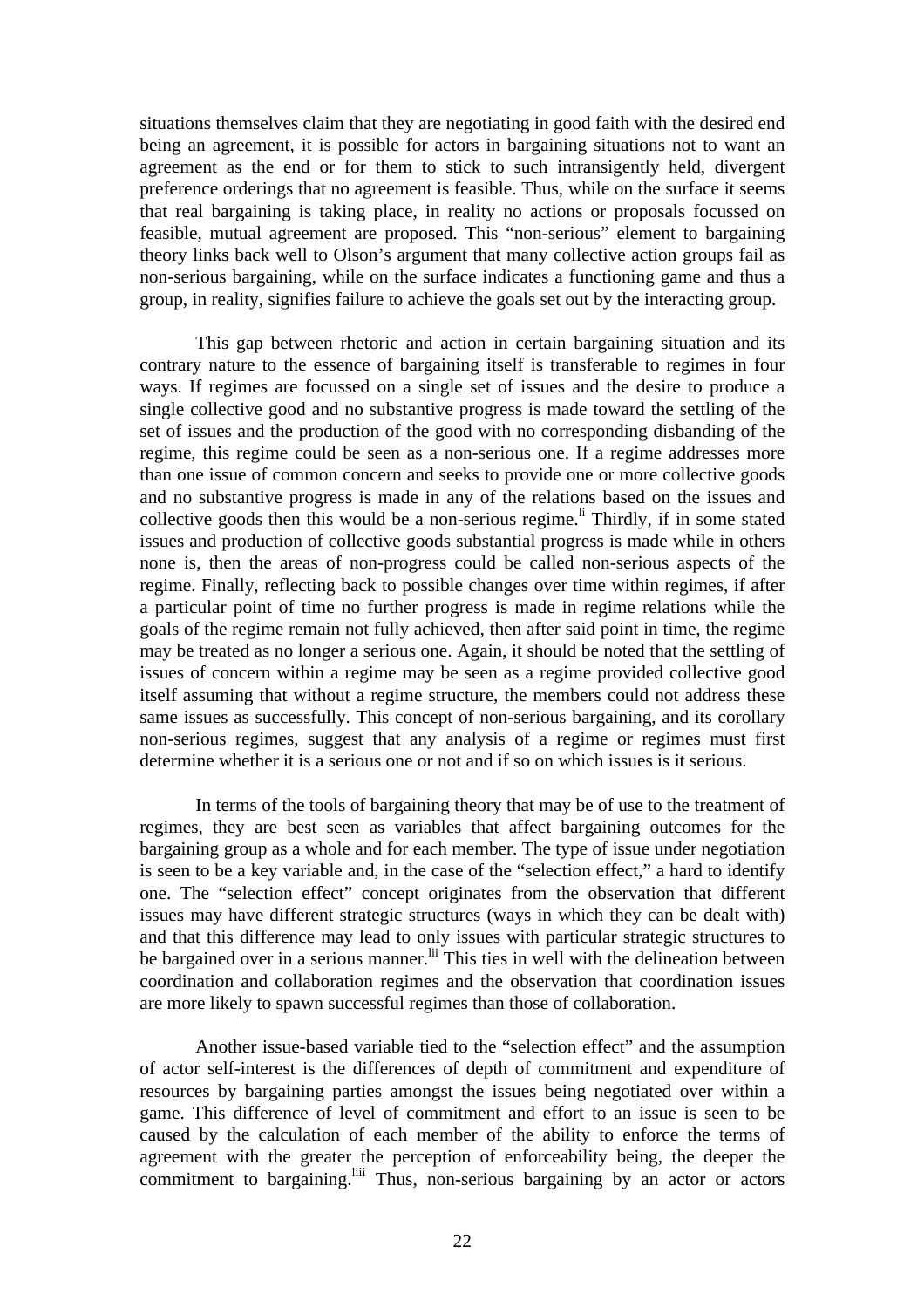occurs over issues where agreements are perceived to be relatively non-enforceable given the resources of the actor or actors.

A final issue-based variable of note for regimes is the presence or nonpresence of complementary issues and/or goods on the bargaining agenda. Complementary issues or goods are those which in isolation of each other are not as beneficial to the actors involved than if they are dealt with or provided in tandem.<sup>liv</sup> A relevant example of such issues/goods for economic regimes would be the intra-group sharing of economic data (good 1) with the standardization of its formatting (good 2) as the usefulness of any actor's information for others would be maximized if it came in a standardized manner.<sup>Iv</sup>

The presence of these complementary issues or goods is seen to increase the chances of a successful bargaining outcome by increasing the benefits of cooperation and by making preference orderings dynamic in nature. This complementarity of issues also relates to bargaining tactics, as the addition of issues to a bargaining agenda which are complementary to already present agenda issues is an oft-used tactic to increase the chances of a positive bargaining outcome, and can be seen as a manifestation of Olson's selective incentives argument.

A second set of variables that are seen to have great impact on bargaining games are actor-based ones. Given the fact that preference orderings of actors are assumed not to be completely in line and that each actor attempts to maximize the attainment of their preference orderings through interaction with the other actors, the method each actor uses to pursue preference orderings is key.<sup>1vi</sup> Risk-averse actors may choose to respond by offering more selective incentives to other actors who threaten to leave the negotiation or become non-serious, thus lowering their attainment goals and expending resources to allow other actors to further their attainment. Risk-taking actors may threaten to accept the costs of expulsion from the game to increase the probability other actors will "bend" and accept agreements that enhance the interests of the threatening actor. Thus, one reason for non-serious bargaining or very tortuous bargaining is a surfeit of risk-averse actors and a large percentage of aggressive risk takers.

Tied to this risk/reward balancing, as bargaining requires interaction with other self-interested actors, the level of certainty of each actor about the minimum preference ordering attainment necessary for the continued serious bargaining of each other actor is also a key concern. If the level of certainty is very low or incalculable for another actor, the uncertain actor may choose a more risk-averse strategy so as to protect the continuance of said actor in the game. On the other hand, the uncertain actor may take purposefully extreme bargaining positions to test the other actors' resolves and strategies. With a higher level of security, such extremes of risk aversion or risk taking are seen to be moderated. This point again seems to support the argument that prior social networks encourage formalized groups as prior relations work to increase the level of certainty for each actor of the other actors and their preference orderings and bargaining techniques.

These two points beg the question for political scientists of how do power asymmetries amongst actors affect these actor-based variables. To answer this, an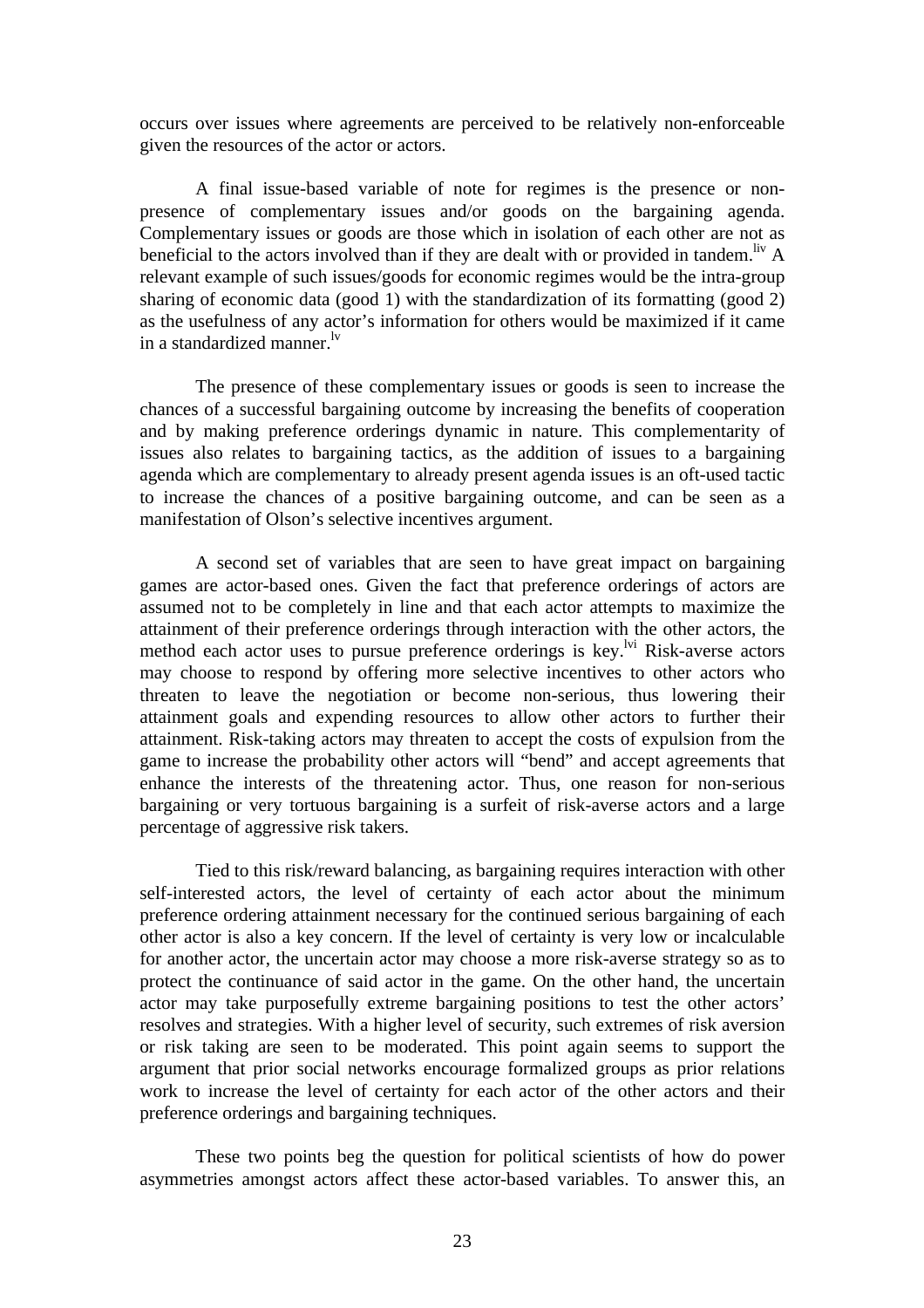operational definition of power within bargaining situations is necessary as the nature of actors' power is often issue and situation-specific. Yamaguchi defines power within exchange relations as based on the ability of each actor to substitute the subject set of relations with another to achieve the same preference orderings as well as the ability of the other actors to achieve their bargaining goals with or without the presence of the subject actor. Thus the substitutability of the relations for the actor and the substitutability of the actor itself are key elements of its power. An actor that are "weak" is one that lacks a large array of potential exchange partners in the given issue area and/or who is easily substitutable for by those it relates with in said issue area.<sup>lvii</sup> This operational definition of power seems to add much depth to the regime theory argument of the role of the hegemon in regime formation as the very definition of a hegemon is an actor who cannot be substituted for by others within the system and who is able to attain its value preferences in many ways including unilateralism; the negation of exchange or bargaining.

The relative power of each actor vis-à-vis the other actors would seem to have a great impact on the level of risk it is willing to accept in the pursuit of its goal as if others need its presence, they will be willing to expend resources to keep it in and if it can substitute alternative relations to achieve its goals, the costs of having one's risk become reality is not so damaging. Powerful actors may be more willing to take strong self-interested positions which threaten to turn the bargaining game into a non-serious one as the costs of non-serious bargaining for them would not be so high. Tying this more closely to our chosen case study, by ASEAN agreeing to work as a collective action group within the APEC regime, it is trying to combine the resources of its members and make each member less substitutable for by non-ASEAN APEC members thus increasing one aspect of each ASEAN member's relational power within APEC. This would thus mean that such an approach may allow each ASEAN member to take less risk-averse strategies; if ASEAN can work effectively as a collective action group and produce this collective good of more power for each of its members.

A bargaining structure-based variable known as "the shadow of the future" also plays a key role in defining bargaining processes and outcomes. This concept can be defined as the amount of time each actor believes potential agreements will be in place and enforceable. As agreements are only agreed upon by each actor if it suits the actor's self-interest, the "shadow of the future" is the length of time each actor calculates the collective agreement will affect its self-interest positively.<sup>Iviii</sup> The longer this shadow is the more each actor may fight to attain an agreement most beneficial to its preference orderings and the more serious it will be toward the game as a whole. Regimes can be seen to work to increase the length of the shadow as members expend resources to set up and maintain the regime and thus may be more willing to work within it for a long time. As well, within the formalized structure of the regime (especially explicit ones), bargaining between members may become routinized and thus more predictable which again may further the life of the bargaining situation and the agreements reached.

Tied to these variables, especially that of the relative power of different actors, are a set of strategies and tactics used by actors within bargaining games to maximize the attainment of their preference orderings. The addition of complementary goods to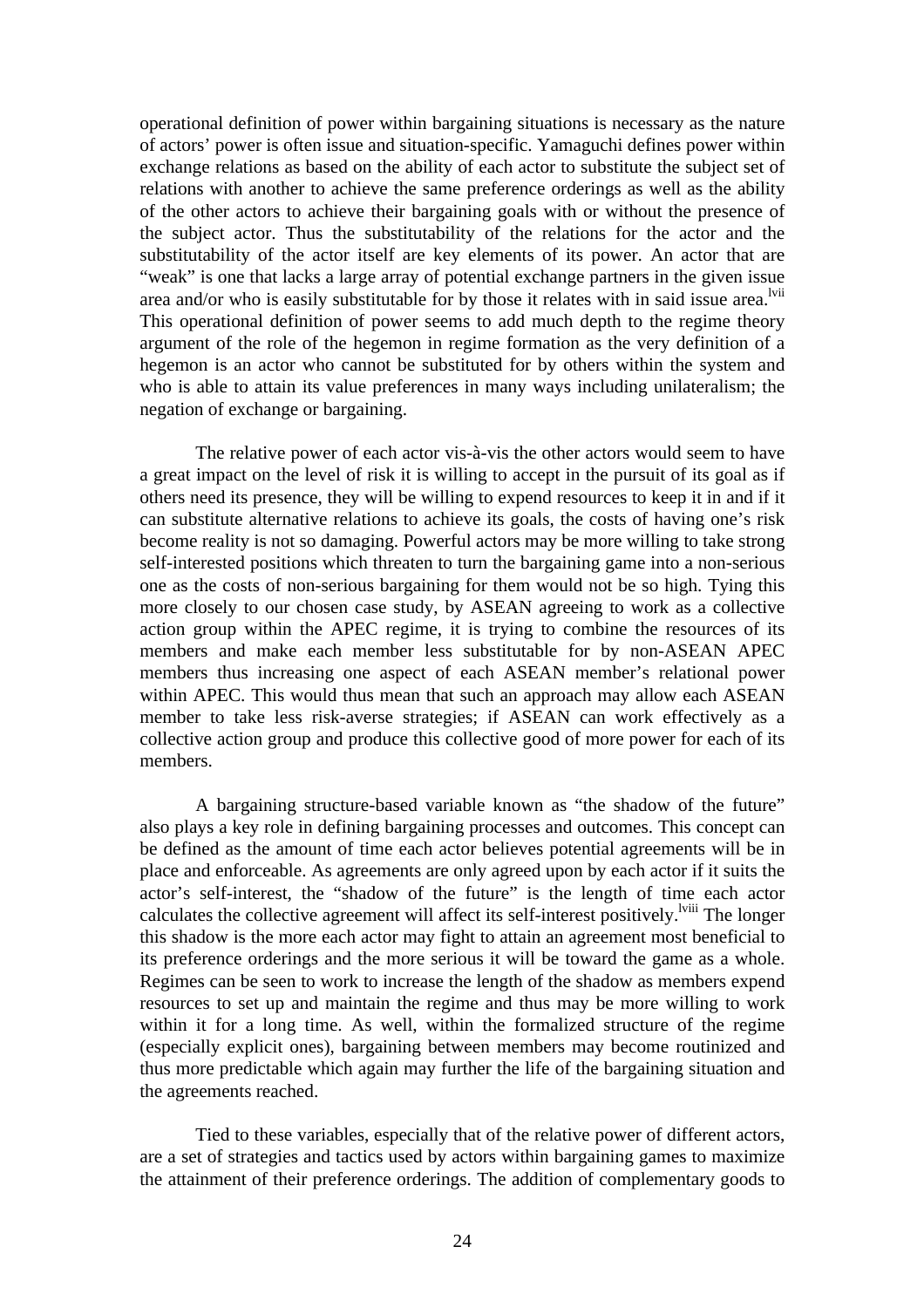encourage further participation has already been mentioned and serves as a good introduction to the set of tactics known as issue addition and subtraction. Issue subtraction and addition to the bargaining agenda can be used by the adding or subtracting issues to both strengthen the likelihood of bargaining success or to turn the bargaining game into a non-serious one. In terms of issue addition, issues may be added as selective incentives for certain actors to either continue negotiating by promising them, through these new issues, more returns or to change their bargaining position vis-à-vis other issues already on the agenda to ease agreement amongst the bargaining actors overall. Within labour negotiations, this kind of issue addition is noticeable when management (or an arbitrator) agrees to include issues such as retraining programmes, severance packages, etc. to encourage union flexibility over issues such as retrenchment and/or salary deductions.

Issues may also be added by certain actors in a bargaining situation to turn it into a non-serious game by introducing issues over which the bargaining actors are unable to come to an agreement over. Its strategy of destroying the bargaining situation may be difficult to delineate in practice from high-risk strategies as the introducing actor or actors, since they are unable to fully predict the preference orderings, level of commitment to a successful outcome, and risk calculations of the other actors, may introduce a contentious issue of great importance to them in the hopes it becomes part of the serious bargaining agenda but through a miscalculation render the whole exercise non-serious. On the other hand an actor or group of actors that feels its preference ordering is not being strengthened through negotiations with others may choose to introduce knowingly such a destructive issue to end the bargaining game.

Issue subtraction works in a reverse way where issues that are seen to have no role in leading to an overall agreement may be removed to allow the now narrower bargaining agenda more chance of leading to an agreement. On the other hand, issues that are seen to be key to the participation of an actor or group of actors may be subtracted so as to encourage those actors to leave. The role of relative power enters into this strategy as actors with greater individual power or collective power when acting as a group may choose issue addition and subtraction strategies that risk turning the whole game non-serious as they are less committed to the game itself and would suffer less from it ending. Thus, issues that are costly to them may be asked to be removed in return for their continuing participation and issues added that would favour their preference orderings greatly added.

Similar to these issue-based strategies are ones based on the size of the bargaining group. It is a well-known strategy of actors within a bargaining situation to attempt to add like-minded actors to the bargaining game so as to bolster their ability to maximize their preference ordering attainment. Apart from attempting to expand the number of actors by including those with very similar preference orderings as the actors pushing for said expansion, bargaining actors may push for the inclusion of parties that, given their reputation, would add legitimacy to the game itself and help solidify any agreement reached and its enforcement.<sup> $k$ </sup> Going back to collective action and hegemonic stability theories, it may be a strategy of the original actors of a bargaining to include the most powerful actor not yet included and who has an interest in the issues being negotiated so as to ensure they will not oppose any agreement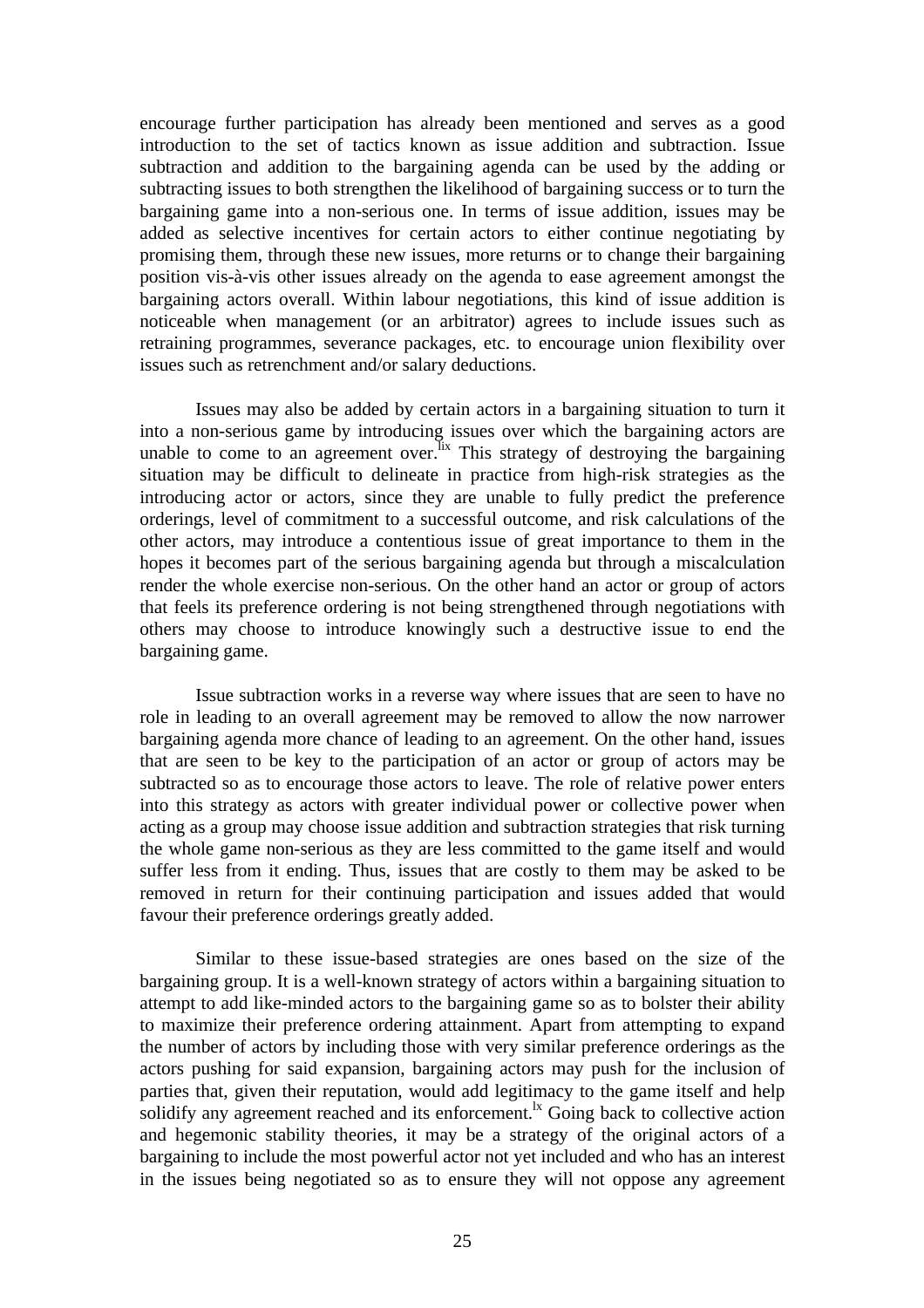reached. As well, such an inclusion may make all the actors in the game take the game more seriously as any agreement reached that includes this hegemon would logically be more likely to be enforced with the hegemon at the table.

Actors whose commitment to serious bargaining is suspect or whose risktaking approaches are seen to work against the achievement of an overall agreement may be subtracted by the other actors. Thus, actors that introduce issues that are purely self-serving or add greatly to the chances that no agreement will be reached may be subtracted to preserve the seriousness of the game itself. Reflecting back on regimes, the development of procedural rules and well-understood sanctions may make such subtractive group strategies less likely as such rules and consequent sanctions may impact upon each actor's self--interest maximizing calculations by concretizing the risks of expulsion. On the other hand it may make expulsion more likely as said rules provide a clear rationale for expulsion thus making the expulsion of one effect on the confidence of others in the bargaining game and its predictability less damaging. This again highlights codified or universally understood rules of procedures affect group actions and their success. However, the negotiations over these rules and sanctions themselves may threaten the bargaining game itself before the substantive issues of mutual concern are ever breached, suggesting that a "loosely" structured game may at times be preferable to ones that attempt to set down rigourous rules of procedure.<sup>1xi</sup>

Drawing on our definition of the state and its two level nature, one strategy that links both the issue and actor based ones above is worthy of note. Issues which are seen to be important to the overall success and credibility of a bargaining agreement but that are contentious for all or some of the bargaining states can be shifted from negotiations amongst the political leaders to the leaders of the states' bureaucratic departments in charge of that specific issue area.<sup>1xii</sup> This subtraction of the issue from the political agenda and its addition to the bureaucratic one through the changing of bargaining actors may have certain benefits for the success of the bargaining over said issue itself and for an agreement in general. It is a widely held assumption in political science that when issues are dealt with purely at the bureaucratic level, they are "sheltered" from the public eye and thus less susceptible to shaping by public opinion and/or interested non-state interest groups.

Accepting this assumption, the shifting of issues from one level of the state to another would mean that the interest calculations by each state vis-à-vis that issue and its effect on the preference ordering of each state would be altered as its relationship to the state and its external environment ( in this case; state-society relations) is altered.<sup>Ixiii</sup> As well, the strength and dynamics of the social networks existing amongst the political leaders of the bargaining states and the leaders of their bureaucratic departments are most likely quite different which may affect the different levels' abilities to reach consensus. This difference in social networks between the two levels may be greatest if the political or bureaucratic leaders of the bargaining states change over the period of bargaining thus adding an element of disruption to the respective social networks.

Issues that are on the agenda but are not crucial for the overall agreement and cause disagreements amongst the bargaining states may also be moved from the political level to the bureaucratic one as, given the "sheltered" nature of the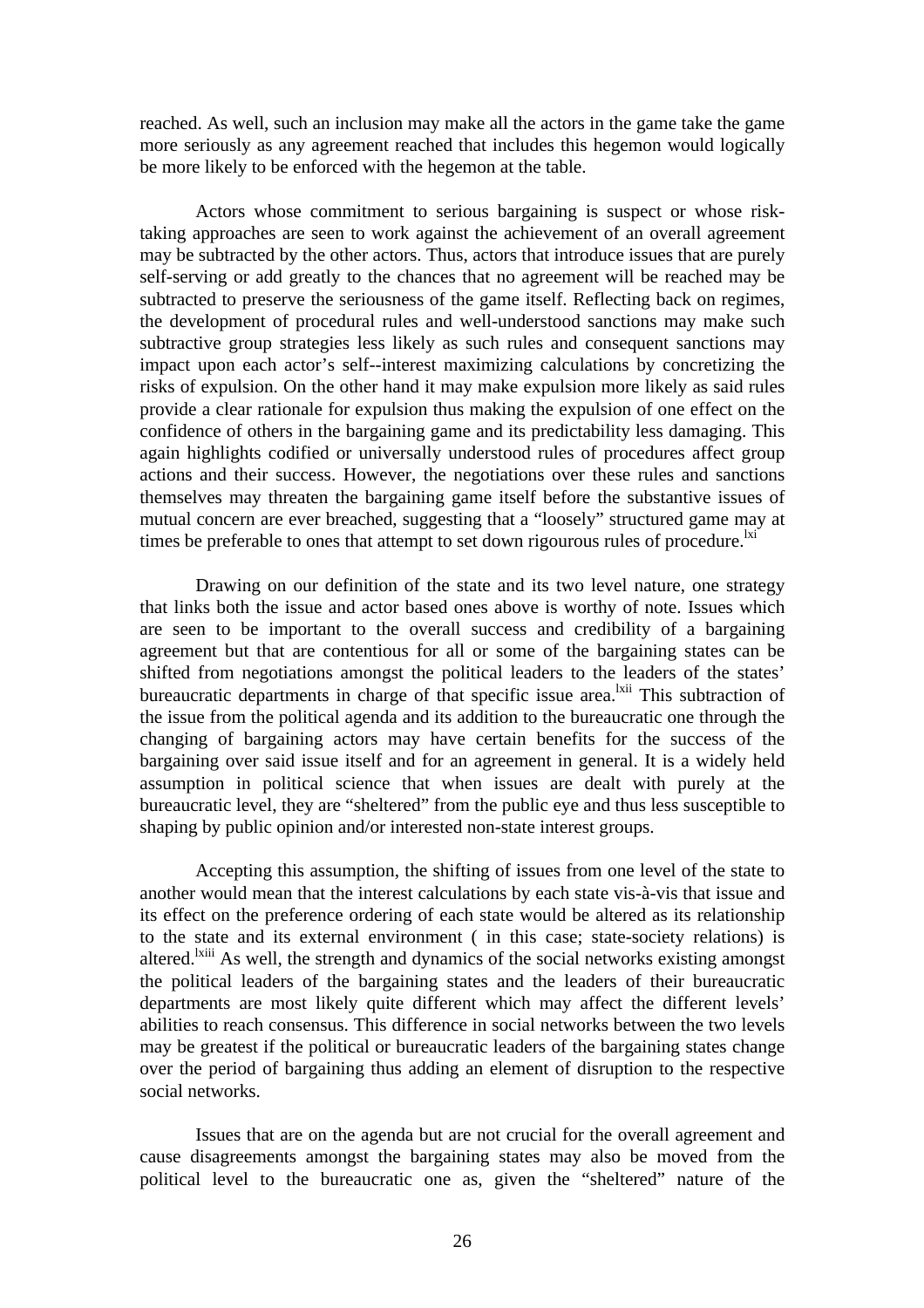bureaucratic level, it is easier to allow these issues to become non-serious or "shelved."

Issues may also be shifted from the bureaucratic to the political level to ease achieving consensus over them and their role in the overall agreement. This reverse argument stems from the noted fact that the political level officially reigns over the bureaucratic one and thus can force agreement when the actors at the bureaucratic level are unable to achieve consensus or are seen to be delaying a final agreement. This possibility of delay at the bureaucratic level is made more cogent if one views the bureaucratic level not an a unitary level but one made up of departments that are selfinterested themselves and define overall state interests by their own departmental interests.<sup>1xiv</sup> This assumption of bureaucratic self-interest adds another difference to the preference orderings of the two levels and these differences' effect on bargaining.

This last strategy also suggest how treating the state as a single unit limits one's understanding of how states interact with each other and the alternatives available to them when working together to achieve collective goods. It also hints at how complex inter-state interaction is given the dynamics of each state's relations to its bounded population and within itself.

The final set of strategies that actors may adopt to affect the results of a bargaining game in favour of their preference ordering revolves around the use of time. An actor or a group of actors, at the risk of the others reaching an agreement excluding them, may choose to delay the proceedings in hope that others will come to an agreement more favourable to their interests so as to speed up the resolution of the game itself. This strategy is seen to pay more dividends, and run higher risks of actor exclusion, if the issues on the bargaining agenda have a long "shadow of the future," and call for a speedy agreement to maximize this agreement's benefits for each actor. However, such delaying tactics also work to erode the credibility of the bargaining game itself as it raises the opportunity costs for all actors of participating in the negotiations.

Again, such delaying tactics can be reduced through the development of rules of procedure and sanctions for excessive delaying on an agreement by one actor or group of actors. Single actors can also threaten the delayers with ultimatums of the "take it (agree to this result) or leave it (exclusion)" variety. Notably, the effectiveness of delaying tactics as well as the use of ultimatums is greatly dependent on the actor or actors relative power and the support for their tactics by other bargaining actors or external actors with influence over the bargaining actors.

To sum up, this theoretical section envisages economic regimes as entities whose actions can be best understood by analysing them through the integration of four theories. Collective action theory is seen to provide many tools for understanding why any self-interest maximizing actor would choose to work with others and the dynamics of these interactions. Regionalization theory provides the explanation for why states, as self-interested actors, choose to work together to pursue common economic ends and the limitations to this cooperation. Regime theory provides insights into how these states choose to work together and structure these relations in pursuit of the ends of regionalization. Finally, referring back to the primacy of self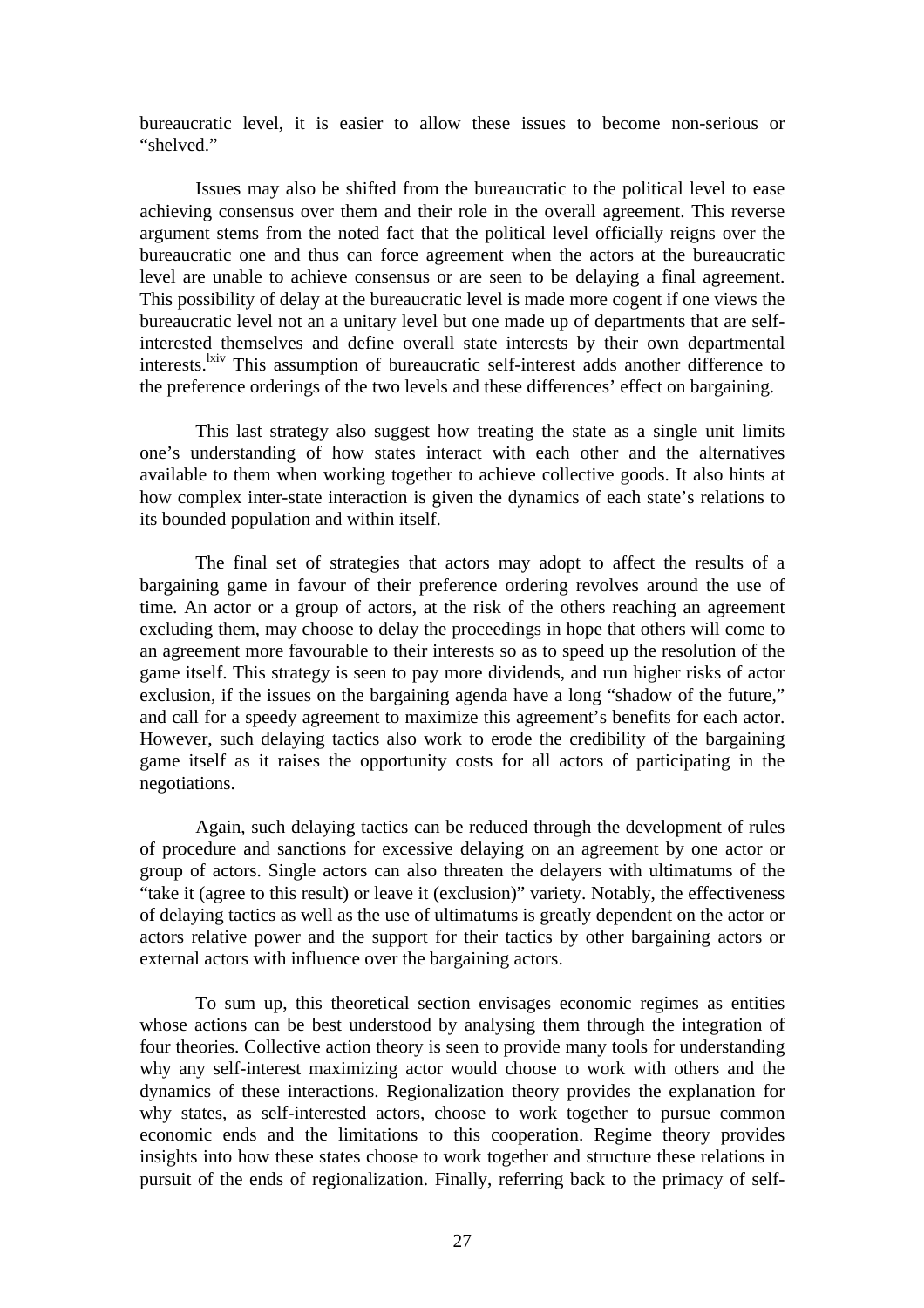interest and the fact that collective action groups and their sub-group regimes have different costs and benefits for different members, bargaining theory's insights into how actors pursue self-interests within groups were touched upon.

The linkages between these four theories and their analytical useful will be further clarified through the analysis of ASEAN's effectiveness as a collective action group within the bargaining game of the formation of the encompassing economic regime of APEC. Some of the theoretical insights will be used to clarify the rationale behind the individual ASEAN member-state's action within this bargaining game, the importance of the structuring of both ASEAN and APEC economic regimes in this game's outcomes, and the rationale behind nonASEAN APEC member-state actions within the chosen bargaining game, especially their responses to the initiatives of ASEAN member-states. As well, some of the above insights will be used to evaluate ASEAN as a collective action group and how it could have fared better in achieving its preference ordering as an economic regime and those of its member-states. This last part may be helpful in studying post-1995 ASEAN regime actions within APEC, Asia-Europe Meeting (ASEM), and any other regime ASEAN member-states may choose to join.

#### **II. ASEAN WITHIN APEC:**

The study of the interaction between the ASEAN economic regime and the APEC one will be limited to the formative stages of the APEC regime from 1989 (when, in January, Australian Prime Minister Hawke officially announced the idea of forming such a Asia-Pacific spanning regime while speaking in Seoul) to 1995 and the adoption of the Osaka Action Agenda as "the template for future APEC work toward our common goals."lxv On top of this, from 1995 Vietnam became a recognized member of ASEAN but not APEC (until 1998), thus ending the perfect overlap of membership between ASEAN and the encompassing APEC. While many argue that APEC is still in its formative stages, it is felt that even by ending in 1995, it is still possible to gain a good understanding of how ASEAN, as a collective action group, impacted the structure, foci, and rules of APEC. Finally, this endpoint was chosen for two other reasons. Firstly, the periods of initial construction of regimes (i.e. agendasetting), especially those with distributional implications, are seen to be both the most meaningful for understanding the preference orderings of each actor and their ability to maximize them within the regime and (consequently) the most contentious.<sup>lxvi</sup> Secondly, with the ongoing nature of ASEAN's actions within APEC, no endpoint is perfect but academic resources on this topic for the post 1995 period are few and often schematic in nature.

Within this time period, the case study section will be divided into four different parts so as to clarify the nature of both economic regimes under study as well as the effects for both of their interaction. The four parts of the case study are; 1) a brief look into the rationale behind the formation of APEC and that of certain of its original members joining, 2) the development of the ASEAN economic regime and an evaluation of its strengths and weaknesses, 3) the actions of the ASEAN economic regime and its member-states within APEC and an evaluation of whether its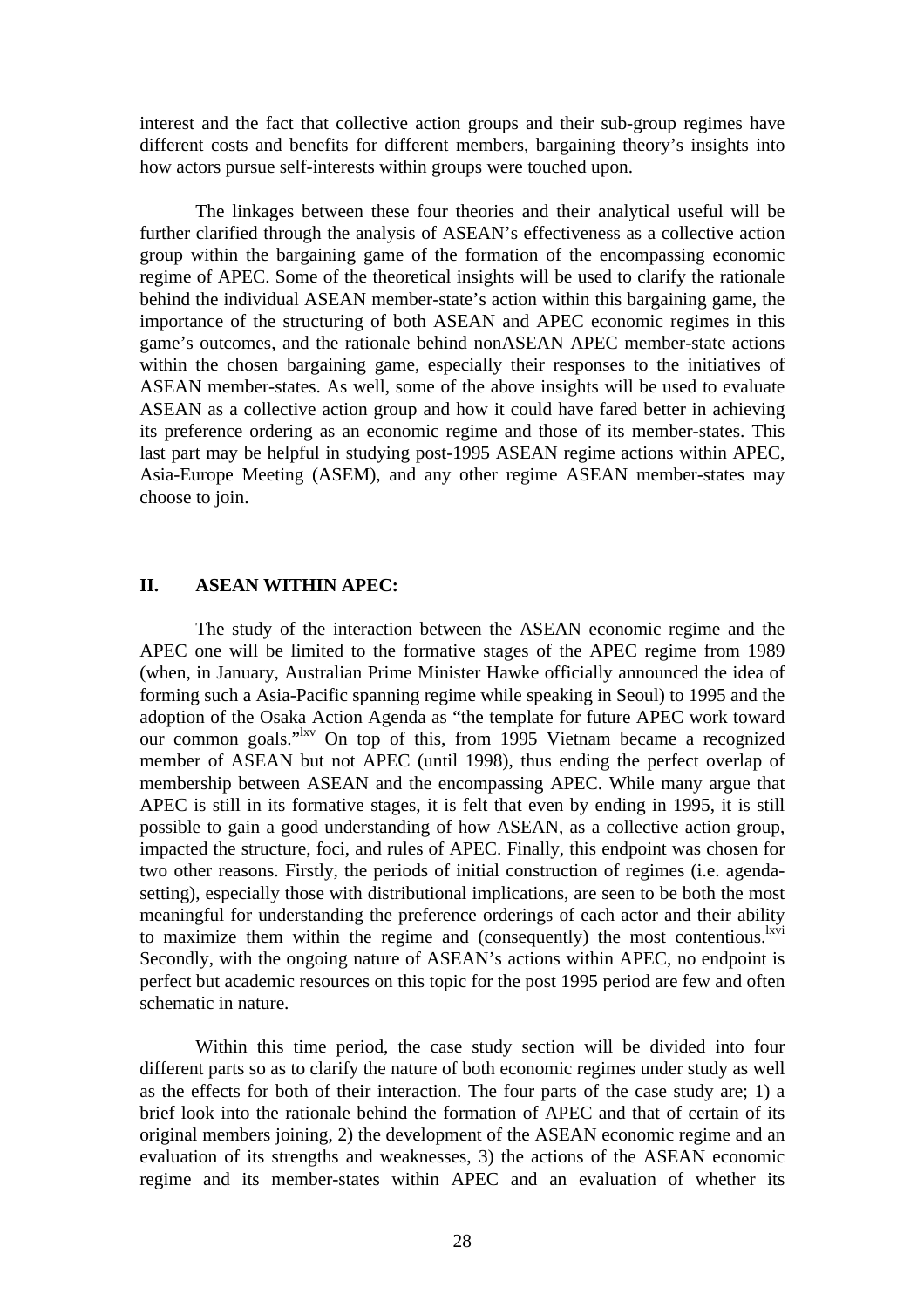preference ordering attainment was maximized, and 4) the impact of its role within APEC on the development of the ASEAN regime itself.

#### **Regionalization and the Formation of APEC:**

Reflecting back on regionalization theory, the formation of the APEC economic regime and the reasons for member-states joining it stem from the increasing intensity of economic relations amongst actors in the Asia-Pacific region, the lack of pre-existing inter-state structures to support this heightened interaction, and problems with the multilateral inter-state organizations supporting global trade liberalization. The importance of these economically-based forces for the formation of APEC and the agreement of the 15 original member-states to join can be best understood by first looking at how seemingly "unsuitable" the Asia-Pacific region is for the formation of inter-state regimes and their pursuit or collective action goods.

In terms of pre-existing social networks connecting the states of the region and a history of working together or even interacting with each, the Asia-Pacific region's states do not have strong history of much mutually beneficial interaction. The need to address this lack of region-spanning inter-state groups had often been noted by different political leaders within the region. For example, Lyndon B. Johnson, in 1961 and 1965, called for a Pacific organization "amongst free nations" (i.e. US allies in the Cold War inter-state system) to focus on security and development.<sup>lxvii</sup> This call was echoed in 1967 by Prime Minister Miki of Japan with his call for a Pacific Free Trade Area (PAFTA), which spurred the development of the non-state Pacific Basin Economic Council (PBEC) and the 1968 Pacific Trade and Development Conference (PAFTAD) in Tokyo.<sup>lxviii</sup> Looking even further back, the development of elite level social networks in this region was a concern of scholars, businesspeople, and bureaucrats and led to the formation of the Institute of Pacific Affairs (IPA) in the 1920s (it, however, became defunct in the 1950s).<sup>lxix</sup> However, even with this longstanding desire of social elites within the region to set up institutionalized contacts with each other, very little progress was made and inter-state actions vis-à-vis other actors and inter-state relations in the region largely remained either unilateral or bilateral in nature.<sup>1xx</sup> This historical lack of successful voluntary formed inter-state institutions, despite stated desires, is also true for the East Asian region as well.

This lack of historical support for the treatment of the Asia-Pacific as an identifiable region with the convergence of interests necessary for regime formation has led some to see the present "region" of the Asia-Pacific, as bounded by APEC member-states, as only a notion in the minds of a select group of regional elites, mostly made up of scholars and internationally-minded bureaucratic state leaders.<sup>1xxi</sup> To buttress this argument that the region, if a region at all, is unsuitable for regime formation, it is pointed out that the diversity of countries present in the region is huge in terms of culture, and in terms of levels of per capita income (even on a PPP basis) and integration into the international economy. This extreme diversity amongst regional countries and the large number of countries covered by the region is seen to be aggravated in terms of regime formation potential by numerous intense historical antagonisms amongst actors within the region.<sup>lxxii</sup> In their totality, these factors suggest that even if APEC is an economic region as it seems to be since its recent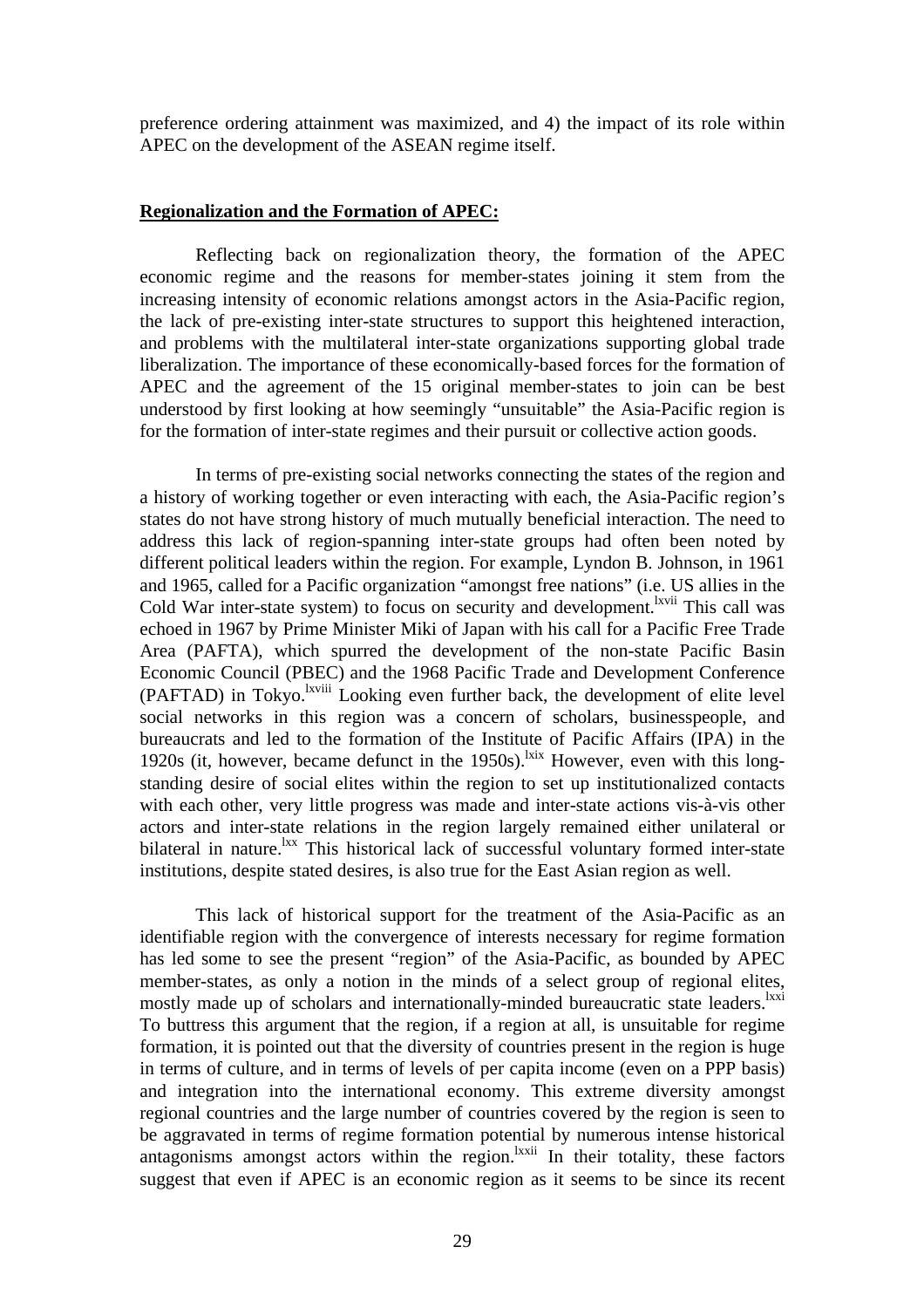annual levels of trade intensity are higher than that of the  $EU$ , <sup>lxxiii</sup> that its potential for successful regime formation and inter-state collective action is not good. As well, given the large number of countries in the region, the lack of long-standing and comprehensive social networks amongst state leaders, and the cultural and economic diversity of its societies, collaborative regimes dealing with issues with distributional implications would seem to be especially difficult to organize and maintain.

The economic forces that are seen to have overcome these noted sociopolitical problems of regime formation within the Asia-Pacific region are seen to originate within the states themselves, within the region, and at the multilateral level. In terms of the states themselves, many states in the region changed their economic policy direction from the 1980s onward. In the case of both New Zealand and Australia, starting in the mid 1980s, the states shifted their economic policy from one based on protectionism and selective opening of the domestic market to the international market to one based on encouraging much more comprehensive international integration. This intra-state change of economic philosophy and consequent legislation was supported at the bilateral level by the formation, in 1983, of the Closer Economic Relations (CER) inter-state policy regime.

A similar policy direction change took place in key Southeast Asian states (like the Philippines and Indonesia, the two most populous countries in Southeast Asia) from an import substitution industrialization development policy to one more based on economic liberalization and export orientation during this time period, <sup>lxxv</sup> A further intra-state move of importance to the expansion of the Asia-Pacific economic region and the development of an inter-state regional economic regime was the earlier and more radical shift in state economic philosophy in China from autarkic selfreliance to the "open door" policy of Deng Xiaoping from 1978 onwards. These intrastate moves, while partially in response to changes in the regional and global economy, strengthened the region's potential for regime formation in 3 key ways.

With this change in focus, the domestic economies of the region became much more open and thus the integration of the economic region through increased crossborder interaction was greatly sped up. For example, in the case of South Korea, its 1990 international trade levels were 600 times its 1960 figures.lxxvi This helped create a virtuous circle of more integration amongst economic actors and their respective states leading to larger state interest in economic regime formation within the region to manage and enhance these increasing ties, while also raising the costs of noncooperation/nonmembership for each liberalizing state.<sup>lxxvii</sup> Thus, with this intra-state change of economic interest definition, these states' individual interests in economically-focussed collective action increased. Also, through these policy changes , the social networks between both market and non-market actors within the region have been strengthened due to heightened contact and the greater potential for a commonality or convergence of individual economic interests.

A second noticeable change in many states during this time that may be both a reason behind this shift in economic policy and a result of it was the increasing role of businesspeople from internationally -minded firms within state economic policy making. This state-society change<sup>lxxviii</sup> again can be seen to have helped shift the interests of states in the region by changing the information accessed by the state to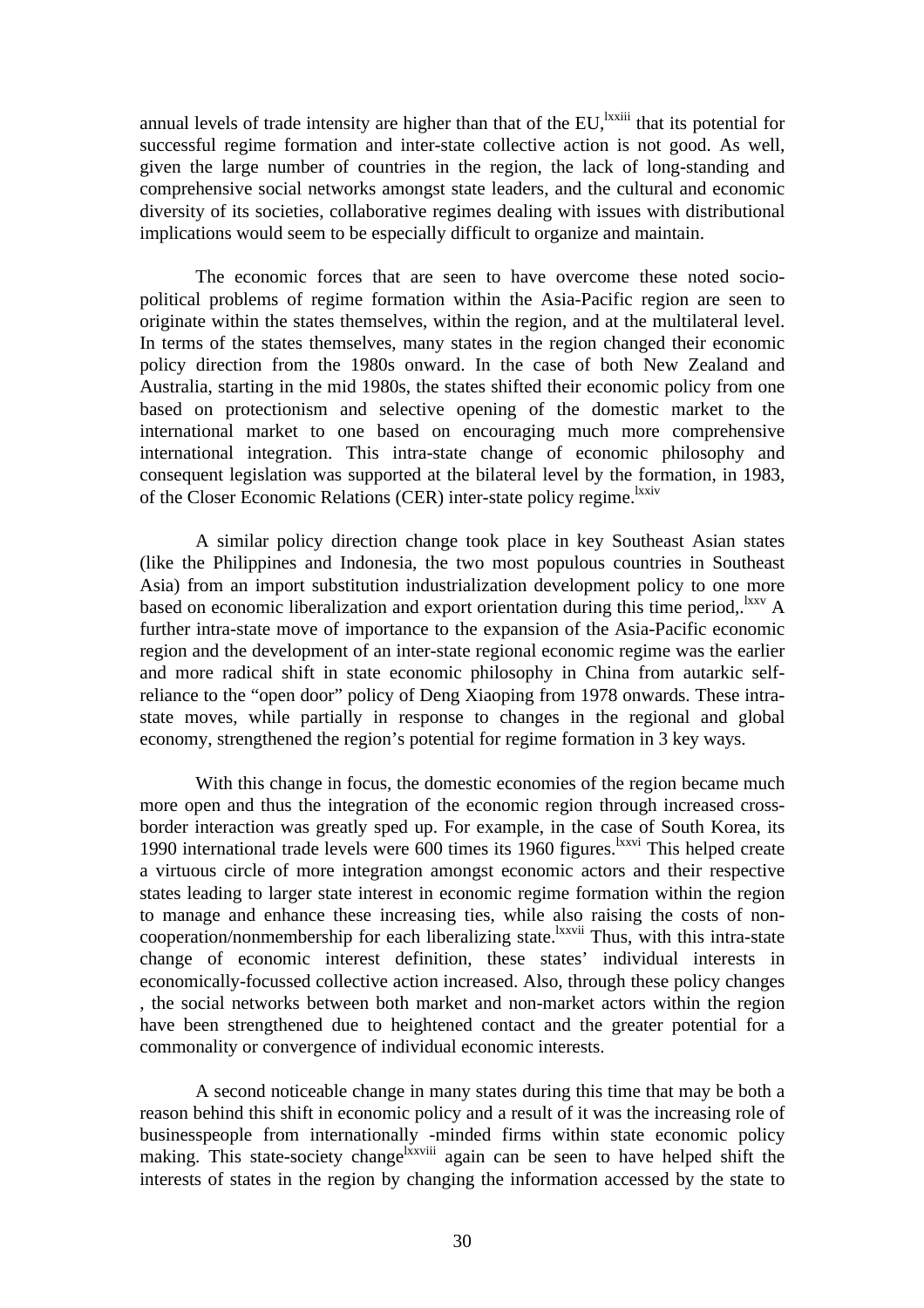determine their interests and "first-best" means of pursuing them. Thus, a change in the structure of economic policy-making can be seen to have shifted the interest definition of states and thus their interests in participating in regional economic regimes.

Tying these two intra-state factors together is one benefit of regime membership in a member-state's pursuit of both economic liberalization and domestic, popular legitimacy. By laying the noted economic policy shifts and their consequent opportunity costs for domestic market actors at the feet of its membership in an inter-state regime, each liberalizing state, and especially their political leaders, can deflect criticism caused by these opportunity costs from the state itself to the regime.<sup>lxxix</sup> Thus, by joining a regime, each state can benefit from the collective good of being able to identify the source of the policy shift as the requirements of membership and not as the "voluntary" choice of the state itself. This last point highlights both the complex sets of interests and relations a state and its actors are a part of and one of the intangible collective goods of regime membership.

As noted above, this set of intra-state policy shifts toward a more intense integration into the international market are seen to have been spurred by changes within the regional economy and the intensification of contacts between economic actors within the region. The Asia-Pacific economic region, as bounded by the borders of the 1995 members of APEC, (using 1994/5 statistics) encompasses about 40% of the world's population, more than 50% of global GDP, 40% of world exports, and incorporates the world's three largest national economies<sup>lxxx</sup>. This collective economic weight makes this single region a considerable part of the global economy, and that regional moves for closer political-economic cooperation have global impact.

Apart from the very size of the region, which would support the establishment of collective action groups to supply goods with a high jointedness of supply, the post-WWII economic growth of the region (especially in its East Asian sub-region), has encouraged regime formation by increasing the potential benefits of cooperation for each state. The strong growth of the East Asian sub-region has led to other members of the Asia-Pacific economic region to identify it as a more important economic region, while also allowing for a greater convergence of interests amongst all of its actors and thus greater interest in regime formation.

This reunifying power<sup>lxxxi</sup> of recent East Asian economic growth and maturation is seen to have had a great effect on North American and Oceanic states' interest (and consequent willingness to spend resources supporting their interest) in the region. Starting in the 1980s, exports from North America to East Asia grew faster than imports to North America from East Asia, and East Asia became the world's prime regional destination of agricultural exports.<sup>1xxxii</sup> With the United States being the largest agricultural goods exporting domestic economy in the world and with the importance of agricultural exports for Canada, Australia, and New Zealand, economic ties to actors in East Asia and support for Asia-Pacific economic integration became much more important. This growing attention by the "non-Asian" members in the Asia-Pacific region is noticeable in the fact that the states of US, Canada, Australia, and New Zealand in the late 1980s officially noted the importance of exports to East Asia for their own domestic economies and their future.<sup>lxxxiii</sup> Within the Oceanic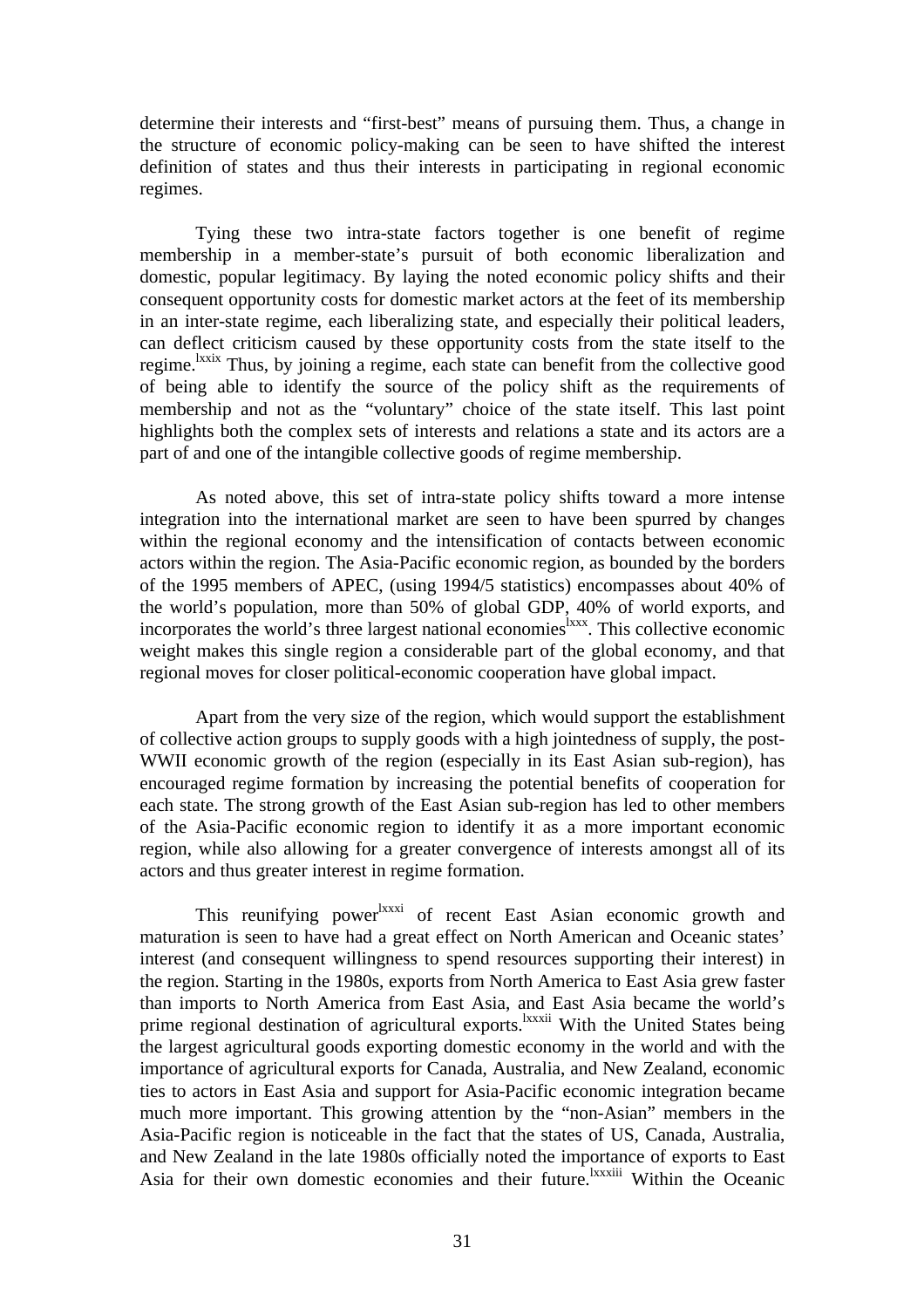states, the growing importance of East Asia for state interests can be seen in government programmes such as New Zealand's push for identifying itself as part of Asia and official state publications like Garnaut's 1989 policy paper, Australia and North East Asian Ascendancy , which argued Australia's economic future would be more and more integrated with that of the Northeast Asian region.

In the case of Australia and New Zealand, this orientation toward East Asia was given extra importance due to the fear that their domestic economy's traditional export markets were drying up (seen to be partially due to the formation of the NAFTA economic regime and the closer integration of the EU region and regime), and the fear of having no other alternative than a free trade agreement with the United States to ensure their future economic stability.<sup>1xxxiv</sup> Thus, the formation of a Asia-Pacific spanning regime would provide them an alternative means of achieving their goals of increased exports and export market stability to the less desirable option of bilateral free trade agreements with the US and its less dynamic import market. Referring back to Yamaguchi's definition of power, the support for a Asia-Pacific regime in the case of Australia and New Zealand can be well explained by their desire to set up a more satisfactory substitute set of relations to maximize their preference orderings. This is especially true, as in the "second-best" bilateral scenario, the US market and state actors could more easily substitute other relations for those with Oceanic actors than vice versa, leaving Australia and New Zealand with little relational power. This relative power point and its recognition by Australia and New Zealand is given credence by the fact that the earliest proposals from the Australian state and academic actors for Asia-Pacific regime formation focussed solely on the institutionalization of ties with East Asian states, purposefully excluding those of United States and Canada.<sup>lxxxv</sup>

This intense interest from the 1980s within Oceania for the formation of Asia-Pacific economic regimes, was also echoed by the Japanese state, and especially its bureaucratic department, the Ministry of International Trade and Industry (MITI). Starting from the 1980s, and especially after the Plaza Accords of 1985 and the consequent rapid appreciation of the yen vis-à-vis the US dollar and other regional currencies, Japanese manufacturing corporations and banks greatly expanded their investments in Southeast Asia and later China. This explosion of Japanese private investment in Southeast Asia is most noticeable in the fact that Japanese private investment in Asian countries in the 1986-1989 period exceeded the cumulative total of Japanese private investment from 1951-1985, while increasing at an annual rate of 62% from 1984-1989.lxxxvi This explosion of new ties between Japanese market actors and those outside Japan's borders is seen to have fundamentally reorganized the regional economic structures of East Asia, and those of Japan and the destinations of Japan sourced investment. With this massive outflow of investment capital , it is argued that East Asia became a single, meta-level production system with Japanese mother-companies as the R&D and managerial headquarters, and their East Asian affiliates as centres of production. This conceptualization of East Asia as a single production system can be expanded to the Asia-Pacific as the largest export market for these East Asian produced "Japanese" goods has been the US.<sup>lxxxvii</sup>

The Japanese state responded to this rapid increase in the internationalization of its market actors by increasing its support for regional institutionalization<sup>lxxxviii</sup> as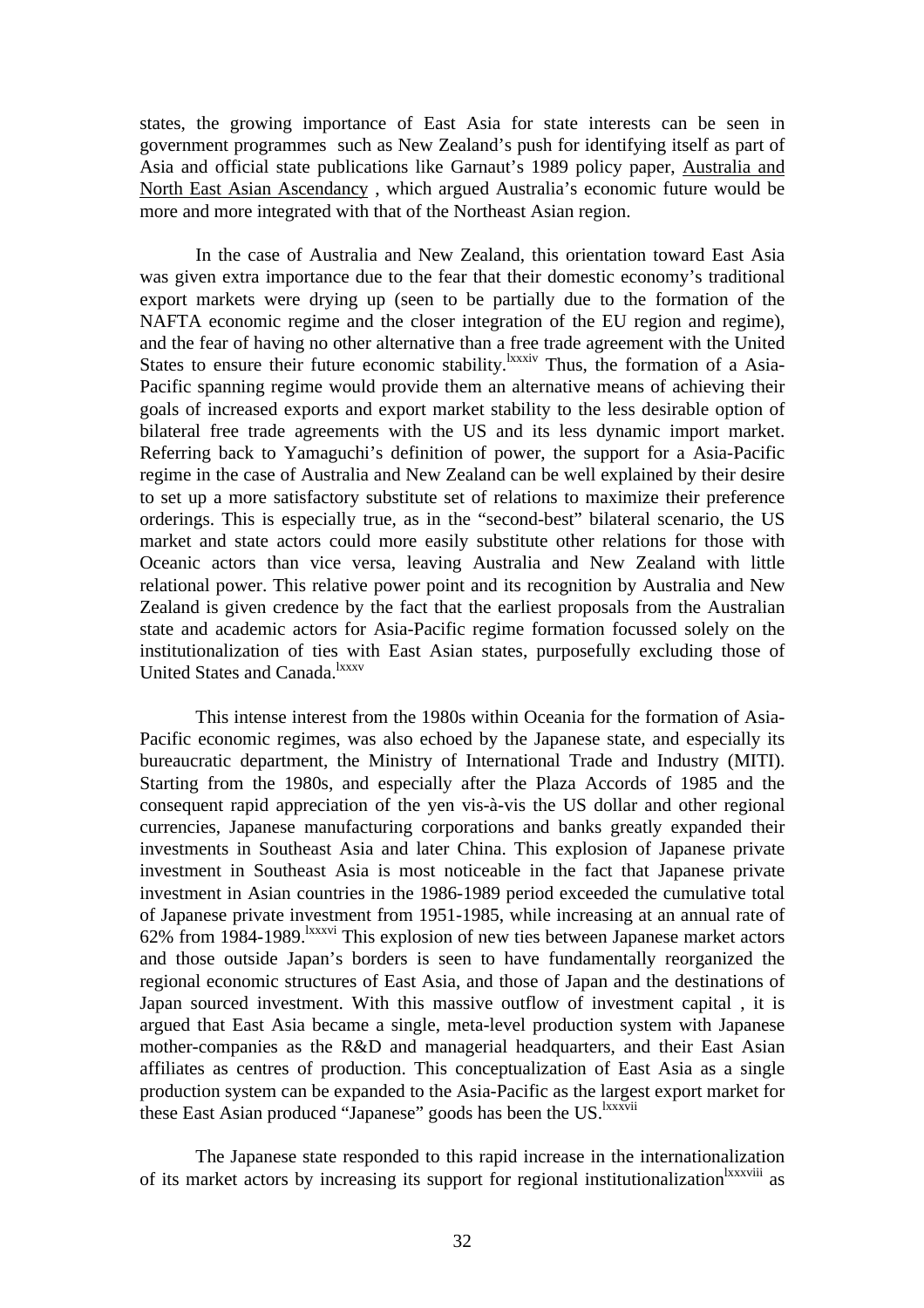noticeable by the 1987 MITI New Asian Industry Development Plan calling for intensified Japanese state efforts to help form a regional economic regime.<sup>lxxxix</sup> Japan's interest in regime-building varied in terms of coverage to that of Australia as it called for active US participation in any regime. This support for a much larger geographical and cultural scope for the desired regime stems from 3 state interests of Japan. First, reflecting back to the historical antagonism point, the Japanese state was very concerned that any regime proposal that excluded the US and Canada would suffer from East Asian states and societies' fears of Japanese hegemony.<sup>xc</sup> In this sense, the Japanese state recognized the predominant exchange power of Japan within the Asia-Oceanic sub-region and how this predominance would make others less willing to join any regime to further integrate the sub-region, unless counterbalanced by expanding the regime to cover the whole region.

As well, it is argued that the Japanese state saw the development of an Asia-Pacific regime as a way of rearranging future relations between Japanese state and market actors and those of the US. Firstly, similar to Australia and New Zealand, it wanted to develop a counterweight to the growing integration of the NAFTA and EU economies by providing an institutional mechanism to encourage further integration of the US economy within the Asia-Pacific.<sup>xci</sup> This need for a "competing" regime to maintain and enhance existing links between Japanese and North American actors becomes more salient when combined with the collective action theory assumption that all actors have numerous sets of relations to maximize their self-interest, with each set carrying consequent opportunity costs and resource expenditures. With the development of NAFTA, the US and Canadian ties with Mexico became much more predictable and institutionalized, logically leading to the affected actors focussing more on their interrelations than those with others in less predictable environments. To top this off, the United States market has been ,by far, the largest destination of Japanese private investment, exports, and the exports of Japanese overseas affiliates.

Finally, this worry of a degradation in Japan-US ties was exacerbated by the Japanese state's worries over US state's economic policy moves vis-à-vis East Asia. Again, similar to Australia and New Zealand, the Japanese state was concerned about US state's potential increased economic bilateralism in the region and its use of "aggressive unilateralism."<sup>xcii</sup> This aggravated concern over the effects on Japanese market actors and relations between the US and Japanese states of US state economic policy stemmed from the growing number of acrimonious trade disputes between the US and Japanese state, and the US and other East Asian states, like South Korea. It was hoped with the development of an economic regime that included the United States both the fear of isolation from the US market and the costs of US aggressive trade policy could be minimized. Thus, the Japanese state strongly supported Asia-Pacific regime formation to help alter the perceived future relations between Japanese and American actors, but through including the US state in the planned regime, not excluding it like Australia had planned.

The high levels of concern for the future of economic relations with the United States and the desire to support the rapid market-based increase in ties between domestic actors and East Asian ones led Japan and Australia(state, academic and market actors), in a complementary manner, to play the role of "promoters" of regional, inter-state collective action. Upon the publishing of the 1987 MITI Plan, the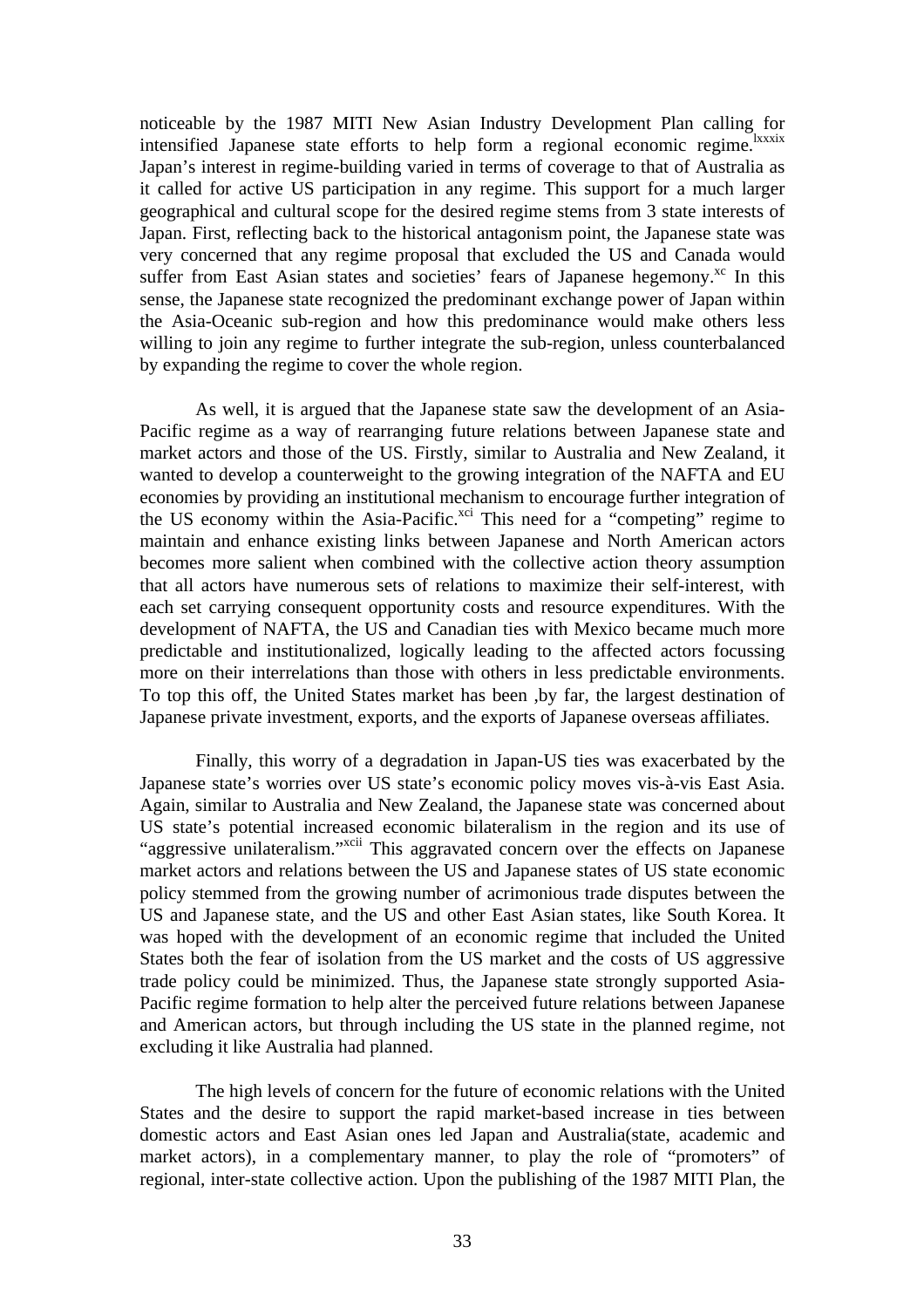Australian policy paper on Northeast Asian ascendancy and Prime Minster Hawke's speech in Seoul, both MITI and the Australian state sent out envoys to prime other states on their desire for an Asia-Pacific economic regime and convince them of the benefits of membership.

As well as these state-to-state promotion efforts, the Japanese and Australian states previously had been instrumental in the establishment of the Pacific Economic Cooperation Conference/Council (PECC), an organization that links key bureaucrats, academics, and market actors of the region together. This APEC-related NGO had its first meeting in Canberra in September 1980 and has served the function of creating social networks amongst regional elites and allowing, through discussions, for different actors and their respective states to "align their frames" in relation to economic cooperation. The role of this NGO in the build-up to APEC is seen to be so important that membership in PECC is seen as the "entree" into APEC.<sup>xciii</sup> Both the strong diplomatic and financial resources of Japan and Australia and their definition of a regime as the best means to satisfy their individual economic interests led them to adopt this role of regime "promoter" and lower the costs of formation for other potential regime members.

As is noticeable in the parts on Japan and Oceania, the role of the United States in the region and its interest calculations played an important part in these states' own interest calculations and preference orderings. The United States interest in supporting regime formation in the Asia-Pacific and the consequent costs associated with this are seen to stem from three interrelated factors. As noted before, the markets of East Asia have become much more important for American exporters since the 1980s and especially to certain politically powerful groups such as agricultural lobbies and airplane manufacturers. Tied to this increase in East Asian directed exports, the United States economy has increasingly become more "dependent" on international trade since WWII and more noticeably since the 1980s.

The combination of these two closely linked factors suggests that the American state, in its interest calculations, has become more Pacificist in focus<sup>xciv</sup>, especially as US trade with Asia in 1995 had already become 1.5 times larger than US trade with the EU bounded region.<sup>xcv</sup> To add to this, the United States from the 1980s on has run a trade deficit with almost all other domestic markets in the Asia-Pacific region, adding to domestic interest -group pressure on the US state to reorganize trading relations within the region. Due to this greater integration of the US economy with that of East Asia and the dynamic growth of the latter, the costs to the US state and market actors of using such tools as the Super 301 sanctions threats and other forms of "aggressive unilateralism" were seen to have become both less effective and more costly.<sup>xcvi</sup>

On top of these new domestic interests of the US state in institutionalizing trading relations between US market actors and those in East Asia and the declining utility of both unilateral and bilateral means, the final factor was the potential isolation of the United States from East Asia. At the same time as the floating of the idea of an Asia-Pacific economic regime, Prime Minister Mahatir floated a third proposal (second one being the Australian one that excluded North American participation) for a Japan-led East Asian regime coined the East Asian Economic Grouping (EAEG), in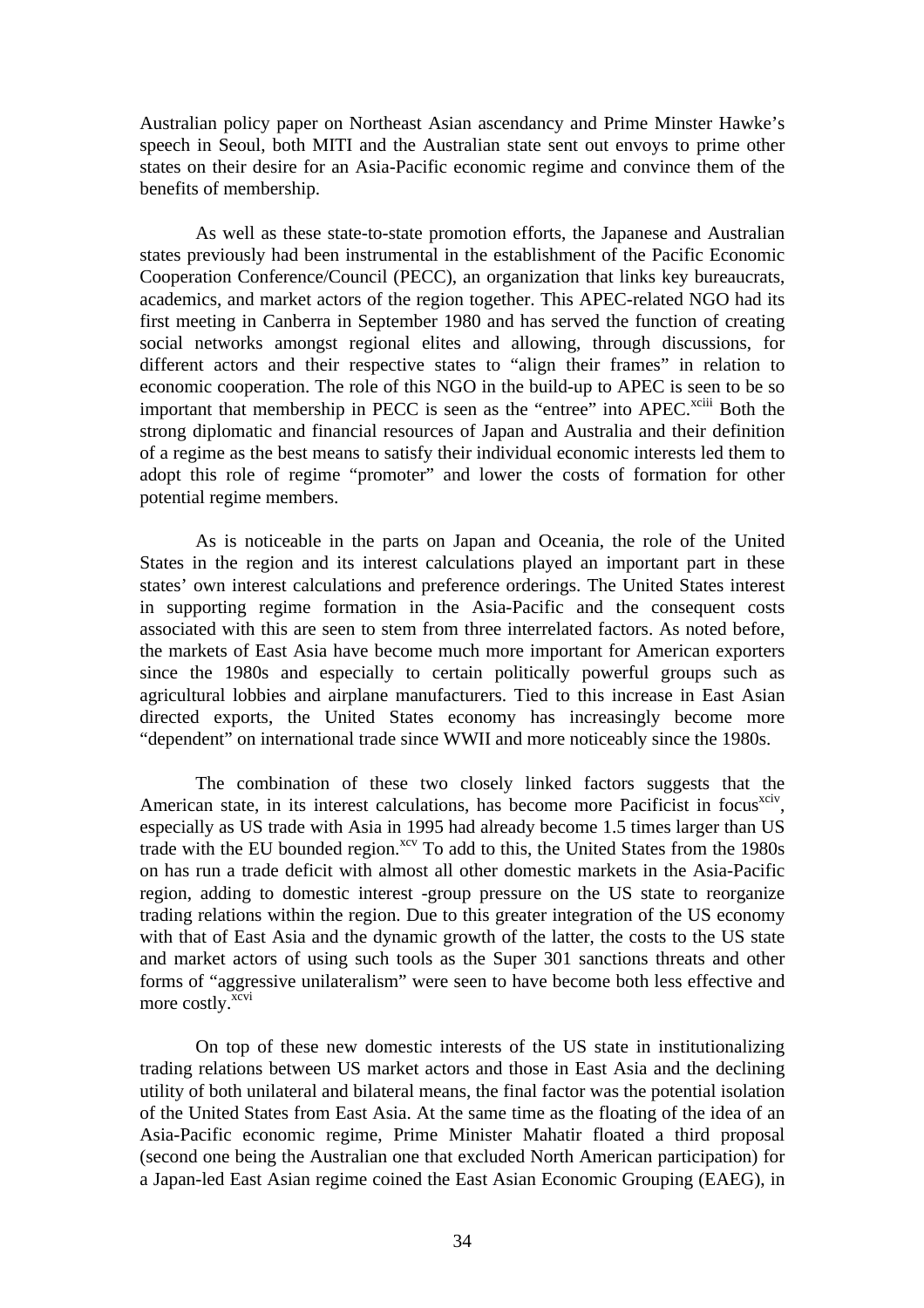Beijing.<sup>xcvii</sup> This "Asian only" regime proposal stemmed from Prime Minister Mahatir and certain Malaysian scholars' belief that the construct of an Asia-Pacific region was rooted in the traditionally powerful Pacific members' (the United States, and Australia especially) desire to link themselves more tightly with the newly dynamic East Asia.<sup>xcviii</sup> This proposal, while ignoring the historical antagonisms of regional actors toward Japan and the importance of the American market for East Asian economies, was buttressed by two forces.

Firstly, as noted above, the trade-oriented relations between the US state and most East Asian ones had become very strained with the US state aggressively calling upon these states to radically alter economic policies and market practices for the perceived benefit of US firms. Tied to this commonality of "negative" experiences with "the Pacific" was the increasing belief that there was an identifiable, culturallybound form of Asian "collective capitalism," which was the reason for East Asian economic dynamism.<sup>xcix</sup> The EAEG idea offered both a chance to shelter the East Asian states from US unilateral pressure through the development of alternative means and through presenting a united front against US pressure and a chance to limit the cultural diversity present in the regime by cutting out the "Western" states.<sup>c</sup> The EAEG proposal and its was seen as instrumental in shifting US state interest definition away from focussing mostly on NAFTA toward including the APEC option.<sup>ci</sup>

The combination of these three factors along with the growing sense of an East Asian identification of itself as a culturally coherent and unique region, and the relative decline in the American market's global share to Japanese and other East Asian markets lead certain authors to see US interest in APEC as tied to the decline of the US state as a hegemon.<sup>cii</sup> This argument, while wed to the assumptions of Realist International Political Economy, dovetails nicely with the arguments of collective action theory about power asymmetries and the problems of collective action group formation. It is also supported by the contention that the 1967 PAFTA proposal of Prime Minister Miki failed to be realized due to US state's (then seen to be a clear global and regional hegemon) unwillingness to join.<sup>ciii</sup>

Another change within the regional economy of the Asia-Pacific and its relation to actors' interest in APEC membership relates to the ASEAN member-states. As noted above, starting in the 1980s, due to regional and intra-state factors, all ASEAN member-states' economies (excluding those of already fully-integrated Singapore, and the Sultanate of Brunei) became much more integrated within the Asia-Pacific region, especially in terms of cross-border private investment flows. This obviously increased the interests of the respective states in pursuing closer and more predictable sets of relations with the states of the investors. To add to this urgency, with the opening of China , India, Eastern Europe, and the revival of Latin American economies, the ability of ASEAN member-states' economies to attract this development spurring investment came under renewed threat. In terms of Asia, the threat can be seen to have been realized as from 1989-1994 ASEAN region's share of foreign investment absorption fell from  $44\%$  to  $28\%$ .<sup>civ</sup> A similar threat has been present since the 1980s vis-à-vis the ASEAN states with developing economies' ability to attract ODA.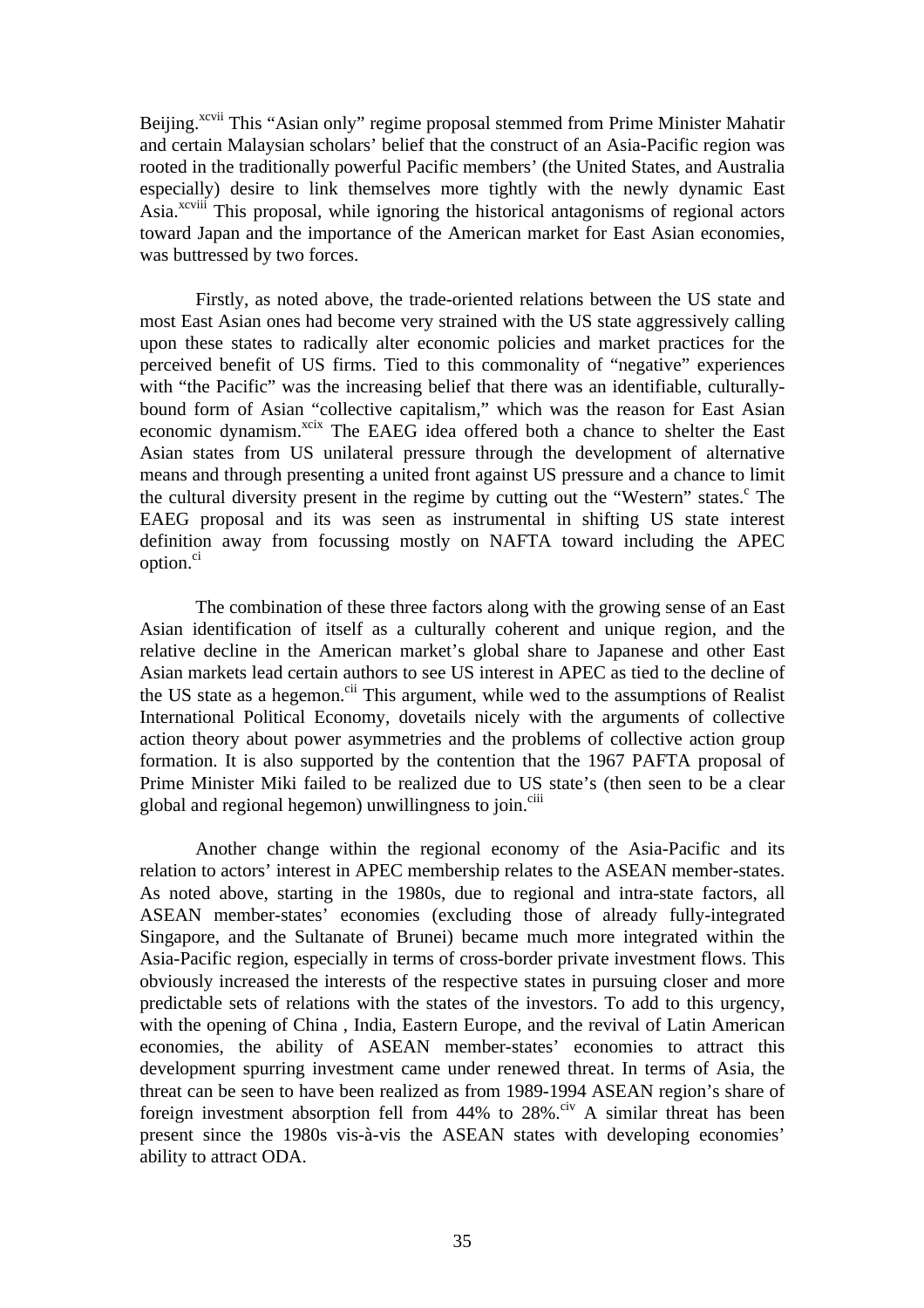The increasing role of foreign investment (both private and public) in the economies of most ASEAN member-states and the increasing problems of continued attraction is seen to have had two interest-altering impacts of relevance to ASEAN and APEC. Firstly, these investment flows and the integration of East Asian economies with the Japanese and American ones, increased the potential benefits of individual ASEAN member-state participation in an Asia-Pacific regime. Their participation would allow for both the development of more standardized and predictable relations with the states of the sources of investment and allow them to address developmental issues within a new forum; one large enough to include key "Northern states," and yet smaller than the cumbersome and acrimonious UNCTAD. The second impact of these factors was to encourage a more economically active ASEAN regime as it became well understood within the ASEAN regime that Southeast Asia as a unified region can offer potential investors a combination of attractions that no individual ASEAN member-state economy can individually.<sup>cv</sup> This encouraged both a more economically focussed ASEAN regime in general and one that would act as a collective action group within APEC, a regime that would bring the source states of investment together with the recipient actors' states.

ASEAN member-states joining APEC and acting as a collective action group within it was further supported by the shared goal of ASEAN member-states for ASEAN not to be simply a Southeast Asian regional regime but also to be a global player.<sup>cvi</sup> This desire of individual member-states to use ASEAN as a vehicle for increasing their importance within the inter-state system and to increase memberstates links with other organizations and states has been a long-standing goal of ASEAN, and one which active membership in APEC would enhance. This use of the ASEAN regime by its member-states also points to an interesting avenue of study in collective action; how membership in one collective action group can increase the importance of each member in the group's external environment and help each member establish more relations with non-group members.

With the intra-state and regional forces covered and their effect on key original members of APEC interest in forming and/or joining APEC, the multilateral (or global) level can be addressed. Two factors, one of a temporary nature and one assumed to be more permanent, are seen to have been important in understanding the timing of member-states' interest in APEC formation, APEC's geographical scope, and its form. The permanent factor has already been partially addressed above and ties into the earlier formation of NAFTA and the EU. From the 1980s on, the regional bloc argument of international political economy<sup>cvii</sup> gained much favour and it was widely assumed that the global economy would become more and more regionalized. With the development of NAFTA and the impressive unification of Western Europe through the EU, the lack of such institutionalization in the Asia-Pacific was seen to be both dated and not in the interests of "non-bloced" states.

This sense of worry over the future economic impact of this lack of inter-state institutionalization was exacerbated by the apparent failure of the multilateral regime of GATT to support further liberalization of the global market. The problems of coming to an agreement in the Uruguay Round and its simmering disputes over a wide range of issues are seen to have encouraged the formation of APEC in three ways. Firstly, as many of the more contentious issues pitted the United States and the EU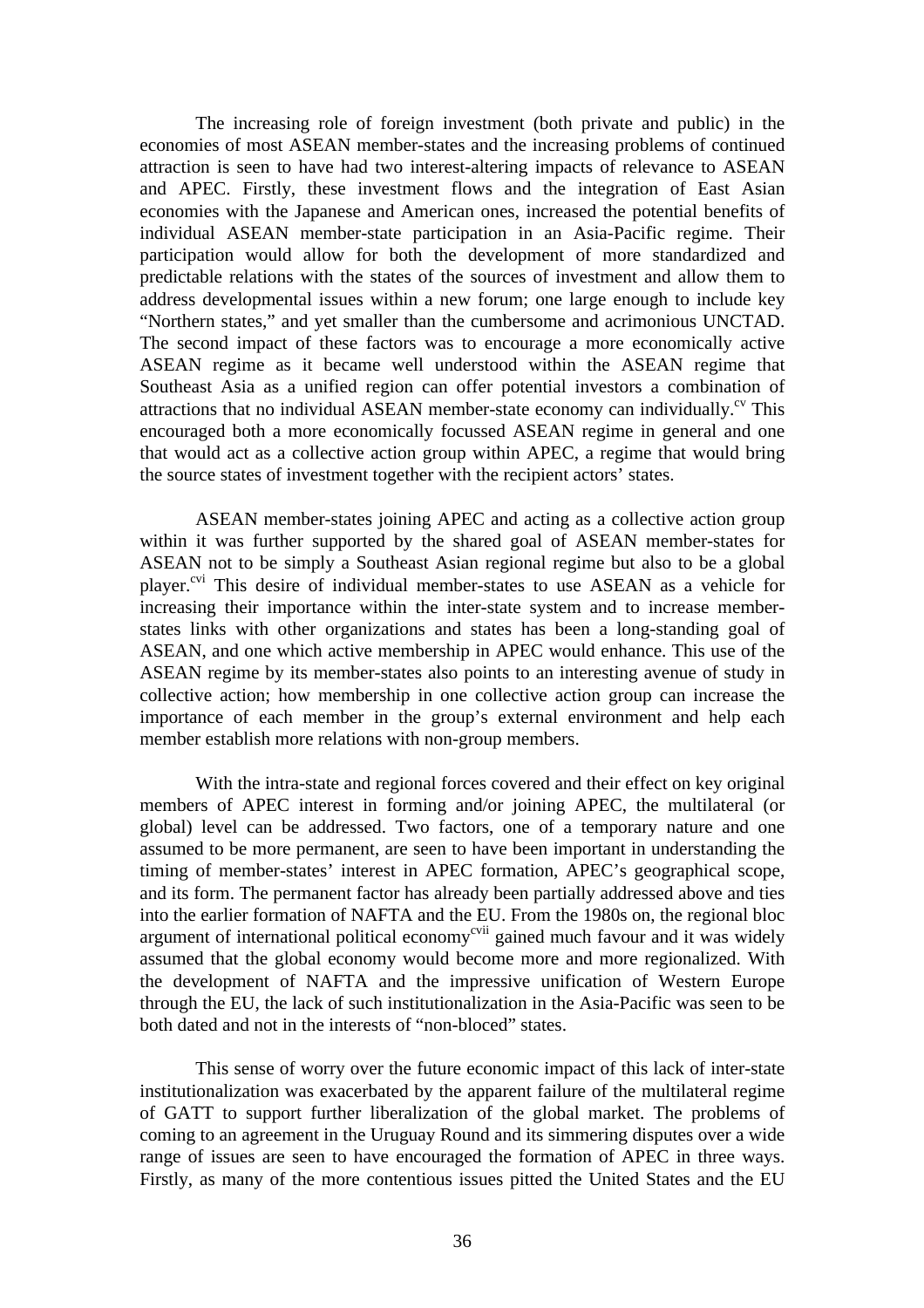over EU market access, such disputes were seen to unite all of Asia-Pacific region's states against the concept of "Fortress Europe," and through the desire to pressure the EU.<sup>cviii</sup> Tied to this, as many of the APEC member-states are very trade-dependent and much of their continued economic growth was dependent on continued and predictable access to markets in Asia, North America, and Europe, the costs of a breakdown at the multilateral level would have been very costly and thus great efforts to help resolve the Uruguay Round were seen as justified.

This second point of the export-dependence of many of APEC's original member state economies ties in well with the third point, that of APEC's form of regionalism. As elaborated by Ross Garnaut in 1989, APEC was set up under the principle of "open regionalism." Open regionalism, as different from the exclusive regionalism of NAFTA, the EU's economic efforts, and ASEAN's AFTA, calls for the institutionalization of "regional economic integration without discrimination toward outsiders."<sup>cix</sup> It is argued this kind of non-discriminatory regime focus was adopted to help spur the multilateral level's attempts at increased trade and investment liberalization by advancing it in an "open" manner on a smaller, more manageable scale. In this sense, APEC can be seen as a conservative regime fighting to maintain progress at the multilateral level and working against the "blocing" of the global market into exclusive regional economies. $\alpha$  This close and purposively supportive relation between APEC and WTO has led Aggarrwal to argue that APEC is "institutionally nested" within GATT/WTO, something WTO's first chairman, Renato Ruggerio, also posits. $\alpha$ <sup>cxi</sup>

These three sets of factors that cover all levels of international relations from within the state to the globe itself are seen to have been the forces behind the formation of APEC and its vast geographical, cultural, and economic spread. APEC may be seen as one of the best "real-world" validations of the arguments of regionalization theory and its focus on actors' rationale for forming economic regimes. Tying APEC to the theory section, the cultural diversity amongst its memberstates, especially in terms of organizational principles and economic philosophy, suggest that a tight rule-based regime may be difficult to successfully negotiate. As well, given the encompassing of both "North" and "South" within the structure of APEC, it suggest that the incorporation of selective incentives to increase support for the group and the possibility of complementary goods are highly possible given the high potential for different individual member-state preference orderings. However, the instability of the forces that are seen to have led to APEC and the temporal nature of some of them, when combined with the "inadequacies" of the region to support a regime, suggest that the problems of changes in members' interests and a decline in support for regime membership over the span of the APEC production function must be noted .

## **ASEAN as an Economic Regime:**

With the identification by the APEC "promoters," Japan and Australia, of the ASEAN member-states, as a group, as a key player in the desired regime and the official acceptance by ASEAN member-states, as a group, of APEC membership, the question of how effective an collective action group has ASEAN been within APEC is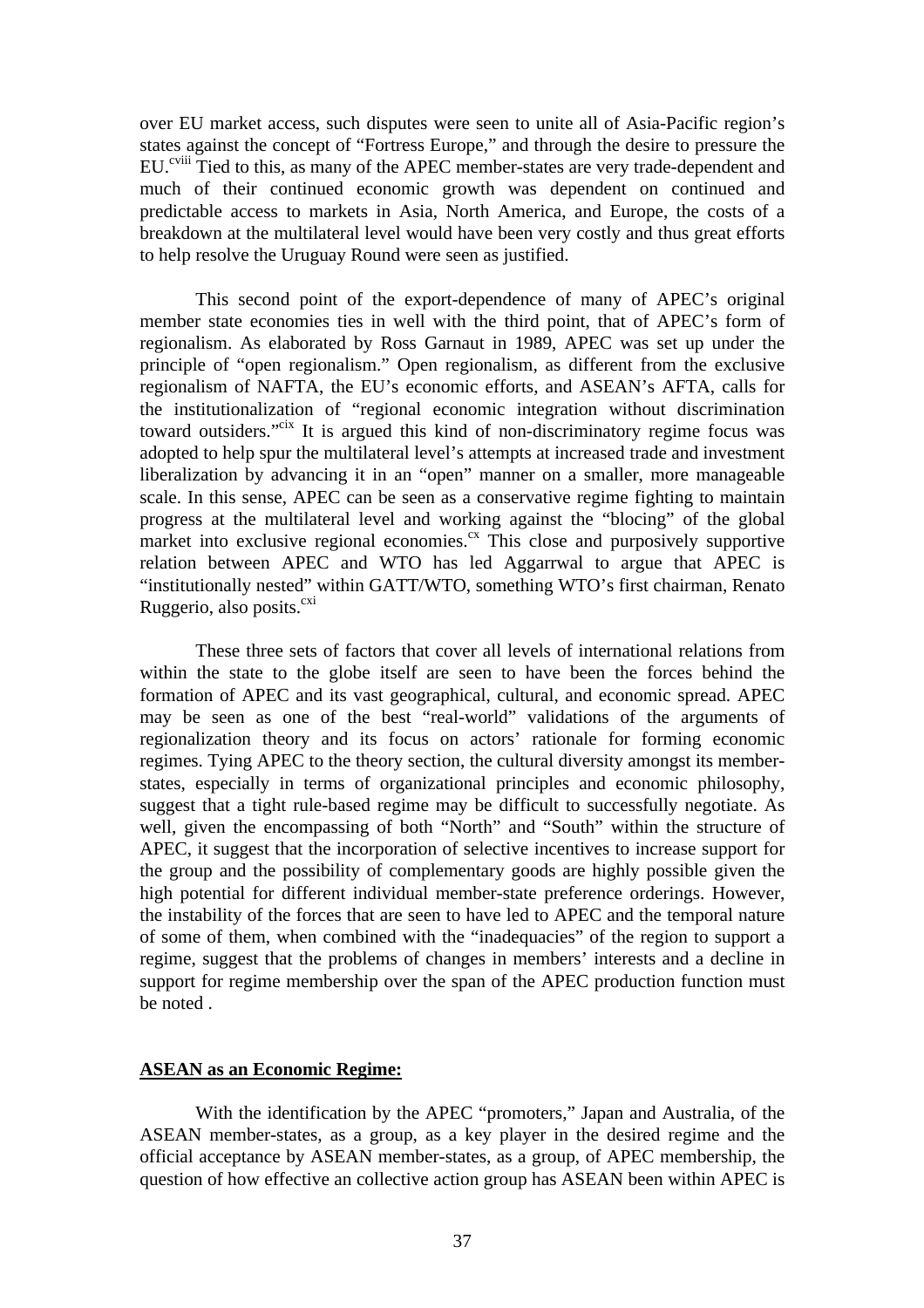raised. As noted above, the ASEAN member-states identified certain strong reasons for acting as a collective action group within APEC. To this list can be added the limited potential power of each ASEAN member-state within any Asia-Pacific regime and the increase in power for each of these states that could be gained by effectively working together. To address this question, the ASEAN economic regime and its potential to be a collective action group will be tackled by looking at three aspects; 1) the suitability of the ASEAN economic region to support a commonality of economic interests amongst its states, 2) the economic policy efforts of the ASEAN regime and their effectiveness, and 3) the interface between the security, diplomatic, and economic strands of the ASEAN regime and its support for ASEAN as an economic collective action group.

When comparing the economic region that is bounded by the original ASEAN member-states and the Sultanate of Brunei to that of the APEC one for the years of 1989-1995, two similarities are striking. Firstly, within the ASEAN region, the per capita income, level of integration with the international market, and level of economic maturation of regional domestic economies is very diverse with the Singaporean per capita income being about 23 times larger than that of Indonesia during this time period.<sup>cxii</sup> This diversity amongst domestic per capita incomes has not been reduced, but actually increased over the post-colonial period(and over the life span of the ASEAN regime) as certain domestic economies (Singapore, Malaysia, and Thailand) have grown more rapidly (especially in per capita income terms) than others (Indonesia and the Philippines). While the growing differences in wealth and economic structures, theoretically, should encourage closer regional integration, it questions the ability of all states in the region to have similar economic preference orderings within the larger APEC regime.

Stemming from this point, while ASEAN is often presented as a regime of developing economies and "Southern " states, it may be more accurate to see it, like APEC, as a region and regime that incorporates both North and South. This differentiation of economies and consequent interests is aggravated by the fact that the two most populous countries, Indonesia (often seen to be the *de facto* leader of the ASEAN region and regime<sup>cxiii</sup>) and the Philippines, within the region have been also its poorest and least external trade oriented.<sup>cxiv</sup>

Another similarity between the ASEAN and APEC economic regions, which can be viewed as somewhat contradictory to the above point, is the intra-state shifts of economic policy toward more integrative ones. Echoing the section on APEC and with almost identical timing to that of Australia and New Zealand, the Indonesian, Malaysian, Philippine, and Thai states shifted their policies in this direction.<sup>cxv</sup> Within the Philippines, this was crystallized in the Ramos' administration's Philippines 2000 program that sought, through liberalization, to spur sustained high growth rates and make the Philippines a "Tiger economy" by the turn of the millennium. In a similar, if more ambitious, vein, the Malaysian state adopted the economic liberalization policy platform of Vision 2020, which sought to boost the Malaysian economy and allow it gain the status of a developed economy by 2020. Very similar state-led programmes and publicized expectations were noticeable in Thailand and Indonesia at the time as well. While these programmes are noteworthy for the symbolic shift away from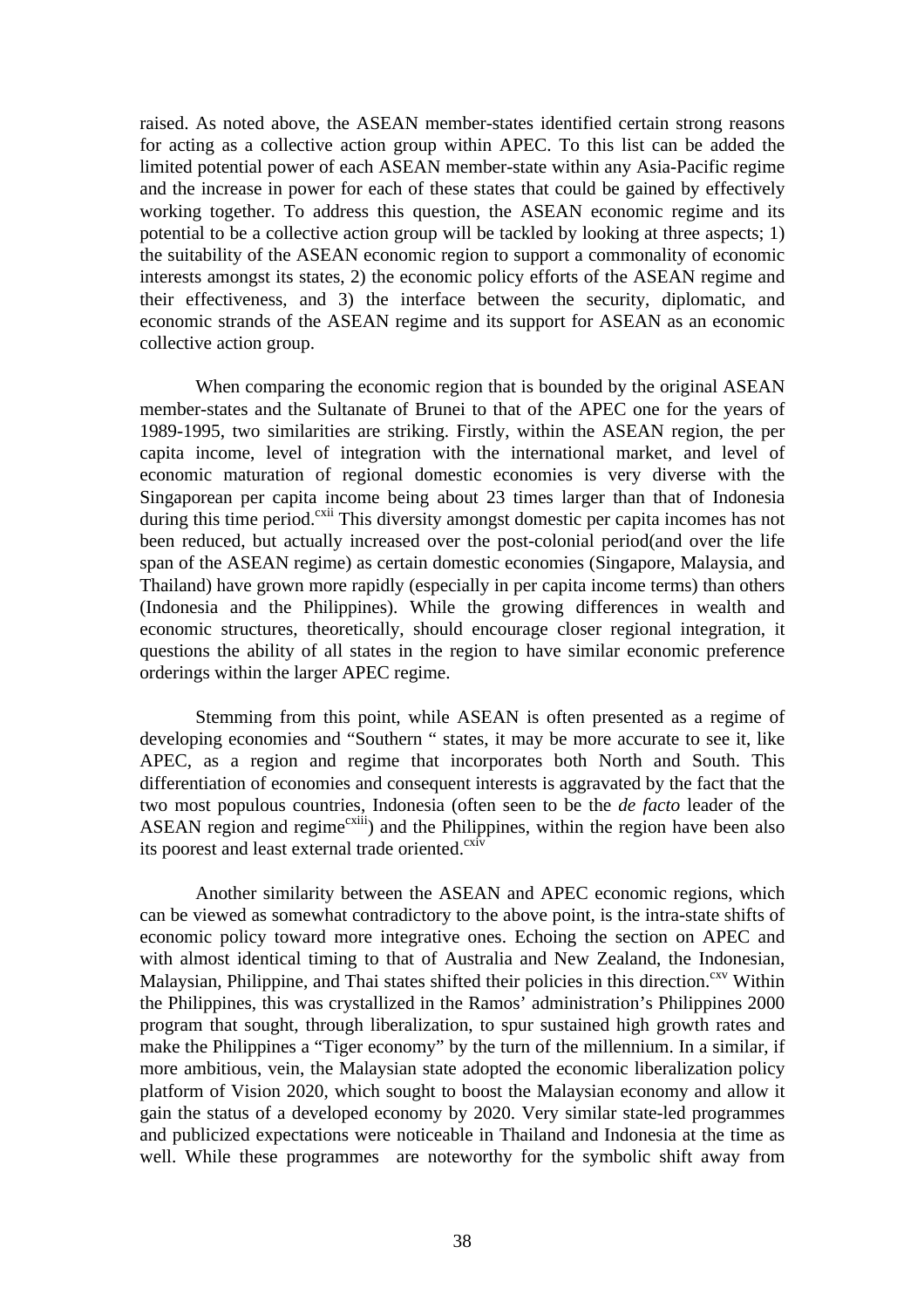"dependency-oriented " rhetoric to more "international market-friendly" slogans, there is another important element to them.

With the political leaders of these states publicly announcing such goals for their societies and attaching themselves to increased economic liberalization as the means of achievement, these political leaders' own reputations and power became strongly wed to the functioning of the market. Thus, their own-self interest and preference orderings for state policy and resource expenditure fell more in line with economic regime formation and inter-state harmonization of economic policies. However, given the long protectionist history of many of these states and markets, and the accepted fusing of the concepts of post-colonial political sovereignty and economic nationalism<sup>cxvi</sup>, this rapid shift caused strains both in state-society relations and within these states themselves.

Examples of such strains to domestic political relations include , at the statesociety level, the opposition to both Philippine membership in APEC and participation in AFTA by such business groups as the Philippine Federation of Industries.<sup>cxvii</sup> At the intra-state level, conflict over this rapid policy shift and its consequent reordering of the state's foreign policy preference orderings and foci of attention is most noticeable in the large difference in levels of enthusiasm for APEC membership between President Suharto, a leading supporter of the APEC regime, and the Indonesian bureaucratic bodies in charge of foreign affairs and their leader, Ali Alatas.<sup>cxviii</sup> Finally, this shift also seems to have been both a result of and aggravated feuds within the bureaucratic state level of many ASEAN member-states, including feuds during the Aquino administration between NEDA (Philippines' National Economic Development Agency) - a supporter of the shift - and DTI (Philippines' Department of Trade and Industry) - wary of it. $\frac{c}{x}$ 

It can be argued that this shared shift to liberalization helped undermine the divergent effects of the different levels of economic maturation amongst domestic economies and led to some level of "frame alignment" amongst ASEAN memberstates' political leaders over economic issues. This "frame alignment," while certainly not complete as there is a still much differentiation amongst the level of openness of domestic economies in the region, helped spur within states and non-state actors both more interest in regime formation within the Asia-Pacific economic region and a strengthening of the ASEAN regime's economic efforts.<sup>cxx</sup>

While there was a noticeable shift in both the Asia-Pacific region and the Southeast one towards support for economic collective action, the recent history of the ASEAN bounded economic region has certain crucial differences to that of the encompassing APEC one. Reflecting back on regionalization theory and the definition of an economic region, the economic space bounded by ASEAN member-states may be hard-pressed to be seen as a region, and certainly one that is becoming more integrated. In terms of intra-ASEAN trade as a percentage of its domestic economies' overall international trade, the region has been becoming less integrated.<sup>cxxi</sup> This lack of concrete integration amongst regional economic actors is most noticeable by the fact that in 1991 only 7% of Philippine exports were destined for the ASEAN region and but 9% of its imports were sourced from this region.<sup>cxxii</sup> The declining trade integration of the region is also not fully explainable by the earlier noted dramatic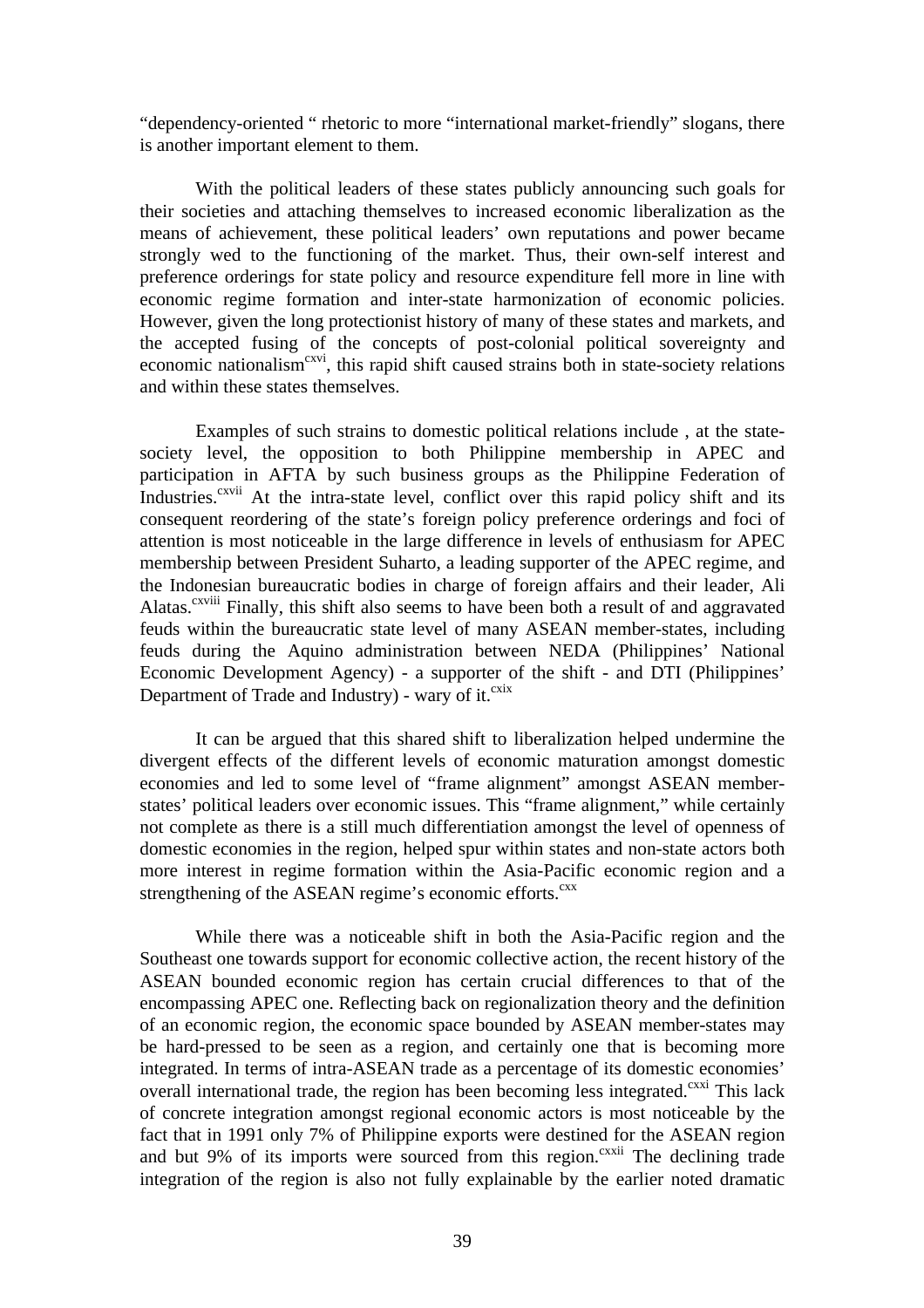increase in trade "dependency" of domestic economies, as the absolute volume figures of intra-ASEAN trade have not flourished either. In the 1980s, intra-ASEAN trade figures were largely stagnant and only showed some signs of growth in the  $1990s$ .<sup>cxxiii</sup>

Adding further doubt to the "economic region" status of the ASEAN region is the fact that much of intra-regional trade is heavily skewed to particular sets of bilateral trade relations. About 50% of intra-region trade is actually Singapore-Malaysian trade and 30% is the combination of Singapore-Indonesia and Singapore-Thailand trade. $\frac{c}{}$  In total, 80% of intra-regional trade involves the city-state economy of Singapore, thus supporting the theoretical argument of integration through complementary comparative advantage, but questioning the real level of regional integration. $\frac{cxxv}{cxxv}$ 

This very unequal distribution of intra-regional trade integration suggests two key points for ASEAN as a collective action group within APEC. Firstly, this lack of economic integration amongst market actors (especially for those from the Philippines) and the limited resources these states have to maximize their economic interests suggest that individual state efforts to develop closer economically focussed ties and common positions may not be so great. Secondly, going back to collective action theory, the lack of integration within the region, and the higher levels of extraregional integration of these economies makes it logical to assume that the state leaders should expend most of their economic goal-based resources on extra-regional economic relations (such as within APEC and the WTO). This call for more focus on alternative sets of relations than intra-ASEAN ones is strengthened by the fact that the region has not become substantially more integrated over time.

Finally, much of the recent increase in intra-regional trade figures is more tied to changes within the Asia-Pacific economic region than endogenous changes within the ASEAN economic region itself. With the inflow of Japanese, South Korean, Taiwanese, etc. sourced foreign direct investment , much of the new intra-regional trade is also intra-industry trade.<sup>cxxvi</sup> As much of this intra-industry trade is actually amongst manufacturing affiliates of extra-regionally based MNCs, apart from the fact that the ASEAN region is not that economically integrated, the integration that is going on is more due to extra-regional than intra-regional dynamics. This last point is supported by the fact that intra-regional investment flows, as a percentage of total flows of investment into the domestic economies, of the region are even less significant than the previously mentioned intra-regional trade flows. $\frac{cxxvii}{c}$ 

While these statistics and observable trends suggest that the ASEAN region should not be seen as an "economic region," these very factors encourage ASEAN states to work together as a collective action group within larger economic fora. Due to the lack of substantial growth in intra-regional trade and the growing integration of domestic markets with extra-regional ones, the commonality of interests of regional market and state actors vis-à-vis their relations with extra-regional actors have been enhanced. As well, as many of the domestic economies (including Singapore, but excluding Brunei) are increasingly "dependent" on foreign investment (private and public, direct and portfolio), $\frac{cxxviii}{m}$  this commonality in forms of relations with extraregional economic actors further supports regional actor "frame alignment" and interest in acting as a collective action group when addressing these relations. Thus,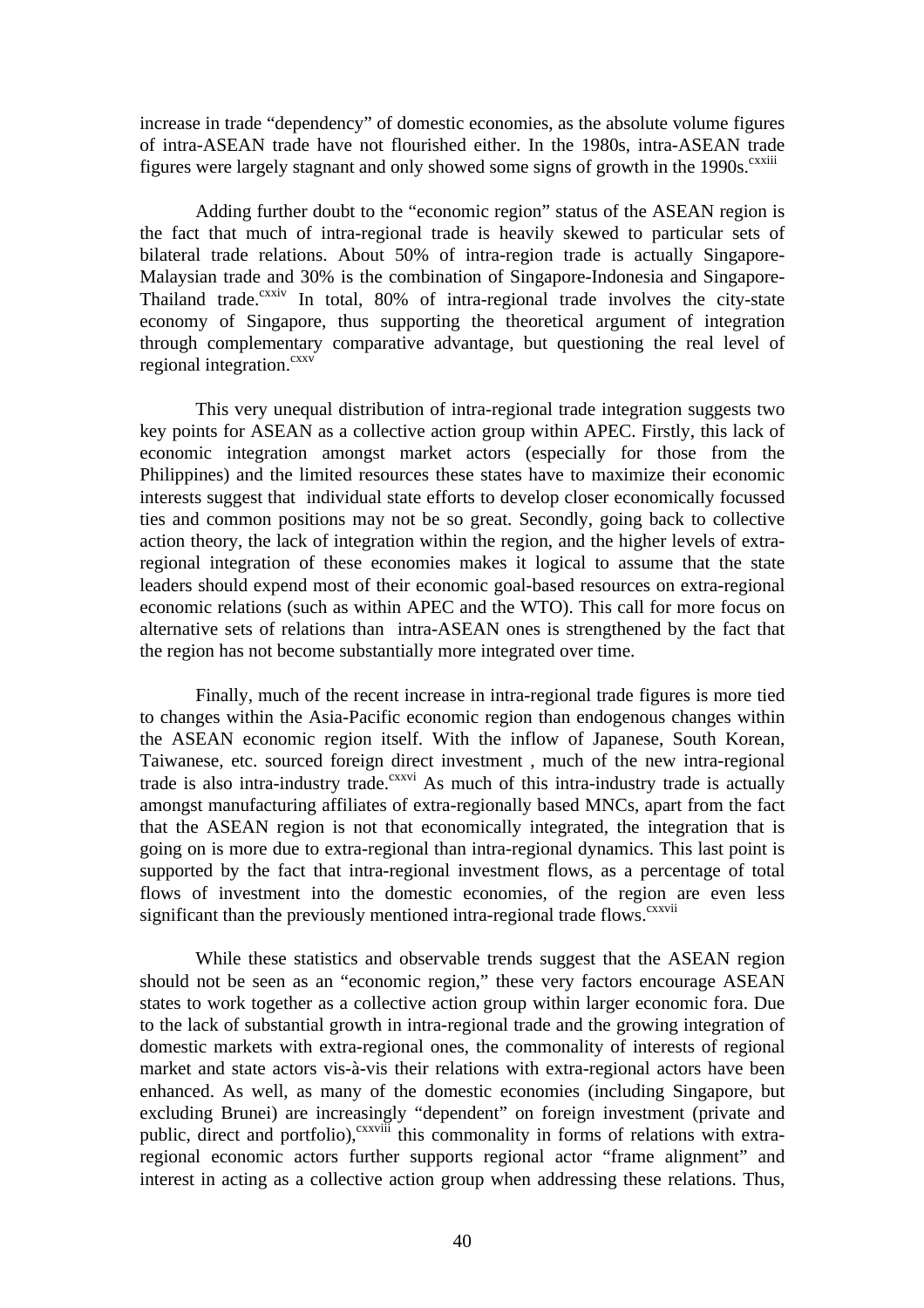while the economic trends in the APEC region strengthen its definition as an economic region and work to weaken said definition for the ASEAN one, these same powerful forces support the ASEAN member-states as a collective action group within APEC.

This last point reflects back on the collective action theory part as it is a good example of how actor interests change over time. As well, it shows how actors' interest in collective action group membership (in this case ASEAN) can change due to alterations in extra-group relations, and why collective action groups should not be treated as closed systems.

This historical lack of intra-regional market forces pushing for economic integration, and the noted commonality in forms of relations with extra-regional markets is well-exemplified in the kinds of economic activities the ASEAN regime has embarked upon and the effectiveness of these endeavours. In terms of efforts to increase intra-regional economic integration and economic policy harmonization, the ASEAN regime has not been very successful. This apparent lack of success is more salient as, from the beginning of this regime, calls for collective inter-state actions to spur said integration have been a part of the ASEAN discourse.<sup>cxxix</sup> The first attempts by the ASEAN regime to enhance intra-regional economies ties through exclusive regionalism was the Preferential Trading Agreement (PTA) adopted at the Second ASEAN Conference in 1976, and activated in 1977. Following the arguments of regionalization theory, supporters of closer economic integration of this time argued that regionally bounded economic liberalization would create a much larger market with no dominant political-economic power and allow domestic firms and industries to expand and become more competitive globally. As well, it was posited that the creation of a more liberal internal market would allow the different domestic economies of the region to specialize in different economic niches, lessening the disintegratively competitive nature of ASEAN domestic economies (again excluding Singapore and Brunei).<sup>cxxx</sup>

However, the PTA proposal and its stated aspirations ran up against this problem of domestic market similarity as each member wanted to protect similar industries from intra-regional as well as extra-regional competition. The PTA's exclusion list (areas not to be covered by reductions in intra-regional tariffs) was thus very long, and included most of the key export-oriented and import substituting industrial sectors of the domestic economies of ASEAN member-states. In the end, PTA tariff reductions have been calculated to have benefitted less than 5% of trade within ASEAN.<sup>cxxxi</sup> The minimal impact of the PTA on lowering intra-regional trade barriers would seem to support the collective action theory assumption that actors will expend few resources and accept few costs for strengthening relations that are not seen as important to its interest maximization strategies and the regime theory arguments on the difficulty of collaborative action with distributional effects.

The effects of this lack of pre-existing economic integration and the great differences between domestic economic wealth and maturation were also present in the death of the 1986 proposal for an ASEAN customs union. The customs union proposal, which called for a reduction of tariffs amongst regional states and the adoption of a common regional set of external tariffs, was unsuccessful due to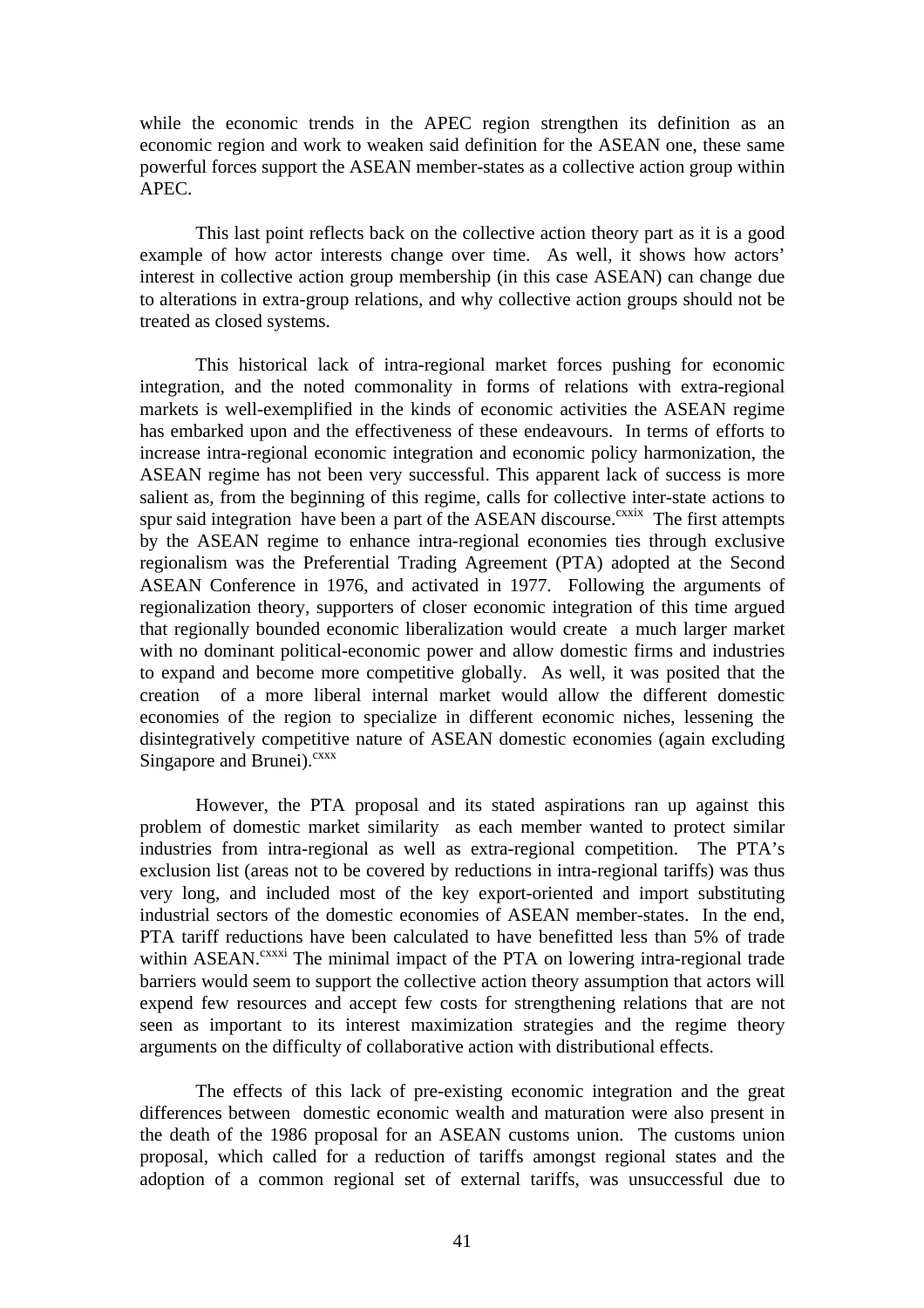opposition to these two features of a customs union. Singaporean state and market actors strongly objected to the union's common external tariff as this would have forced the Singapore state to raise its external tariffs (damaging its trade "dependent" domestic economy) so as to harmonize them with the regime's more protectionist member-states. The Indonesian state rejected the proposal due to its perception that the timetables for intra-regional tariff reductions were too strict and did not allow enough time for adjustment.<sup>cxxxii</sup> This mutual refusal of this proposal by Singapore and Indonesia, and the divergent state reasons for it highlight the different economic interests present within ASEAN states, and the difficulty of regime cooperation on intra-regional economic cooperation.

In recognition of the minimal impact of the PTA, the growing attachment of regional political leaders to "low politics," and the greater role of market actors in domestic policy-making, ASEAN political leaders agreed in 1992 to AFTA, which became active on January 1993. Based on the same line of justification as the PTA proposal, AFTA is best seen as an extension of the PTA, like the WTO is of GATT. Similar to the WTO/GATT example, AFTA is a more comprehensive and rule-based set of policies than the PTA. In terms of it moving the ASEAN regime's economic efforts to a more rule-based approach, it strengthened the dispute settlement mechanism (DSM), and was the first ASEAN set of economic actions to include a fixed timetable for individual state tariff reductions.<sup>cxxxiii</sup> In reference to its more comprehensive nature, AFTA assumes that, if it is not mentioned in either the inclusion list or the exclusion list, a sector is included in the tariff cut inclusion list; a reversal of the PTA practice. As well, these inclusion and exclusion lists are not itembased, as in the PTA, but rather sector-based, lessening the latitude for targetted intraregional protectionism by member-states.<sup>cxxxiv</sup> Finally, the AFTA agreement covers more economic areas than the PTA as it includes sections on the harmonization of customs procedures, and standards and measures.<sup>cxxxv</sup> The inclusion of these last sections means that the AFTA agreement incorporates not only trade liberalization issues (tariff reductions) like the PTA, but also trade facilitation issues, unlike the PTA. With the high jointedness of supply nature of these trade facilitation, vis-à-vis the low jointedness of liberalization issues, AFTA may be more trade "easing" than the PTA and easier to implement.

While the fact that the AFTA agreement was the first official ASEAN document to mention free trade,<sup>cxxxvi</sup> and its noted enhancements to the institutionalization of intra-regional liberalization are noteworthy, AFTA also suffers from the problems of the PTA. Firstly, while AFTA's treatment of the exclusion list is "stricter" than its PTA predecessor, the sectors that are excluded by it are still numerous and important.<sup>cxxxvii</sup> As well, the DSM of AFTA lacks enforcement or sanction measures, which, drawing on Heckaworth's arguments in the collective action theory part, questions the real import of these changes.<sup>cxxxviii</sup> Finally, while more comprehensive than the PTA, AFTA is still calculated to only cover from 12- 18% of intra-regional trade. $\frac{cxx}{x}$  Again, the exclusion list dynamics mirror the difficulty certain member-states have accepting the costs of regional free trade, while the limited impact of AFTA underlines the fact that intra-regional economic collective action within the ASEAN region produces little overall impact.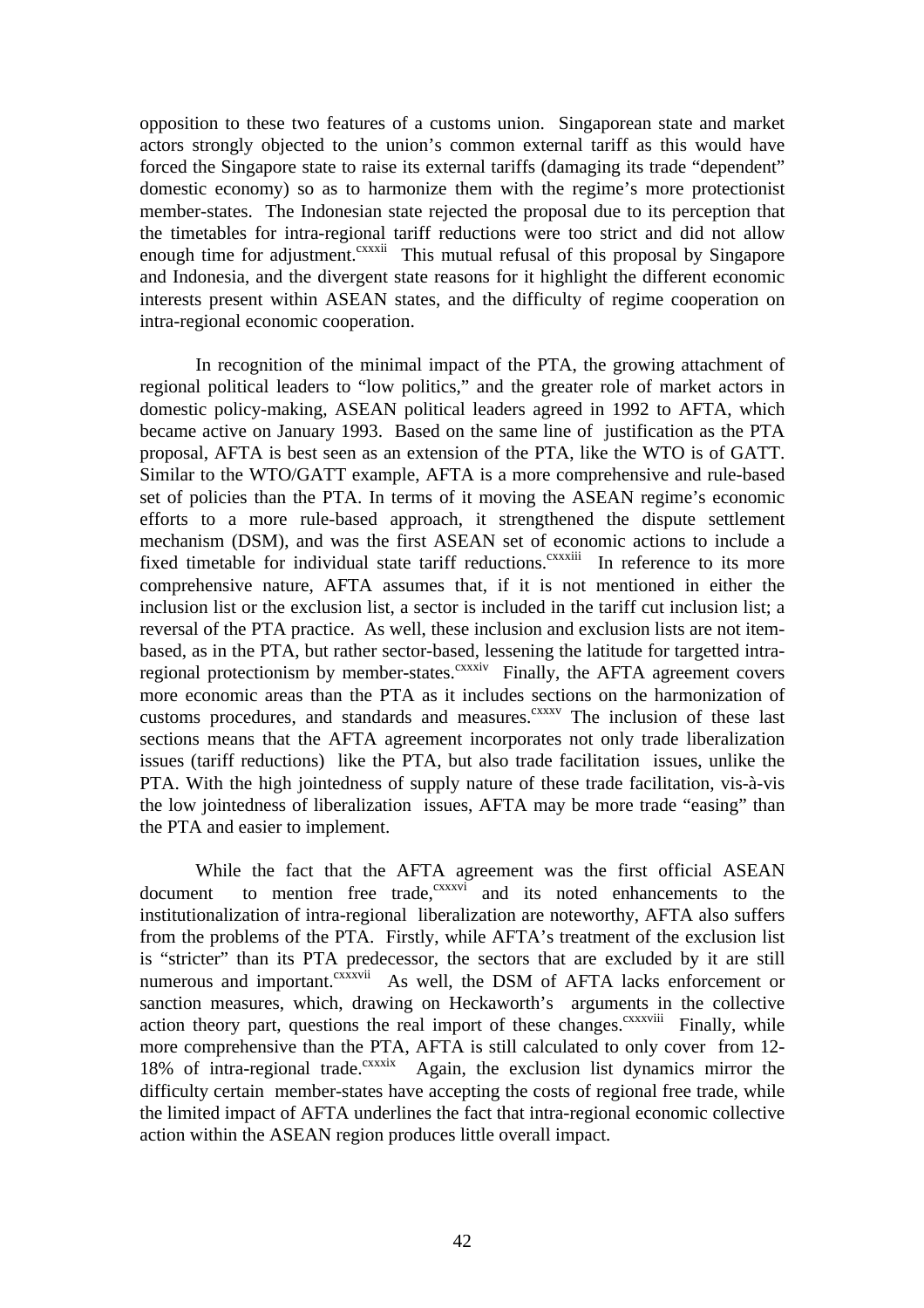This seeming lack of major progress on intra-regional integration, with its highlighting of individual-state preference ordering differences, is contradicted by the success of the ASEAN regime's efforts to act as a economic collective action group in its extra-regional environment. As noted earlier, it has been a long-standing goal of ASEAN member-states to act as a group in the external environment and to use this "groupism" to enhance individual impact of member-states on said environment. This cooperative good-based desire also ties in very well with the noted similarity of member-state economies' relations with the international market. The earliest signs of such a focus involved ASEAN member-states relations with the EC regime as in the early 1970s the ASEAN regime set up an office in Geneva to liase with the EC over shared interests and disputes.<sup>cxl</sup> This engagement by the ASEAN regime of actors in the external environment continued with the granting of the ASEAN regime to the EC (1972), Australia (1974), New Zealand (1975), and Canada, the US and Japan (1977) the status of ASEAN dialogue members.<sup>cxli</sup> These extra-regional linking initiatives deepened even further with the invitation of Australian and New Zealand economic ministers to the relevant bureaucratic level ASEAN Conferences.<sup>cxlii</sup> This relating of the key extra-regional states to the ASEAN regime and the incorporation of select political and bureaucratic level leaders of these states into the ASEAN regime has become so comprehensive that it is argued that, before APEC was established, the annual post-ministerial meetings of ASEAN with its Pacific dialogue partners were a quasi-official, quasi-Asia-Pacific regional economic forum.<sup>cxliii</sup>

Apart from this impressive tying together of ASEAN member-states, as a group, with Asia-Pacific and global powers, ASEAN has also been successful working as a collective action group in extra-regional economic fora and trade disputes. Most noticeably, ASEAN member-states were able to successfully work as a single unit during the international discussions over the Multi-Fiber Agreement, <sup>cxliv</sup> and as a member of the Cairns group of agricultural exporters during the Uruguay Round.<sup>cxlv</sup> This combination of linking ASEAN as a group of states to important relating states and regimes and working as a group in multilateral trade disputes is, by definition, a mutually supporting one. Looking at the Cairns group example, this group included Australia, New Zealand, and Canada; all dialogue partners of ASEAN. With this prior institutionalization of ASEAN dialogue partners relations, the social networks between these states and the ASEAN member-states state were enhanced, which allowed for greater relational predictability and understanding of each other's interests and strengths. This mutual confidence-building may have aided the working together of the ASEAN member-states and their dialogue partners within the Cairns group and thus its ability to impact the GATT negotiations. Similarly, the Cairns group negotiating experience further strengthened the above social networks and the utility of these ASEAN dialogue partner relations for all states involved.

Thus, it appears that the intra-regional economic differences and similarities amongst domestic economies have been echoed in the successes and limitations of the ASEAN regime's economic efforts. Elaborating on this, while the ASEAN region is not necessarily an economic region, these regime efforts and their results do seem to support the self-interest assumption of collective action theory and the noted consequences of this in terms of relations between actors. The areas where the individual states' interests in working together were limited (trade integration), success was limited, and areas of common interest (stronger extra-regional voice)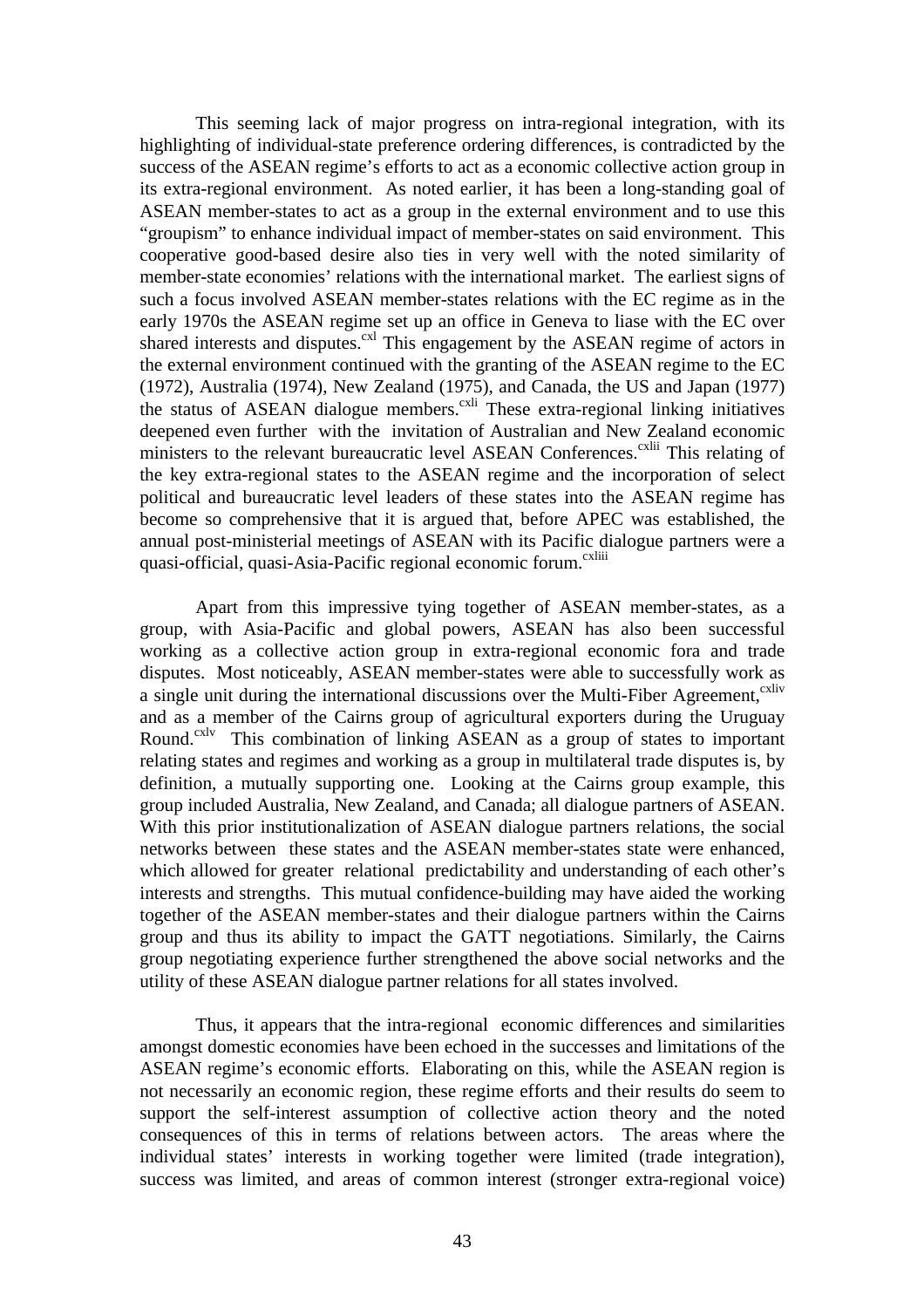sprouted effective regime efforts and the production of desired regime-based collective goods. The ability of the ASEAN regime to offer its member-states multiple potential collective action goods - i.e, intra-regional integration, stronger links with external powers, collective diplomacy, etc. - has meant that even if one is not fully produced, the success in other areas allows the regime to remain relevant to its member-states. Two more important regime factors that need to be addressed to fully understand the ASEAN regime's economic efforts is how these have been affected by the other areas of the ASEAN regime concern, and by the institutional make-up of said regime.

Contrary to the limited effectiveness of the ASEAN regime in encouraging intra-regional economic integration, overall, the ASEAN regime is seen by many as the most successful and influential "Third World" regional groupings.<sup>cxlvi</sup> Much of the praise of ASEAN stems from three interlinked factors. Firstly, and most powerfully, when compared to the intra-state and inter-state instability and strife of the Southeast Asian region before ASEAN was established, the ASEAN period has been very stable and peaceful. This assumed connection between the development of the ASEAN regime and the increased stability of the region is buttressed by the fact that two previous attempts in the Southeast region to foster inter-state harmony failed; ASA of 1961 and Maphilindo of 1963, both of which failed due to intra-regime inter-state feuds. This long-standing recognition amongst state leaders of the need for some kind of regional grouping to both mediate regional conflicts and ease intra-state insurgencies along with the failure of the first two attempts to pass muster harks back to the point that even previous failed collective action attempts have a "silver lining" for future attempts.

This "silver lining" phenomenon can be seen in the establishment of ASEAN through the fact that ASA and Maphilindo experiments were popularly legitimized by the individual member-states by claiming to be based on a shared and unique culture and need for regional unity against threats from outside. Through these arguments, popular expectations were created that collective action by these states was both possible and necessary for the region's future; two strong expectations that acted to bring the leaders (new and old) back to the table for the formation of ASEAN. As well, even though they failed as regimes, the first two attempts set the groundwork for the formation of ASEAN by creating linkages between state bodies, and by the clarifying the ways agreement over certain issues amongst the participating states can be reached achieved (and can fail to be reached).

The second factor supporting this celebratory view of ASEAN is the belief that the ASEAN regime has been able to give both the ASEAN region as a whole and its individual states a larger voice in East Asian diplomacy (most noticeably in dealing with Cambodian and Vietnamese conflicts<sup>cxlvii</sup>) as well as globally. This "bigger voice" in the East Asian region and the globe is tied to the first factor as its intraregional successful diplomacy is seen to have sheltered the ASEAN "front-line" states from becoming involved in the above conflicts or having these revolutionary movements being successfully exported to ASEAN societies. This ability of ASEAN to limit the destabilizing influences for member-states and societies of the ASEAN region's immediate surroundings was bolstered by the practice of member-states sharing information on terrorist and insurgent movements within their borders; a good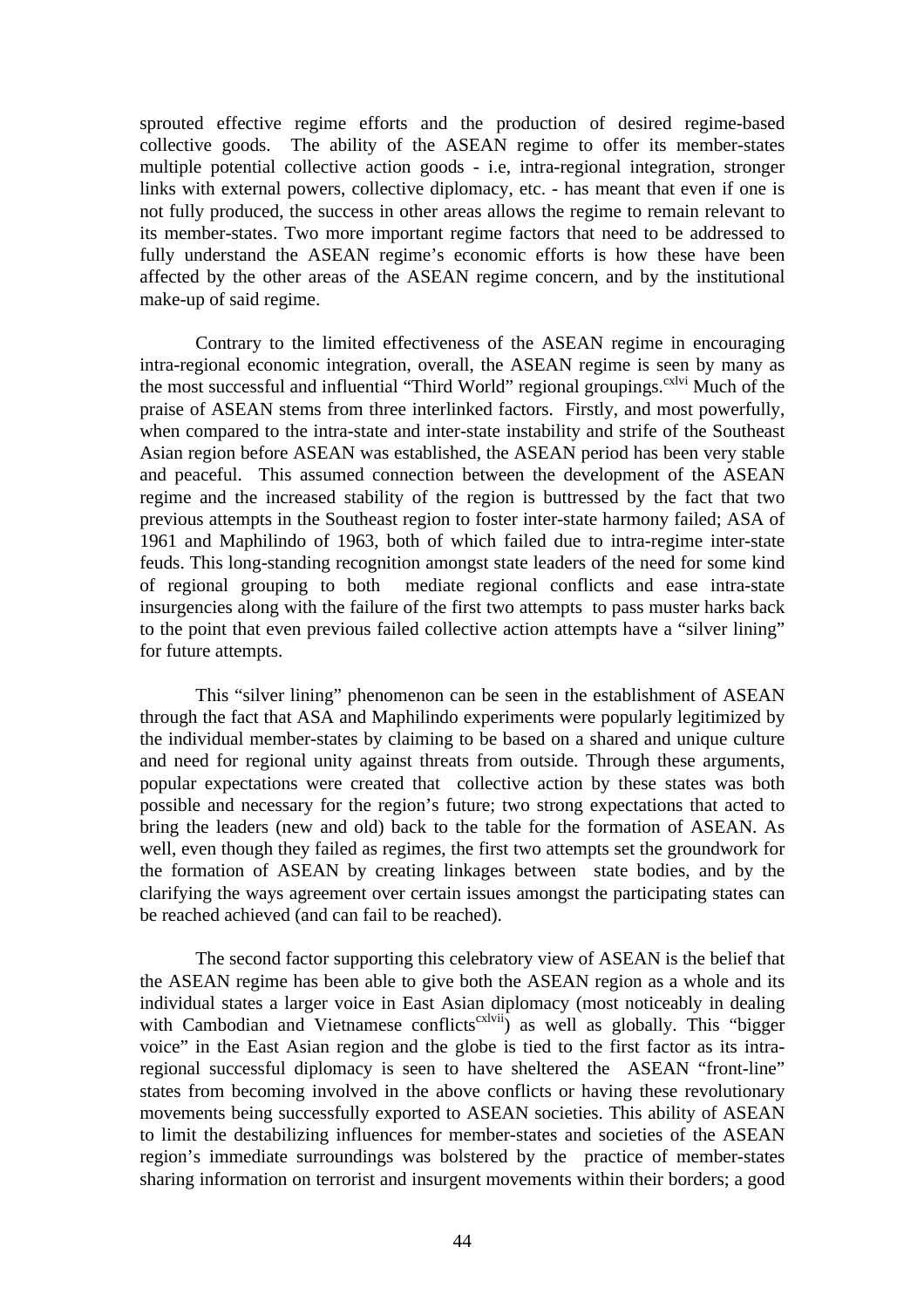example of a collective good with a high jointedness of supply. This willingness to share security information has been raised to the stage of secret meetings of all ASEAN states' bureaucratic leaders of intelligence agencies.<sup>cxlviii</sup> In comparison to the economic efforts, intra-regional security integration have been more successful and more due to regime efforts themselves than extra-regionally-based forces.

This gaining by individual states of relational power and the ability to maintain regional stability through collective action within ASEAN leads to the final factor. ASEAN has been praised for its ability to entrench itself in the region and its memberstates' diplomatic actions (and not be tied solely to the personalities of its founding political leaders), while also being institutionally flexible enough to address new issues and remain relevant  $\sum_{k=1}^{\infty}$  as noted above, on the economic front, ASEAN, through its existence, has been able to both develop itself internally (through AFTA) while branching out to set up regime-based ties with important extra-regional actors. This impressive institutional expansion is not only true for the economic concerns of the regime. Overall, from having a 9-year span between the first two ASEAN political leaders summits, they have now become an annual event; strengthening the social networks amongst member-state leaders and making the ASEAN regime more salient to the societies of the ASEAN region.

To help organize these summits and establish ASEAN as a permanent body, during the 1976 meeting of political leaders, an ASEAN Secretariat was formed.<sup>cl</sup> Such a permanent body had become necessary as the ASEAN regime institutionalization had flourished at the bureaucratic state level, with meetings amongst member-state bureaucratic bodies increasing to more than 200 a year. Finally, true to ASEAN's primary focus on security concerns, its most noted institutional additional has been the 1993 development of the ASEAN Regional Forum (ARF).<sup>cli</sup> This innovation (strongly supported by extra-regional actors such as Japan and Australia) allowed the regime to be at the heart of a regularized series of meetings between Asia-Pacific state leaders in which security issues are addressed (the first set of meetings of its kind). This last institutional innovation, of course, contributed to ASEAN's goals of helping to minimize threats to the region ,while adding to its weight as an actor in the international system.

The noted success of the ASEAN regime as a diplomatic actor and insurer of intra-regional stability has affected the economic activities of the ASEAN regime in two ways. Firstly, while largely ineffective as an intra-regional economic actor, the positive impact of said regime on regional dispute settlement and stability is argued to have been a major support for much of the economic dynamism of the region since the formation of ASEAN.<sup>clii</sup> Tying back to the part on the Asia-Pacific economic region, certainly, the comparative intra-state and inter-state stability of the ASEAN region helped encourage the huge inflows of foreign investment from the 1980s onwards as investment flow directions are partially determined by the stability of the host society and its surrounding environment. This positive spillover effect again seems to validate the ASEAN founders' belief of the existence of a virtuous circle between regional security stability and economic development and cooperation.<sup>cliii</sup>

The other effect on the economic cooperation efforts of the ASEAN regime, is more fundamental as it deals with what kind of regime ASEAN is and how its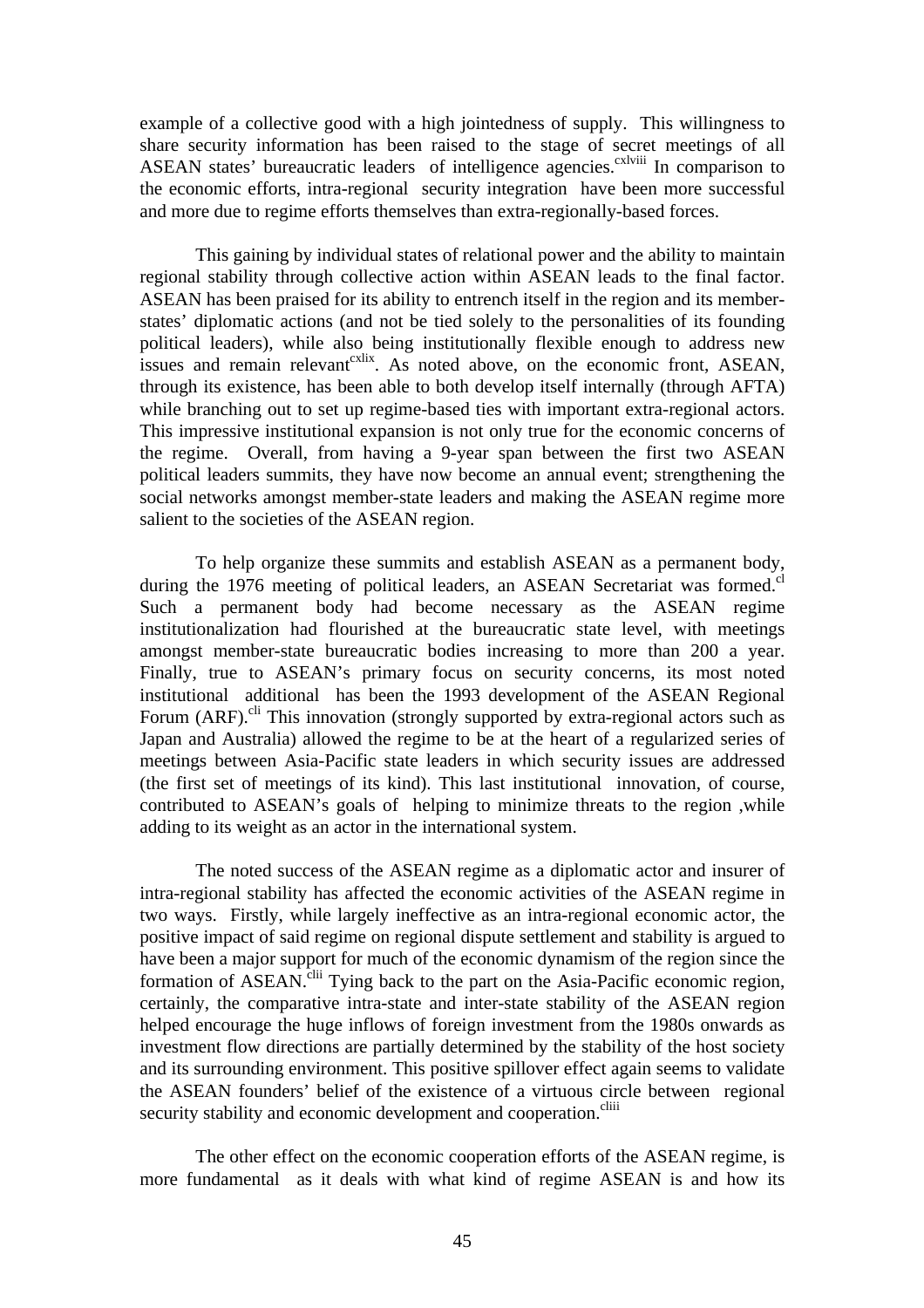collective action decisions are made. Due to the shared cultural values amongst the founding states and the large number of regional historical grievances (the death knell of the earlier ASA and Maphilindo attempts along with newer ones such as the actions of the Indonesian state during the *Konfrontasi* era) still present, ASEAN was set up and remains largely a policy-based regime with much tolerance for intra-regime disagreement. On the cultural front, this lack of binding rules of action and sanctions<sup>cliv</sup> is seen to stem from the Malayo-Polynesian approach to relations and negotiations, known as *musgrawarah* in Malay.<sup>clv</sup> In this approach to relations (often contrasted to adversarial "Western " ones) conflict resolution is subservient to maintaining smooth relations amongst all actors, in this case ASEAN memberstates.<sup>clvi</sup> This cultural "frame aligning" of relations and the noted failures of ASA and Maphilindo are seen to have been instrumental in the shaping of ASEAN as a policy regime that, at the political level, eschews formal organizational bargaining for informal negotiations.<sup>clvii</sup> Less abstractly, the post-colonial desires for political Less abstractly, the post-colonial desires for political autonomy of member-states and the noted inter-state bones of contention within the ASEAN region<sup>clviii</sup> led to the adopting of the "national resilience" principle of ASEAN and the code of conduct of "the right of each member state to be master of its own destiny and to pursue national development and regional cooperation without interference from external powers."<sup>clix</sup>

Linking this approach to intra-regime relations to the theory section, this focus on conflict avoidance can be seen both as a reason for why ASEAN has been able to maintain its relevance through time given all the changes within the region, and for the lack of closure on many intra-regional disputes. With such an approach, no actor is forced ever to publicly lose in an intra-regime debate and pay the reputational costs of such a public defeat. This lack of a "loss of face" problem is especially key as state leaders, especially political leaders, are often very concerned about their personal reputations within the inter-state system, the region, their home societies, and within their states. Thus, the potential costs of such a loss would be very high for them and their willingness to join any body that threatens such costs would be inversely low. As well, given the vast nature of the ASEAN regime's efforts, a "hot" dispute in one set of meetings could have negative spillover effects in other areas of ASEAN concern, again creating a disincentive for conflict within the regime.

 On the other hand, this lack of binding rules and sanctions increases the ability of individual member-states to "hijack" the ASEAN agenda and pursue individual state interests under the guise of ASEAN interests. This group tolerance of "non-enlightened" actor self-interest is increased as the conflict avoidance approach undermines the intangible and seemingly powerful group sanction of the threat of expulsion for such actors. This institutional tolerance of individual action was most relevant for this case study in the case of Prime Minster Mahatir's EAEG idea. The EAEG idea, and the timing of its announcement, was not a coordinated action of the ASEAN regime, but rather an individual initiative of Prime Minster Mahatir<sup>clx</sup>. Furthermore, the EAEG idea and its exclusion of "the West" is seen to have been contradictory both to Singapore's interests of expanding trade liberalization as far as possible and Indonesian President Suharto's strong support for the APEC proposal. Yet, by 1993, the ASEAN regime had adopted the EAEG proposal as an ASEAN project, after it had been softened terminologically to the the East Asian Economic Caucus (EAEC), questioning its agenda-setting procedures but saving Prime Minster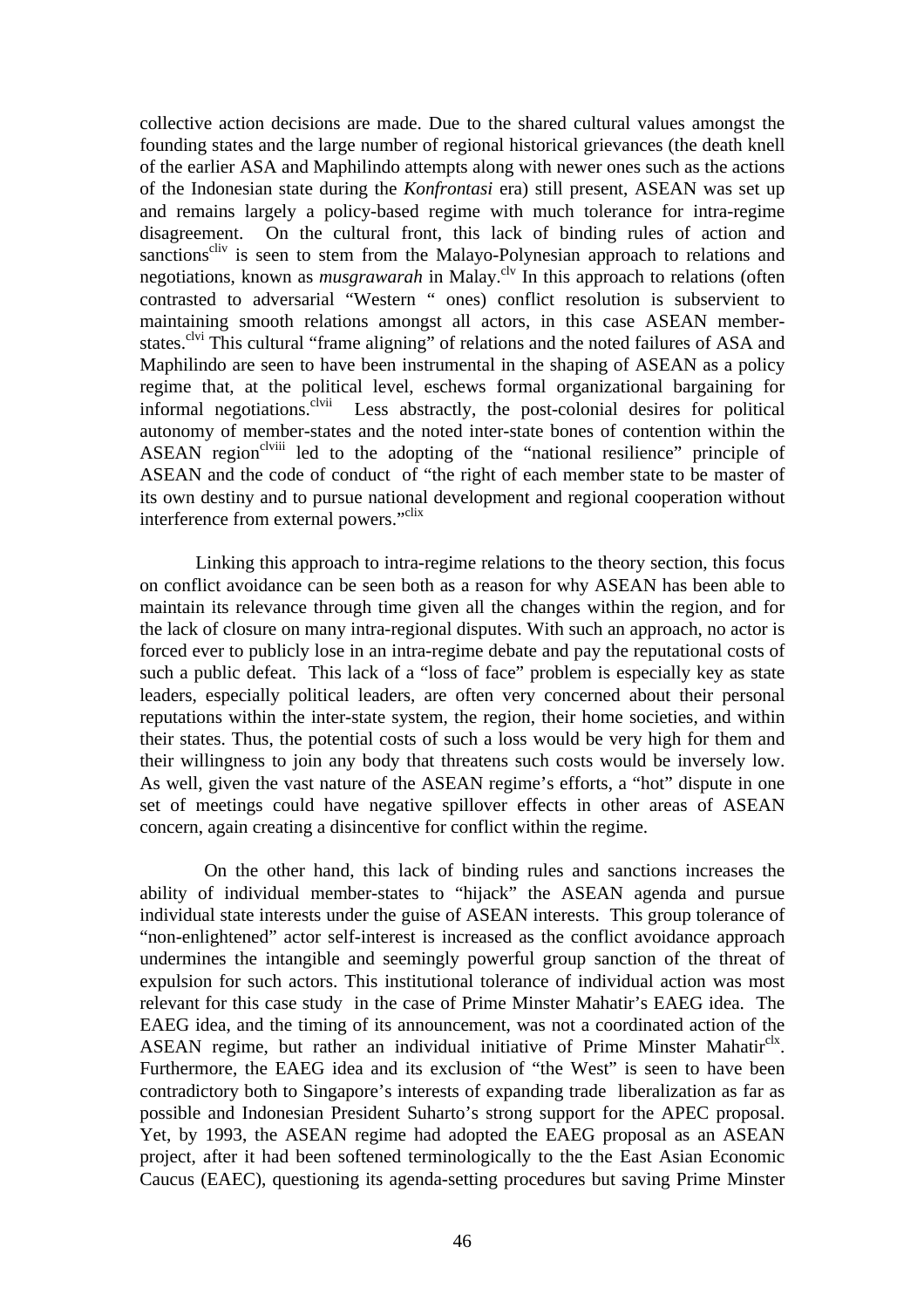Mahatir from having his proposal "die."<sup>clxi</sup> This lack of defined rules of order and agenda-setting has led to the criticism that ASEAN is a regime that speaks with as many voices as its members, and is but a non-serious bargaining structure when differences of interests come into play.<sup>clxii</sup> In a similar vein, it is argued that, in the area of economic policy (one where many divergence s of state interests occur), the ASEAN regime has no overarching economic policy framework, but rather only provides collective support for state interests, convergent or not.<sup>clxiii</sup>

These non-economic policy-based elements of the ASEAN regime seem to have had three effects on the actions of ASEAN as a collective action group within APEC; two negative, and one positive. The positive effect reflects back on the growing importance of the ASEAN regime over time for its member-states and its expanding webs of meetings and social networking at all levels of the member-states. This development has led to the strong connection between individual state interest maximization strategies and the continued development and relevance of the ASEAN regime. Given the key intra-mural and extra-mural role ASEAN plays for its memberstates, the idea of the larger APEC and its establishment led to a fear amongst ASEAN member-state officials that it was both a threat to ASEAN and its role in the international system, and to the "South" in general  $\alpha$ <sup>clxiv</sup> This envisaging of APEC as a challenge to ASEAN both encouraged ASEAN member-state membership in it and membership as a group with the shared interest of "defending" the ASEAN regime.

The depth and spread of ASEAN regime institutionalization , however, threatens the ability of ASEAN member-states to fully participate in the APEC regime and as a member of the ASEAN collective action group within it. As noted before, the institutionalization of ASEAN has become very dense with over two hundred interstate meetings a year, which stretches the state capacities of its member-states to begin with.<sup>clxv</sup> With the similar institutional development of the APEC regime and its involvement of similar state actors, the ability of individual ASEAN member-states to maximize their participation in both is brought into question. This problem of diplomatic overstretch is highlighted by the fact that in preparation for its chairmanship of the 1996 APEC Leaders Summit, the Philippine Department of Foreign Affairs (DFA) had to consider over 1,500 plans dealing with all the areas addressed in the Osaka Action Plan.<sup>clxvi</sup>

The second negative impact is tied to the conflict avoidance nature of ASEAN communication. With the noted economic interest differences amongst ASEAN member-states and the potential for alliances within the APEC forum between individual ASEAN member-states and like-minded non-ASEAN states, the lack of effective sanctions may lead ASEAN member-states to pursue interests not as a collective action group but in non ASEAN-based alliances. Such a possibility would both weaken the collective action effectiveness of ASEAN and undermine its relevance as an extra-regional actor.

## **ASEAN as a Collective Action Group within APEC:**

Building upon the two above parts to the case-study section, this part will focus mostly on whether the ASEAN member-states, as a group, was able to achieve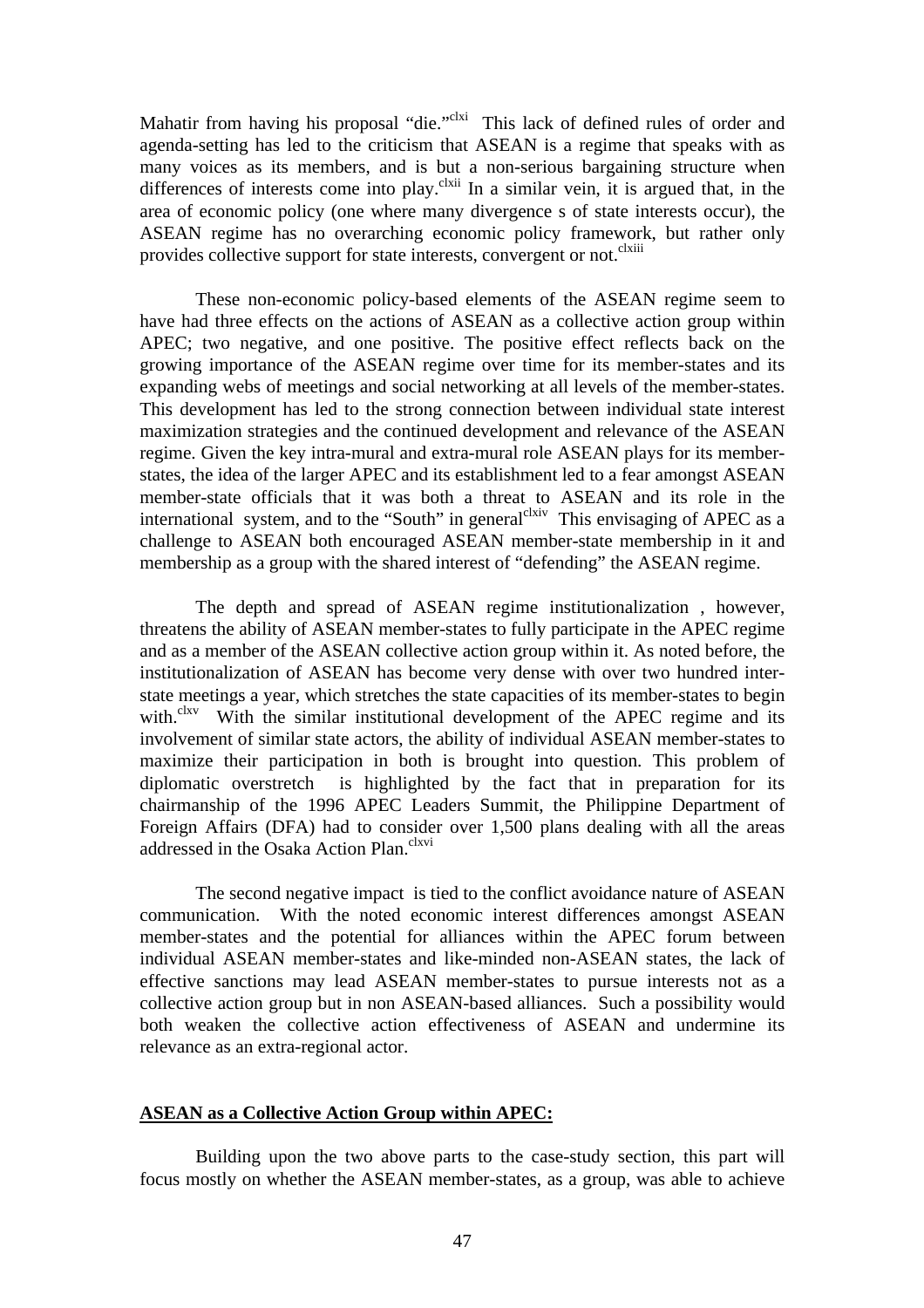its preference orderings during the formative stages of the APEC regime. Within this focus, certain of the bargaining strategies of ASEAN as a group and some of its member-states will be touched upon so as to gain a deeper understanding of the ASEAN regime's role within APEC. This evaluation of ASEAN regime effectiveness will be divided into looking at four interlinked factors; 1) the "promoters" conceptualization of ASEAN within APEC, 2) the effectiveness of the ASEAN collective action group in shaping the nature of the APEC regime, 3) the success of this group in having its desired positions on certain substantive issues be accepted as the APEC position, and 4) an overall evaluation of the strengths and weaknesses of ASEAN within APEC.

In terms of the impact of ASEAN member-states and ASEAN as a regime on APEC formation, the first factor is especially crucial. This importance stems from the fact that, to a large extent, both the idea for APEC and its eventual shape and foci of attention were developed from Australian and Japanese state plans and their eventual integration. Both Australian and Japanese planners assumed that the participation of ASEAN member-states within the envisaged regime was of great importance for the fruition of APEC. This view of the APEC "promoters" of ASEAN as a key group of member-states, and more especially as a collective action group within APEC, was publicly symbolized by the Japanese state's delaying of official its approval of the 1992 Bangkok summit documents (one of the key pre-APEC, APEC formative meetings) until the ASEAN member-states had collectively given their official approval.<sup>clxvii</sup> As well, the Australian state, in its APEC "promotion" tour, visited the member-states of ASEAN early on and were particularly eager to gain Indonesian President Suharto's nod for the APEC endeavour.<sup>clxviii</sup>

This shared interest of the Japanese and Australian states in ASEAN memberstate participation and the linking of the APEC regime to the ASEAN was due to one APEC-related set of concerns and one extra-APEC set. In terms of the APEC set, both the Australian and Japanese states, after integrating their separate plans, were interested in developing APEC as a regional regime and not one that incorporated certain Asia-Pacific states only. If the ASEAN member-states had refused joining or if the ASEAN regime itself had rejected the APEC proposal, then this goal would have been compromised and the damaging claim that the APEC idea was simply a "Northern" construct strengthened. As well, with the incorporation of ASEAN within APEC, the Australian and Japanese states could be assured of more support against US unilateralism (given ASEAN states and societies' absorption of some of the costs of this US state practice) and thus the creation of a regime more able to moderate US trade policy and its externalities.<sup>clxix</sup>

The second set of concerns again highlights the inutility of treating any arena of action (i.e. regime) as a closed system. As noted above, Japanese and Australian market and state actors had invested much money and efforts in developing ties with actors, market and state, in the ASEAN region and had tied certain of their interestmaximization strategies to the smooth functioning of these ties. Certainly, if the ASEAN member-states had refused membership in APEC and/or seen it as a "Northern" attempt to rearrange these ties at the cost of ASEAN regional actors, this smooth functioning prerequisite would have been adversely affected. As well, if the view amongst certain ASEAN regional elites that APEC was an attempt to replace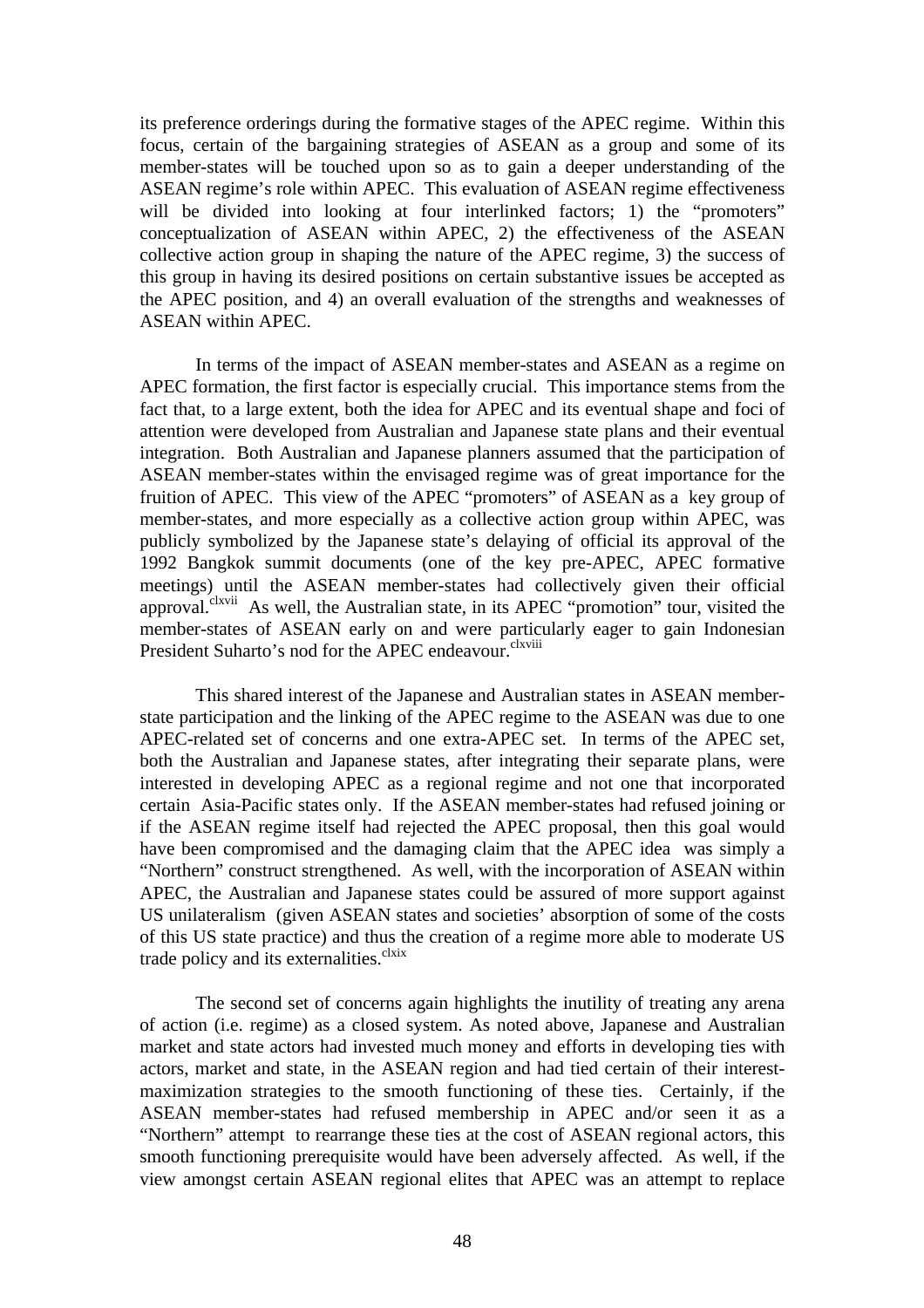ASEAN became widely accepted both the APEC endeavour and these extra-APEC ties would have been damaged In this sense, the growing integration of the Asia-Pacific economic region has led ASEAN member-states and ASEAN as a regime to gain more regional power, as other actors see them as necessary to have on side. Thus, again these Asia-Pacific economic forces can be seen, in the context of this case study, to have strengthened ASEAN as a regime and furthered its goal of being an extra-mural player of import.

Stemming from the "promoter's" concern for ASEAN acceptance and the fact that the ASEAN regime was widely viewed as a successful organizational form, the ASEAN regime played a key role in defining the nature and structure of APEC. This disproportionate (when compared to the combined economic and political power of ASEAN member-states vis-à-vis other APEC member-states) influence can be partially traced back to certain strong regional similarities between the APEC region and ASEAN one. Both of these regions, as noted above, are very diverse and are witness to many historical grievances amongst its members. This sharing of "regime formation" inadequacies strengthened the role of ASEAN (as an organizational blueprint) as the shaping of APEC as a regime based upon strong rules and entrenched sanctioning ability was seen as not suited to such a diverse region as the Asia-Pacific. Thus, while not a cultural value shared by all APEC member-states, conflict avoidance and diplomatic informality became one of the founding hallmarks of the APEC regime. As well, given the fact that at the time of the founding of APEC, only two regional groupings of states in the post-WWII period had lasted for extended periods of time and had been externally validated as successful - the EC/EU and ASEAN itself - in terms of planning APEC as a system of structures, these two would play a large role.

Referring back to the diversity of the APEC region and the lack of historical political interaction within it, the EC/EU model of a highly institutionalized, supranational regime was not seen as fitting, but was rather used as a negative model for APEC construction.<sup>clxx</sup> The EC/EU model was rejected as being much too ambitious for a region such as APEC and for being much too bureaucratic and sovereignty reducing to be attractive to regional states. On the other hand, the parallels between the APEC and ASEAN regimes are numerous and fundamental. For example, the APEC institution of the Eminent Persons' Group as a non-political group of elite individuals who act as a source of ideas for regime development and preference orderings is one borrowed from ASEAN.<sup>clxxi</sup> As well, the interface between the political state level and bureaucratic state level elements of the APEC regime mirror that of ASEAN. In both, the political leaders' summits are treated as informal, "loosely" organized fora for conversation (often bilateral and not incorporating all of the regime's political leaders). This apparent lack of organizational rigour at the political level is contradicted by the two regime's very well-organized, semipermanent, and solidly structured meetings at the bureaucratic level.<sup>clxxii</sup>

This contradiction in the structure of the regimes between these two levels of state activity has led some APEC and ASEAN observers who key in on the political level to characterize them as "talking shops" and as somewhat non-serious, "vast, decentralized, orbiting intergovernmental congresses in intermittent session."clxxiii Along with the normal regime requirement for consensus before regime action is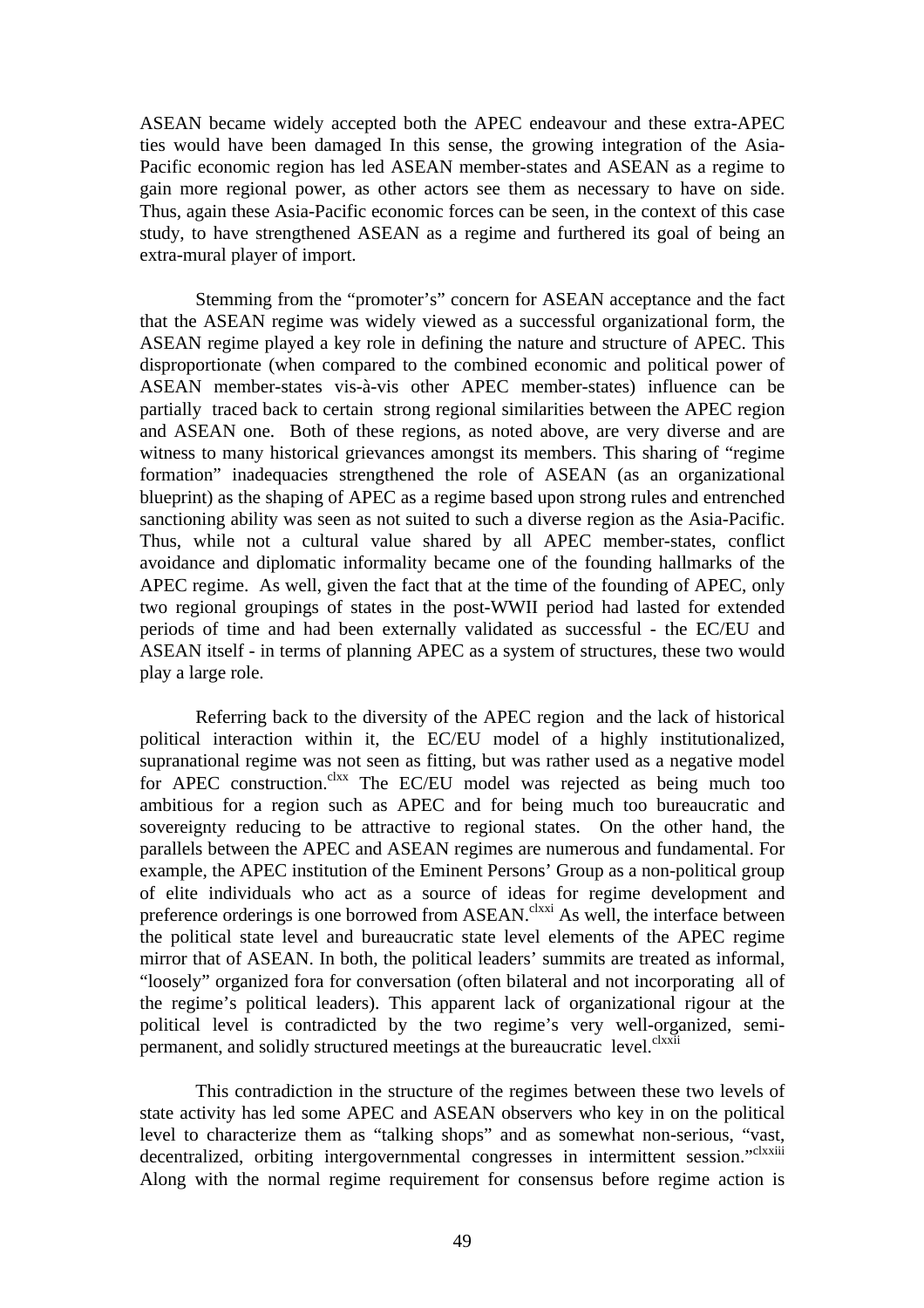taken, these organizational similarities and the use of ASEAN as a "blueprint" for APEC mean that many of the noted structural impacts of the ASEAN regime on intraregime negotiations have been transferred to APEC. As well, if the structuring of the bargaining game itself is a key variable in actors maximizing their preference orderings while playing, it suggests that ASEAN, as a regime and set of individual state actors, have an advantage within APEC.

The worry of the "promoters" of ASEAN rejection of their proposal and the consequent lack of a "Southern " component also contributed to the ASEAN regime's ability to influence the workings of APEC. This fear of the "promoters" specifically and other "Northern" member-states in general - stemming itself from the ASEAN fear of replacement - led to the consensus agreement that every second APEC leader's summit should be held in an ASEAN member-country.<sup>clxxiv</sup> While being a powerful symbolic validation of the ASEAN regime itself and its international prominence, as the working papers and summit agenda as well as those of the bureaucratic level are set by the host-state, this agreement also increases ASEAN's weight within APEC. To fully exploit these "agenda-setting" advantages of ASEAN, since the earliest APEC meetings (and even before APEC became an official body), the ASEAN political and select bureaucratic state leaders have met before them to come up with common positions and bargaining preference orderings.<sup>clxxv</sup> These meetings, while not part of popular discussion, are one of the strongest examples of ASEAN as a collective action group within APEC and the ASEAN regime produced good of collective diplomacy.

Drawing from this "agenda-setting" power of ASEAN, the shared economic interests of its member-states ( in terms of investment flow questions), the recognition of others of the importance for APEC of ASEAN participation , and the strong social networks amongst ASEAN state leaders, these interlinked factors suggest that ASEAN member-states as a collective action group should have been able to attain their preference orderings more successfully than their raw exchange power capabilities would indicate. To test this hypothesis, four areas where ASEAN stated positions were in conflict with other member-state positions will be addressed.

The first area addresses the oft-commented upon difference of approaches to decision-making between "Western" actors and "Eastern" actors. While the APEC regime was first set up as a loosely-organized policy regime (Principled club), from the original official leader's summit in Seattle, the states of Australia, Canada, New Zealand, and the US have been strong advocates for a more rule-based approach and the greater institutionalization of the APEC regime. This push for a more ruled-based and concrete regime can be seen in three "Western" prescriptions for APEC during the span of 1993-1995; 1) the US/Australian states' call for individual state targetted binding targets for near and medium term trade facilitation and liberalization efforts, $c^{lxxvi}$  2) the Seattle proposal by the US state and APEC's EPG to develop APEC into a RTA (which according to GATT/WTO rules for RTAs would demand the prescription of binding targets along with more rigourous institutional demands),  $<sup>clxxvii</sup>$  3) the US state's call for a uniform liberalization and facilitation</sup> schedule for all member-states,<sup>clxxviii</sup> and 4) the creation of an APEC Secretariat and annual regime budget.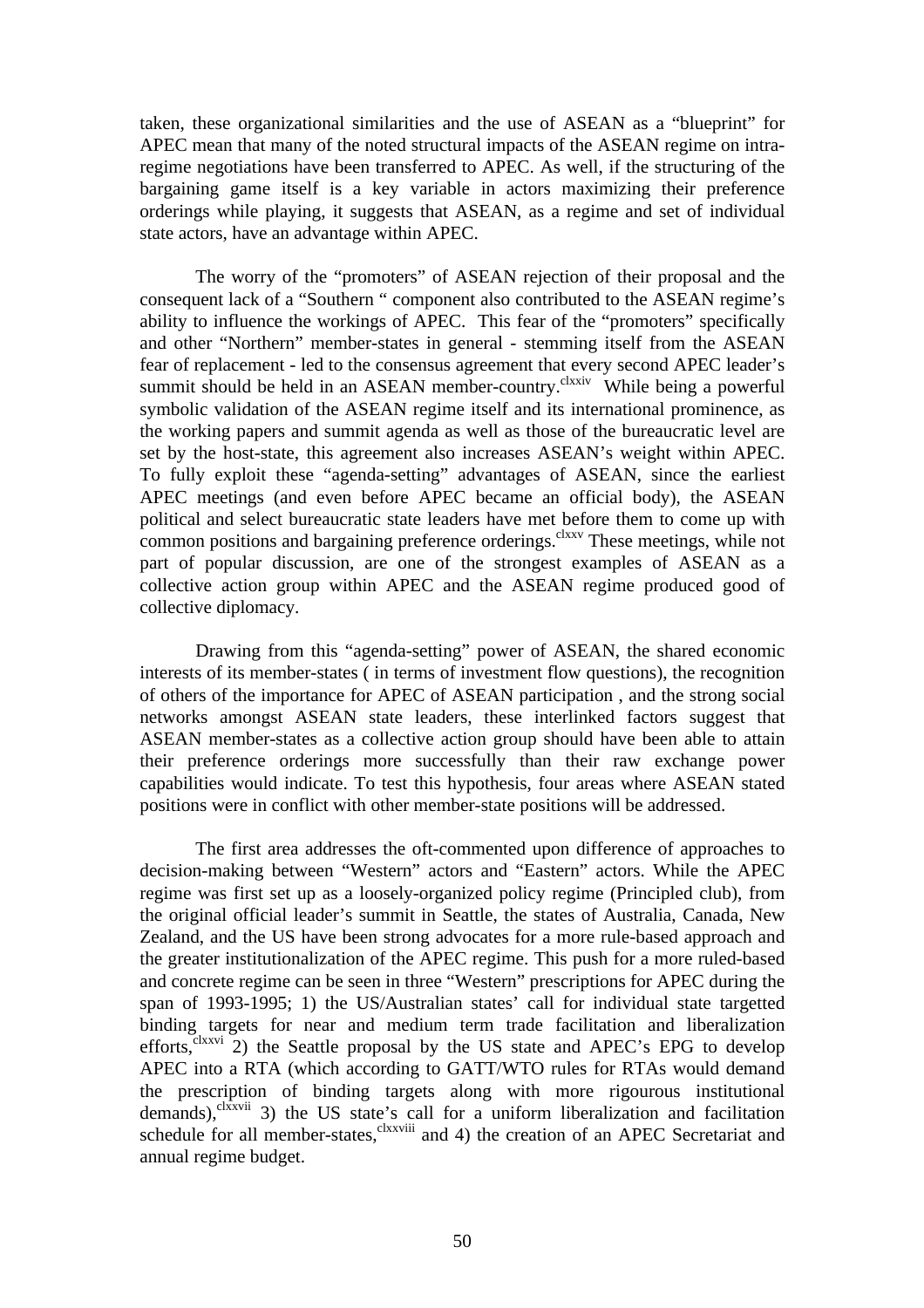All four of these proposals, especially the first, were seen by ASEAN memberstates to contradict both the original spirit of APEC and the *quid pro quo* for ASEAN membership that APEC be a "loose, exploratory and informal consultative process,"<sup>clxxix</sup> in which progress would be gradual, informal and by consensus.<sup>clxxx</sup> In terms of the first one, the ASEAN regime came out against this radical proposal and in alliance with Japan, South Korea, etc., watered down this proposal with ASEAN, with Malaysian APEC actors being most strongly against it. This conflict over the depth of trade liberalization the APEC regime should address has been one of the greatest regime sticking points and one over which strong positions formed. Here, the consensus rule of the APEC regime came into play, and Malaysia's annex to the 1994 official agreement supporting the movement towards APEC free trade noted that all actions stemming from APEC decisions must be voluntarily accepted by all memberstates.<sup>clxxxi</sup> Thus, while the Bogor Summit of 1994 came out in support of the idea of eventual free-trade, no concrete moves were made to achieve this goal through a change to a more "legalistic" regime a EU-style move to qualified majority voting and the Malaysian contingent reminded all others of the founding principles of APEC action.

The second and third points stem out of the calls for the development of a timetable for each member state achieving the trade facilitation and trade liberalization goals of the APEC regime. Reflecting back on the discussion of AFTA, it is noteworthy that ASEAN member-states were against such quantitative and fixed targets for ASEAN economic integration during the PTA period but accepted them at the ASEAN level in AFTA. This opposition to such codification was again supported by other "Eastern" states such as Japan and South Korea which were concerned about agricultural sector timetables and China with its concern about the fast pace of APEC liberalization in general.<sup>clxxxii</sup> On top of this introduction of the idea of targets, there was the US push for universal free trade for all member-states by 2010. In the end, the APEC negotiations led to the Bogor agreement on timetables and the end goal of free-trade but developed a two-track approach to said end. "Northern" member-states were to achieve this lofty goal of "open" free trade by 2010, with "Southern" states being asked to arrive at the same end-point by 2020. All ASEAN member-states, along with China and Papua New Guinea were included in the 2020 track.<sup>clxxxiii</sup>

The two-track approach, while ceding to the demand for targets, was strongly advocated by Chinese and Malaysian participants and justified by them through the contention that the adjustment costs of full liberalization would be much higher for developing economies and, thus, that these states needed more time. On the other hand, the targets were argued as necessary by their supporters to increase the relevance of the APEC regime globally and especially within Washington, where APEC was seen not to be taken too seriously.<sup>clxxxiv</sup>

Reflecting on this debate over targets and levels of institutionalization, the timing of the end points suggests two things about the 1994 negotiations. Firstly, it suggest that the perceived "shadow of the future" of the APEC regime and its shaping of actor's interests was quite long, and thus the negotiations over these future targets was consequently quite contentious. This level of contention was exacerbated by the fact that the collective good of eventual free trade was not supported by all memberstates and was seen not as a cooperative good but a collaborative one in which there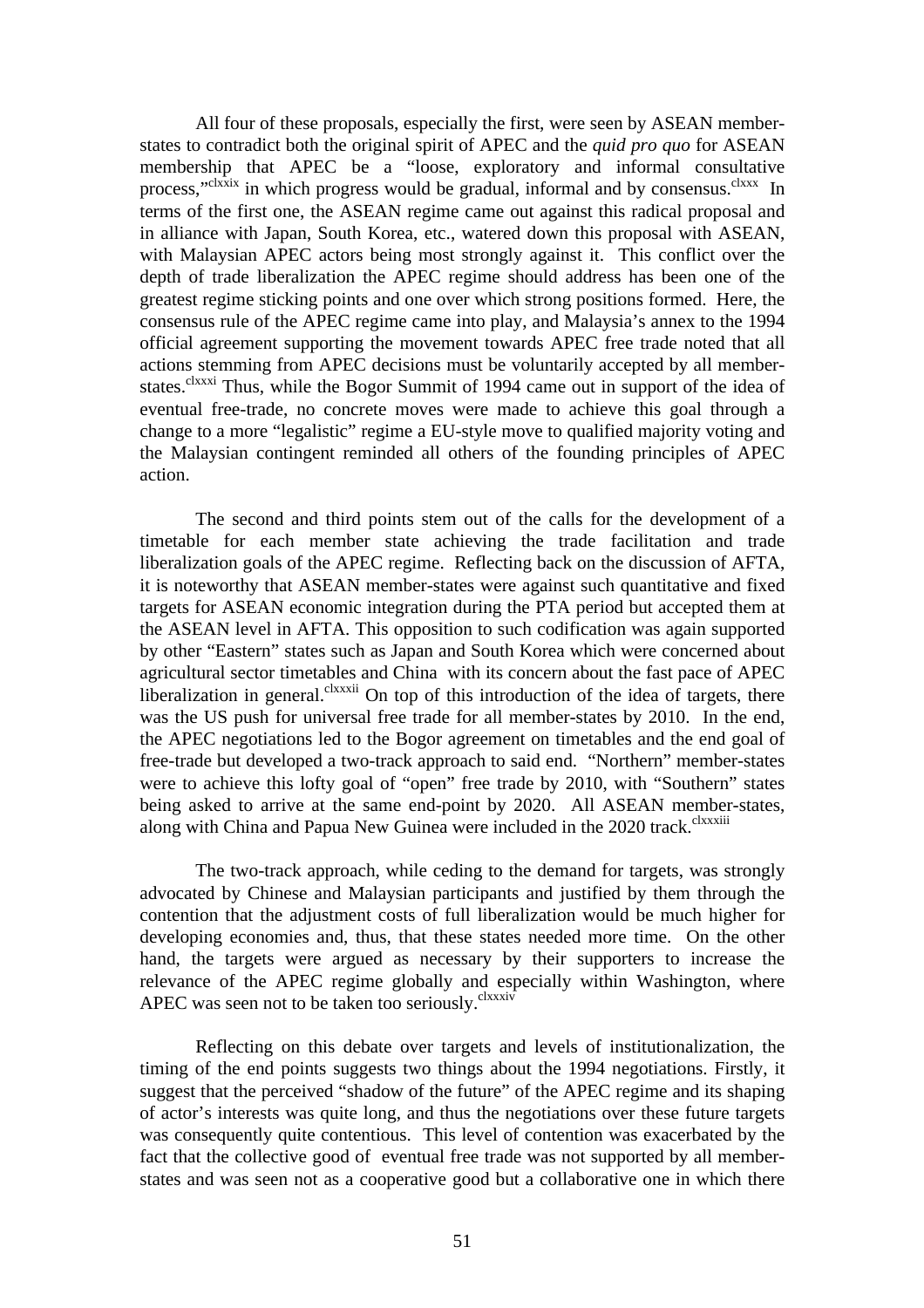were significant distributional effects. While the acceptance of targetting suggests a major institutionalization of APEC, the 15-25 year timing of these end goals question the "seriousness" of them, especially given the voluntary caveat of APEC agreements. As well, the domestic political costs for the leaders of states that opposed targets or from societies with major anti-free trade lobby groups were lessened as the timing of full liberalization was so far off from the present that they were hard to organize protest around. Finally, as all APEC member-states either belong to the WTO or are predicted to be joining before 2020, the real impact of these targets is further questioned as they overlap with existing WTO proposals.

The fourth issue of an APEC budget and Secretariat, while echoing prior institutional advancements of the ASEAN regime, were opposed by ASEAN memberstates as being too "institutionalizing."<sup>clxxxv</sup> While able to delay the adoption of these proposals, the ASEAN opposition was unable to stop these as both a Secretariat and a regime budget were introduced. However, the budget was approved at the meager level of 2 million dollars US and the Secretariat was given few powers. On top of this, the Secretariat was sited in Singapore, itself a compromise candidate as it is both an ASEAN member-state and a strong supporter of free trade.

Drawing back from these four points, it can be seen that the stated ASEAN desire of keeping APEC purely at the informal and consultative level has been surpassed by the interests of other states for a more weighty organization. As well, looking at the different issues, it does appear that the ASEAN member-states have been successful at establishing alliances with other states that also support a slow gradual process for the APEC regime. This linking of ASEAN member-states and other East Asian states in negotiations over the direction of APEC has been so prevalent that it has led to the belief that an "informal" EAEC exists within the APEC regime.<sup>clxxxvi</sup> This contention of a similar "culturally bound" preference ordering for a policy-based "loose" APEC regime was given further strength in the Japanese 1995 proposal at the Osaka summit for an approach known as Concerted Unilateral Action or Concerted Unilateral Liberalization (CUA or CUL) to progress towards the 1994 Bogor end points.<sup>clxxxvii</sup>

The CUA approach was strongly supported by other East Asian member-states and opposed by the US participants as it was seen to shift the onus of progress from the regime itself back to the individual member-states as they themselves identified the means by which they would voluntarily move towards either the 2010 or 2020 deadline. This last point reflects back to the theoretical insight that in collaborative regimes, especially when actors have contrasting preference orderings, the greatest problems and debates occur on issues of policy enforcement not policy formation. As well, this Osaka proposal again exemplifies the "agenda-setting" power of the chairing state and how the agreement to have summits in ASEAN member-states strengthens their bargaining power.

In connection with the stated ASEAN regime desire to avoid substantial "deepening" of the APEC regime, is the second area of ASEAN impact to be considered; the actions of ASEAN member-states vis-à-vis the question of APEC "widening," and their success. The very question of widening is by itself a validation of the significance of APEC as a regime and the member-states allocation of resources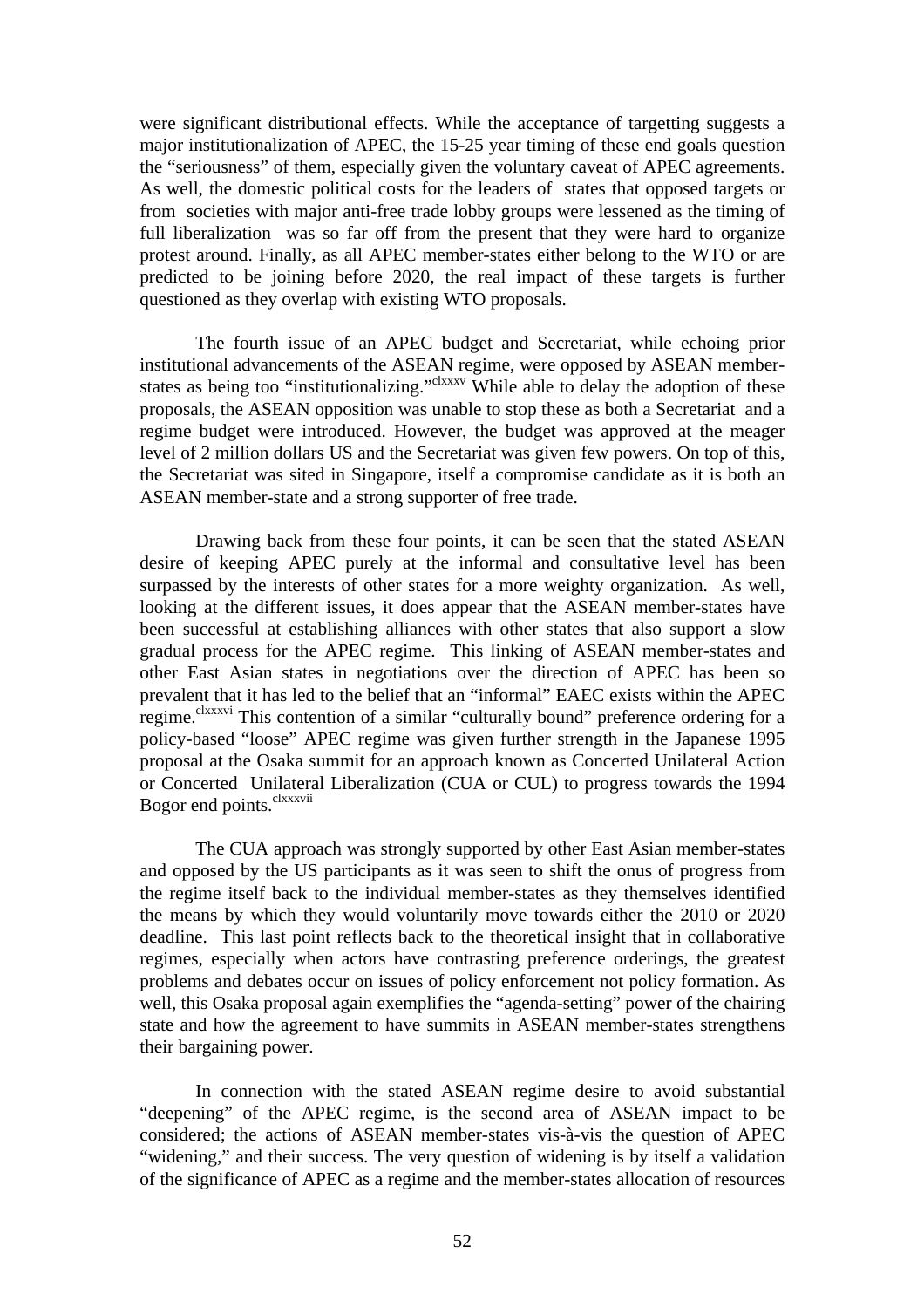for its development, as if it was seen as non-serious then non-members would show little desire for membership. Again, here the story is a mixed one as ASEAN as a regime, and especially the Malaysian state, was able to achieve the goal of adding more "Southern" states to the APEC regime, but was ambivalent over Chinese state membership. The early inclusion of Latin American states in APEC was strongly supported by the Malaysian state and more mutedly by ASEAN, whereas the timing of their inclusion was questioned by "Western" states. The "Western" argument was "deepening" before "widening" so that APEC could progress in achieving its goals and not be delayed by "widening." Along with this sequencing argument, the problems of the positive relationship between negotiating complexity and group size was raised. On the other hand, Malaysia's argument was that their inclusion would provide more balance to the APEC regime and allow it to better represent the region. Given the unanimity qualification for any changes to the APEC structure and the theoretical insight that the cost for one actor or small group of actors of stopping a group action or non-action against the wishes of the other actors are very high, the successful entrance of Chile to APEC suggests that more than Malaysia and the other ASEAN states "grandfathered" Chilean entrance.

Looking more into this ASEAN support for Latin American state membership, it exemplifies how many cross-sections exist within the APEC community as such support goes against the grain of the EAEC proposal and the "East-West" schism within APEC but supports the "North-South" schism view. Going back to the theory section, it is only logical that the ASEAN member-states supported Latin American state membership (actor addition) as they thought these states would share similar preference orderings to ASEAN member-states and thus act to bolster their bargaining power. At another level, one could see the support for the addition of these new actors as a delaying strategy to slow down both the present "Western" push for "deepening" and the speed of any future APEC "deepening." Thus, the strategy of actor addition seems to have provided two interlinked benefits for its ASEAN supporters, while at the same time making the APEC negotiating forum more cumbersome.

Contrary to both the identification of ASEAN as a member of the "Eastern" sub-group of APEC or the "Southern" one was the ASEAN regime's hesitation about supporting Chinese state inclusion.<sup>clxxxviii</sup> This hesitation over a fellow "Eastern-Southern" state joining the regime is partially explained both by the fact that the Chinese domestic market has been identified as the greatest "challenge" to the ASEAN economies' ability to attract both extra-ASEAN sourced investment and even intra-ASEAN sourced investment. As well, certain Southeast Asian states hold grievances against China historically and more noticeably towards the Chinese state while under Communist control. These recent grievances stem from the post-colonial troubles of many ASEAN member-states with Communist insurgencies and the belief that the Chinese state supported said movements. Rather than ASEAN efforts as in the case of Latin American membership, it was the South Korean and Japanese states that pushed for Chinese inclusion against US state reservations.<sup>clxxxix</sup> The eventual conclusion of the Chinese state within APEC, while not originally supported by the ASEAN regime, however, has suited the regime's interests well as the Chinese state shares many of these interests as well and sees itself as a "Southern" actor also. Thus, the unsupported addition of an actor has allowed ASEAN member-states, through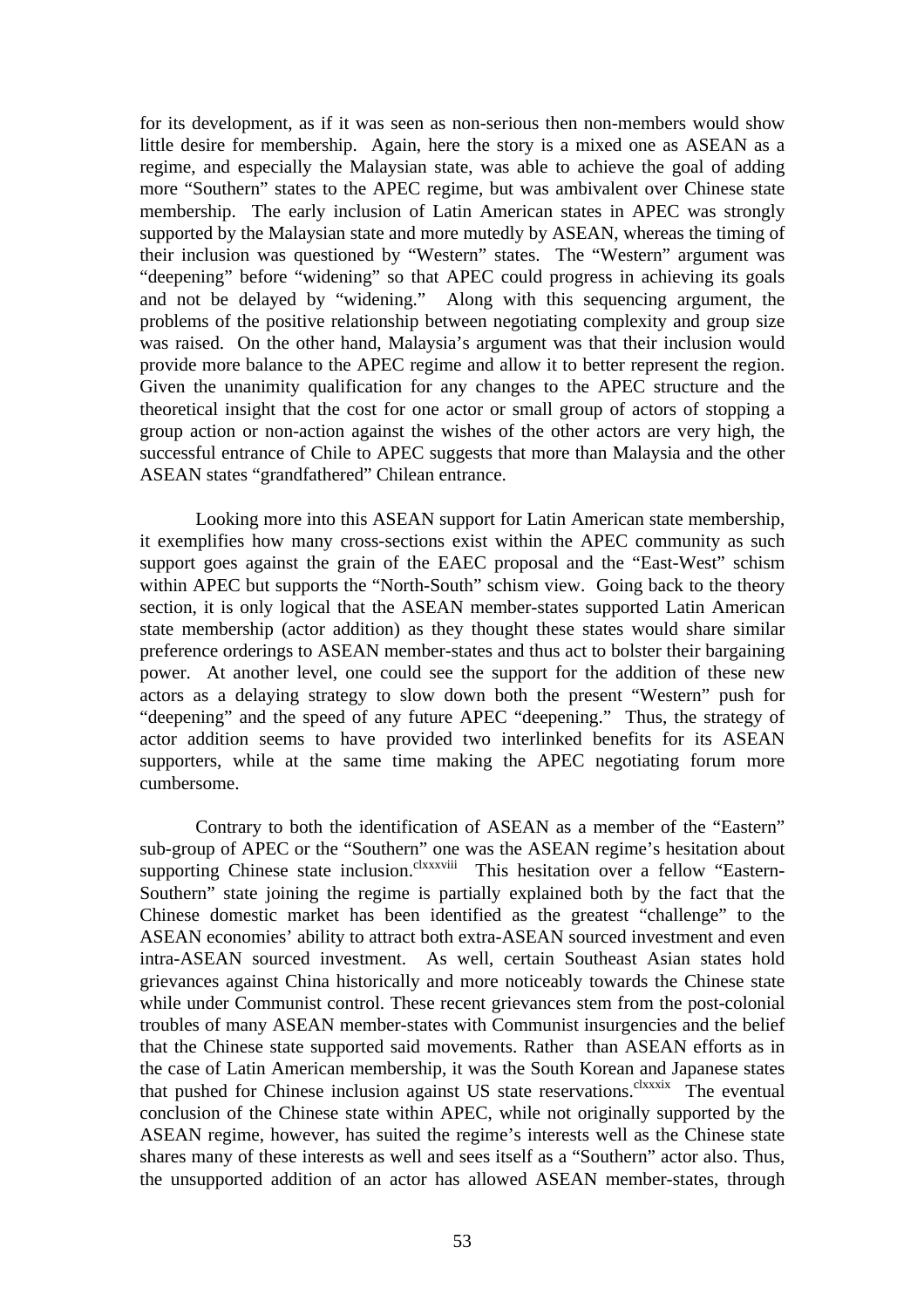coalitions with the powerful Chinese state to further their preference orderings within APEC, exemplifying the changing nature of regimes over time and the bounded rationality constraint of all regime members.

The third set of ASEAN regime and individual member-state actions to be evaluated revolves around the desire of the ASEAN regime to "add issues to the APEC agenda" and focus APEC attention towards these. This set of issue addition and prioritization interests fits well with the perception that the "Northern" states joined APEC so as to spur export market opening while "Southern" states joined to gain more concessions on technology transfer and human resources development, <sup>cxc</sup> as they involve less focus for the regime as a whole on regional trade facilitation and liberalization and more on regional economic development. This push for a more development-oriented regime with a focus on resource redistribution from wealthy regime member-states to poorer ones was successful in the APEC regime's adoption of the ASEAN regime-spurred, very strongly pushed by the Chinese state as well, Human Resource Development Initiative against US and Japanese reservations.<sup>cxci</sup> This ASEAN regime desired focussing of the APEC regime on a development agenda, however, did fit well with the Japanese state's Partners for Progress (PFP) aid programme and its desire to have this be enshrined within APEC as a part of the regime's development agenda.<sup>cxcii</sup>

Looking at these three sets of ASEAN regime interests that were not supported by all other APEC member-states, many of them have been achieved, while certain others were "outbid" by competing interests. Going back to the definition of power, it does seem that these ASEAN interests have been better served then a raw power calculation would suggest. This beneficial situation seems partially due to the use of the ASEAN regime as an organization "blueprint" for the APEC regime, as it led the "Western" desires for more "depth" and rules to be "framed" as calls for change and redefinition, while the ASEAN interests were "framed" as conservative and true to the origins of APEC. As well, the historical resonance of the "North-South" dialogue and the "framing" of the international market and inter-state system through it, when combined with the identification of the ASEAN regime as APEC's "Southern" representative, was useful for ASEAN regime interests. This factor was most noticeable in the last set of interests and the support by the Japanese state of the ASEAN position that APEC should address both universal trade principles and development ones. Finally, the ability of the ASEAN regime and its more vocal member-states to seek out alliances with like-minded non-ASEAN East Asian states, especially China, added greatly to its ability to achieve certain of its interests, including the strengthening of social networks between amongst ASEAN memberstates and these like-minded ones. This convergence of APEC regime-related interests amongst the ASEAN regime and other East Asian states over a conflict avoidance approach also lends credence to the arguments of "Asian capitalism" and an "Asian way."

While the ASEAN record within APEC, overall, is quite impressive, its effectiveness as a collective action group suffered from the same problems within APEC it did vis-à-vis intra-ASEAN regional economic efforts. The inability of the regime to harness of all of its members to support its stated APEC interests was most noticeable by the Singaporean state's support for the US state's call at Bogor for free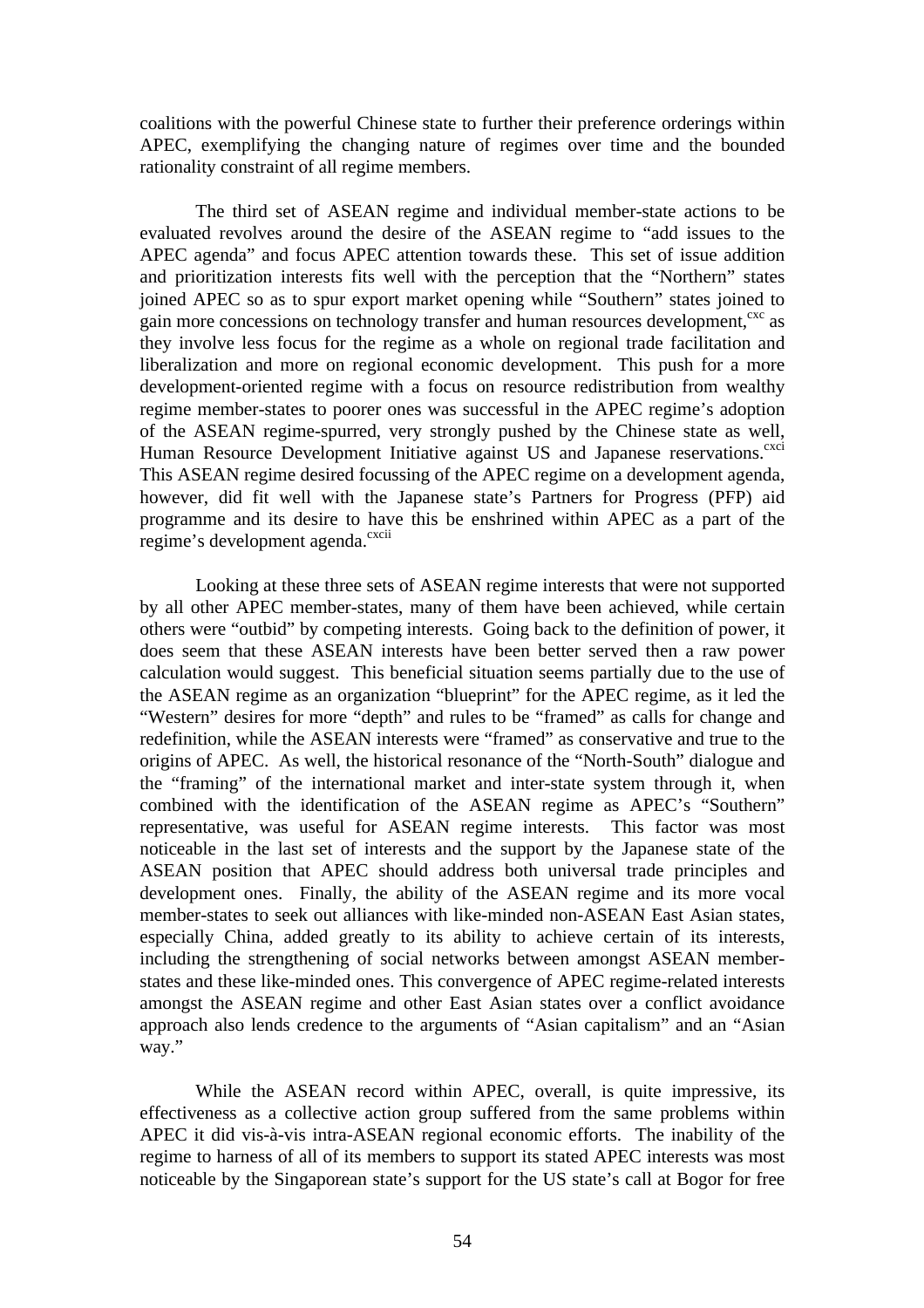trade by all states within the APEC region by  $2010$ .<sup>cxciii</sup> This contradictory position was made more noteworthy by the Indonesian state's initial support for said US proposal and the strong attack of it by fellow ASEAN member-state Malaysia. This fissuring of the ASEAN collective action group was further exacerbated by the 1993 Indonesian support for the regime rule change from perfect consensus to a "consensus-X" rule in which one member-state (X) is not allowed to veto an APEC decision supported by all others. This Indonesian state support for a "deeper" regime is most noteworthy as the "X" that was to be excluded so as to speed up APEC progress was assumed to be the Malaysian state.<sup>cxciv</sup>

This set of divergent intra-ASEAN interests for APEC may be partially explained by the tensions between the Indonesian and Malaysian states over the leadership and direction of the ASEAN regime itself. Thus, the tensions within a regime can be seen to work against its effectiveness of a collective action group in the external environment. This set of divergent interests also echoes the fact that from the beginning different ASEAN member-states have had different views of the APEC endeavour and its interface with ASEAN's own development. Finally, in terms of Singapore's call for support of the US 2010 proposal, this reflects the "open" nature of the Singaporean economy and the consequent lower economic and political costs of such a proposal, which again highlights the diversity of ASEAN domestic economies and how this leads to different relational interests amongst its member-states. At the institutional level, this divergence of APEC-related interests within the ASEAN regime was well shown by the Indonesian state's blocking of the Thai/Philippine state proposal to hold official pre-APEC ASEAN summits.<sup>cxcv</sup>

At a more abstract level, the external reputation of the ASEAN regime and its member-states at the time of the formation of APEC greatly aided the regime's effectiveness as a collective action group as it allowed the regime to be considered as a necessary "leg" of the APEC construct, and one whose stated interests must be addressed for the APEC endeavour to be successful. Without this extra-mural reputation (gained through the perceived success of ASEAN as an intra-regional collective action group and the economic dynamism of its domestic economies), it is doubtful whether all the interests the ASEAN regime did achieve within APEC would have been realized. Secondly, the long-standing success of the ASEAN regime and its ability to address the changing and often divergent interests of its member-states over time led it to be the organizational model for APEC. Thus, whatever impact the structuring of negotiations has on bargaining outcomes would seem to be in favour ASEAN interests, especially that of using APEC to validate ASEAN's relevance and its approach to regime structuration. In a broader sense, it can be said that the ASEAN regime was very effective (often not through direct action but rather due to the appreciation of the ASEAN experience by other APEC formers) at the macro-level of the APEC regime, while less so at the level of regime bargaining outcomes and policy-making. However, this macro-level effectiveness seems to have aided the ASEAN regime in attaining certain of its interests at this micro-level.

On a more pessimistic note, it has been argued that the ASEAN-like structure of APEC has and/or will limit the ability of the APEC regime to remain a serious regime; thus undermining its member-states abilities to use APEC membership as a means to achieve state interests. This point, while still speculative and somewhat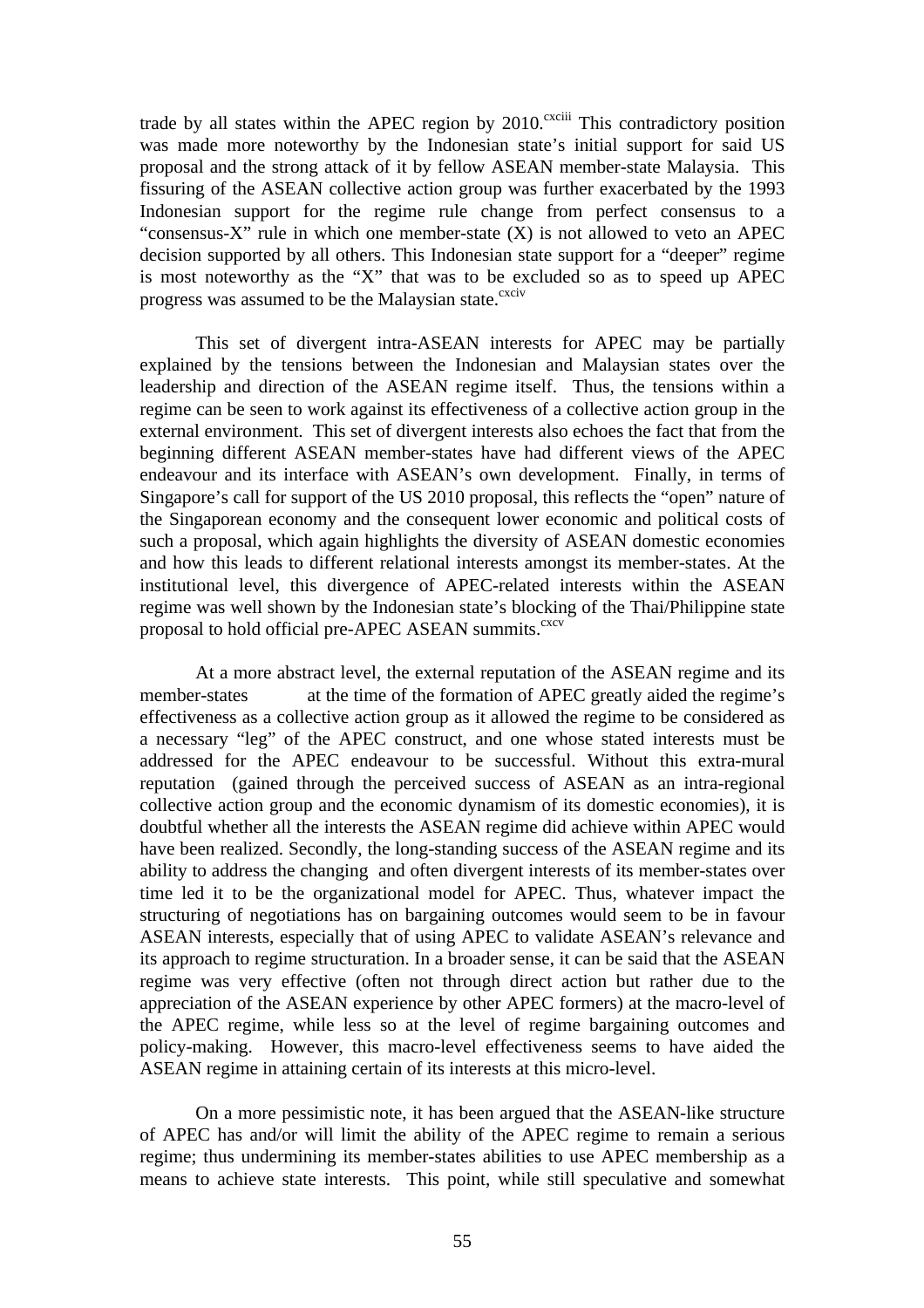beyond the time-scale of this case-study, is noteworthy for two reasons. First, unlike the mostly Malayo-Polynesian cultural context of the ASEAN region and its acceptance of conflict avoidance over conflict resolution forms of communication, the APEC regime and some of its most powerful member-states do not share this cultural predilection. Given this cultural dissonance, the interest of these state-actors may either diminish vis-à-vis APEC membership or shift to more confrontational , risktaking approaches so as to "impose" their desires and communication patterns on the APEC regime. These two disruptive possibilities are strengthened in the case of the United States and Canada as both of these states have alternative relations to APEC membership through which to address similar export market access issues (NAFTA and its spread throughout the Americas), while for the powerful United States, a return to simple "aggressive unilateralism" in the region may be a possibility; and if this second possibility were to be realized, one of the key collective goods of APEC would be removed along with some of the interest of all of its member-states in regime membership.

#### **APEC Membership's Effect on the ASEAN Regime:**

Highlighting the interdependent nature of regimes that have membership overlaps, while the ASEAN regime played a key role in the formation the APEC regime, the membership of the ASEAN member-states in APEC and the desire of them to act as an collective action group has also affected the progress of the ASEAN regime. These impacts, apart form the noted strengthening of the extra-mural reputation of ASEAN itself, fall into three categories; 1) negative effects on the ASEAN's exclusive regionalism efforts, 2) strengthening and diversification of ASEAN economic efforts, and 3) increased chances for the ASEAN regime to link with and help form other extra-regional groupings.

In terms of the negative effects on the exclusive regionalism efforts of the ASEAN regime, with the agreement of ASEAN member-states within the APEC regime to the 2020 deadline for universal free trade (due to the open regionalism principle of APEC), the desire of AFTA to differentiate in favour of ASEAN regional market actors the market access of ASEAN domestic economies is certainly undermined.<sup>cxcvi</sup> Using the "shadow of future" insight, one could further argue that this APEC-inspired temporal limiting of this favourable intra-regional market access may lessen the individual member-states' interests in pushing through with the AFTA reductions as their costs will remain the same but their potential benefits may be constrained by this time limitation.

A more intangible impact of APEC deliberations on AFTA's exclusive regionalism approach ties to the Philippine PECC member, Dr. Estanislao's call for AFTA to multilateralize its tariff reduction agreements to extra-regional actors by year 2003; the year the ASEAN member-states had agreed to treat as the end-point for  $\overline{\text{intra-regional}}$  tariff reductions.<sup>cxcvii</sup> This last point suggest the potential for an intra-ASEAN debate over the proper way to liberalize, intra-regionally (AFTA), or through "open regionalism." Such a call and consequent debate both shows the "ideational" impact of the APEC experience on ASEAN and is buttressed by the noted "openness" of ASEAN's "Northern" member-state, Singapore. Such a possibility is further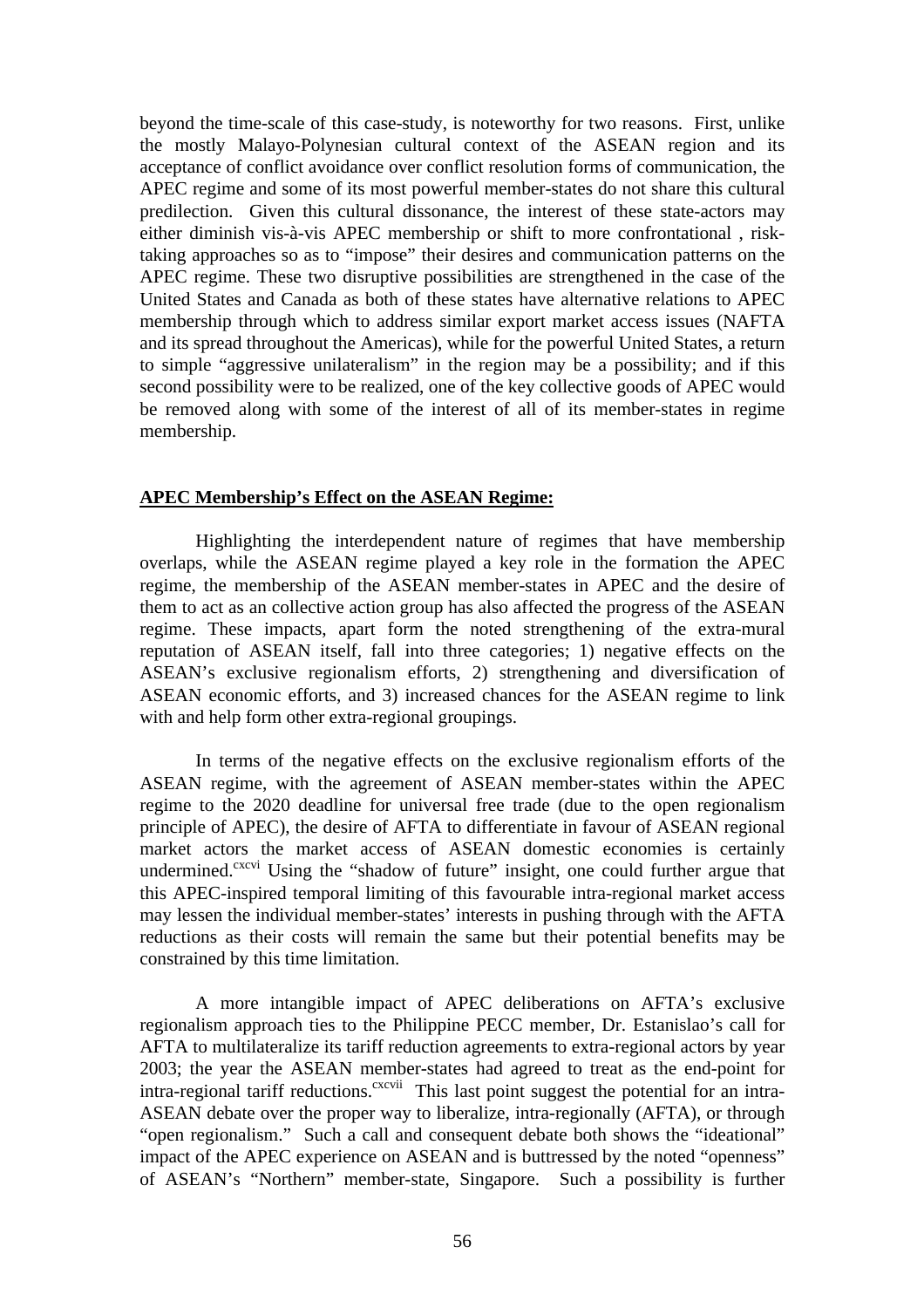strengthened by the Singaporean and Thai state suggestion of an ASEAN-NAFTA RTA<sub>cxcviii</sub>

At a different level, the involvement of ASEAN member-states in APEC and the large number of economic issues (even more than the WTO) APEC's bureaucratic level Senior Officials Meetings (SOMs) deal with has led to a diversification of ASEAN economic efforts. This enlarging influence of APEC on ASEAN stems from the ASEAN regime's desire to form common positions beforehand on all important issues considered within the APEC fold. $\frac{c}{c}$  This need to keep pace with APEC's vast agenda can be seen in the increased focus of the ASEAN bureaucratic level on the issue of intellectual property rights (IPR) and the formation of an ASEAN position on IPR treatment. $\frac{cc}{dx}$  As well, from 1994 there have been increased discussions within the ASEAN regime and region about the formation of an ASEAN investment area. As well, in 1996, an ASEAN Coordinating Committee on Services was established to address invisible trade issues and expand the coverage of ASEAN economic efforts to match those of APEC and the  $WTO<sup>cci</sup>$ 

While these efforts are certainly tied also to changes within the ASEAN region, exclusive of the impact of the APEC regime, the intra-ASEAN regime call for an ASEAN common position on economic liberalization by 2020 hints at a strong connection with APEC matters.<sup>ccii</sup> As well, given the overlapping of APEC and ASEAN efforts to struggle with trade liberalization in services and the greater research resources of certain APEC member-states, it is seen as likely that the ASEAN discussions on services will be greatly affected by the parallel discussions in APEC.<sup>cciii</sup> Thus, the overlap between the APEC and ASEAN regimes is perfect for membership (for the duration of this case study) and significant in terms of economic agendas.

Apart from supporting the shift of ASEAN efforts towards "low politics," APEC membership has furthered the ASEAN regime interest of linking itself to extramural organizations and states. The most noticeable benefit has been the ASEANinitiated creation of Asia-Europe Meeting (ASEM), which was officially inaugurated in 1996.<sup>cciv</sup> This tying of the ASEAN regime with the EU, China, Japan, and South Korea, when combined with ASEAN's links with APEC means that the ASEAN regime is now a nexus that links its member-states to all the key extra-regional actors, and a nexus which ASEAN was instrumental in shaping. The interest of the EU in joining ASEM, while spurred by increasing economic activity (especially portfolio investment) between East Asian and European market actors, was also encouraged by the formation of APEC and its geographical boundaries. With the dynamism of East Asian economies and the promise of APEC regime's enhancement of Asia-Pacific economic integration, the EU felt aggrieved that it had been excluded, and was worried of being "shut out."<sup>ccv</sup>

In a less formalized fashion, the membership of ASEAN member-states in APEC may have furthered East Asian inter-state linkages given the commonality of APEC-based interest and preference orderings. This has been touched on by the informal EAEC argument and seems to be further encouraged by the structure of APEC political summits. At these informal political leaders summits, few allinclusive meetings take place, but rather a large number of premeditated sub-group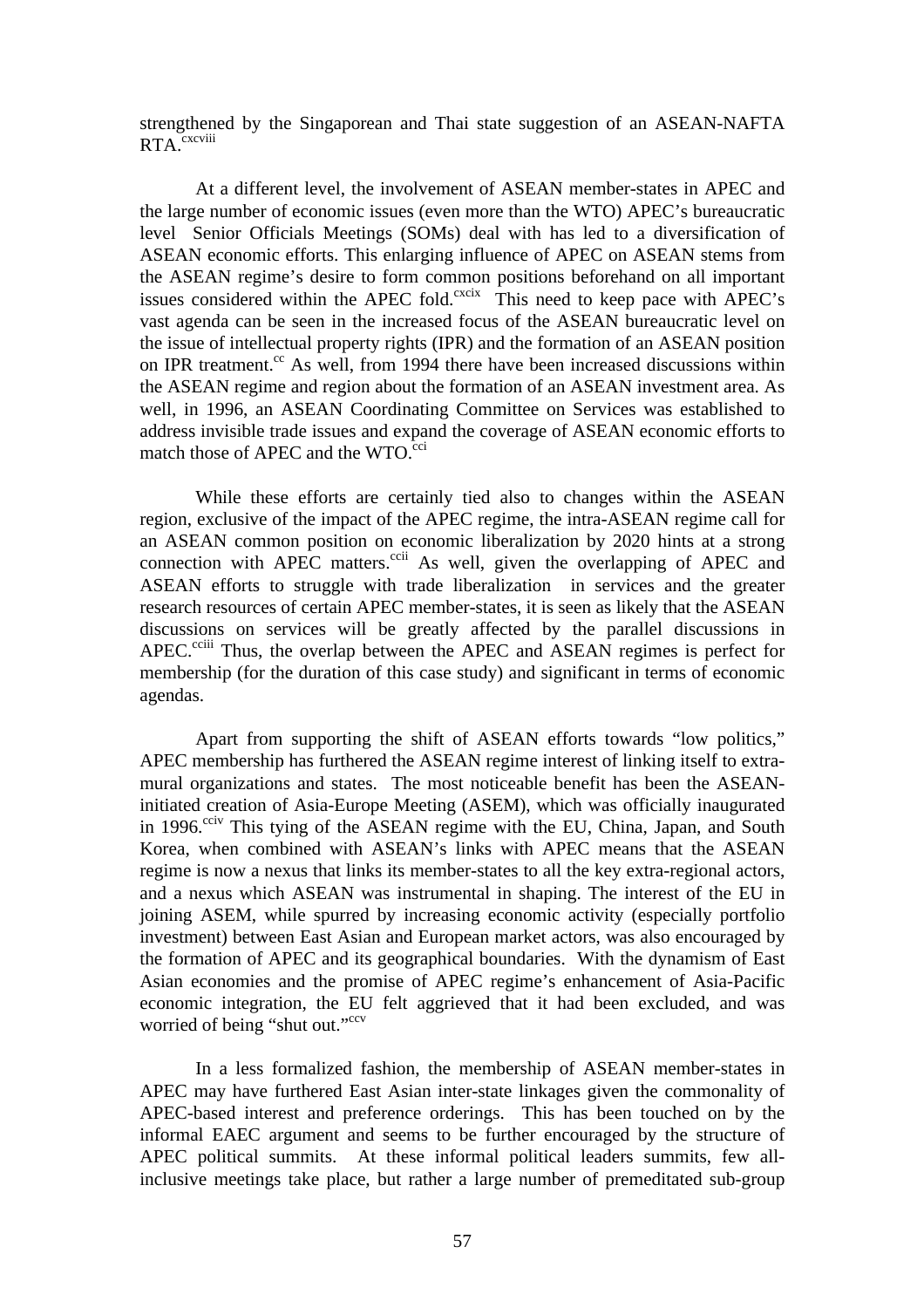meetings take place in which no written minutes are allowed.<sup>ccvi</sup> Such a structural encouragement for such "secret" meetings, when combined with the arguments of East Asian cultural and economic interest similarities suggest that the APEC regime serves to strengthen intra-East Asian unity and diplomatic integration. This APEC regime role is reflected in the term the "Asian 10" with its inclusion of all of the casestudy ASEAN member-states (excluding Brunei), China, Japan, South Korea, Hong Kong, and Taiwan; all of which are, of course, APEC members.<sup>ccvii</sup>

Drawing back from these concrete points, the impact of APEC membership on ASEAN suggests that one can treat the ASEAN regime as partially "nested" within APEC which itself is seen to be "nested" within the WTO. While the sequencing of the creation of the ASEAN and APEC regimes and the greater entrenchment of ASEAN means that this "nesting" is both not complete and by no means suggestive that ASEAN is subservient to APEC, it does bring forth the possibility that there may be further fusing of the two institutions and the impact of APEC on ASEAN may increase. This APEC-ASEAN connection again harks back to the part on collective action theory and how the intertwined sets of relations of an actor are both mutually impacting and supporting; further strengthening the need for a theoretical understanding of regime behaviour and change.

### **Conclusions and Prescriptions:**

Addressing the fears of certain ASEAN regime actors that the development of the APEC regime would work to undermine the relevance of the ASEAN regime and its interest of keeping extra-ASEAN powers from "dominating" the ASEAN region, it seems not to have been realized. Rather, the formation of the APEC regime, with its inclusion of the states of the key sources of ASEAN directed investment flows may have actually given the ASEAN regime and its member-states more voice in the political management of said flows, thus enhancing this non-domination interest of the ASEAN regime. As well, APEC membership has strengthened the movement of the ASEAN regime towards "low politics" and towards its continuing relevance to changing intra-ASEAN state interests and extra-regional influence.<sup>ccviii</sup> Thus, it may be best to see APEC membership not as a replacement of ASEAN but rather as a set of supplemental means for the ASEAN regime to address the economic concerns of its member-states; such as those tied to investment flows and fears of the '"blocing" of the international economy and inter-state system. $\frac{ccix}{c}$ 

To ensure the non-replacement of the ASEAN regime by the APEC one and the ability of ASEAN member-states to pursue their shared interests within APEC negotiations, the strengthening of ASEAN as a collective action group is called for. This is necessary as it is already noticeable that the pre-APEC summit formation of common ASEAN positions on issues to be discussed in APEC seems not to have effectively harmonized ASEAN member-state preference orderings and actions within the APEC regime. Rather, the APEC regime discussions seem to highlight fundamental interest divergences amongst ASEAN member-states and provide ASEAN member-states supplemental means to pursue these individual, divergent state interests. The historical development of ASEAN discourse and its institutional rules, while allowing the ASEAN regime to remain flexible, seems to work against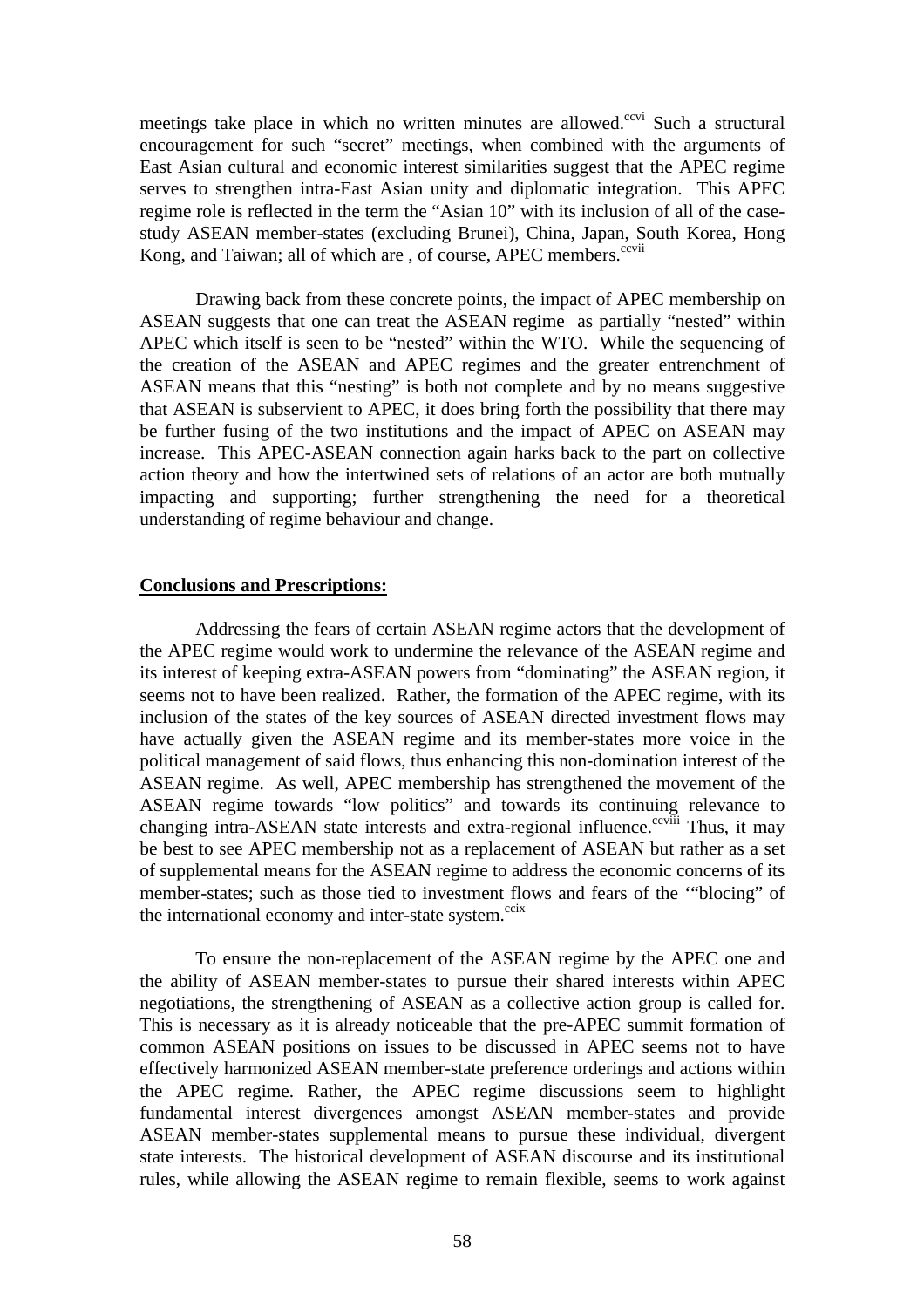the strengthening of its collective action potential in relation to these divergent APEC related ASEAN member-state interests. The high tolerance of the ASEAN regime for individual member-states to either "hijack" the ASEAN agenda or ignore it in practice obviously weakens the ASEAN regime's ability to enforce individual member-state adherence to stated group positions. Given the importance for ASEAN as a regime and for its member-states of its acting as a collective action group, certain changes within the ASEAN regime may be called for.

Drawing from the part on collective action theory, the use of ASEAN regime summits to note formal disapproval of certain ASEAN member-state's actions within the APEC regime may be useful as this would increase the costs to said state of going against the ASEAN position within APEC by questioning its influence and position within the ASEAN regime itself. While this may be contrary to the *musgrawarah* contextualization of the regime, given the long-standing nature of the ASEAN regime and its established importance for all member-states, such a move should not threaten the future of ASEAN and would add yet another collective action good to the ASEAN regime. In support of this call for a more sanction-oriented ASEAN approach to its actions within APEC, some observers note that this kind of sanctioning has already been informally carried out by ASEAN member-states against Malaysia and its disruption of the APEC process. $ccx$ 

In relation to the bargaining theory insights, it may also be a good idea for the ASEAN regime to allocate more of its resources to calling for the APEC regime to focus more on developmental transfers of wealth. This increased push for a collaborative development agenda should be possible as it can be presented as a necessary selective incentive for ASEAN member-state support for increased export market access. As well, given the fact that the Singapore state is often not seen as a "Northern" state and thus is not called upon to dispense ODA, such an ASEAN regime strategy would work to highlight the shared APEC-related interests of ASEAN member-states, while wedding APEC dynamics closer to the stated goals of the ASEAN regime. Such a bargaining strategy may be successful as well given the support by the Japanese state for an APEC development agenda as a means to increase Japanese exchange power within the APEC regime and region. Finally, such a move would deepen ASEAN member-states' support for APEC and ASEAN, help to assuage Malaysian concerns over the APEC process, and gain more popular support within ASEAN societies for APEC.

Another bargaining theory insight that may be of use for ASEAN regime actions within APEC is for it to try to shift the APEC issues that highlight the fissures within the ASEAN collective action group from the level of political state discussions to those at the bureaucratic level. This shifting of levels strategy may present two benefits to the ASEAN regime. Firstly, it would shelter from the public these intra-ASEAN interest divergences, thus minimizing the negative impact these have on ASEAN's image within the ASEAN region and without. As well, this "sheltered" nature of the bureaucratic level may allow for more successful delaying strategies as the costs of delaying would be reduced by the "secret" nature of these delays and the lack of popular attention paid to the workings of the bureaucratic level.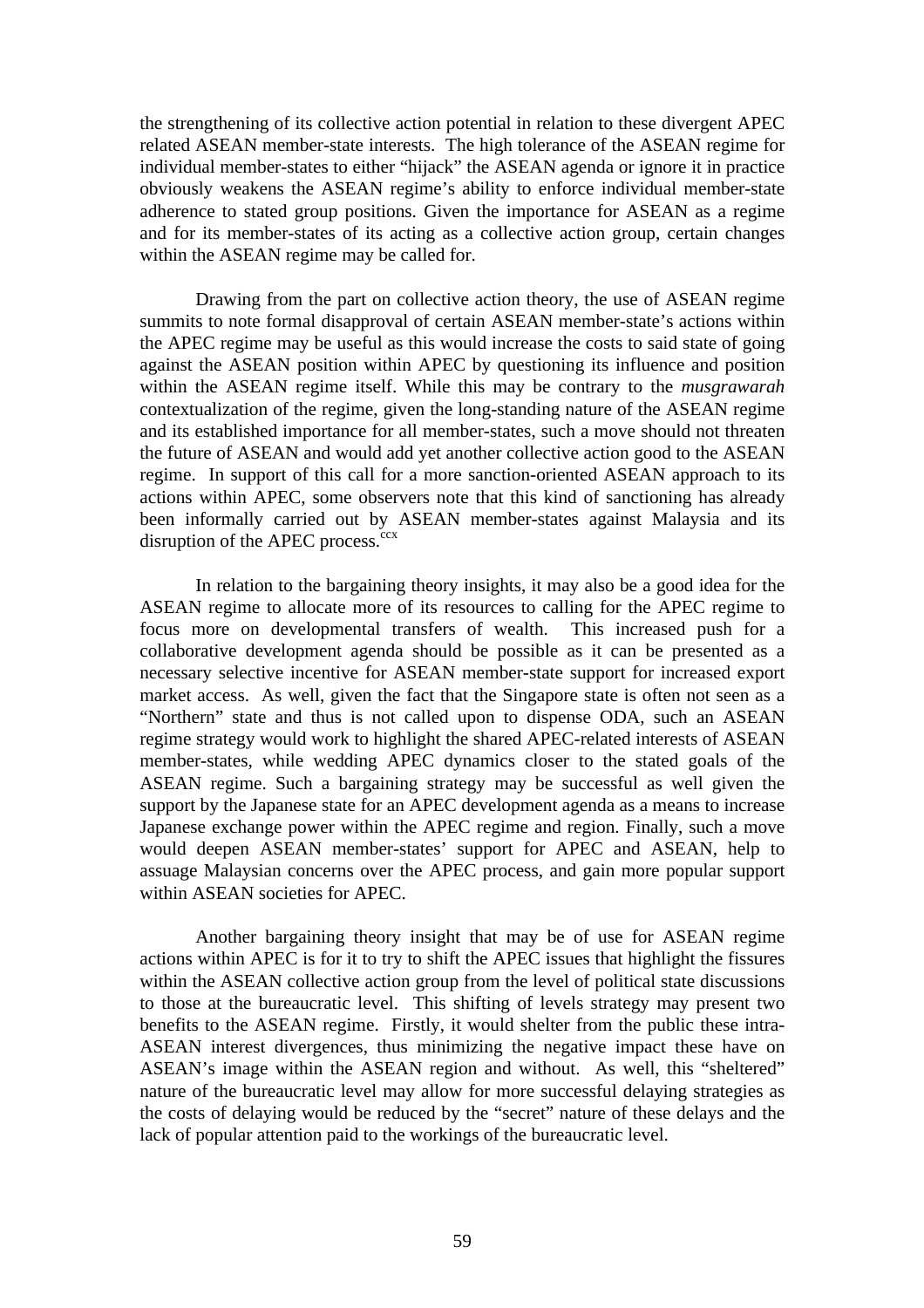A final bargaining strategy that may aid ASEAN's collective action efforts within APEC is drawn from the keys to the past successes of said efforts and a consideration of exchange power. Within the bargaining game of APEC's formative negotiations, the ASEAN member-states were best able to maximize their shared preference orderings when in alliance with like-minded member-states, such as Japan and China. To further this useful coalition-building process within APEC, ASEAN, as a regime, may want to push for stronger economically-oriented ties with these states and develop before-hand, especially at the "sheltered" bureaucratic level, common bargaining positions and strategies. While the Japanese state's links with ASEAN and its exchange power are well-understood and developed, the ASEAN regime's relations with the Chinese state are less so. With many state and business leaders around the globe seeing the Chinese domestic market as one with immense potential for growth and import absorption and the fact that the Chinese state is relatively unintegrated into the inter-state system, an ASEAN push for closer economic ties with the Chinese state in general may be quite beneficial.

In terms of APEC specifically, with the Chinese state's absence from the WTO, APEC is the largest and most important inter-state economic regime that China is a member of, and is a key to "creatively engaging" China in the inter-state system. This lack of alternative sets of relations to engage the Chinese state in economic negotiations means that the Chinese state's exchange power within APEC is increased, as a Chinese threat to exit APEC would mean a Chinese threat to exit the economic regimes of the inter-state system. As well, the fact that the Chinese domestic market is seen as so potentially powerful, most APEC member-states have no desire or ability to seek alternative sets of relations to those with Chinese actors. This disproportionate exchange power of the Chinese state within APEC, when combined with its similar APEC-related preference orderings to those of the ASEAN regime powerfully suggest that the ASEAN regime should move to foster closer and more harmonious economic ties with China; notwithstanding frictions between ASEAN member-states and the Chinese states in other issue areas.

In reverse, this exploratory paper also suggests certain new avenues of theorybased research that may allow the connection between the theories addressed and the study of regimes to be strengthened. As the APEC regime, ASEAN regime's economic efforts, and ASEM seem to stem from a similar perception of the future of the international market and inter-state system (the "blocing" argument), it may be beneficial to focus more attention on this theory itself; its origins, assumptions, and reasons for its acceptance as "true." As well, with the increasing networking of state actors through overlapping inter-state regimes and with non-state actors, domestic and foreign, the clearer definition of a state and its interest-maximizing strategies is necessary as the view of the state as a monolithic, unitary actor focussing on static sovereignty enhancement seems outdated. Finally, as hinted at in this paper, the interplay amongst regimes that share both overlaps in membership and in areas of collective action is in need of further study, especially the impacts of one regime on the other both at the macro-level of regime structuration and at the micro-level of regime bargaining outcomes.

Finally, at the macro-level, the theoretical insights would indicate that the future successes of the APEC endeavour and the ASEAN regime's efforts to act as a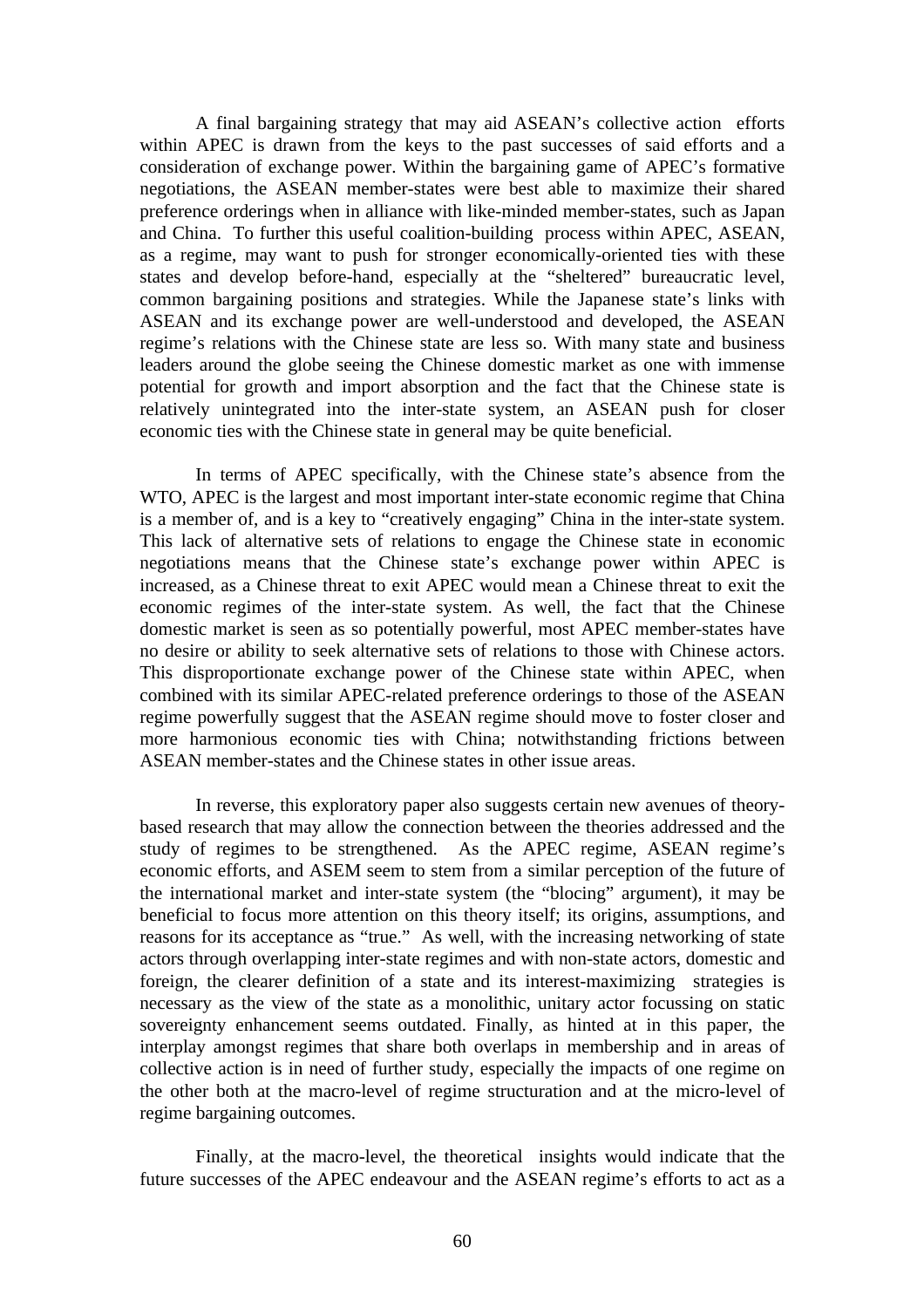collective action group within APEC are dependent on the continuation of the integrative economic forces noted as the reason for the development of APEC in the first place. If the Southeast Asian region's dynamic economic growth (or its political stability) is seen to have ceased by the extra-regional sources of investment and/or other host economies become more attractive investment destinations than the supports for the development of APEC and ASEAN's exchange power within would be undermined. Also, said slowdown in economic dynamism and the consequent lowering of future expectations may work to undermine ASEAN's own efforts at intra-regional economic integration and aggravate the noted differences in ASEAN member-states economic preference orderings and the competing natures of their economic structures.

As well, the complexity of overlapping relations created by the ASEAN member-states decision to join the APEC regime and act as a collective group within suggests that factors that impinge one set of relations (i.e. ASEAN regime based sets of relations between ASEAN member-states) impinge all others and put into question the effectiveness of ASEAN as a collective action group. Thus, to be successful, the relevant state bodies of the ASEAN member-states must systematically organize these relations and subsequent calculations of self-interest, while working to support these economic forces that are largely beyond their own control.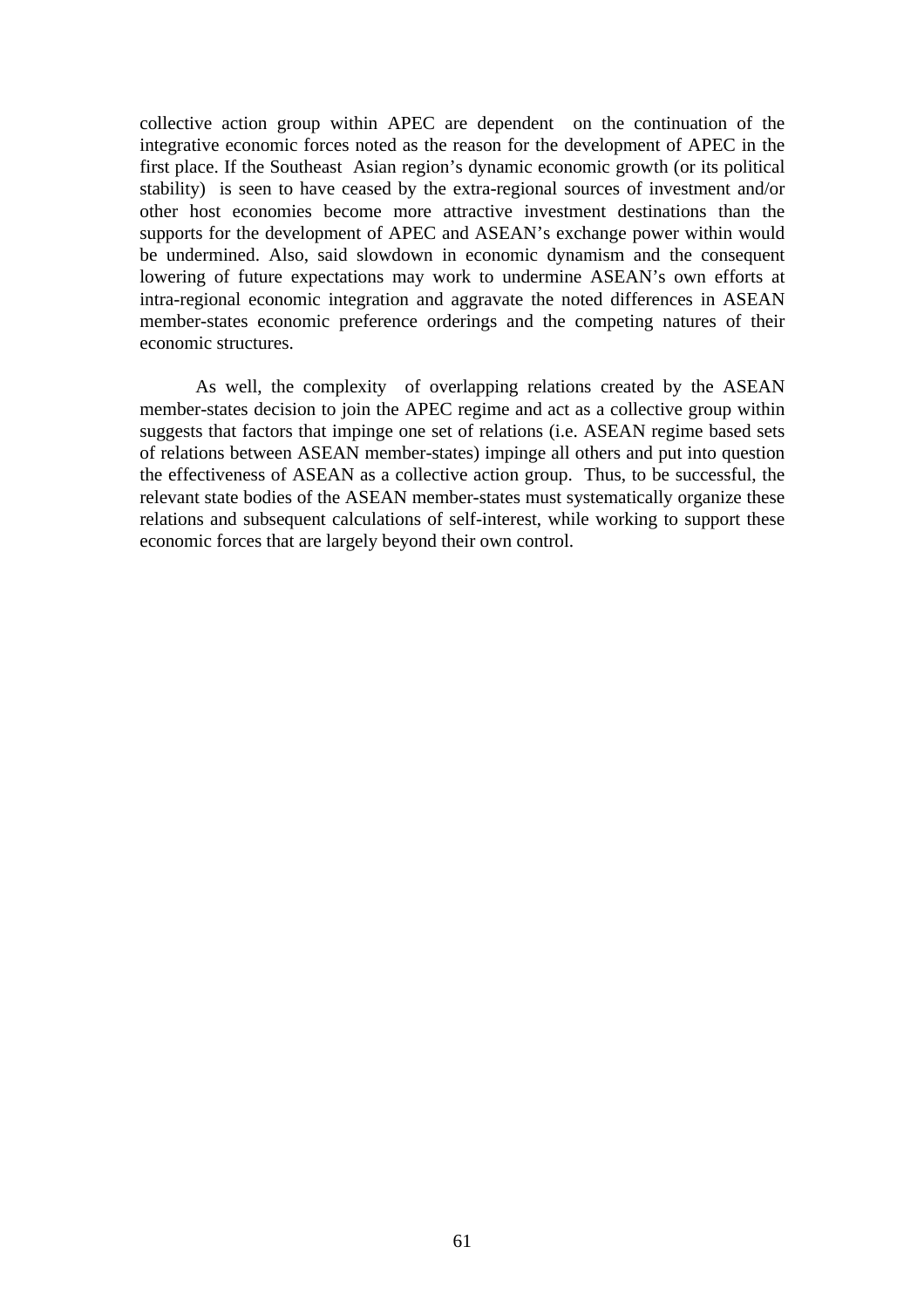# **Bibliography**

## **Books:**

Aranal-Sereno, Maria Lourdes, and Joseph Sedfrey Santiago, eds. The ASEAN: Thirty Years and Beyond. Quezon City: Institute of International Legal Studies, University of the Philippines, 1997.

Arif, Mohammed, and Tan Loong-Hoe, eds. ASEAN Trade Policy Options: The Uruguay Round. Singapore: ISEAS, 1988.

Baldwin, Robert. "The New Protectionism: A Response to Shifts in National Economic Power." In International Political Economy: Perspectives on Global Wealth and Power. Eds. Jeffry A. Frieden and David A. Lake, pp. 339-352. New York: St. Martin's Press, 199.

Busch, Marc L., and Helen V. Milner. "The Future of the International Trading System: International Firms, Regionalism and Domestic Politics." In Political Economy and the Changing Global Order. Eds. Richard Stubbs and Geoffrey R. D. Underhill, pp. 259-274.

Coleman, William D., and Geoffrey R. D. Underhill, eds. Regionalism and Global Economic Integration: Europe, Asia, and the Americas. London: Routledge, 1998.

Funabashi Yoichi. Asia-Pacific Fusion: Japan's Role in APEC. Washington: Institute of International Economics, 1995.

Garnaut, Ross. Australia and North East Asian Ascendancy. Canberra: Australian Government Publishing Service, 1989.

 . Open Regionalism and Trade Liberalization: An Asia-Pacific Contribution to the World Trade System. Singapore: ISEAS, 1996.

Institute of Asian Economic Affairs. Asia's Economic Growth and Intra-Regional Co-operation. Tokyo: University of Tokyo Press, 1964.

Mack, Andrew, and John Ravenhill, eds. Pacific Co-operation: Building Economic and Security Regimes in the Asia-Pacific Region. Canberra: Westview Press, 1994.

Menon, Jayant. Adjusting towards AFTA: The Dynamics of Trade in ASEAN. Singapore: ISEAS, 1996.

Olson, Mancur. The Logic of Collective Action. Cambridge Mass.: Harvard University Press, 1965.

Philippine Foreign Policy Overview. Manila: Foreign Service Institute, 1996.

Selected APEC Documents: 1995. Singapore: APEC Secretariat, December 1995.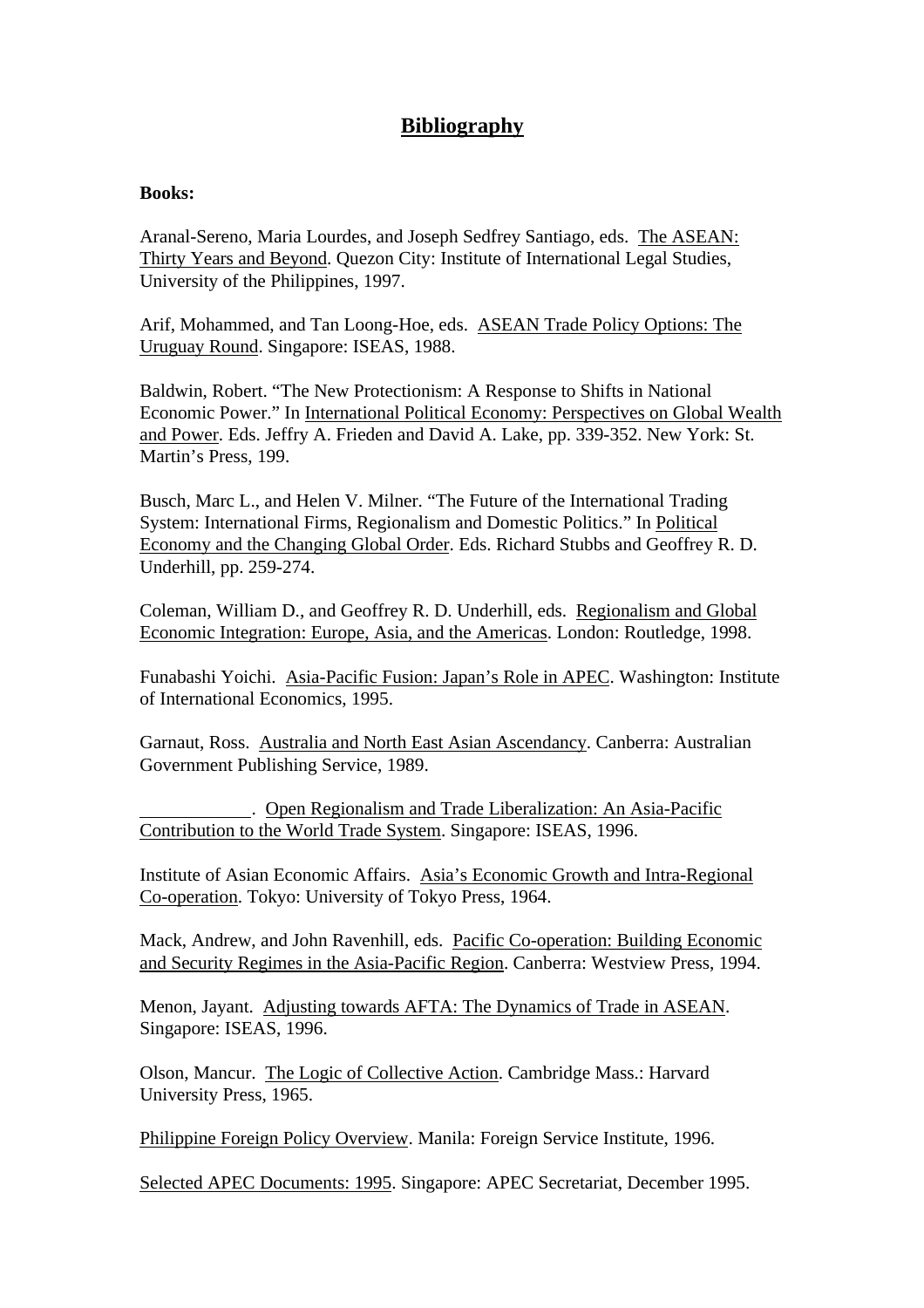Tan Loong-Hoe, and Chia Siow-Yue. ASEAN and the WTO: Challenges and Responses. Singapore: ISEAS, 1995.

1996 Primer of Philippine Foreign Policy and the Department of Foreign Affairs. (provisional edition) Manila: Foreign Service Institute, 1996.

## **Articles:**

Acharya, Amitav. "The Association of Southeast Asian Nations: 'Security Community' or 'Defence Community'," Pacific Affairs Vol. 64, Summer 1991, pp. 159-177.

Bernard, Mitchell, and John Ravenhill. "Beyond Product Cycles and Flying Geese: Regionalization, Hierarchy, and the Industrialization of East Asia," World Politics Vol. 47, January 1995, pp. 171-209.

Bowles, Paul. "ASEAN, AFTA and the 'New Regionalism," Pacific Affairs Vol. 70, Summer 1997, pp. 219-233.

Crone, Donald. "Does Hegemony Matter?: The Reorganization of the Pacific Political Economy," World Politics Vol. 45, July 1993, pp. 501-525.

Fearon, James D. "Bargaining, Enforcement, and International Cooperation," International Organization Vol. 52, Spring 1998, pp. 269-299.

Gallant, Nicole, and Richard Stubbs. "APEC's Dilemmas: Institution-Building around the Pacific Rim," Pacific Affairs Vol. 70, Summer 1997, pp. 203-220.

Halperin, Morton. "Why Bureaucrats Play Games," Foreign Poicy Vol. 2, 1970, pp. 70-90.

Heckatorn, Douglas D. "Collective Sanctions and Compliance Norms: A Formal Theory of Group-Mediated Social Conflict," American Sociological Review Vol. 55, June 1990, pp. 366-384.

 . "The Dynamics and Dilemmas of Collective Action," American Sociological Review Vol. 61, April 1996, pp. 250-277.

Juda, Lawrence. "World Shipping, UNCTAD, and the New International Economic Order," International Organization Vol. 35, Summer 1981, pp. 493-516.

Kim Hyo-Joung, and Peter S. Bearman. "The Structure and Dynamics of Movement Participation," American Sociological Review Vol. 62, February 1997, pp. 70-93.

Ming Wan. "Japan and the Asian Development Bank," Pacific Affairs Vol. 68, pp. 509-528.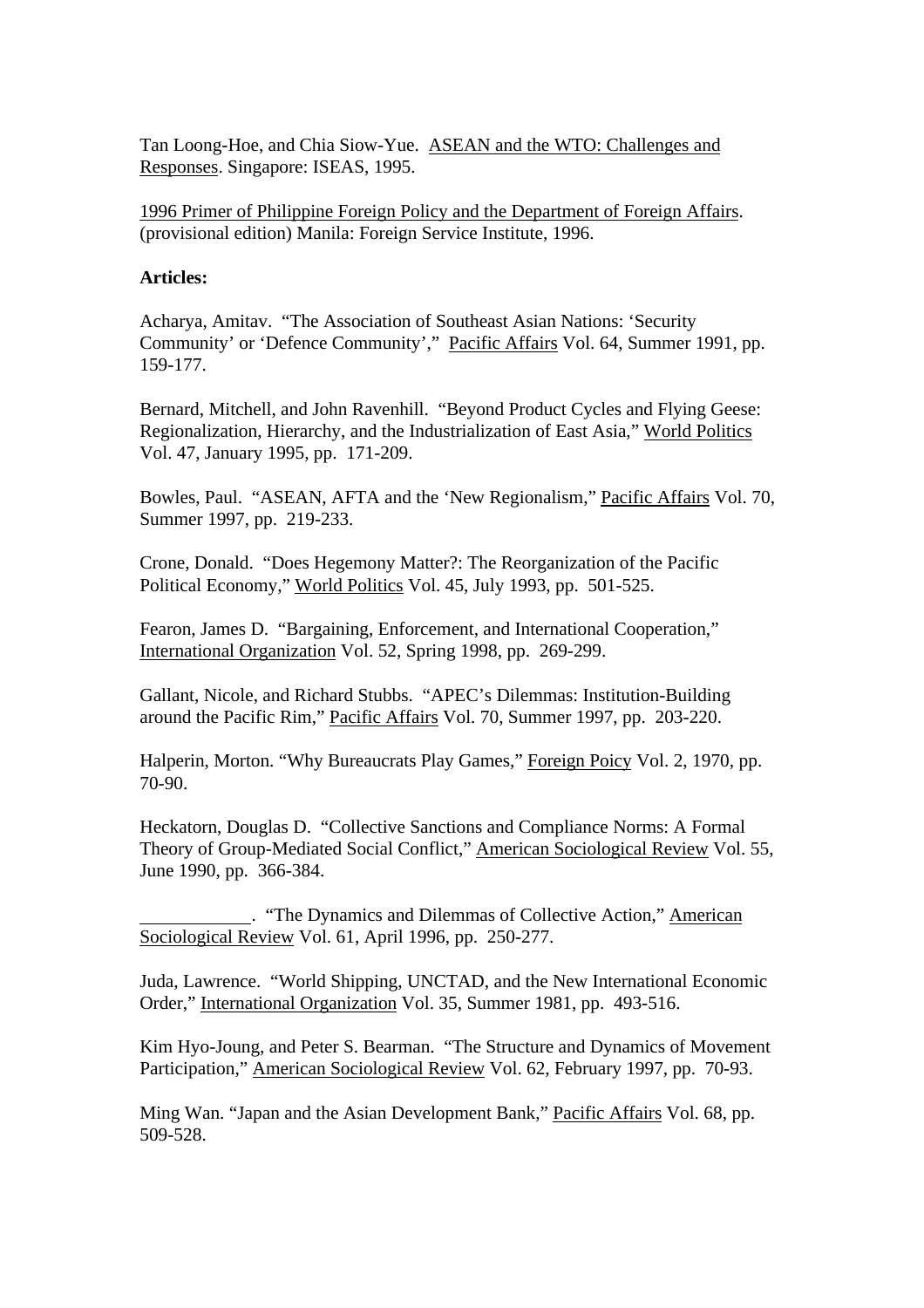Oliver, Pamela E., and Gerald Marwell. "The Paradox of Group Size in Collective Action," American Sociological Review Vol. 53, February 1988, pp. 1-8.

Ramsay, Robert. "UNCTAD's Failures: The Rich Get Richer," International Organization Vol. 38, Spring 1984, pp. 387-397.

Rothstein, Robert L. "Is the North-South Dialogue Worth Saving?," Third World Quarterly Vol. 6, January 1984, pp. 155-181.

Sebenius, James K. "Negotiations Arithmetic: Adding and Subtracting Issues and Parties," International Organization Vol. 37, Spring 1983, pp. 281-316.

Tussie, Diana. "Globalization and World Trade: From Unilateralism to Regionalism," Oxford Development Studies Vol. 26, February 1998, pp. 33-46.

Wade, Robert. "Japan, the World Bank and the Art of Paradigm Maintenance: *The East Asian Miracle* in Political Perspective," New Left Review No. 217, May/June 1996, pp. 3-38.

Yamaguchi Kazuo. "Power in Networks of Substitutable and Complementary Exchange Relations: A Rational-Choice Model and and an Analysis of Power Centralization," American Sociological Review Vol. 61, April 1996, pp. 308-332.

Yarborough, Beth V., and Robert M. Yarborough. "Regionalism and Layered Governance: The Choice of Trade Institutions," Journal of International Affairs Vol. 48, Summer 1994, pp. 95-118.

Young, Oran R. "Political Leadership and Regime Formation," International Organization Vol. 45, Summer 1991, pp. 281-308.

 $\overline{a}$ 

<sup>&</sup>lt;sup>i</sup> This agreement by the ASEAN states to join ASEAN collectively reached in 1991 is known as the "Kuching Consensus."

<sup>&</sup>lt;sup>ii</sup> For more discussion on ASEAN as one of the key components of APEC and of the APEC planners' treatment of ASEAN as a coherent group, see Funabashi Yoichi, Asia-Pacific Fusion: Japan's Role in APEC (Washington: Institute of International Economics, 1995), especially pg. 12.

iii ASEAN was agreed upon and established by the leaders of its original member-states in 1967, while APEC's first meeting of the leaders of its original member-states took place in 1993.

 $\mu$ <sup>iv</sup> The term reburgeoning is used since before WW II, the Asia-Pacific region, presently bounded by the APEC member countries, was a very integrated economic region with trade integration figures similar to that of the present. See Miles Kahler, "Institution-Building in the Pacific," in Pacific Cooperation: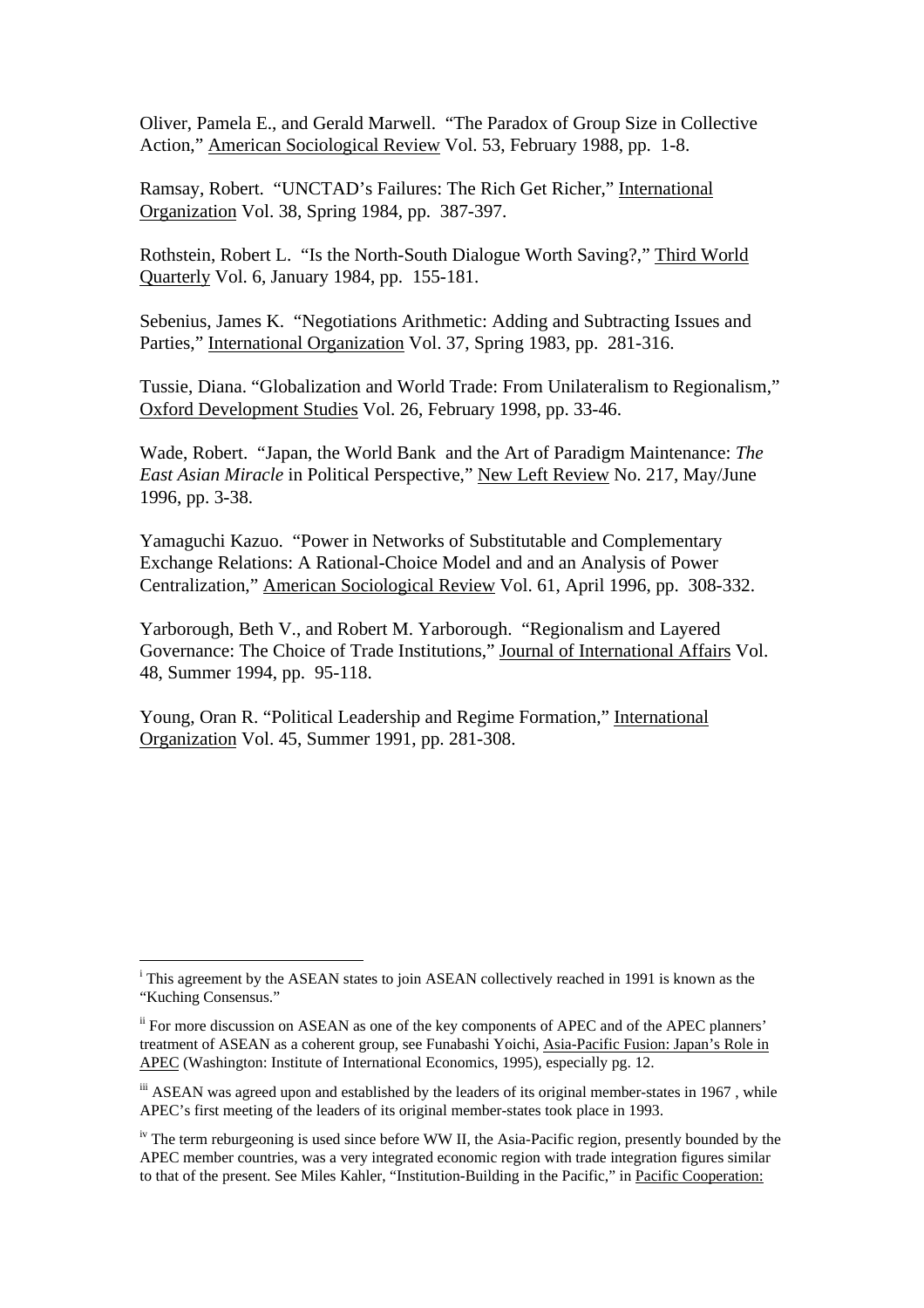Building Economic and Security Regimes in the Asia-Pacific Region, eds. Andrew Mack and John Ravenhill (Canberra: Westview Press, 1994), pp. 16-39.

v As the non-sovereign political entities of Taiwan/Chinese Taipei or Hong Kong are not directly discussed in this paper and as the operational definition of the state in this paper has no sovereignty criterion, the member-actors of APEC will be referred to as states and not economies. This is done as an economy is, by definition, an arena of action and not a purposive actor. This non-usage of the term member-economy should not be seen as a comment on PRC-Taiwan or UK-HK relations, but rather as done in the spirit of analytical clarity.

vi For more insights into the characteristics of an economic region, see Ross Garnaut, Open Regionalism and Trade Liberalization: An Asia-Pacific Contribution to the World Trade System (Singapore: ISEAS, 1996), and Hal Hill, "ASEAN Economic Cooperation: Past Achievements and Future Prospects," in The ASEAN: Thirty Years and Beyond, eds in Maria Lourdes Aranal-Sereno and Joseph Sedfrey Santiago (Quezon City: International Institute of Legal Studies, University of the Philippines, 1997), pp. 3-28.

vii Vinod K. Aggarwal. "Comparing Regional Cooperation Efforts in the Asia-Pacific and North America," in Pacific Cooperation: Building Economic and Security Regimes in the Asia-Pacific Region, eds. Andrew Mack and John Ravenhill (Canberra: Westview Press, 1994), pp. 40-65.

<sup>viii</sup> For more information on Stephen Krasner's arguments on the benefits of regime membership, see James D. Fearon, "Bargaining, Enforcement, and International Cooperation," International Organization Vol. 52, Spring 1983, pp. 269-99.

 $\mu$ <sup>ix</sup> A good example of this is the oft-referred to economic region of "Greater China," seen to include the SAR of Hong Kong, the political entity of Taiwan, the People's Republic of China. Sometimes, this geographical scope is even expanded to include Singapore and the Overseas Chinese community. While it quite easy to show that this grouping is a definable economic region, there are few if any economic regimes present linking all of its members, and certainly none that are inter-state in nature.

<sup>x</sup> For the view that the inter-state regime of APEC stemmed from the market-based creation of the Asia-Pacific economic region, see Garnaut.

<sup>xi</sup> For more detail on the argument that ASEAN during its formative years was not created or envisgaged by its founders as an economic regime, but that only later did this come to be one of the roles envisaged by its member-states for ASEAN, see Amitav Acharya, "The Association of Southeast Asian Nations: 'Security Community' or 'Defence Community'," Pacific Affairs Vol. 64, Summer 1991, pp. 159-77, Ramses Amer, "Territorial Disputes and Conflict Management in ASEAN," in The ASEAN: Thirty Years and Beyond, eds. Maria Lourdes Aranal-Sereno and Joseph Sedfrey Santiago (Quezon City: International Institute of Legal Studies, University of the Philippines, 1997), pp. 325-50, and Hill.

<sup>xii</sup> Mancur Olson. The Logic of Collective Action (Cambridge Mass.: Harvard University Press, 1965).

<sup>xiii</sup> For more detail on the definition of collective action issues and groups, please refer to Olson's book and other sociological sources such as, Pamela E. Oliver and Gerald Marwell, "The Paradox of Group Size in Collective Action," American Sociological Review Vol. 54, Feb. 1988, pp. 1-8, Douglas Heckathorn, "The Dynamics and Dilemmas of Collective Action," American Sociological Review Vol. 61, April 1996, pp. 250-77, and Kim Hyo-Joung and Peter S. Bearman, "The Structure and Dynamics of Movement Participation," American Sociological Review Vol. 62, February 1997, pp. 70-93.

<sup>xiv</sup> For the pre-established links between economic regionalization, regimes and collective action theory, see Richard Higgott, "The International Political Economy of Regionalism: The Asia-Pacific and Europe Compared," in Regionalism and Global Economic Integration, eds. William D. Coleman and Geoffrey R. D. Underhill (London: Routledge, 1998), pp. 42-67.

xv Oliver and Marwell, p. 1.

 $\overline{a}$ 

xvi Kim and Bearman, p. 70.

xvii From this line of argument, one can easily see the genesis of the "free-rider" problem in which a member of a group attempts to benefit from the rewards of group membership while contributing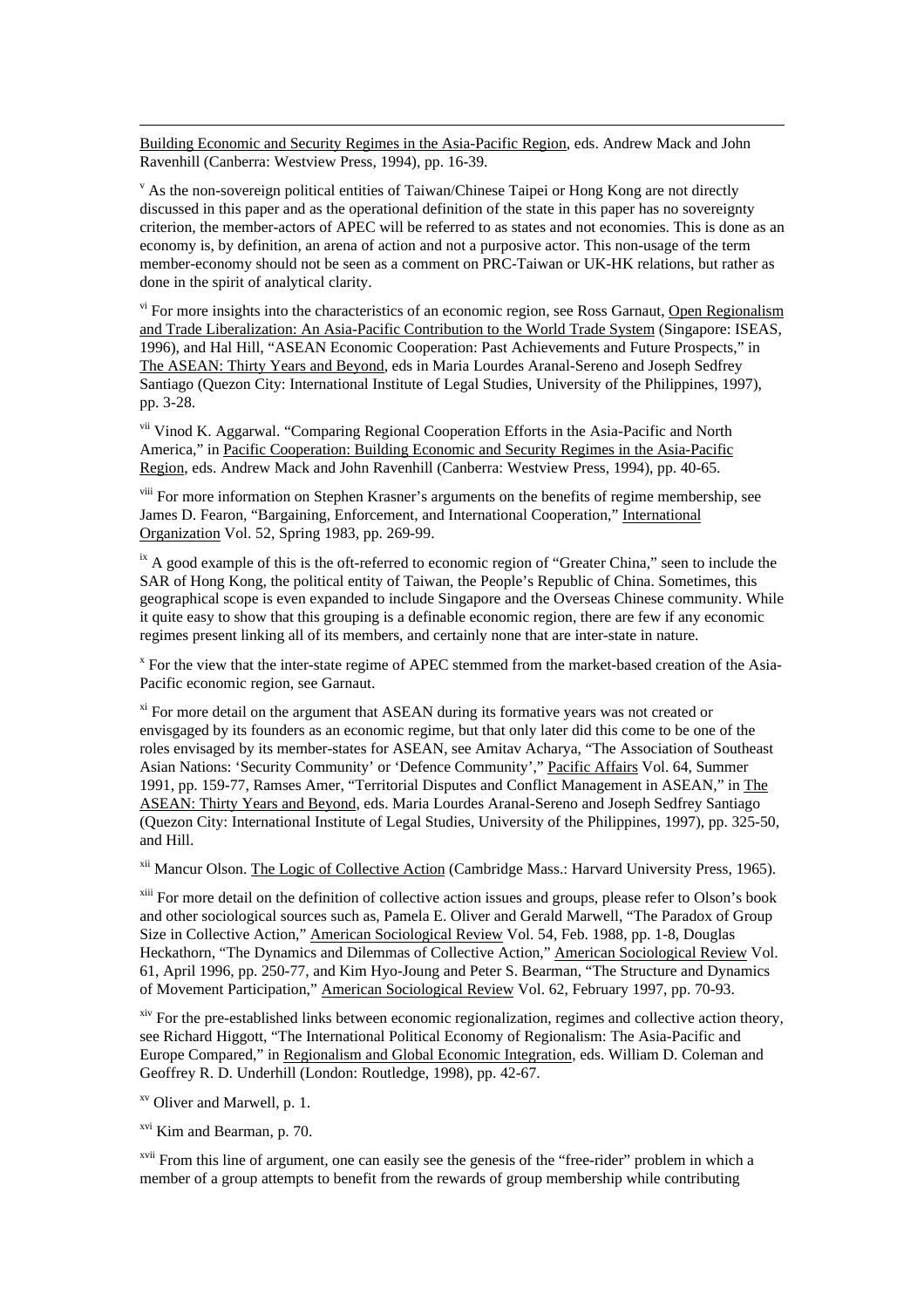nothing or very little to to maintenance of the group and its abiltities to offer benefits to all members. This assumption and its apparent practical validity explains why the "free-rider problem" has been a concern of all fields of social science.

xviii See Kim and Bearman for more details on the "silver lining" of past failures.

xix For more information on the benefits of this sub-group of promoters and why self-intersted actors choose to become promoters, see Heckathorn.

 $\alpha$ <sup>xx</sup> For more information on epistemic communities and their role in regime formation, especially that of APEC, see Richard Higgott, "APEC: A Skeptical View," in Pacific Cooperation: Building Economic and Security Regimes in the Asia-Pacific Region, eds. Andrew Mack and John Ravenhill (Canberra: Westview Press, 1994), pp. 66-87.

<sup>xxi</sup> Douglas Heckthorn, "Collective Sanctions and Compliance Norms: A Formal Theory of Group-Mediated Social Conflict," American Sociological Review Vol. 55, June 1990, p. 368.

xxii Heckathorn, "Collective Sanctions and Compliance Norms: A Formal Theory of Group-Mediated Social Conflict," p. 374.

<sup>xxiii</sup> For more details on the links between interdependence and group cohesiveness, see Heckathorn, "Collective Sanctions and Compliance Norms: A Formal Theory of Group-Mediated Social Conflict".

 $xxiv$  Kim and Bearman, p. 73.

 $\overline{a}$ 

xxv Kim and Bearman, p. 72.

xxvi Oliver and Marwell, pp. 2-3.

<sup>xxvii</sup> A collective action production function is defined as existing when the contribution of every member affects the ultimate level of the good produced positively and that such contributions carry a cost to the contributing member. Heckathorn, "The Dynamics and Dilemmas of Collective Action," p. 253.

xxviii Heckathorn, "The Dynamics and Dilemmas of Collective Action," p. 251.

<sup>xxix</sup> While a huge array of literature on economic regimes from all fields of social science make these kinds of arguments, some sources closely related to ASEAN and APEC that follow this line of thought are Donald Crone, "Does Hegemony Matter: The Reorganization of the Pacific Political Economy," World Politics Vol. 45, July 1993, pp. 501-25, Institute of Asian Economic Affairs, Asia's Economic Growth and Intra-Regional Cooperation (Tokyo: Univesity of Tokyo, 1964), Paul Bowles, "ASEAN, AFTA and the New Regionalism," Pacific Affairs Vol. 70, Summer 1997, pp. 219-33, Garnaut.

xxx Tan Loong-Hoe and Chia Siow-Yue, ASEAN and the WTO: Challenges and Responses (Singapore: ISEAS, 1994), p. 189.

<sup>xxxi</sup> For more detail on these contentions, see Higgott, "The International Political Economy of Regionalism: The Asia-Pacific and Europe Compared," especially p. 45, the introductory chapter by William D. Coleman and Geoffrey R.D. Underhill in Regionalism and Global Economic Integration, eds. Willam D. Coleman and Geoffrey R. D. Underhill (London: Routledge, 1998), pp. 1-18, and Mitchell Bernard and John Ravenhill, "Beyond Product Cycles and Flying Geese: Regionalization, Hierarchy, and the Industrialization of East Asia," World Politics Vol. 47, January 1995, pp. 171-209.

xxxii For more information on the increase in international investment flows and the comparative lack of security mechanisms amongst states and/or firms, see Bowles, p. 228.

xxxiii The recent growth of the service sector of the international economy can also be seen as an incentive for regionalism over global multilateralism as it is argued that geographical and cultural proximity is a more influential variable in service provision patterns than those of visible trade. This intriguing argument can also be seen as a potentially tempering or challenging point to much of the "globalization" literature. For more information, see Hill.

xxxiv Crone, p. 503.

 $xxxv$  Crone, p. 504.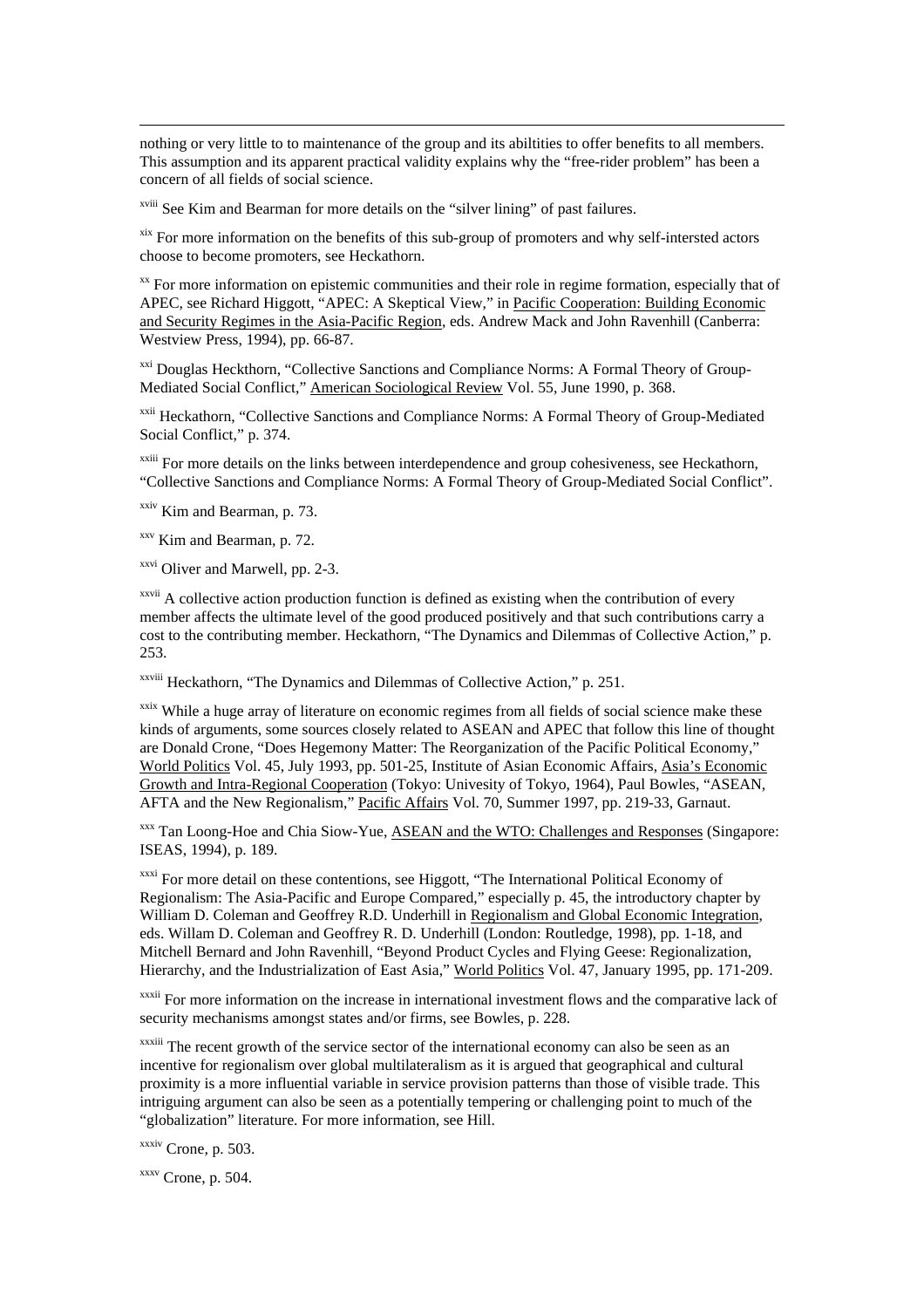$\overline{a}$ 

xxxvii For more insights into the importance of 3rd party monitoring for the success of regional organizations, see Beth V. Yarborough and Robert M. Yarborough, "Regionalism and Layered Governance: The Choice of Trade Institutions," Journal of International Affairs Vol. 48, Summer 1994, pp. 95-118.

xxxviii Higgott. "The International Political Economy of Regionalism: The Asia-Pacific and Europe Compared," p. 45.

xxxix Fearon, p. 298.

xl Fearon, p. 298.

xli For more information on explicit/rule based regimes and implicit/policy regimes, see Fearon, p. 298, and Maria Lourdes Aranel-Sereno, "Dispute Settlement in ASEAN Economic Agreements: Prospects and Problems," in The ASEAN: Thirty Years and Beyond, eds. Maria Lourdes Aranal-Sereno and Joseph Sedfrey Santiago (Quezon City: International Institute of Legal Studies, University of the Philippines, 1997), pp. 385-420, and Kahler.

xlii Fearon, p. 298.

xliii Fearon, p. 272.

xliv For more information on UNCTAD's NIEO and its calls for a major redistribution of wealth from the "Northern" members to the "Southern" members, see Lawrence Juda, "World Shipping, UNCTAD, and the New International Econmic Order," International Organization Vol. 35, Summer 1981, pp. 493- 516, Robert L. Rothstein, "Is the North-South Dialogue Worth Saving?," Third World Quarterly Vol. 6, January 1994, pp. 155-81, and Robert Ramsay, "UNCTAD's Failures: The Rich Get Richer," International Organization Vol. 38, Spring 1984, pp. 387-97. While many people may disagree that the NIEO was ever put into practice and thus was a stillborn regime, this very criticism highlights well the comparative difficulty of establishing and maintaning serious collaborative regimes, especially ones with a large number of members with diverse interests and resources.

xlv In support of this interest dimunition point, Keohane argues that "as the distribution of tangible resources, especially economic, become more equal (as Heckathorn noted may happen in the third stage of the production function while also suffering from dimishing returns), international regimes should weaken," cited in Crone, p. 502. (parantheses added by present author)

xlvi For more information on how collaboration regimes have been treated as "Prisoner Dilemma" games and strucutres for dealing with problems of enforcement, see Fearon.

xlvii Cited in Fearon, p. 274.

xlviii In much of the literature on bargaining theory, the terms bargaining and negotiation are treated as interchangeable, and this paper will follow this pattern, while mostly using the term bargaining.

xlix James K. Sebenius, "Negotiation Arithmetic: Adding and Subtracting Issues and Parties," International Organization Vol. 37, Spring 1983, pp. 281-316.

<sup>1</sup> For a popular example of the positive impact of promoters on preference orderings, it is quite common for the friendliness and competence of a sales clerk to impact greatly on a customer's choice to buy something or not (i.e. join a set of relations or not) as well as on what the customer buys, and how long the customer stays in contact with the sales clerk (i.e. preference orderings).

 $\mu$ <sup>Ii</sup> Reflecting back to the stillborn nature of the NIEO, even up to today, negotiations over similar issues take place within the UNCTAD structure and "Southern" member-states still hold up the "Northern" member-states' promise of contributing a minimum of 0.7% of their annual GNP to ODA. For the depiction of the UNCTAD negotiations as a non-serious bargaining game and its NIEO agreements as non-serious results, see Rothstein, and Ramsay.

lii See Fearon for more insights into the "selection effect" and its limiting nature for bargaining analysis.

liii Fearon, p. 290.

<sup>&</sup>lt;sup>xxxvi</sup> Hill, p. 12.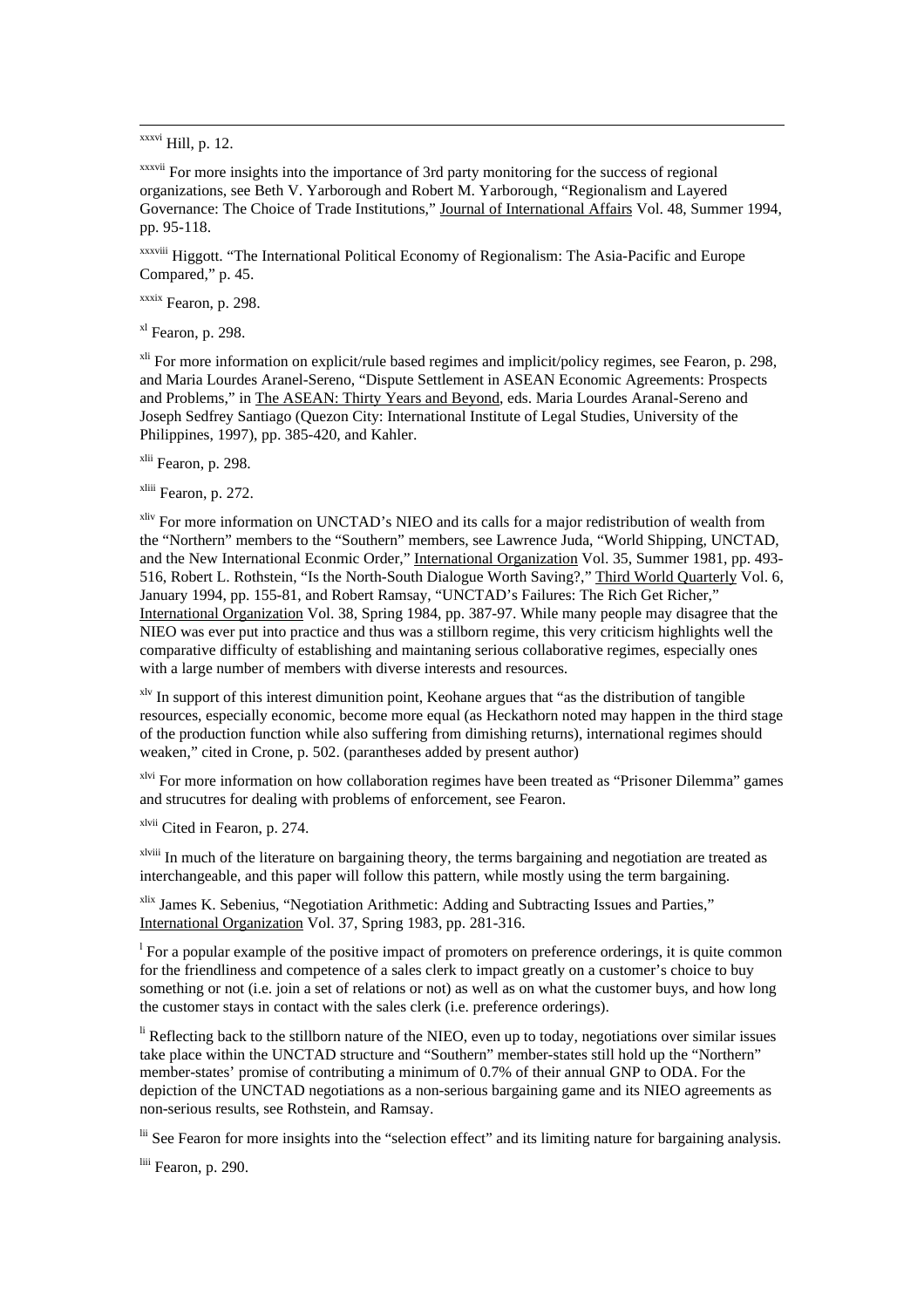liv See Sebenius for more details on and examples of complementary issues and their positive effect on bargaining results.

 $\mu$ <sup>1v</sup> A good example of the inutility of economic data if no common standard exists is the vexing problem of certain states incorporating re-exports in their export figures while others don't.

lvi Sebenius, p. 292.

 $\overline{a}$ 

lvii See Yamaguchi Kazuo, "Power in Networks of Substitutability and Complementarity Exchange Relations: A Rational-Choice Model and Analysis of Power Centralization," American Sociological Review Vol. 61, April 1996, pp. 308-32.

lviii Fearon, p. 270.

 $\frac{$ \text{lix}}{ } Sebenius, pg. 300.

 $\frac{dx}{dt}$  Sebenius, p. 308.

<sup>lxi</sup> For an example of how "loosely" structured negotiations and regimes may help lead to more successful results than if these negotiations were "tightly" structured, see Michael Antolik, "ASEAN and the Utilities of Diplomatic Informality," in The ASEAN: Thirty Years and Beyond, eds. Maria Lourdes Aranal-Sereno and Joseph Sedfrey Santiago (Quezon City: Institute of International Legal Studies, University of the Philippines, 1997), pp. 441-458.

<sup>lxii</sup> Sebenius, p. 303.

lxiii Fearon, pp. 277, 287, 307.

<sup>lxiv</sup> For a classic work on the view of the bureaucracy as an arena of self-interested competition and the bureaucratic politics model, see Morton Halperin, "Why Bureaucrats Play Games," Foreign Policy Vol. 2, 1970 , pp. 70-90.

lxv APEC, APEC Economic Leaders' Declaration for Action (1995), Sec. 3.

lxvi Fearon, p. 295.

lxvii Crone, p. 513.

lxviii Crone, p. 513.

 $\frac{\text{lxx}}{\text{Crone}}$ , p. 513.

 $\frac{1}{x}$  For more details on the lack of inter-state social networking and institution-building in the Asia-Pacific region, see Kahler.

lxxi Higgott, "The International Political Economy of Regionalism: The Asia-Pacific and Europe Compared," p. 57.

lxxii Examples of historical antagonism between states and societies of the region would include the antagonism felt toward the Japanese state and society by China, South Korea, and Southeast Asian states and societies, animosity toward China within Southeast Asia, etc. See Higgott, "APEC: A Skeptical View".

lxxiii Funabashi, p. 5, Garnaut, p. 56.

<sup>lxxiv</sup> For more information on this shift in state policy toward the domestic political economy in both Australia and New Zealand, see Garnaut, pp. 95-117.

<sup>lxxv</sup> For more information on this intra-state change of economic philosophy and consequent policy, see Ponciano S. Intal, Jr., "ASEAN and the Challenge of Closer Economic Integration," in The ASEAN: Thirty Years and Beyond, eds. Maria Lourdes Aranal-Sereno and Joseph Sedfrey Santiago (Quezon City: Institute of International Legal Studies, University of the Philippines, 1997), pp. 29-56.

lxxvi Funabashi, p. 4.

lxxvii Kahler, p. 28.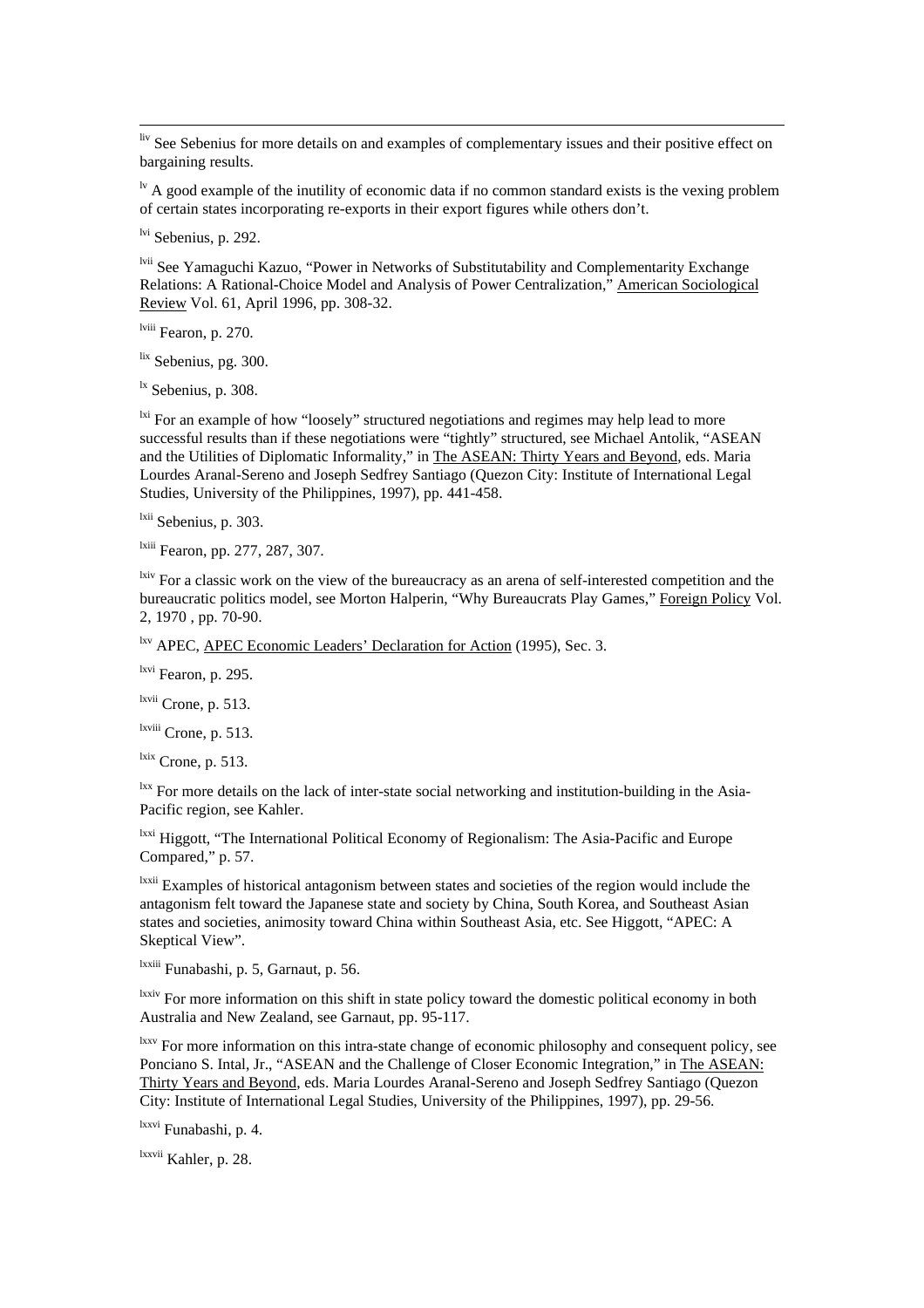lxxviii For changes of the like within Southeast Asian states and within ASEAN itself, see Maria Socorro Gochoco-Bautista, "The Evolution of ASEAN External Relations: Economic Aspects," in The ASEAN: Thirty Years and Beyond, eds. Maria Lourdes Aranal-Sereno and Joseph Sedfrey Santiago (Quezon City: Institute of International Legal Studies, University of the Philippines, 1997), pp. 112-113.

lxxix This phenomenon of states "hiding" the responsibility for policy shifts by arguing it they are necessary conditions of membership to an inter-state regime is noticeable in developing states relations with bodies like the IMF and IBRD. As well, it is a well-used argument that the Japanese state uses the excuse of foreign pressure (*gaiatsu*) to lessen the political costs of policy shift desired by the Japanese state itself.

<sup>lxxx</sup> The three largest being the USA, Japan, and China. Funabashi, p. 2.

<sup>lxxxi</sup> Again, it should be reiterated that in line with the paper's definition of economic region used in this paper, pre-WWII Asia-Pacific was almost as integrated a region as today's Asia-Pacific, with WWII and the Cold War acting as a disintegrative political interlude. Kahler, p. 27.

lxxxii Garnaut, pp. 89, 114.

lxxxiii Garnaut, p. 62.

 $\overline{a}$ 

lxxxiv For the Australian fears of a bilateral free trade agreement with the United States if no other broader regional organization could be developed, see Funabashi, p. 60. For the fear of Australia and ASEAN on the drying up of traditional markets, see Garnaut, p. 12. For more information on Australia and New Zealand's focus on East Asia as a key economic region, see Crone.

<sup>lxxxv</sup> For more details on this original exclusion by Australian planners of the North American states, see Nicole Gallant and Richard Stubbs, "APEC's Dilemmas: Institution-Building around the Pacific Rim," Pacific Affairs Vol. 70, Summmer 1997, p. 207.

lxxxvi Bernard and Ravenhill, p. 181, Bowles, p. 222.

lxxxvii For more details on this argument of a regional production system with Japan at the centre and the US as the export market, see Crone, and Bernard and Ravenhill.

lxxxviii Even before the moves to develop an Asia-Pacific economic regime, the Japanese state had been a strong supporter of the ASEAN regime and its economic endeavours and was the key force in the establishment of the Asian Development Bank (ADB) as well. For more information on the Japanese state's role in supporting ASEAN economic endeavours, see Gochoco-Bautista, and Sueo Sudo, The Fukuda Doctrine And ASEAN (Singapore: ISEAS, 1992). For information on the Japanese state's role in the formation of the ADB and its interests in strengthening both the Southeast Asian region in general and Japanese ties with that region, see Ming Wan, "Japan and the Asian Development Bank," Pacific Affairs Vol. 68, pp. 509-528.

lxxxix Funabashi, p. 37.

xc Funabashi, p. 58, and Gallant and Stubbs, p. 207.

 $xci$  Crone, p. 520.

xcii Funabashi, pp. 58-59.

xciii For more details on Japan and Australia as collective action "promoters" and the role of PECC, see Funabashi, pp. 1-10, Crone, p. 514, Aggarwal, pp. 46-51, and Higgott, "APEC: A Skeptical View".

xciv Crone, p. 502, Funabashi, p. 80.

xcv Funabashi, p. 5.

xcvi Garnaut, p. 40.

xcvii For more information on Prime Minister Mahatir's "Asian only" option, see Funabashi, and Richard Stubbs, "Asia-Pacific Regionalism Versus Globalization: Competing Forms of Capitalism," in Regionalism and Global Economic Integration: Europe, Asia and the Americas, eds. William D. Coleman and Geoffrey R.D. Underhill (London: Routledge, 1998), pp. 68-80.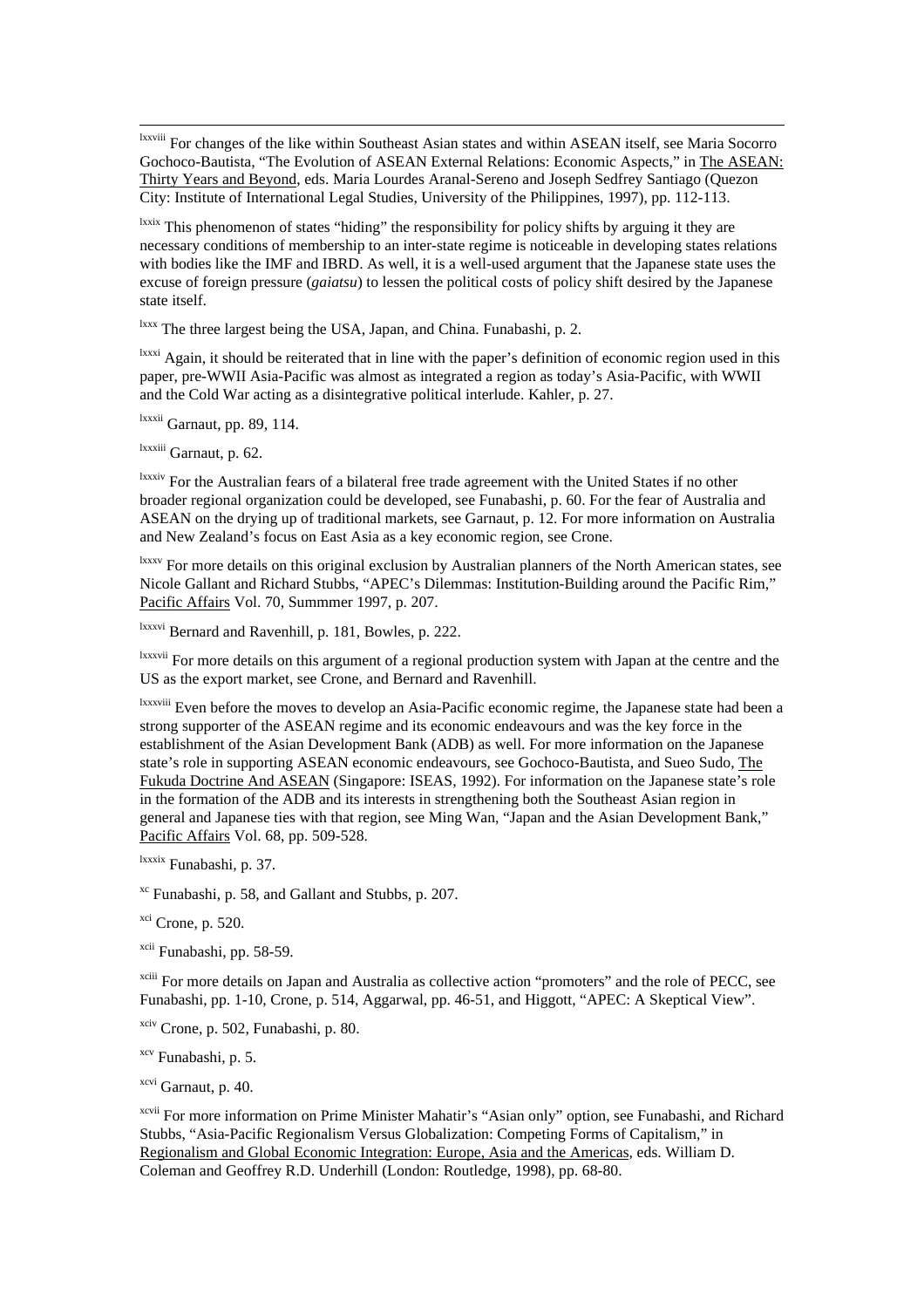xcviii Higgott, "APEC: A Skeptical View," p. 91.

<sup>xcix</sup> For an intersting look into this argument and the Japanese state's support for it, see Robert Wade, "

<sup>c</sup> For more insights into this "Asian capitalism" argument, see Stubbs, Gallant and Stubbs, and Higgott, "The International Political Economy of Regionalism: The Asia-Pacific and Europe Compared."

ci Funabashi, p. 110.

 $\overline{a}$ 

cii Crone, Garnaut, p. 30, and Robert Baldwin, "The New Protectionism: A Response to Shifts in National Economic Power," in International Political Economy: Perspectives on Global Wealth and Power, eds. Jeffry A. Frieden and David A. Lake (New York: St Martin's Press, 199 ), pp. 339-352.

ciii Garnaut, p. 167.

civ Michael Haas, "ASEAN's Pivotal Role in Asia-Pacific Regional Cooperation," in The ASEAN: Thirty Years and Beyond, eds. Maria Lourdes Aranal-Sereno and Joseph Sedfrey Santiago (Quezon City: Institute of International Legal Studies, University of the Philippines, 1997), pp. 271-298.

 $\sigma$ <sup>cv</sup> Bowles, p. 923.

cvi Funabashi, p. 165.

cvii For details on this "bloc" argument, see Diana Tussie, "Globalization and World Trade: From Unilateralism to Regionalism," Oxford Development Studies Vol. 26, February 1998, pp. 33-46, and Marc L. Busch and Helen V. Milner, "The Future of the International Trading System: International Firms, Regionalism and Domestic Politics," in Political Economy and the Changing Global Order, eds. Richard Stubbs and Geoffrey R. D. Underhill (), pp. 259-74.

 $\frac{\text{cviii}}{\text{Funabashi}}$ , pp. 73,78,106-7.

 $\frac{\text{cix}}{\text{Garnaut. p. 1}}$ 

 $\text{c}^{\text{cx}}$  Garnaut, p. 143.

<sup>cxi</sup> Aggarwal, p. 48, and Ruggiero is cited in Garnaut, p. 2.

cxii Bowles, p. 225.

<sup>cxiii</sup> This recognition of Indonesia as the leading state in the ASEAN region and regime can be seen in the Australian "promoters" belief that it was key for ASEAN regime support of APEC to get Suharto on side. Funabashi, p. 56. Looking at the EU discourse, authors often treat the Indonesian state and its role in ASEAN similarly to presentations of the German one and its role in the EU. As well, the depiction of the Malaysian state's role and actions in ASEAN share much with that of the French state and the EU.

 $\frac{\text{cxiv}}{\text{Hill, p. 13}}$ .

<sup>cxv</sup> For more information on this regional shift to "liberalization," see Hill, Intal, and Linda Low, " ASEAN in the New World Order," in The ASEAN: Thirty Years and Beyond, eds. Maria Lourdes Aranel-Sereno and Jospeh Sedfrey Santiago (Quezon City: Institute of International Legal Studies, University of the Philippines, 1997), pp. 245-270.

<sup>cxvi</sup> For more details on this fusion of the concepts of political sovereignty with economic nationalism, see Amitav Acharya, "The Association of Southeast Asian Nations: 'Security Community' or 'Defence Community'," Pacific Affairs Vol. 64, Summer 1991, pp. 162, and especially the definition of the ASEAN principle of "national resilience." As well, Miles Kahler defines the three conceptual pillars of the political region of Sotheast Asia and of ASEAN as 1) decolonization, 2) non-alignment, and 3) economic nationalism. Kahler, p. 21.

cxvii Funabashi, p. 120, and Intal.

cxviii Funabashi, 45-46, 90, 145-156.

cxix Funabashi. p. 57.

<sup>cxx</sup> See Intal for the argument concerning this shift of interests of ASEAN member-states to "low politics" and the development of ASEAN Free Trade Area (AFTA). For more information on how the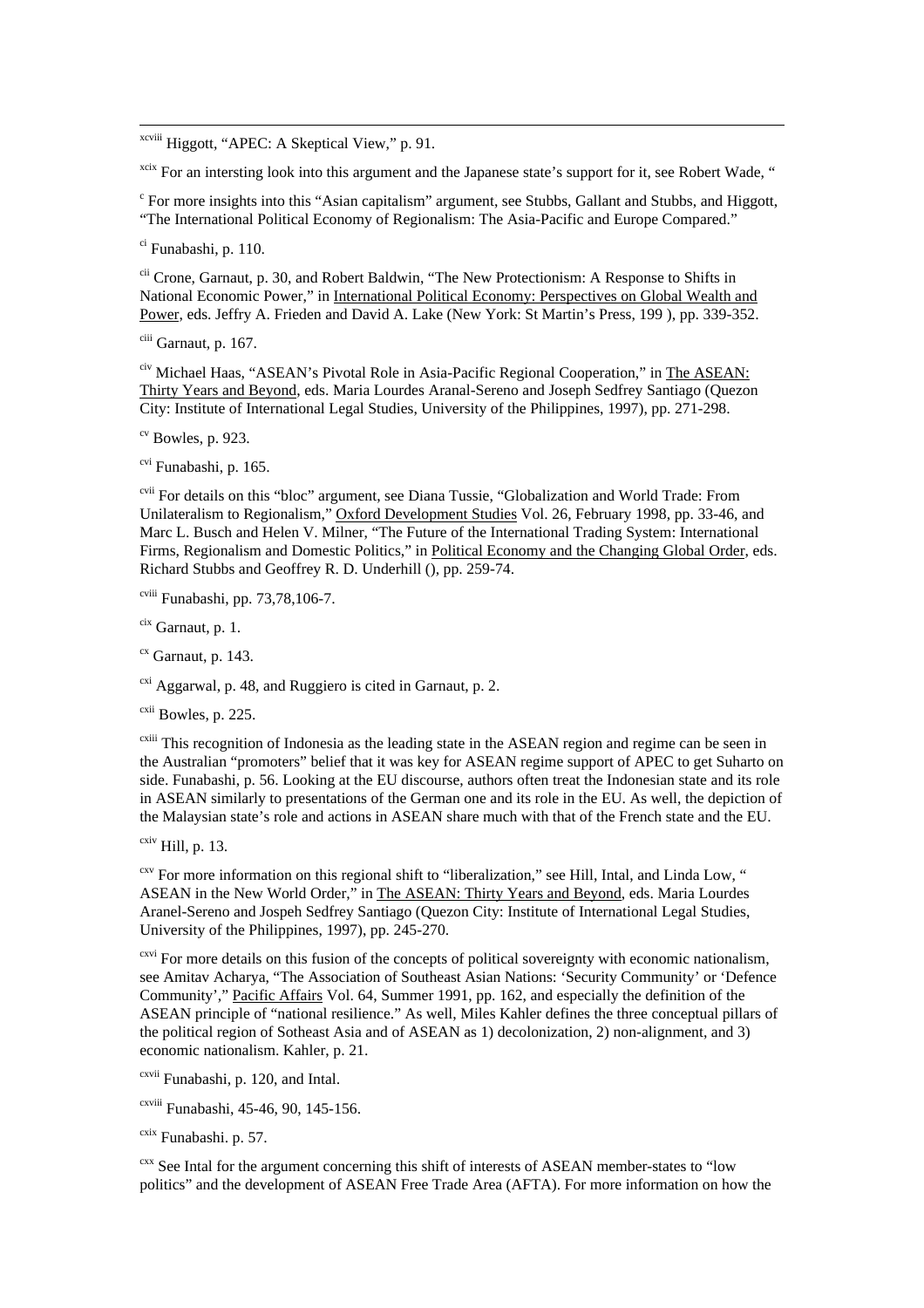AFTA agreement is more comprehensive and binding than the earlier Preferential Trading Agreement (PTA), see Joseph Sefrey Santiago, "ASEAN Framework Agreement on Services: Potential Role in ASEAN Economic Cooperation," in The ASEAN: Thirty Years and Beyond, eds. Maria Lourdes Aranel-Sereno and Jospeh Sedfrey Santiago (Quezon City: Institute of International Legal Studies, University of the Philippines, 1997), pp. 421-440, and Jayant Menon, Adjusting toward AFTA: The Dynamics of Trade in ASEAN (Singapore: ISEAS, 1996).

cxxi Bowles, p. 920.

 $\overline{a}$ 

 $\alpha$ <sup>exxii</sup> Menon, p. 16. For the region as a whole, intra-regional trade has only reached about 15-20% of the total trade, Hill, p. 6.

cxxiii Hill, pp. 4-6.

 $c$ <sup>cxxiv</sup> Hill, p. 7.

 $C^{XXV}$  Hill, p. 7.

<sup>cxxvi</sup> This is most noticeable in the fact that in 1980 (before the Plaza Accord spurred inflows of extraregional FDI) 28.2% of intra-regional trade was manufactures, while by 1990 (after these inflows) it was 61.3%. Bowles, p. 223. As well, from 1978 to 1988, intra-industry trade as a percentage of total trade increased by 91% for the Philippines, 90% for Indonesia, 85% for Thailand, and 64% for Malaysia. Bowles, p. 223.

cxxvii Hill, p. 17.

cxxviii From 1985-1990, for the ASEAN 4 (Indonesia, Malaysia, Philippines, and Thailand) FDI inflows increased from 0.6% of the combined annual GDP to 2.4%. Bowles, p. 222. As well portfolio investment to the ASEAN region as a whole increased from a total of 2.4 billion dollars US in 1990 to 25 billion dollars US in 1994. Tan Loong-Hoe and Chia Siow-Yue, p. 138.

cxxix Bowles, p. 219, Crone, p. 513, and Jospeh A. Camilleri, "ASEAN's Unique Contribution to Regional Security," in THE ASEAN: Thirty Years and Beyond. eds. Maria Lourdes Aranel-Sereno and Joseph Sedfrey Santiago (Quezon City: Institute of International Legal Studies, University of the Philippines, 1997), p. 303.

 $c$ <sup>cxxx</sup> Crone, p. 221.

cxxxi Haas, p. 274. Also see Hill for more information on the low utilitization rate of the PTA's inclusion list. Hill, p. 7.

cxxxii Bowles, pp. 220-222.

cxxxiii For more information on this movement to a more rule-based, sanction-oriented set of economic policies, see Aranel-Sereno, and Menon.

cxxxiv See Hill for more information on the changes to these lists and their requirements.

cxxxv Menon, p. 28.

 $c$ xxxvi Hill, p. 5.

cxxxvii Low, pp. 276-277.

cxxxviii Aranel-Sereno, p. 397.

 $c$ xxxix Hill, p. 7.

cxl Gochoco-Bautista, p. 83.

cxli Camilleri, p. 307.

cxlii Tan and Chia, p. 193.

cxliii Crone, p. 513.

 $\frac{\text{cxliv}}{\text{Hill}}$ , p. 21.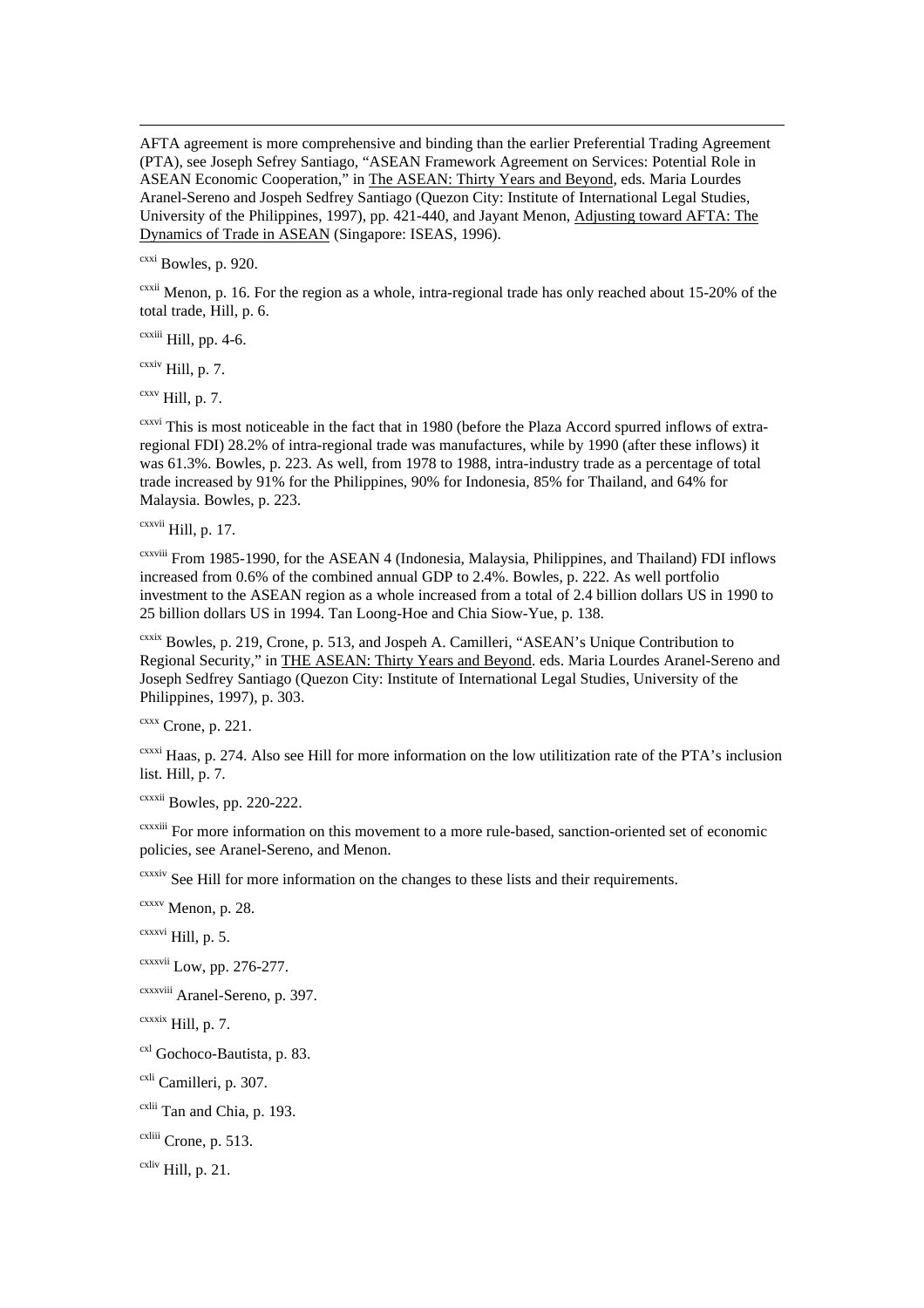cxlv Mohammed Arif and Tan Loong-Hoe, eds., ASEAN Trade Policy Options: The Uruguay Round (Singapore: ISEAS, 1988), p. 206.

cxlvi Hill, p. 7. Other "Third World" inter-state regimes include the Gulf Cooperation Council in the Middle East, ECOWAS in West Africa, the OAU for all of Africa, Mercosur and the Andean Pact in Latin America, and Caricom in the Carribean.

cxlvii For information on the effects of the fall of Vietnam on the ASEAN regime, see Kahler. For more background on the collective diplomacy track of ASEAN member-states, see Acharya.

cxlviii Acharya, p. 166.

 $\overline{a}$ 

<sup>cxlix</sup> Reflecting back on Kim and Bearman's point that very few collective action groups are able to maintain themselves, it would seem that the ASEAN regime is one such successful rarity.

<sup>cl</sup> Gochoco-Bautista, p. 88. The siting of this Secretariat in Jakarta can be seen as yet another sign of the Indonesian state's leadership mantle in the ASEAN regime and region.

 $\frac{\text{chi}}{\text{chi}}$  Kahler, p. 16.

 $\frac{\text{clii}}{\text{Intal}}$ , p. 30.

cliii For more insights into the linking of these two phenomena and the supporting role economic development and cooperation was seen by ASEAN founders to play for intra-regional security dispute settlement and regional security resilience, see Kahler, Acharya, and Camilleri.

cliv This is most noticeable by the fact that, while the two major economic agreements of ASEAN have both had DSMs, these DSMs have been given no "teeth," and no two states have ever used them. See Aranel-Sereno.

clv Amer, p. 335. This Malay term approximates the Filipono term of *pakikisama*.

 $<sup>clvi</sup>$  Amer, p. 335.</sup>

clvii For more information on the policy regime (Principled club) nature of the ASEAN regime, see Intal, Gochoco-Bautista, and Aranel-Sereno. Highlighting the lack of rules and detailed agreements stemming from ASEAN regime deliberations, the founding document of AFTA was only 8 pages in length, see Funabashi, p. 8.

clviii A clear manifestation of this conflict avoidance over resolution point is that the Malaysian state still has territorial disputes with all other original member-states of ASEAN, as well as Vietnam. Acharya, p. 173.

clix Camilleri, pp. 302-303.

 $c$ <sup>lx</sup> Funabashi, p. 69.

 $<sup>clxi</sup>$  Low, p. 252.</sup>

clxii Funabashi, p. 69.

clxiii Gochoco-Bautista, p. 119.

clxiv For the fear of APEC "replacing" ASEAN, see Funabashi, p. 67. For the interpretation of APEC as a "Northern" plot ( an idea espoused by some of the original Philippine appointees to PECC), see Crone, p. 511.

<sup>clxv</sup> The organizational strains of regime participation on individual actors is seen as one of the key costs of membership, and one that is particularly salient for small actors and resource-poor actors. See Sebenius for more details on this problem. For insights into how membership in both ASEAN and APEC are stretching certain states' diplomatic capacity, see Funabashi, p. 214, and Gallant and Stubbs, p. 212.

<sup>clxvi</sup> Philippine Foreign Policy Overview (Manila: Foreign Service Institute, 1996), p. 35.

clxvii Funabashi, p. 193.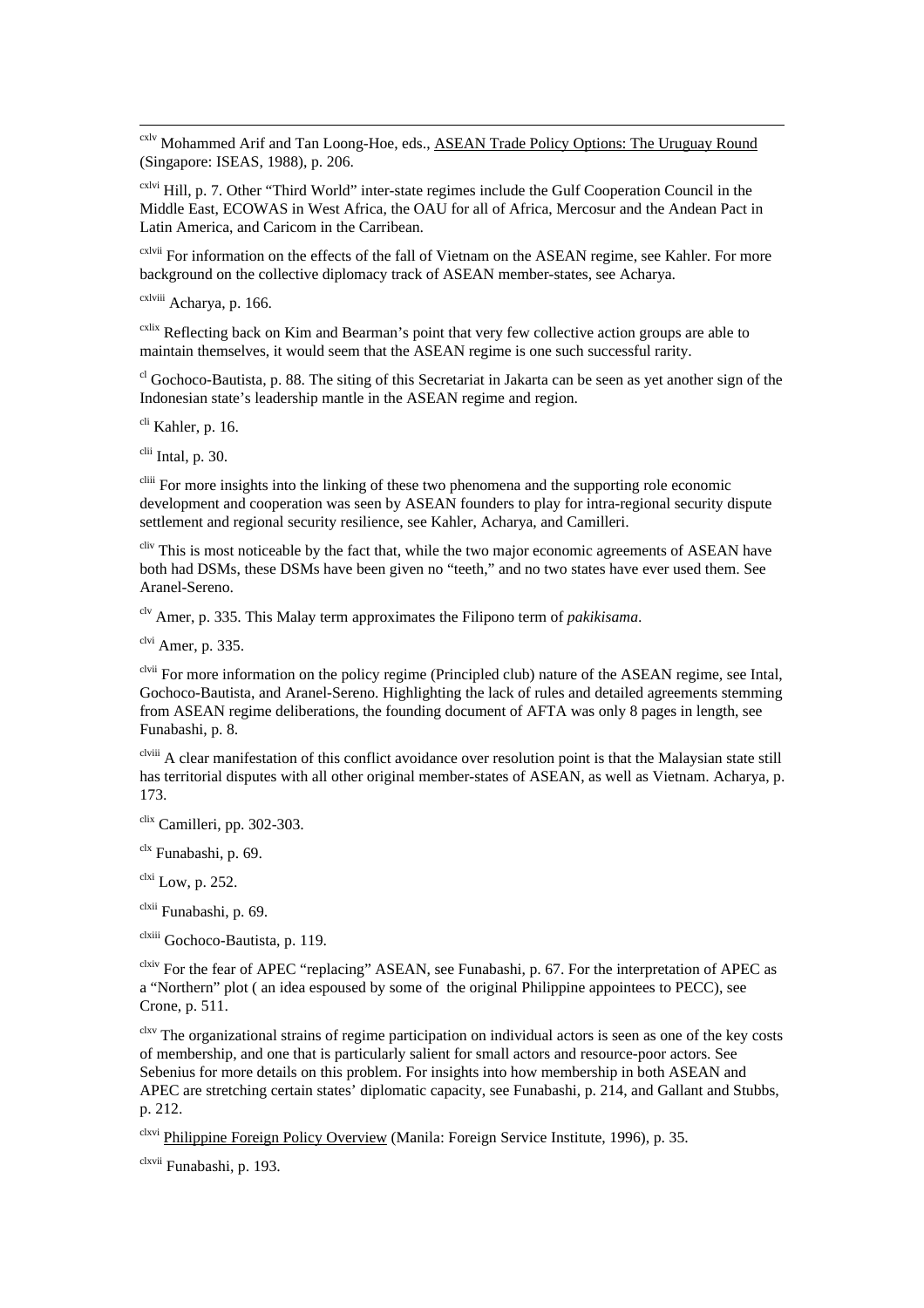clxviii Funabashi, p. 56. Again this shows the assumption by non-ASEAN actors that Indonesia is the leading state within the ASEAN regime as well as how President Suharto's strong attachment of Indonesian state interests to APEC membership was key to APEC's success.

clxix For this APEC regime produced collective good of moderating US trade policy and its disruptive effects, see Garnaut, p. 40.

 $\frac{clxx}{clxx}$  Funabashi, p. 13. The OECD was also rejected as an organizational model as it was seen as too bureaucratic; even though some see APEC as rooted in the OECD process. See Funabashi, p. 514, for the OECD as a negative model point, and Camilleri, p. 322, for the OECD-APEC connection.

clxxi Funabashi, p. 77.

 $\overline{a}$ 

clxxii For more information on the informal and apolitical nature of APEC leaders summit., see Funabashi, p. 115-142. For information on the structured nature of APEC Senior Officials Meetings (SOMs), see Higgott, "APEC: A Skeptical View," p. 71.

clxxiii Crone, p. 511, also see Higgott, "APEC: A Skeptical View," p. 91, for the New York Times description of APEC as a "little known economic consulting group" when reporting on the Seattle Summit.

clxxiv Gallant and Stubbs, p. 213.

clxxv Funabashi, p. 64.

clxxvi Funabashi, p. 209.

clxxvii See Garnaut, pp. 8,83, and Tan and Chia, p. 189, for more details on WTO requirements for a RTA.

clxxviii Funabashi, p. 90.

clxxix Association of Southeast Asian Nations, "Joint Communique, the ASEAN Joint Ministerial Meeting," in ASEAN Newsletter 37, January-February , 1990, pp. 3,20, cited in Haas, p. 275.

clxxx Garnaut, p. 85.

clxxxi Haas, p. 278, and Garnaut, p. 13.

clxxxii Funabashi, p. 90.

clxxxiii Funabashi, pp. 94-95.

clxxxiv Funabashi, p. 156, Gallant and Stubbs, p. 208, and Higgott, "APEC: A Skeptical View," p. 72.

clxxxv Funabashi, p. 77.

clxxxvi See Garnaut p. 3. for the similar preference orderings of the ASEAN regime, and Japan and China vis-a-vis APEC development, and Funabashi, p. 109 for the informal "EAEC" contention.

clxxxvii See Gallant and Stubbs, pp. 209-211, for more information on the CUA approach and how it meshed with ASEAN regime desires within APEC.

clxxxviii Crone, p. 524.

clxxxix For more information on South Korean and Japanese state interests in this actor addition and the "grandfathering" role of South Korean diplomacy, see Funabashi, p. 73.

cxc Funabashi, p. 115.

 $c$ <sup>cxci</sup> Crone, p. 523.

cxcii Funabashi, pp. 98, 121.

cxciii Funabashi, p. 90.

cxciv Haas, p. 297.

cxcv Funabashi, p. 165.